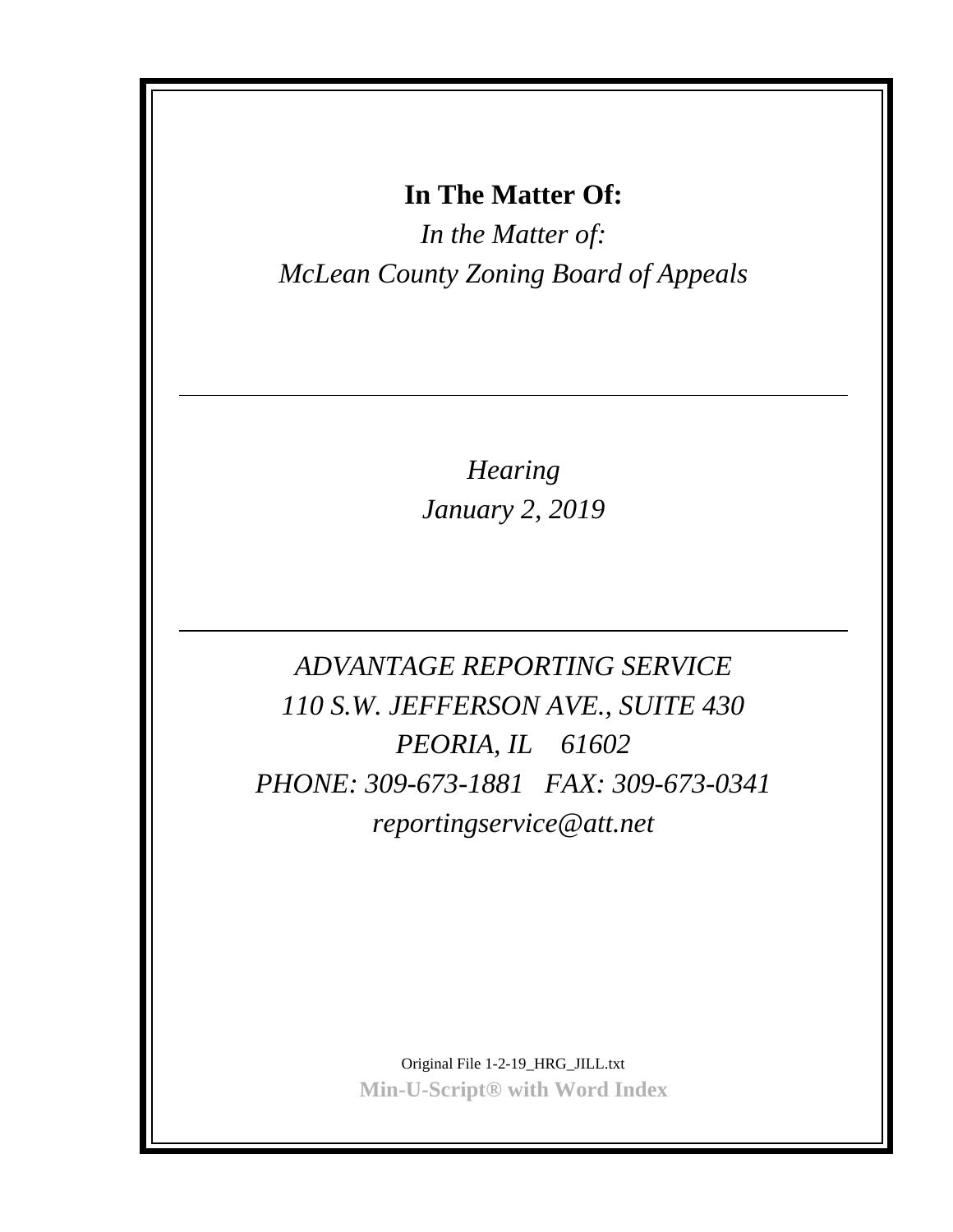# **In the Matter of:**

|    | <b>McLean County Zoning Board of Appeals</b>                             |                | <b>January 2, 2019</b>                                 |
|----|--------------------------------------------------------------------------|----------------|--------------------------------------------------------|
|    | Page 1                                                                   |                | Page 3                                                 |
| 1  | MCLEAN COUNTY ZONING BOARD OF APPEALS<br>STATE OF ILLINOIS               | 1              | MR. FINNIGAN: We're going to call                      |
| 2  |                                                                          |                | 2 the McLean County Zoning Board to order.             |
| з  |                                                                          |                | 3 Secretary, call the role.                            |
| 4  |                                                                          | 4              | MR. DICK: Mark Judd.                                   |
| 5  |                                                                          | 5              | MR. FINNIGAN: Not here.                                |
| 6  |                                                                          | 6              | MR. DICK: Brian Bangert.                               |
| 7  |                                                                          | 7              | MR. BANGERT: Here.                                     |
| 8  | TRANSCRIPT OF PROCEEDINGS had at the                                     | 8              | MR. DICK: Michael Kuritz.                              |
| 9  | hearing of the McLean County Zoning Board of                             | 9              | MR. KURITZ: Here.                                      |
| 10 | Appeals in Case SU-18-27, Case SU-18-28, Case                            | 10             | MR. DICK: Rick Dean. Julia Turner.                     |
| 11 | SU-18-29, and Case SU-18-30, taken before Jill A.                        | 11             | MS. TURNER: Here.                                      |
| 12 | Bleskey, CSR-RPR, License Number 084-004430, a                           | 12             | MR. DICK: Greg Zimmerman. Jim                          |
| 13 | Notary Public in and for the State of Illinois, at                       |                | 13 Finnigan.                                           |
| 14 | the McLean County Government Center, 115 East                            | 14             | MR. FINNIGAN: Here.                                    |
| 15 | Washington Street, City of Bloomington, County of                        | 15             | MR. DICK: Chris Carlton.                               |
| 16 | McLean, and State of Illinois on the 2nd day of                          | 16             | MS. CARLTON: Here.                                     |
| 17 | January, A.D., 2019 commencing at 7:00 p.m.                              | 17             | MR. DICK: Mary Beth Taylor.                            |
| 18 |                                                                          | 18             | MS. TAYLOR: Here.                                      |
| 19 |                                                                          | 19             | MR. FINNIGAN: We have enough for a                     |
| 20 |                                                                          |                | 20 quorum so we can conduct business. Has anyone       |
| 21 | Jill A. Bleskey, RPR<br>CSR #084-004430                                  |                | 21 looked at the minutes from last month? Somebody     |
| 22 |                                                                          |                | 22 want to make a motion to approve?                   |
| 23 |                                                                          | 23             | MR. KURITZ: So moved.                                  |
|    |                                                                          |                |                                                        |
|    | Page 2                                                                   |                | Page 4                                                 |
| 1  | <b>APPEARANCES</b>                                                       | 1              | MS. TURNER: Second.                                    |
| 2  | Board Members:                                                           | $\overline{a}$ | MR. FINNIGAN: We have a motion by                      |
| 3  | Mr. James Finnigan, Chair                                                |                | 3 Kuritz, second by Turner. We have a roll call        |
| 4  | Mr. Phillip Dick, Secretary<br>Ms. Chris Carlton, Member                 |                | 4 vote.                                                |
| 5  | Ms. Julia Turner, Member<br>Mr. Michael Kuritz, Member                   | 5              | MR. DICK: Bangert.                                     |
| 6  | Mr. Rick Dean, Member<br>Mr. Brian Bangert, Member                       |                | MR. BANGERT: Yes.                                      |
| 7  | Ms. Mary Beth Taylor, Member                                             | 6              | MR. DICK: Kuritz.                                      |
| 8  | For the County:                                                          | 7              | MR. KURITZ: Yes.                                       |
| 9  | Mr. Jerry Stokes, County Engineer<br>Mr. Trevor Sierra, State's Attorney | 8              |                                                        |
| 10 |                                                                          | 9              | MR. DICK: Turner.<br>MS. TURNER: Yes.                  |
| 11 | <b>INDEX</b>                                                             | 10             |                                                        |
| 12 | CASE<br>PAGE:                                                            | 11             | MR. DICK: Finnigan.                                    |
| 13 | 5<br>$SU-18-27$<br>33<br>SU-18-28                                        | 12             | MR. FINNIGAN: Yes.                                     |
| 14 | 60<br>$SU-18-29$<br>76<br>$SU-18-30$                                     | 13             | MR. DICK: Carlton.                                     |
| 15 |                                                                          | 14             | MS. CARLTON: Yes.                                      |
|    |                                                                          | 15             | MR. DICK: Taylor.                                      |
| 16 |                                                                          | 16             | MS. TAYLOR: Yes.                                       |
| 17 |                                                                          | 17             | MR. FINNIGAN: It's approved. Would                     |
| 18 |                                                                          |                | 18 anyone in the audience be here tonight with matters |
| 19 |                                                                          | 19             | that are not on our agenda? And if they do, please     |
| 20 |                                                                          |                | 20 come forward. Seeing none, we're going to move on.  |
| 21 |                                                                          | 21             | At this time I'm going to affirm our                   |
| 22 |                                                                          |                | 22 staff.                                              |
| 23 |                                                                          | 23             | (At which time, the Board was affirmed.)               |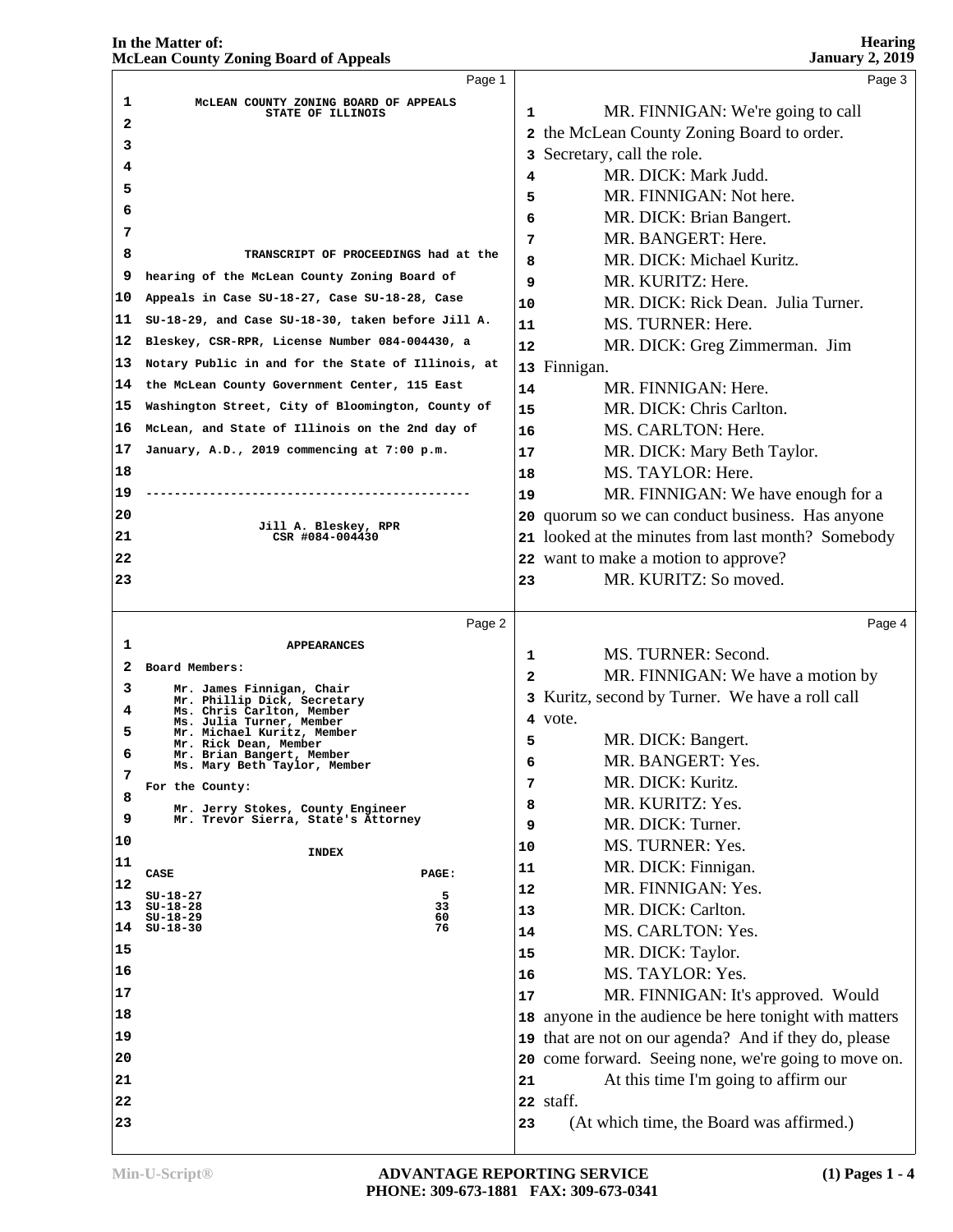|    | rachean County Homing Dour a of Teppean                                                                        |    |                                                                                                          |
|----|----------------------------------------------------------------------------------------------------------------|----|----------------------------------------------------------------------------------------------------------|
|    | Page 5                                                                                                         |    | Page 7                                                                                                   |
| 1  | MR. FINNIGAN: Okay. Will the                                                                                   |    | 1 Health Department indicating they have no problem                                                      |
|    | 2 applicants for the first case come forward. Case                                                             |    | 2 with this application. And a communication with --                                                     |
|    | 3 SU-18-27. Will the secretary call the case.                                                                  |    | 3 between the applicant and the Historic Preservation                                                    |
|    | MR. DICK: This is Case Number                                                                                  |    | 4 Agency indicating they've started the                                                                  |
|    | 5 SU-18-27, AES DE Development Company NC, LLC with                                                            |    | 5 communication. And I will go through the site                                                          |
|    | 6 special use to allow a solar powered generating                                                              |    | 6 photos at this time.                                                                                   |
|    | 7 facility in the Agriculture District on property in                                                          | 7  | This is the property located -- to                                                                       |
|    | 8 the northeast quarter, Section 20, Township 23                                                               |    | 8 the south of it is I-74, to the east is South                                                          |
|    | 9 North, Range 2 East of the third principal meridian                                                          |    | 9 Morris Avenue. And this is Morris -- Morris Avenue                                                     |
|    | 10 located in Bloomington Township immediately                                                                 |    | 10 facing north. Facing south. The property is to                                                        |
|    | 11 southwest of the intersection of the South Morris                                                           |    | 11 the right. And this is the -- facing west across                                                      |
|    | 12 Avenue and Brigham School Road.                                                                             |    | 12 the property. Facing southwest across the                                                             |
| 13 | Public notice of this hearing was                                                                              |    | 13 property. And facing across the street to the                                                         |
|    | 14 published in the Pantagraph on December 15th, 2018                                                          |    | 14 east, to the property across the road. And then                                                       |
|    | 15 as provided by law. All the other required                                                                  |    | 15 this is toward the south end of the property facing                                                   |
|    | 16 notifications have been made and the applicant has                                                          |    | 16 west. And then facing northwest at the south --                                                       |
|    | 17 paid the publication cost.                                                                                  |    | 17 toward the south end of the property. Again, this                                                     |
| 18 | As the first exhibit I'd like -- I                                                                             |    | 18 is the property located on South Morris Avenue.                                                       |
|    | 19 have the application, which I think they were                                                               | 19 | The size of the property -- this is                                                                      |
|    | 20 mailed to each of you so I'm not going to pass this                                                         |    | 20 going to be proposed on is 40 acres. The                                                              |
|    | 21 at this time. Did you all receive it?                                                                       |    | 21 topography is gently sloping and drains to the                                                        |
| 22 | MR. FINNIGAN: Yes.                                                                                             |    | 22 south and is currently in crop production. The                                                        |
| 23 | MR. DICK: Okay. As the first                                                                                   |    | 23 public road is an asphalt road 21 feet in width.                                                      |
|    |                                                                                                                |    |                                                                                                          |
|    | Page 6                                                                                                         |    | Page 8                                                                                                   |
|    | 1 attachment, I want to pass the plat map showing                                                              |    | 1 The surrounding zoning is R-1 District on all                                                          |
|    | 2 where this property is located in Bloomington                                                                |    | 2 sides. The surrounding land use on all sides is                                                        |
|    | 3 Township. And a zoning map showing that this                                                                 |    | 3 crop production.                                                                                       |
|    | 4 property is in the Agriculture District. It's this                                                           | 4  | For the land evaluation and site                                                                         |
|    | 5 little brown piece right here. And there were site                                                           |    | 5 assessment it had a soil score of 95.1 out of                                                          |
|    | 6 plans included with your application so I won't                                                              |    | 6 100 points and for a site assessment it had a score                                                    |
|    | 7 pass them either. They're the little foldouts.                                                               |    | 7 of 116 points out of a maximum of 200 points. This                                                     |
|    | 8 And if you would like to see them I can pass these                                                           |    | 8 gives it a score of 211.1 points out of a maximum                                                      |
|    | 9 as well. But since they were distributed I will                                                              |    | of 300 points. A score of 219 points or below                                                            |
|    | 10 not.                                                                                                        |    | 10 means that the property is of low value for                                                           |
| 11 | And a land evaluation or site                                                                                  |    | 11 agricultural land protection. And that's primarily                                                    |
|    | 12 assessment, or LESA report, was completed by the                                                            |    | 12 because it's close to town, has a lot of                                                              |
|    | 13 Soil and Water Conservation District and the soil                                                           |    | 13 residential development -- developed land within a                                                    |
|    | 14 score is listed here as well as the LESA completed                                                          |    | 14 mile of the property.                                                                                 |
|    | 15 by staff. And I'll pass that. The EcoCAT from the                                                           | 15 | For the staff analysis, I have the                                                                       |
|    | 16 Illinois Department of Natural Resources was                                                                |    | 16 following report.                                                                                     |
|    | 17 completed and is part of the application as well so                                                         | 17 | One. Proposed special use will not                                                                       |
|    | 18 I won't pass that. It's one of the foldouts in                                                              |    | 18 be detrimental to or endanger the health, safety,                                                     |
|    | 19 there. There's no record of State-listed                                                                    |    | 19 morals, comfort, or welfare of the public. And                                                        |
|    | 20 threatened or endangered species, Illinois Natural<br>21 Area Inventory sites, or dedicated Illinois Nature |    | 20 this standard is met. The property is surrounded<br>21 by land and crop production that is in the R-1 |
|    | 22 Preserves.                                                                                                  |    | 22 single-family residence district. However, since                                                      |
|    |                                                                                                                |    |                                                                                                          |

And a communication from the County

the zoning ordinance requires a solar farm to be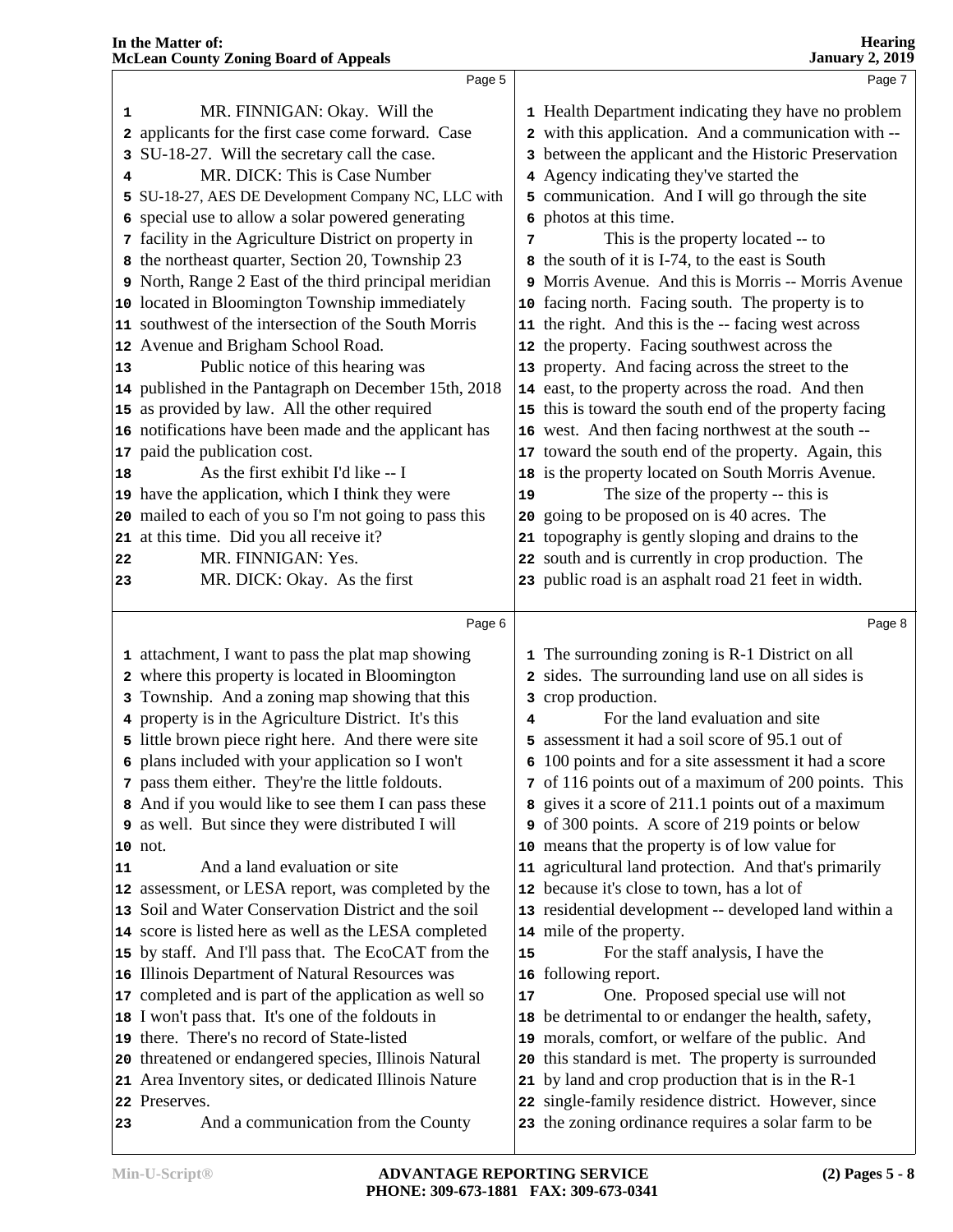|    | <b>McLean County Zoning Board of Appeals</b>          |    | <b>January 2, 2019</b>                                 |
|----|-------------------------------------------------------|----|--------------------------------------------------------|
|    | Page 9                                                |    | Page 11                                                |
|    | 1 200 feet from an R-1 District boundary the          |    | 1 property is surrounded by land in crop production.   |
|    | 2 applicant obtained a variance in Case ZV-18-06 on   |    | 2 Ground cover that encourages pollination,            |
|    | 3 November 6th, 2018 to allow the solar panels in the |    | 3 recommended by the McLean County Soil and Water      |
|    | 4 proposed solar farm be 21 feet from an R-1          |    | 4 Conservation District, will need to be installed.    |
|    | 5 District. And the applicant proposes to establish   |    | 5 The solar arrays will be designed with an            |
|    | 6 two co-located 2-megawatt solar power generating    |    | 6 anti-reflective coating.                             |
|    | 7 facilities on this property. Except for the         | 7  | Three. The proposed special use will                   |
|    | 8 200-foot setback requirement from an R-1 District,  |    | 8 not impede the orderly development of the            |
| 9  | the application will meet all of the county use       |    | 9 surrounding property for uses permitted in the       |
| 10 | standards for a solar powered generating facility.    |    | 10 district. This standard is met. The property is     |
| 11 | The application indicates that this                   |    | 11 surrounded by land in crop production. Nearby       |
|    | 12 facility will contain rows of Photovoltaic cell    |    | 12 property that is currently in crop production will  |
| 13 | panels mounted on posts set in the ground. These      |    | 13 continue to be desirable for such use.              |
|    | 14 rows of panels are referred to as solar arrays.    | 14 | Four. Adequate utilities, access                       |
| 15 | AES Distributed Energy will mount the solar arrays    |    | 15 roads, drainage and/or other necessary facilities   |
| 16 | on a tracking system which allows them to follow      |    | 16 have been or will be provided. This standard is     |
| 17 | the sun throughout the day. The solar arrays will     |    | 17 met. The property has been approximately -- has     |
| 18 | be designed with an anti-reflective coating. The      |    | 18 approximately 1,600 feet of frontage on the west    |
| 19 | applicant indicates that the solar arrays will be a   |    | 19 side of South Morris Avenue. The Bloomington        |
| 20 | maximum of 10 feet in height.                         |    | 20 Township Fire Protection District will provide fire |
| 21 | The applicant submitted an EcoCAT                     |    | 21 protection for the subject property.                |
|    | 22 communication from the Illinois Department of      |    | 22 Pre-development drainage patterns will be retained. |
|    | 23 Natural Resources which indicates that there is no |    | 23 The solar panels will be placed on the existing     |
|    | Page 10                                               |    | Page 12                                                |
|    |                                                       |    |                                                        |
|    | 1 record of State-listed threatened or endangered     |    | 1 grade of the land. The applicant will provide        |
|    | 2 species, Illinois Natural Area Inventory sites,     |    | 2 certified plans for storm water detention or         |
|    | 3 dedicated Illinois Nature Preserves, or Registered  |    | 3 retention before a permit is issued for the          |
|    | 4 Land and Water Reserves in the vicinity of the      |    | 4 proposed solar power generating facility. The        |
|    | 5 project location.                                   |    | 5 applicant will need to have all field tile damaged   |
| 6  | A decommissioning plain that includes                 |    | 6 in the construction process repaired by a competent  |
|    | 7 an Agricultural Impact Mitigation Agreement with    |    | 7 contractor, with experience in such repair, during   |
|    | 8 the Illinois Department of Agriculture and          |    | 8 the life of the solar farm. The applicant has        |
|    | 9 financial assurance acceptable to the County will   |    | 9 obtained a sign-off from the County Health           |
|    | 10 need to be provided.                               |    | 10 Department.                                         |
| 11 | A contact person for the applicant                    | 11 | Five. Adequate measures have been or                   |
| 12 | will need to be kept on file with the Department of   |    | 12 will be taken to ingress and egress so designed as  |
| 13 | Building and Zoning for issues/complaints upon        |    | 13 to minimize traffic congestion in the public        |
|    | 14 completion of the facility.                        |    | 14 streets. This standard is met. It appears that      |
| 15 | The applicant has submitted a letter                  |    | 15 safe site distance can be provided at the proposed  |
| 16 | to the Illinois Historic Preservation Office. The     |    | 16 entrance. The applicant has been in communication   |
| 17 | projects are under review and can be found in Log     |    | 17 with the Bloomington Township Road Commissioner     |
| 18 | Number 0044113018.                                    |    | 18 about creating a road use agreement and obtaining   |
| 19 | Two. The proposed special use will                    |    | 19 an entrance permit for the proposed solar farm.     |
|    | 20 not be injurious to the use and enjoyment of other | 20 | Six. The establishment, maintenance,                   |
|    | 21 property in the immediate vicinity for purposes    |    | 21 and operation of the special use will be in         |
|    | 22 already permitted or substantially diminish        |    | 22 conformance with the intent of the district in      |

 already permitted or substantially diminish property areas. This standard is met. The

which the special use is proposed to be located.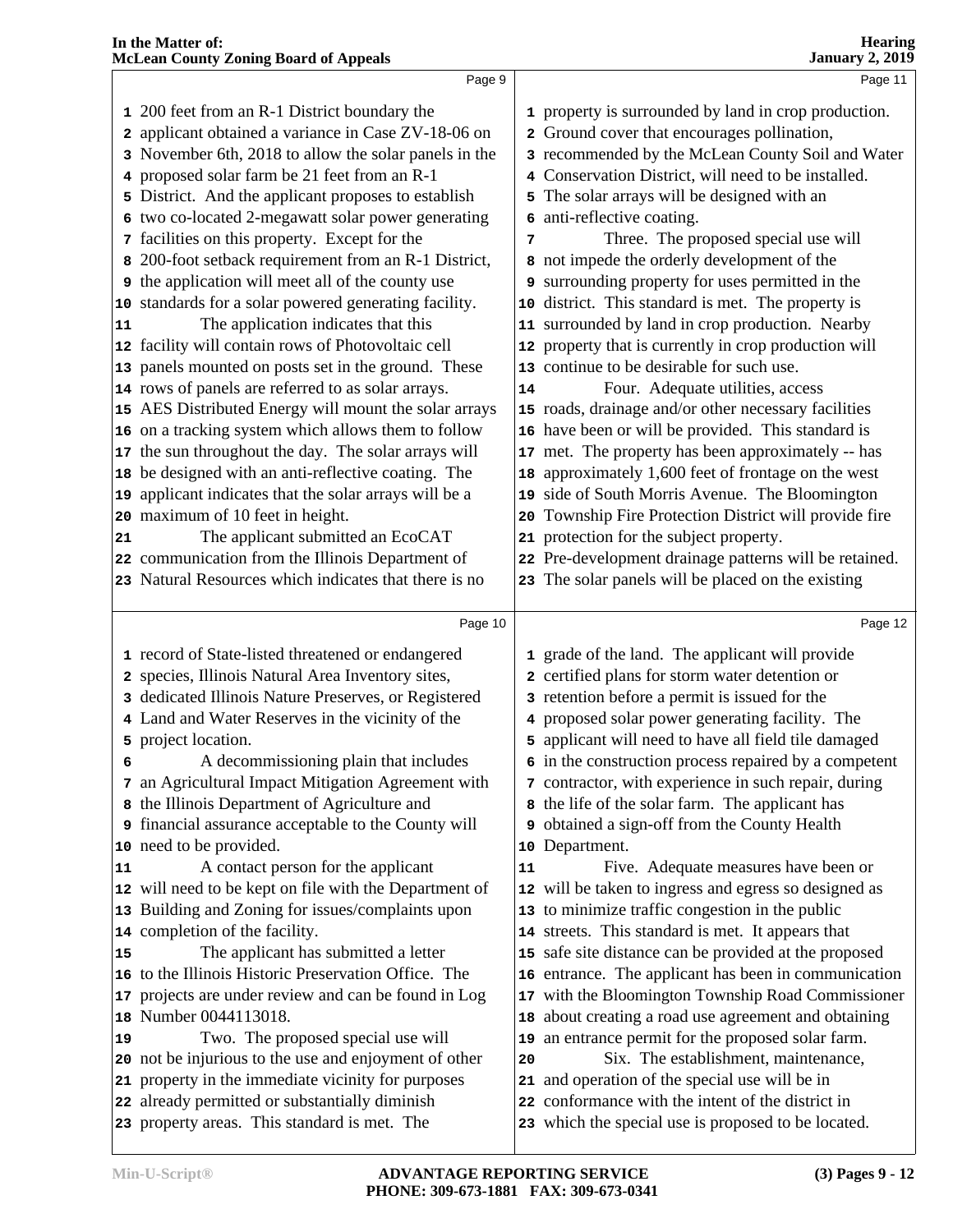|    | Page 13                                                         |              | Page 15                                                                                                     |
|----|-----------------------------------------------------------------|--------------|-------------------------------------------------------------------------------------------------------------|
|    | 1 And this standard is met. The preamble states                 |              | 1 sworn in.                                                                                                 |
|    | 2 "Provide for the location and govern the                      | $\mathbf{2}$ | MR. MAYER: Yes, sir.                                                                                        |
|    | 3 establishment and operation of land use which are             | 3            | <b>JOSHUA MAYER,</b>                                                                                        |
|    | 4 compatible with agricultural and are of such a                | 4            | The witness, having been first duly                                                                         |
|    | 5 nature that their location away from residential,             | 5            | sworn upon his oath, testified as follows:                                                                  |
|    | 6 commercial and industrial areas is most desirable."           | 6            | MR. FINNIGAN: Would you state your                                                                          |
| 7  | Seven. The proposed special use, in                             |              | 7 name and address for the record?                                                                          |
|    | 8 all other respects, conforms to the applicable                | 8            | MR. MAYER: Joshua Mayer, 455 1/2,                                                                           |
|    | <b>9</b> regulations of the district in which it is located.    | 9            | Arapahoe Avenue, Apartment A, Boulder, Colorado,                                                            |
|    | 10 And this standard is met.                                    |              | 10 80302.                                                                                                   |
| 11 | In conclusion, staff recommends that                            | 11           | MR. FINNIGAN: You might have to go                                                                          |
|    | 12 this application meets all the standards set forth           |              | 12 over a little bit of that again.                                                                         |
|    | 13 in Article VIII, Section 350-56, which is the                | 13           | MR. MAYER: 455 1/2, 1 over 2,                                                                               |
|    | 14 Standards for Special Use Permits, provided                  |              | 14 Arapahoe, A-R-A-P-A-H-O-E, Avenue, Apartment A,                                                          |
|    | 15 compliance with the following stipulations.                  |              | 15 Boulder, Colorado, 80302.                                                                                |
| 16 | One. An entrance permit shall be                                | 16           | MR. FINNIGAN: Thank you. Would you                                                                          |
|    | 17 obtained from the Bloomington Township Road                  |              | 17 like to present your case?                                                                               |
|    | 18 Commissioner before a construction permit is used.           | 18           | MR. MAYER: Yes. Ladies and                                                                                  |
| 19 | Two. The applicant shall provide                                |              | 19 Gentlemen of the Board, it's a pleasure to be here                                                       |
|    | 20 certified plans for storm water detention/retention          |              | 20 tonight. Hopefully you all are celebrating a very                                                        |
|    | 21 before a construction permit is issued.                      |              | 21 Happy New Year, or start to it. I'll try to be                                                           |
| 22 | Three. The applicant shall complete                             |              | 22 brief in this presentation, given that you have the                                                      |
|    | 23 consultation with the Illinois Historic                      |              | 23 application materials, but I believe this may prove                                                      |
|    |                                                                 |              |                                                                                                             |
|    | Page 14                                                         |              | Page 16                                                                                                     |
|    | 1 Preservation Office before a construction permit is           |              | 1 to be helpful as well. And I welcome any                                                                  |
|    | 2 issued.                                                       |              | 2 additional questions you may have afterwards. So                                                          |
| з  | Four. The applicant will have all                               |              | 3 I'll be presenting Kieser Solar 1 and 2 Community                                                         |
|    | 4 field tile damaged in the construction process                |              | 4 Solar Farms located here in McLean County.                                                                |
|    | 5 repaired by a competent contractor, with experience           | 5            | So I'll just briefly tell you about                                                                         |
|    | 6 in such repair, during the life of the solar farm.            | 6            | AES Distributed Energy which is a whole owned                                                               |
| 7  | Five. The solar panels shall be                                 |              | 7 subsidiary of the AES Corporation, Fortune 500 coal                                                       |
|    | 8 installed with an anti-reflective coating.                    |              | 8 power company. Tell you a little bit about the                                                            |
| 9  | Six. Ground cover that encourages                               |              | 9 sites and the projects as well as what to expect                                                          |
|    | 10 pollination that is recommended by the McLean                |              | 10 during construction, operation and maintenance, and                                                      |
|    | 11 County Soil and Water Conservation District needs            | 11           | also the decommissioning phase as well as some of                                                           |
|    | 12 to be installed.                                             |              | 12 the clear benefits for the community and the county                                                      |
| 13 | Seven. A contact person for the                                 |              | 13 here should they be successful.                                                                          |
|    | 14 applicant will need to be kept on file with the              | 14           | So as I mentioned, I'm a                                                                                    |
|    |                                                                 |              |                                                                                                             |
|    |                                                                 |              |                                                                                                             |
|    | 15 Department of Building and Zoning for                        |              | 15 representative of AES Distributed Energy. We are                                                         |
|    | 16 issues/complaints upon completion of the facility.           |              | 16 fully committed to solar and solar plus storage                                                          |
|    | Eight. Development shall follow the                             |              | 17 project development. We're located in Boulder,                                                           |
|    | 18 plans and documents submitted with the application           | 18           | Colorado. Our parent company is located in                                                                  |
| 17 | 19 and with zoning regulations including Article VI,            |              | 19 Arlington, Virginia. AES DE has over 150 megawatts                                                       |
|    | 20 Section 350-43.00(3) Use Standards for a solar               |              | 20 operating currently nationwide for upwards of close                                                      |
| 22 | 21 power generating facility.                                   |              | 21 to a decade we've been at this. And in fact, just<br>22 on New Year's Eve we commissioned what's now the |
| 23 | That concludes my report.<br>MR. FINNIGAN: Would you like to be |              | 23 largest operational solar plus facility out in                                                           |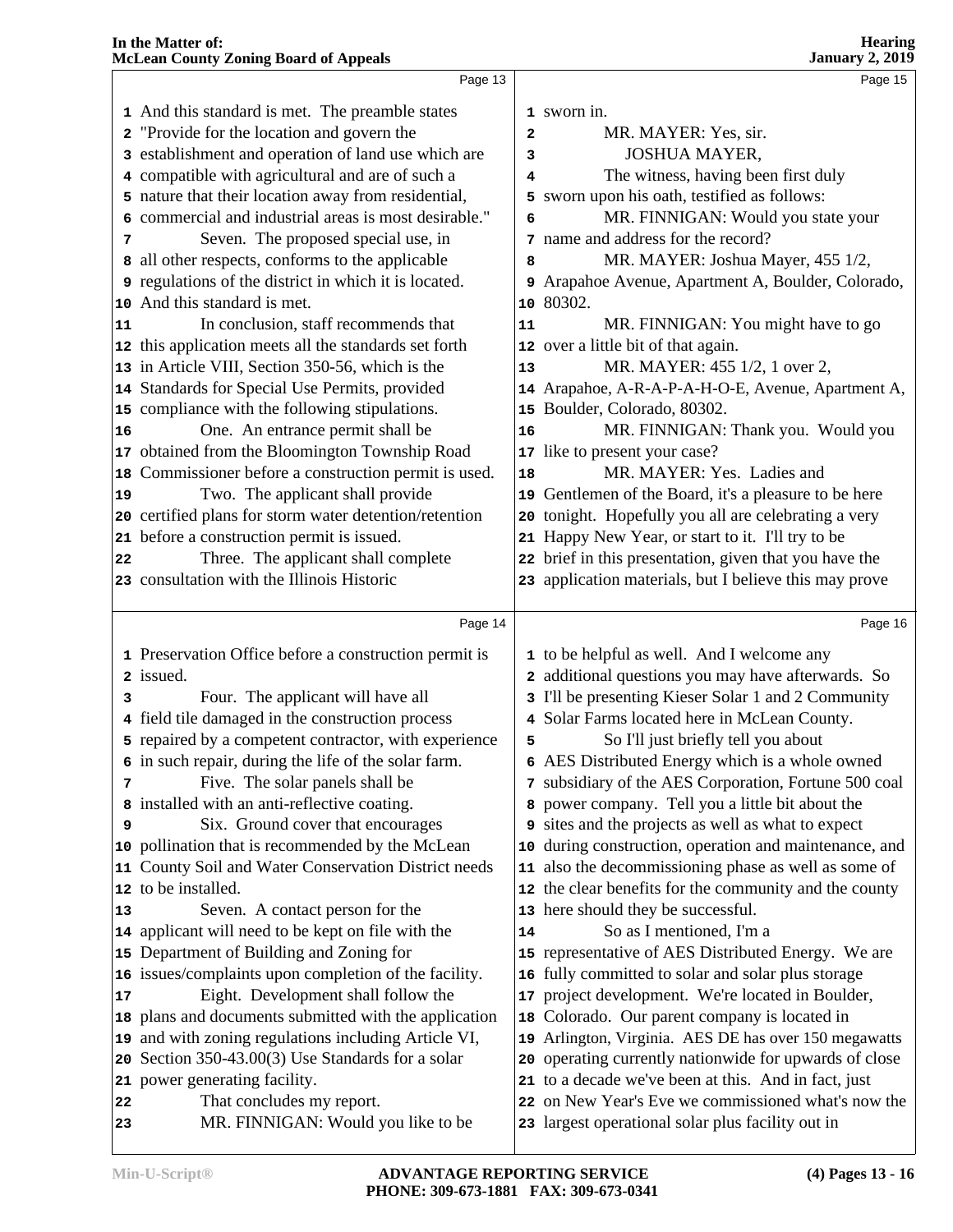|    | Page 17                                                                                                      |    | Page 19                                                                                            |  |
|----|--------------------------------------------------------------------------------------------------------------|----|----------------------------------------------------------------------------------------------------|--|
|    | 1 Hawaii on the island of Kauai. So if you'd like to                                                         |    | 1 case. But it's anticipated that if we're only                                                    |  |
|    | 2 read a little bit more about that feel free to                                                             |    | 2 awarded one then we would build the southern one                                                 |  |
|    | 3 Google or reach out to me afterwards.                                                                      |    | 3 first and then the second one if we're successful                                                |  |
|    | The AES Corporation is in 15                                                                                 |    | 4 with that award as well.                                                                         |  |
|    | 5 countries, four continents, 37 Gigawatts of                                                                | 5  | So just a few other quick data                                                                     |  |
|    | 6 operating assets, everything from coal and natural                                                         |    | 6 points. So to put this a little bit in                                                           |  |
|    | 7 gas plants to hydroelectric facilities, wind farms,                                                        |    | 7 perspective. We're looking at close to 700 solar                                                 |  |
|    | 8 and solar power plants. We've been around since                                                            |    | 8 modules for each one of these solar farms. These                                                 |  |
|    | 9 1981. So decades of experience.                                                                            |    | <b>9</b> do not require on-site personnel. We're able to                                           |  |
|    | So this is not Bloomington but this                                                                          |    | 10 track the performance of these solar power plants                                               |  |
| 10 | 11 is at least a representation for what a single axis                                                       |    | 11 remotely and receive instantaneous notifications if                                             |  |
|    |                                                                                                              |    |                                                                                                    |  |
|    | 12 tracking solar farm looks like. This is almost                                                            |    | 12 there's any kind of operational discrepancy. We                                                 |  |
|    | 13 three times the size of what we're proposing but at                                                       |    | 13 contract with regional operation maintenance                                                    |  |
|    | 14 least it gives you a little bit of a visual                                                               |    | 14 partners to then dispatch to the site should there                                              |  |
|    | 15 perspective.                                                                                              |    | 15 be immediate attention required.                                                                |  |
| 16 | As you saw previously, you know,                                                                             | 16 | We only drive posts on a very small                                                                |  |
|    | 17 we're looking to locate this in the southern                                                              |    | 17 total percentage of the whole site as far as ground                                             |  |
|    | 18 portion of just south of Bloomington, McLean                                                              |    | 18 penetration. The only place where you have the use                                              |  |
|    | 19 County. This substation is just -- located just to                                                        |    | 19 of concrete would be in a limited location of the                                               |  |
|    | 20 the north of the property. If you go back just one                                                        |    | 20 transformer pad, which is a quite small area.                                                   |  |
|    | 21 slide you'll see where it is with the little pin                                                          |    | 21 We'll have security fencing to protect from                                                     |  |
|    | 22 drop there. It's obviously a strategic interest to                                                        |    | 22 unwanted or unwarranted entry, and there would be a                                             |  |
|    | 23 be located as close to substations as possible.                                                           |    | 23 small access road of 20-foot generally with what's                                              |  |
|    |                                                                                                              |    |                                                                                                    |  |
|    | Page 18                                                                                                      |    | Page 20                                                                                            |  |
|    | 1 And proceeding forward.                                                                                    |    | 1 called minus four inch rock to enter off the                                                     |  |
| 2  | So as I said, we're looking for                                                                              |    | 2 roadway and to prevent any tracking of mud onto                                                  |  |
|    | 3 approval, special use permit approval for two                                                              |    | 3 South Morris Avenue. And then basically just a                                                   |  |
|    | 4 co-located projects. You are allowed to co-locate                                                          |    | 4 road base to access the transformer so as to not                                                 |  |
|    | 5 under the rules of the IPA program for community                                                           |    | 5 create any damage to the ground from vehicles                                                    |  |
|    | 6 solar. So this would be Kieser 2, here in the                                                              |    | 6 entering the site.                                                                               |  |
|    | 7 north, and then you'd also then later see Kieser                                                           | 7  | We will of course adhere to best                                                                   |  |
|    | 8 Solar 1 -- actually have the names backwards on                                                            |    | 8 practices for seeding the site after construction                                                |  |
|    | 9 there -- to the south.                                                                                     |    | 9 trying to establish non-invasive, shade tolerate,                                                |  |
| 10 | There's two alternate possibilities                                                                          |    | 10 and pollinator friendly perennial grass species.                                                |  |
|    | 11 for interconnection, most likely we'd just tie in                                                         |    | 11 And we will not be performing any grading so we                                                 |  |
|    | 12 that three-phase distribution line that's on South                                                        |    | 12 will build along the contours of the land and will                                              |  |
|    | 13 Morris Avenue. However, if you just go one slide                                                          |    | 13 not affect drainage flow in any way.                                                            |  |
|    | 14 further there is an alternative that we're going to                                                       | 14 | So very quickly, the construction                                                                  |  |
|    | 15 explore with Ameren to see if there's a benefit to                                                        |    | 15 timeframe. Basically to do the primary phase of                                                 |  |
|    | 16 it, actually trenching and going north straight to                                                        |    | 16 construction, all the mechanical and electrical                                                 |  |
|    | 17 the substation. The first one is the more likely                                                          |    | 17 work, is about two to three months, so not too                                                  |  |
|    | 18 one.                                                                                                      |    | 18 much. We would be targeting this summer already to                                              |  |
| 19 | This is the southern farm. Because                                                                           |    | 19 do that if we are successful in the first round of                                              |  |
|    | 20 this will be going through a lottery process, it's                                                        |    | 20 rural energy credit contract awards. The total                                                  |  |
|    | 21 a little bit up in the air as to whether or not                                                           |    | 21 construction time period can extend by a few more                                               |  |
|    |                                                                                                              |    |                                                                                                    |  |
|    | 22 these projects can be awarded energy contracts with<br>23 the utilities in the state, with Ameren in this |    | 22 months at the will of the utility and how quickly<br>23 they are able to build their end of the |  |
|    |                                                                                                              |    |                                                                                                    |  |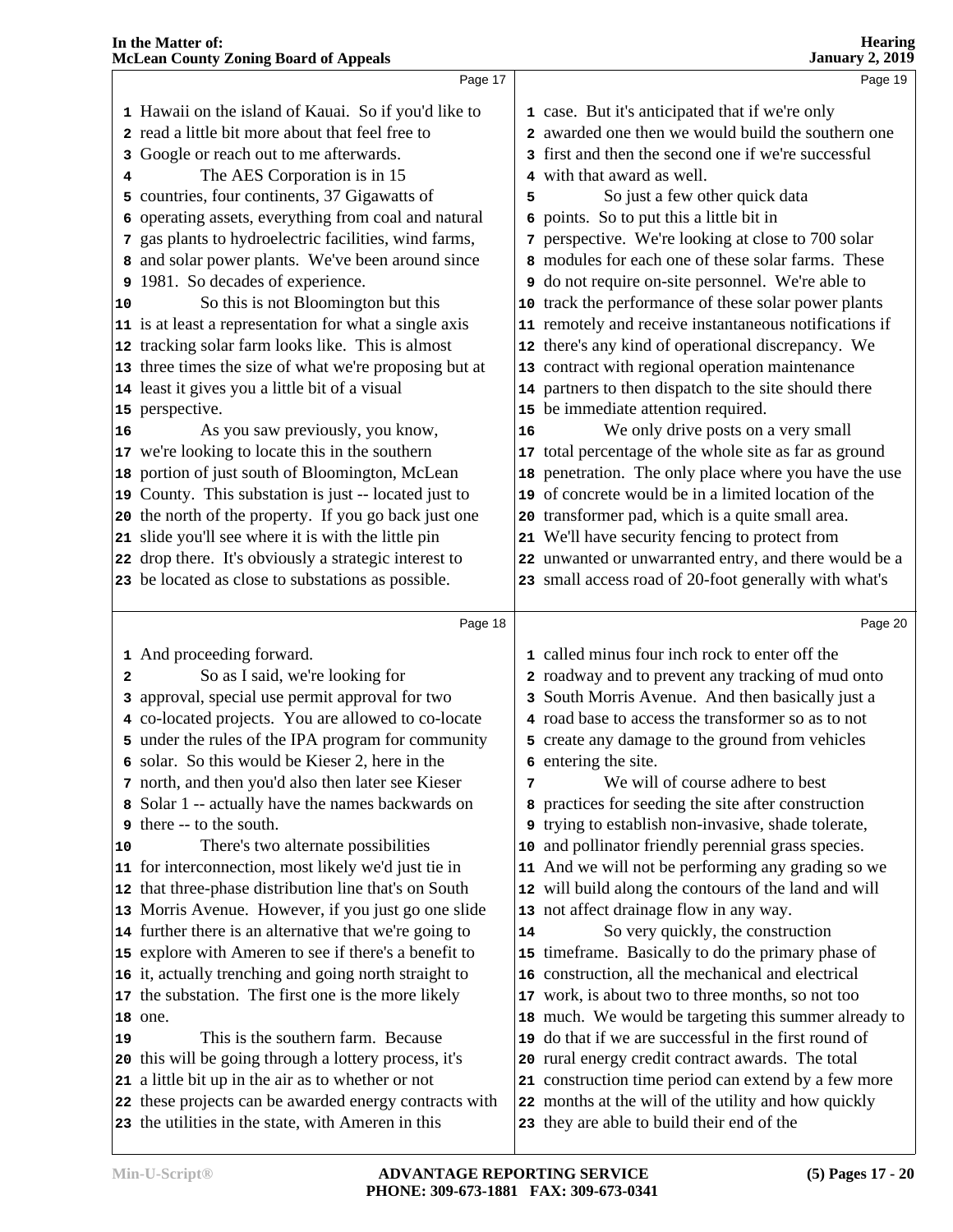|    | Page 21                                                                                                    |    | Page 23                                                                                    |  |
|----|------------------------------------------------------------------------------------------------------------|----|--------------------------------------------------------------------------------------------|--|
|    | 1 interconnection upgrades and to commission the                                                           |    | 1 half, 1.4 million directly to local employment,                                          |  |
|    | 2 site.                                                                                                    |    | 2 rental of equipment, and other services.                                                 |  |
| з  | During the construction period you                                                                         | 3  | And just some other fun facts. So                                                          |  |
|    | 4 could expect to have 20 to 40 vehicles. But as I                                                         |    | 4 each one of these projects, to help you                                                  |  |
|    | 5 said, there's no on-site personnel once these are                                                        |    | 5 conceptualize this, it can produce enough energy to                                      |  |
|    | 6 operating so thereafter we expect, you know, five                                                        |    | 6 basically power 500 American -- typical or average                                       |  |
|    | 7 to seven visits per year mostly for vegetative                                                           |    | 7 American homes annual electricity usage. So we're                                        |  |
|    | 8 management but about one to two site visits per                                                          |    | 8 looking at close to 1,000 homes if both projects                                         |  |
|    | <b>9</b> year just to inspect the facility, check inverters,                                               |    | 9 are successful. And that also removes upwards of                                         |  |
|    | 10 make sure everything is operating and preventative                                                      |    | 10 700 passenger vehicles off the road per year and                                        |  |
|    | 11 maintenance.                                                                                            |    | 11 avoids the emissions from close to three and a half                                     |  |
| 12 | These are silent systems, they do not                                                                      |    | 12 million pounds of coal being burned. So clean air,                                      |  |
|    | 13 produce glare. And we will not be requiring any                                                         |    | 13 good jobs, and additional resources for the                                             |  |
|    | 14 additional utilities or services from the county.                                                       |    | 14 community.                                                                              |  |
| 15 | Decommissioning is clearly a concern                                                                       | 15 | So with that, it would be my pleasure                                                      |  |
|    | 16 not only of the landowner but of the county in the                                                      |    | 16 to answer any questions that you may have and I                                         |  |
|    | 17 long run. So not only would we ethically feel                                                           |    | 17 appreciate your time and patience.                                                      |  |
|    | 18 responsible for making sure that we remove these                                                        | 18 | MS. TURNER: I have a couple of                                                             |  |
|    | 19 systems at the end of their lifetime but the State                                                      |    | 19 questions. One is on your removing the vehicles                                         |  |
|    | 20 of Illinois is also requiring that we sign an                                                           |    | 20 from the road, do you mean it's the equivalent of                                       |  |
|    | 21 agricultural mitigation agreement with the                                                              |    | 21 removing the emissions of those vehicles?                                               |  |
|    | 22 landowners which will cover the full                                                                    | 22 | MR. MAYER: Yes. The emissions,                                                             |  |
|    | 23 decommissioning of the site and also mandates that                                                      |    | 23 that's what I meant to say.                                                             |  |
|    |                                                                                                            |    |                                                                                            |  |
|    |                                                                                                            |    |                                                                                            |  |
|    | Page 22                                                                                                    |    | Page 24                                                                                    |  |
|    | 1 we put in place financial security with McLean                                                           | 1  | MS. TURNER: Okay. And two, do other                                                        |  |
|    | 2 County in the case that, you know, AES was not                                                           |    | 2 states have this lottery process that you're in, is                                      |  |
|    | 3 responsive to clearing the site financial security                                                       |    | 3 Illinois similar to other states?                                                        |  |
|    | 4 would be in place for the County to step in.                                                             | 4  | MR. MAYER: It's unique. So Illinois                                                        |  |
| 5  | And then just some of the final                                                                            |    | 5 will not be the first state to do community solar.                                       |  |
|    | 6 project benefits which are significant. Based on                                                         |    | 6 Currently you have states like Colorado, Minnesota,                                      |  |
|    | 7 our calculations, each one of these projects would                                                       |    | 7 Massachusetts that kind of paved the way. Illinois                                       |  |
|    | 8 be -- you know, year one starting to pay a little                                                        |    | 8 has had bidder process of trying to blend kind of                                        |  |
|    | 9 bit over \$11,000, so close to \$22,000 per year if                                                      |    | <b>9</b> best features of all of those policies from those                                 |  |
|    | 10 we were successful with both. Of course we're                                                           |    | 10 different states. However, there's always things                                        |  |
|    | 11 adding additional renewable energy to the grid and                                                      |    | 11 to be learned and this lottery is unique to                                             |  |
|    | 12 also helping the state fulfill its goals to the                                                         |    | 12 Illinois.                                                                               |  |
|    | 13 Future Energy Job Acts.                                                                                 | 13 | MS. TURNER: Okay. Have you ever                                                            |  |
| 14 | What makes this a community solar                                                                          |    | 14 been granted the right, or the go ahead, for solar                                      |  |
|    | 15 farm is that we're able to offer residents and                                                          |    | 15 farms as a company, has your company, and then not                                      |  |
|    | 16 businesses locally and county and through Ameren                                                        |    | 16 built them?                                                                             |  |
|    | 17 territory savings. We can discount the cost of                                                          | 17 | MR. MAYER: So traditionally AES has                                                        |  |
|    | 18 electricity at the current pay by subscribing to                                                        |    | 18 generally acquired projects at construction ready                                       |  |
|    | 19 these projects. And there will be significant job                                                       |    | 19 stage. What we're doing here in Illinois is                                             |  |
|    | 20 stimulation during the construction phase and                                                           |    | 20 starting to do a development stage.                                                     |  |
|    | 21 developmental phase of these projects. You know,                                                        | 21 | MS. TURNER: Okay.                                                                          |  |
|    | 22 we expect a capital investment of upwards of 4<br>23 million for each one of these and close to 1 and a | 22 | MR. MAYER: If your question's in<br>23 reference to should we receive a special use permit |  |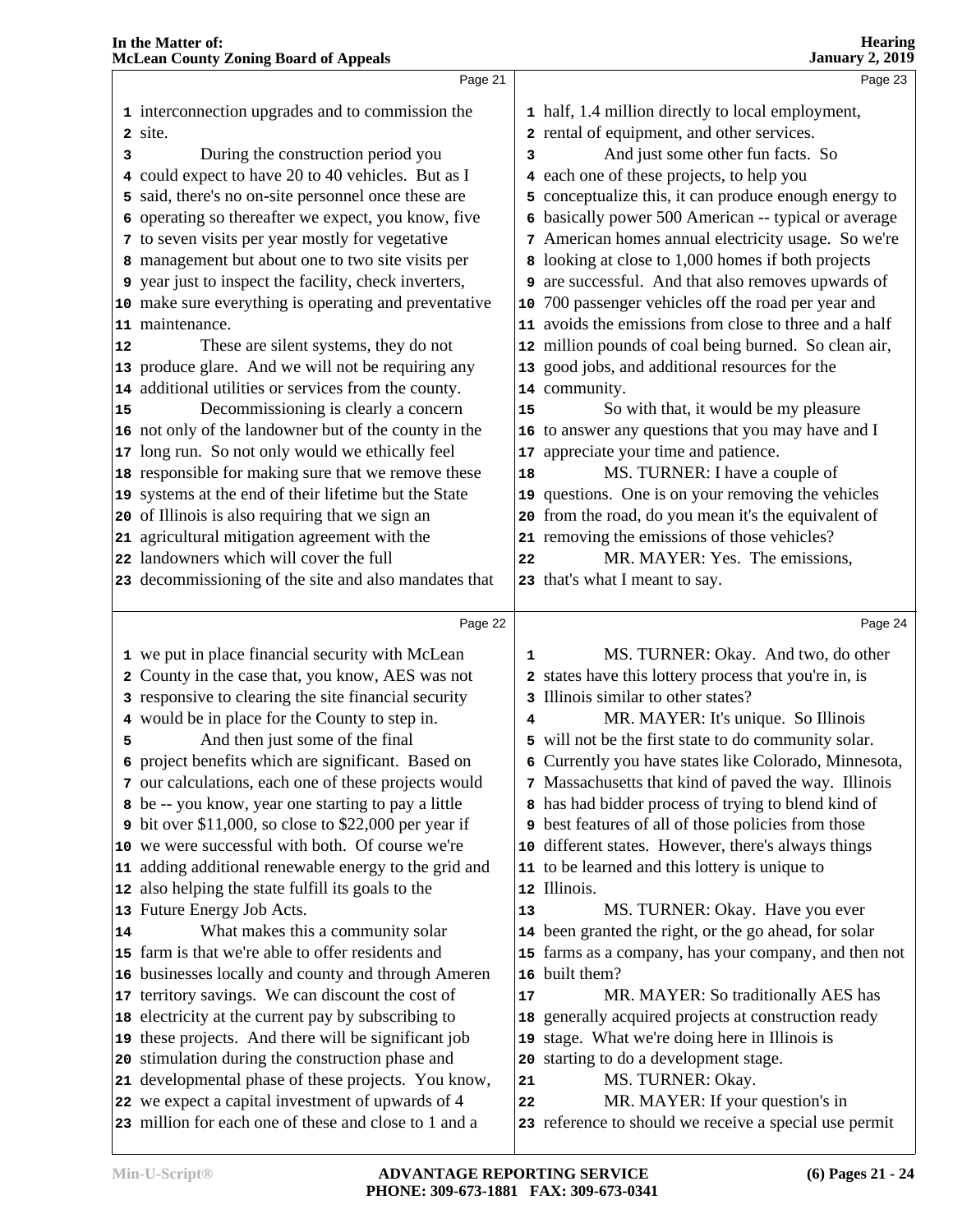|                       | Page 25                                                                                                    |    | Page 27                                                                                   |  |
|-----------------------|------------------------------------------------------------------------------------------------------------|----|-------------------------------------------------------------------------------------------|--|
|                       | 1 is there a chance we do not build it? There is a                                                         |    | 1 you assume is 2-megawatts AC, which is the largest                                      |  |
|                       | 2 chance, the biggest one being that we receive a                                                          |    | 2 you can do for community solar, you know, that's                                        |  |
|                       | 3 renewable energy credit contract for the utilities                                                       |    | 3 upwards of 26 projects or so. Twenty-six, 27                                            |  |
|                       | 4 because that's a primary revenue driver. If we are                                                       |    | 4 projects in the first three blocks.                                                     |  |
|                       | 5 awarded that, you know, we're committed to getting                                                       | 5  | MR. KURITZ: So you have to have your                                                      |  |
|                       | 6 this done should there not be any other unforeseen                                                       |    | 6 project permitted and ready to go so in case you                                        |  |
|                       | 7 circumstances.                                                                                           |    | 7 win then you're --                                                                      |  |
| 8                     | MS. TURNER: So just to clarify the                                                                         | 8  | MR. MAYER: Yes. So in order to                                                            |  |
|                       | 9 process. You could be awarded a lottery winner but                                                       |    | <b>9</b> submit in the program there's essentially three key                              |  |
|                       | 10 still not have a contract with Ameren or another                                                        |    | 10 criteria that the IPA is looking for otherwise                                         |  |
|                       | 11 electric?                                                                                               |    | 11 they'll reject your application. So that's site                                        |  |
| 12                    | MR. MAYER: No. The lottery is                                                                              |    | 12 control. So that's a signed option agreement,                                          |  |
|                       | 13 specifically for --                                                                                     |    | 13 which we now have in place with Kieser Farms. It's                                     |  |
| 14                    | MS. TURNER: For that?                                                                                      |    | 14 also any discretionary permits, which in this case                                     |  |
| 15                    | MR. MAYER: -- for that.                                                                                    |    | 15 would be a special use permit from McLean County.                                      |  |
| 16                    | MS. TURNER: Okay. So if you're                                                                             |    | 16 And then also interconnection agreement from                                           |  |
|                       | 17 granted a lottery winner it means you have a                                                            |    | 17 Ameren. And we just received that in the last                                          |  |
|                       | 18 contract?                                                                                               |    | 18 couple of days as well. There are additional                                           |  |
| 19                    | MR. MAYER: Correct. And there was                                                                          |    | 19 studies and other development work to be done but                                      |  |
|                       | 20 -- there has been confusion over this because only                                                      |    | 20 those are the ones you can participate in the                                          |  |
|                       | 21 within the last month or two there was this idea of                                                     |    | 21 program.                                                                               |  |
|                       | 22 something called the golden ticket where IPA and                                                        | 22 | MR. KURITZ: Thank you.                                                                    |  |
|                       | 23 ICC I think were trying to incorporate developer's                                                      | 23 | MR. MAYER: Thank you.                                                                     |  |
|                       |                                                                                                            |    |                                                                                           |  |
|                       |                                                                                                            |    |                                                                                           |  |
|                       | Page 26                                                                                                    |    | Page 28                                                                                   |  |
|                       |                                                                                                            | 1  |                                                                                           |  |
|                       | 1 feedback and they were going to allow for people to                                                      |    | MR. BANGERT: Do you know what                                                             |  |
|                       | 2 switch out projects. So if they're awarded, you                                                          |    | 2 percentage of Illinois' power is supposed to be                                         |  |
|                       | 3 know, Project X and at the end of the day they                                                           | 4  | 3 derived from solar energy?                                                              |  |
|                       | 4 think Project Y is a better project they could do<br>5 that. I think there was some consternation around |    | MR. MAYER: From the Future Energy<br>5 Jobs Act?                                          |  |
|                       | 6 that and in the last round of comments they've                                                           | 6  | MR. BANGERT: Yeah.                                                                        |  |
|                       |                                                                                                            | 7  |                                                                                           |  |
|                       | 7 actually now struck that. So it's to encourage                                                           |    | MR. MAYER: Yeah. So don't quote me<br>8 directly but it's supposed to be quite close to I |  |
|                       | 8 people to only bid their best projects. So I think<br>9 you would expect that the ones that are awarded  |    | 9 think 20 percent by 2020 and then I believe they're                                     |  |
|                       | 10 will get built. We can't switch them with other                                                         |    | 10 trying to increase that to 30 percent by 2030. I                                       |  |
|                       | 11 ones.                                                                                                   |    | 11 need to double check those numbers but it's a                                          |  |
|                       | MS. TURNER: Okay. Golden ticket                                                                            |    | 12 significant jump. There's currently only 80                                            |  |
|                       | 13 just brought visions of Oompas out there. All                                                           |    | 13 megawatts operating in the state solar energy                                          |  |
|                       | 14 right. Thank you.                                                                                       |    | 14 access. So there's going to be a significant                                           |  |
|                       | MR. MAYER: Thank you.                                                                                      |    | 15 economic boom in the state over the next several                                       |  |
|                       | MR. KURITZ: So how many awards does                                                                        |    | 16 years for solar energy construction.                                                   |  |
|                       | 17 Ameren have to put out?                                                                                 | 17 | MR. BANGERT: Are you familiar with                                                        |  |
|                       | MR. MAYER: Good question. So in the                                                                        |    | 18 the AIMA agreement?                                                                    |  |
|                       | 19 first three blocks -- the program's kind of                                                             | 19 | MR. MAYER: Yes, sir.                                                                      |  |
|                       | 20 partitioned into blocks. And there may be                                                               | 20 | MR. BANGERT: Do you know what the                                                         |  |
| 12<br>15<br>16<br> 18 | 21 additional blocks later on. But for Ameren, in the                                                      |    | 21 AIMA says about how deep the underground utilities                                     |  |
|                       | 22 first three blocks, there's upwards of 55 megawatts                                                     |    | 22 need to be removed in relation to anything                                             |  |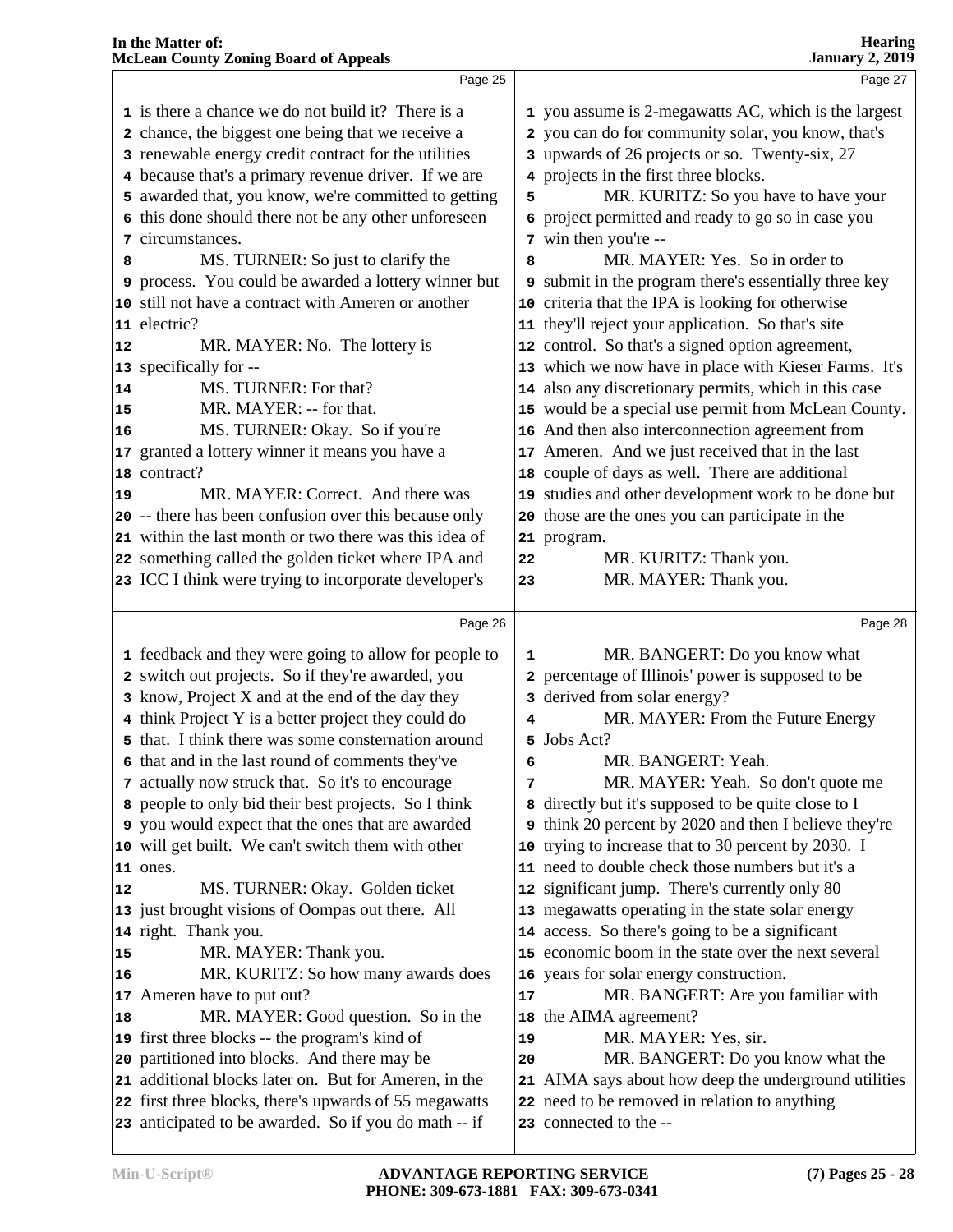|    | Page 29                                                    |          | Page 31                                               |  |
|----|------------------------------------------------------------|----------|-------------------------------------------------------|--|
| 1  | MR. MAYER: Sure. So for underground                        |          | 1 to the standards? I'll just read them off. If       |  |
|    | 2 cabling it's a function of the classification of         |          | 2 anybody has a problem with them, let me know.       |  |
|    | 3 the soil above it. But generally it's three to           |          | 3 Standard 1. Standard 2. Standard 3. Four. Five.     |  |
|    | 4 five feet. If it's considered prime agricultural         |          | 4 Six. Seven.                                         |  |
|    | 5 land then you need to go down about five feet. I         | 5        | MR. KURITZ: I move that we recommend                  |  |
|    | 6 believe I attached the AIMA as an appendix if you'd      |          | 6 approval of SU-18-27 along with the stipulations    |  |
|    | 7 like to reference some of the direct -- all the          |          | 7 put on by staff.                                    |  |
|    | 8 examples because there's several of them. But            | 8        | MS. TURNER: I second that.                            |  |
| 9  | generally it's three to five feet.                         | 9        | MR. FINNIGAN: We have a motion by                     |  |
| 10 | MR. BANGERT: Thank you.                                    |          | 10 Kuritz, second by Turner. Can we have a roll call  |  |
| 11 | MR. MAYER: Thank you.                                      |          | 11 vote.                                              |  |
| 12 | MR. FINNIGAN: You've spoke about it                        | 12       | MR. DICK: Bangert.                                    |  |
|    | 13 a little bit but could you tell us why you picked       | 13       | MR. BANGERT: Yes.                                     |  |
|    | 14 this site over another?                                 | 14       | MR. DICK: Kuritz.                                     |  |
| 15 | MR. MAYER: Sure. So, there's                               | 15       | MR. KURITZ: Yes.                                      |  |
|    | 16 several attractive sites in the State of Illinois.      |          | MR. DICK: Dean.                                       |  |
|    | 17 This one is attractive in large part because of its     | 16       | MR. DEAN: I think I'll pass on this                   |  |
|    | 18 -- well, several reasons. Large part because of         | 17       | 18 one with no vote.                                  |  |
|    | 19 the proximity to substation. Generally the further      |          | MR. DICK: Finnigan.                                   |  |
|    | 20 away from a substation you go and on a radial           | 19<br>20 | MR. FINNIGAN: Yes.                                    |  |
|    | 21 three-phase line you can suffer, you know,              |          | MR. DICK: Carlton.                                    |  |
|    | 22 something called voltage flicker if you're              | 21<br>22 | MS. CARLTON: Yes.                                     |  |
|    | 23 injecting power into the grid, you know, five, ten      |          | MR. DICK: Taylor.                                     |  |
|    |                                                            | 23       |                                                       |  |
|    | Page 30                                                    |          | Page 32                                               |  |
|    | 1 miles away from a substation. And three-phase --         | 1        | MS. TAYLOR: Yes.                                      |  |
|    | 2 approximately three-phase is also important, you         | 2        | MR. DICK: Motion passes.                              |  |
|    | 3 cannot tie into a single phase, which you see in a       | 3        | MR. FINNIGAN: We got one more.                        |  |
|    | 4 lot of rural areas where there's not a significant       |          | 4 Forgot Turner.                                      |  |
|    | 5 load. And then, you know, you want to be cognizant       | 5        | MR. DICK: Turner.                                     |  |
|    | 6 of your other surroundings. So having an                 | 6        | MS. TURNER: Yes.                                      |  |
|    | 7 interstate to the south is obviously helpful and         | 7        | MR. DICK: Sorry about that.                           |  |
|    | 8 then mostly agricultural around, agricultural land       | 8        | MR. FINNIGAN: Motion passed. Phil                     |  |
|    | <b>9</b> nearby and not being, you know, directly adjacent |          | <b>9</b> explains what -- from here on.               |  |
|    | 10 to a significant subdivision is helpful as well.        | 10       | MR. DICK: This goes to the County                     |  |
| 11 | MR. FINNIGAN: Thank you. Any other                         |          | 11 Board on the third Tuesday of January at 5:30 p.m. |  |
|    | 12 questions? Questions from staff? Would anyone in        |          | 12 It will be on the consent agenda unless one of the |  |
|    | 13 the audience have questions? Come forward. Would        |          | 13 County Board members pulls it for specific         |  |
|    | 14 anybody in the audience want to give testimony in       |          | 14 discussion on that particular case. You don't need |  |
|    | 15 this case? Seeing none, we can move on. Would you       |          | 15 to attend, you probably couldn't give testimony    |  |
|    | 16 like to make a closing statement?                       |          | 16 even if you did. But you can call our office the   |  |
| 17 | MR. MAYER: Just thank you all                              |          | 17 next morning and we will tell you what happened.   |  |
|    | 18 members of the board and attendees to this hearing.     | 18       | And I'll be sending you a letter with the results.    |  |
|    | 19 Thank you for your time.                                | 19       |                                                       |  |
| 20 | MR. FINNIGAN: All right. Thank you.                        | 20       |                                                       |  |
|    | 21 This part of the hearing is closed and we can           | 21       |                                                       |  |
|    | 22 deliberate on the case.                                 | 22       |                                                       |  |
|    |                                                            |          |                                                       |  |
| 23 | You want any discussion before we go                       | 23       |                                                       |  |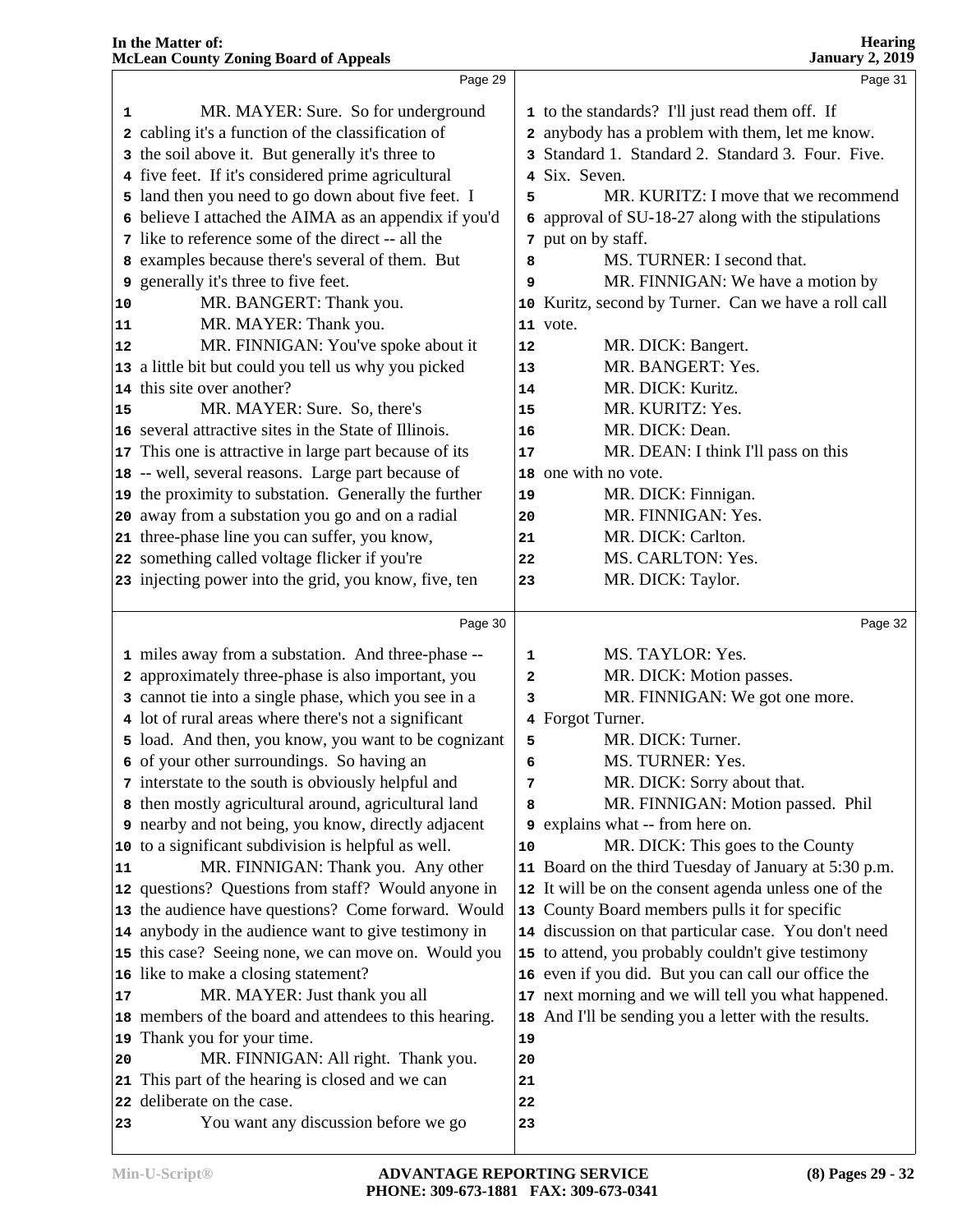|    | Page 33                                                |    | Page 35                                                |  |
|----|--------------------------------------------------------|----|--------------------------------------------------------|--|
| 1  | MR. FINNIGAN: We have applicants for                   |    | 1 with this site visit it was a very foggy day so      |  |
|    | Case SU-18-28? Would they come forward. When           |    | 2 you're not going to see a lot of real clear photos   |  |
|    | 3 you're ready, call the case.                         |    | 3 but I decided to go with it any way. This is where   |  |
| 4  | MR. DICK: This is Case Number                          |    | 4 the property's located. You see this is the          |  |
| 5  | SU-18-28, the application of ASD McLean Illinois       |    | 5 Shirley interchange, if you want to know where this  |  |
| 6  | Solar IV, LLC by Amp Solar Development,                |    | 6 is located. And this is I-55 to the west and         |  |
|    | 7 Incorporated for a special use to allow a solar      |    | 7 County Highway 41 frontage is on this property.      |  |
| 8  | power generating facility in the Agriculture           |    | 8 And if you see to your right -- this is facing       |  |
|    | 9 District on property in the southwest quarter of     |    | 9 south and you can see the interstate highway on the  |  |
|    | 10 36, Township 23 North, Range 1 East of the third    |    | 10 right and this is the county highway. And then to   |  |
|    | 11 principal meridian located in Dale Township         |    | 11 the north that's county highway -- or the           |  |
|    | 12 immediately southeast of 1075 East Road,            |    | 12 Interstate 55 is to the left and the property is    |  |
|    | 13 approximately .5 miles south of 850 North Road.     |    | 13 the -- the subject property is to the right. And    |  |
| 14 | Public Notice of this hearing was                      |    | 14 this is facing like southwest -- southeast, excuse  |  |
|    | 15 published in the Pantagraph on December 15, 2018 as |    | 15 me. And then straight west -- east, excuse me.      |  |
|    | 16 provided by law and all the other required          | 16 | I'll go over the staff report at this                  |  |
|    | 17 notifications have been made and the applicant has  |    | 17 time. The topography of the property is relatively  |  |
|    | 18 paid the publication cost.                          |    | 18 flat. It drains to the south. It's currently in     |  |
| 19 | I did distribute applications,                         |    | 19 crop protection. The public road is an asphalt      |  |
|    | 20 complete applications to all, so I won't pass this  |    | 20 road 21 feet in width. The property is surrounded   |  |
|    | 21 application. I will pass a plat map showing where   | 21 | by land and crop production. The soil score of the     |  |
|    | 22 this property is located in Dale Township and a     |    | 22 property is 97.7 points out of 100 and the land     |  |
|    | 23 zoning map showing that this property is located in |    | 23 evaluation site assessment for the site assessment  |  |
|    |                                                        |    |                                                        |  |
|    | Page 34                                                |    | Page 36                                                |  |
|    | 1 the Agriculture District in this little red area     |    | 1 is 162 points out of 200 giving it a score of 259.7  |  |
|    | 2 here. I won't pass the site plan since there was     |    | 2 points out of a maximum of 300 points. A LESA        |  |
|    | 3 one attached to your application. But it's           |    | 3 report indicates that a score of 230 points and      |  |
|    | 4 adjacent here to Interstate I-55 and the county      |    | 4 above means that the property is of high value for   |  |
|    | 5 highway that comes across here in Dale Township.     |    | 5 agricultural land protection.                        |  |
| 6  | And a report from the Soil and Water                   | 6  | The staff analysis as applies to this                  |  |
|    | 7 Conservation District with the soil score and a      |    | 7 report is as follows.                                |  |
|    | 8 land evaluation site assessment that was completed   | 8  | One. The proposed special use will                     |  |
|    | 9 by me and the staff. And there's an EcoCAT IDNR      |    | <b>9</b> not be detrimental to or endanger the health, |  |
|    | 10 report that was submitted with the application that |    | 10 safety, morals, comfort, or welfare of the public.  |  |
|    | 11 was also in each of your applications and that's a  | 11 | This standard is met. The applicant proposes to        |  |
|    |                                                        |    | 12 establish two co-located 2-megawatt solar power     |  |
|    | 12 communication that there are no endangered species  |    |                                                        |  |
|    | 13 on the property and the consultation is terminated. | 13 | generating facilities on this property, which will     |  |
|    | 14 So I won't pass that either.                        |    | 14 meet all of the County setback requirements and use |  |
| 15 | Communication from the Health                          |    | 15 standards for a solar power generating facility.    |  |
|    | 16 Department indicating that they're okay with this   | 16 | The application indicates that this                    |  |
|    | 17 application, which I will pass. And a               | 17 | facility will contains rows of Photovoltaic cell       |  |
|    | 18 communication that the applicant submitted with the | 18 | panels mounted on posts set in the ground. These       |  |
|    | 19 application indicating that they've been in touch   |    | 19 rows of panels are referred to as solar arrays.     |  |
|    | 20 with the Illinois Historic Preservation Agency and  | 20 | Amp Solar Development will mount the solar arrays      |  |
|    | 21 have submitted this with their application.         |    | 21 on the tracking system, which allows them to follow |  |
| 22 | And I will show some of the photos of                  | 22 | the sun throughout the day. The solar arrays will      |  |
|    | 23 the property at this time. When I was going out     |    | 23 be designed with an anti-reflective coating. And    |  |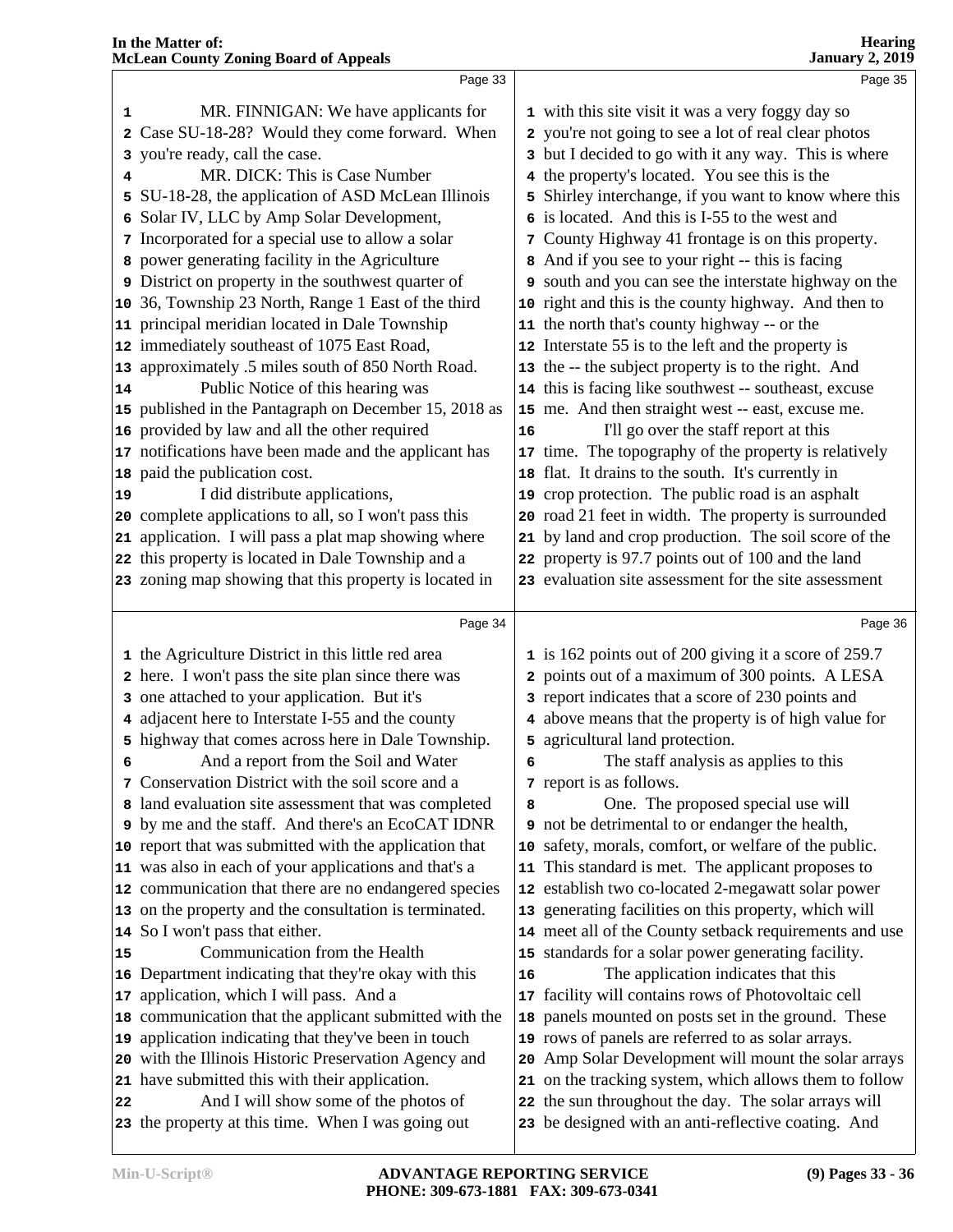|          | Page 37                                                 |    | Page 39                                                |  |
|----------|---------------------------------------------------------|----|--------------------------------------------------------|--|
|          | 1 the applicant indicates that the solar arrays will    |    | 1 frontage on the southeast side of 1075 East Road,    |  |
|          | 2 be a maximum of 15 feet in the height.                |    | 2 which is also County Highway 41. The Dale Township   |  |
| з        | The applicant submitted an EcoCAT                       |    | 3 Fire District will provide fire protection for the   |  |
|          | 4 communication from the Illinois Department of         |    | 4 subject property. Pre-development drainage           |  |
|          | 5 Natural Resources which indicates that there is no    |    | 5 patterns will be retained as much as possible. The   |  |
|          | 6 record of State-listed threatened or endangered       |    | 6 applicant will provide certified plans for storm     |  |
|          | 7 species, Illinois Natural Area Inventory sites,       |    | 7 water detention or retention before a permit is      |  |
|          | 8 dedicated Illinois Nature Preserves, or registered    |    | 8 issued for the proposed solar power generating       |  |
|          | <b>9</b> Land and Water Reserves in the vicinity of the |    | <b>9</b> facility. The applicant will need to have all |  |
|          |                                                         |    |                                                        |  |
|          | 10 project location, and that the consultation is       | 10 | field tile damaged in the construction process         |  |
|          | 11 terminated.                                          |    | 11 repaired by a competent contractor, with experience |  |
| 12       | A decommissioning plan that includes                    |    | 12 in such repair, during the life of the solar farm.  |  |
|          | 13 an Agricultural Impact Mitigation Agreement with     | 13 | The applicant has obtained a sign-off from the         |  |
|          | 14 the Illinois Department of Agriculture and           |    | 14 County Health Department.                           |  |
|          | 15 financial assurance acceptable to the County need    | 15 | Five. Adequate measures have been or                   |  |
|          | 16 to be provided.                                      | 16 | will be taken to provide ingress and egress so         |  |
| $17$     | The application indicates that they                     | 17 | designed as to minimize traffic congestion in the      |  |
|          | 18 will provide a contact person to be kept on file     | 18 | public streets. And this standard is met. It           |  |
|          | 19 with the Department of Building and Zoning for       | 19 | appears that safe site distance can be provided at     |  |
|          | 20 issues and complaints upon the completion of the     | 20 | the proposed entrance. The applicant has been in       |  |
|          | 21 facility.                                            |    | 21 communication with the County Engineer and will     |  |
| 22       | The application indicates that a                        |    | 22 need to obtain an entrance permit from him before a |  |
|          | 23 one-mile search from the site was conducted using    |    | 23 construction permit will be issued for the proposed |  |
|          |                                                         |    |                                                        |  |
|          |                                                         |    |                                                        |  |
|          | Page 38                                                 |    | Page 40                                                |  |
|          | 1 the Illinois Historic Preservation Agency             |    | 1 solar farm.                                          |  |
|          | 2 Geographic Information System and no historic sites   | 2  | Six. The establishment, maintenance,                   |  |
|          | 3 were identified.                                      |    | 3 and operation of the special use will be in          |  |
| 4        | Two. The proposed special use will                      |    | 4 conformance with the intent of the district in       |  |
|          | 5 not be injurious to the use and enjoyment of other    |    | 5 which the special use is proposed to be located.     |  |
|          | 6 property in the immediate vicinity for purposes       |    | 6 And this standard is met. The preamble states,       |  |
|          | 7 already permitted or substantially diminish           |    | 7 "Provide for the location and govern the             |  |
|          | 8 property values in the immediate area. And this       |    | 8 establishment and operation of land uses which are   |  |
|          | 9 standard is met. The property is surrounded by        |    | 9 compatible with agricultural and are of such a       |  |
|          | 10 land in crop protection. Ground cover that           |    | 10 nature that their location away from residential,   |  |
|          | 11 includes native species, encourages pollination,     |    | 11 commercial, and industrial areas is most            |  |
|          | 12 recommended by the McLean County Soil and Water      |    | 12 desirable."                                         |  |
|          | 13 Conservation District, will need to be installed.    | 13 | Seven. The proposed special use, in                    |  |
|          | Three. The proposed special use will                    |    | 14 all other respects, conforms to the application     |  |
|          | 15 not impede the orderly development of the            |    | 15 regulations of the Agriculture District. And this   |  |
|          | 16 surrounding property for uses permitted in the       |    | 16 standard is met. According to the Zoning            |  |
|          | 17 district. And this standard is met. Nearby land      | 17 | Ordinance, "The Land Evaluation and Site Assessment    |  |
|          | 18 in crop production will continue to be desirable     | 18 | System, or LESA, has been designed to provide a        |  |
|          | 19 for such use.                                        | 19 | rational process for assisting local officials in      |  |
|          | Four. Adequate facilities, access                       | 20 | making farmland conversion decisions through the       |  |
| 14<br>20 | 21 roads, drainage and other necessary facilities have  |    | 21 local zoning process." Although this property has   |  |
|          | 22 been or will be provided. And this standard is       |    | 22 a high LESA score, the applicant indicates that a   |  |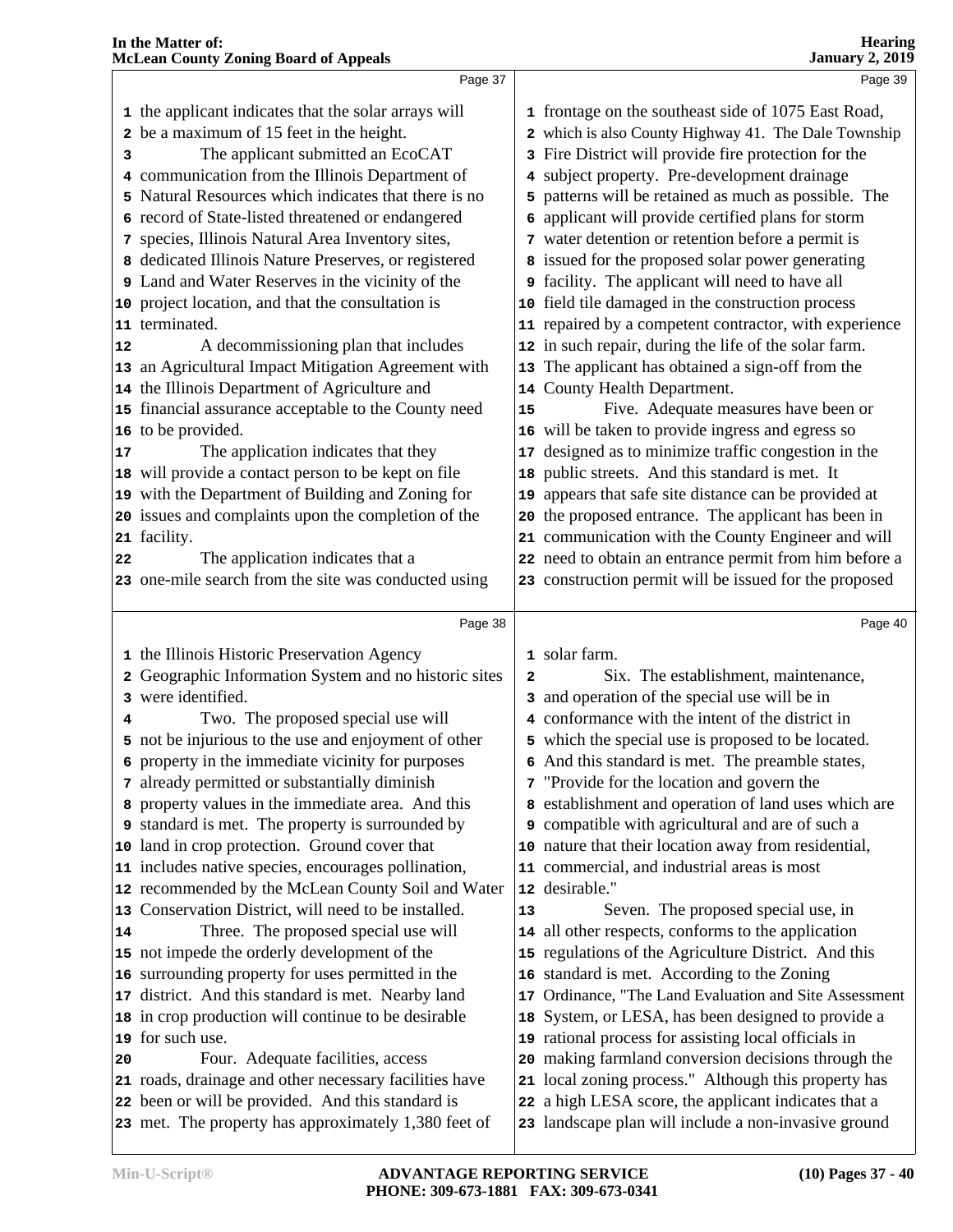|    | In the Matter of:<br><b>McLean County Zoning Board of Appeals</b>                                         |              | <b>Hearing</b><br><b>January 2, 2019</b>                                           |  |
|----|-----------------------------------------------------------------------------------------------------------|--------------|------------------------------------------------------------------------------------|--|
|    | Page 41                                                                                                   |              | Page 43                                                                            |  |
|    | 1 cover that is suitable for the local environment,                                                       |              | 1 for a solar power generating facility in the Zoning                              |  |
|    | 2 supportive of pollinators, and will reduce the                                                          |              | 2 Ordinance.                                                                       |  |
|    | 3 dependence of mowing and spraying for weeds and                                                         | 3            | That concludes my report.                                                          |  |
|    | 4 invasive species. After the subject property is                                                         | 4            | MR. FINNIGAN: Will all three of you                                                |  |
|    | 5 returned to its original condition, as required by                                                      | 5            | be giving testimony?                                                               |  |
|    | 6 the Zoning Ordinance, the land can be returned to                                                       | 6            | MR. RICKARD: Yes.                                                                  |  |
|    | 7 crop production. It was reported that up to                                                             | 7            | MR. FINNIGAN: Why don't we just do                                                 |  |
|    | 8 35 percent of corn grown in McLean County was used                                                      |              | 8 -- can we just swear all three of you in at the                                  |  |
|    | <b>9</b> to make ethanol. Harvesting the sun to produce                                                   | 9            | same time?                                                                         |  |
| 10 | electricity in the Agriculture District with solar                                                        | 10           | MR. RICKARD: Yes.                                                                  |  |
| 11 | farms is similar, and another way to produce                                                              | 11           | (At which time, Geoff Miller, Luke                                                 |  |
| 12 | significant value from farmland in addition to                                                            |              | 12 Rickard, and Clay Schuler, were duly sworn upon                                 |  |
| 13 | producing corn and soybean crops.                                                                         |              | 13 their oaths.)                                                                   |  |
| 14 | In conclusion, staff recommends that                                                                      | 14           | MR. FINNIGAN: Would you state your                                                 |  |
| 15 | this application meets the standards set forth in                                                         |              | 15 name and address for the record.                                                |  |
| 16 | Article VIII, Section 350-56, which is the                                                                | 16           | MR. MILLER: Geoff Miller, G-E-O-F-F,                                               |  |
| 17 | Standards for Special Use Permits, provided                                                               |              | 17 M-I-L-L-E-R. 12535 West 31st Avenue, Wheat Ridge,                               |  |
| 18 | compliance with the following stipulations:                                                               | 18           | Colorado, 80215.                                                                   |  |
| 19 | One. An entrance permit shall be                                                                          | 19           | MR. DICK: Could you spell Wheat                                                    |  |
| 20 | obtained from the County Engineer before a                                                                | 20           | Ridge, please?                                                                     |  |
| 21 | construction permit is issued.                                                                            | 21           | MR. MILLER: W-H-E-A-T, space,                                                      |  |
| 22 | Two. The applicant shall provide                                                                          |              | 22 R-I-D-G-E.                                                                      |  |
|    | 23 certified plans for storm water detention/retention                                                    | 23           | MR. DICK: R-I-D-G-E?                                                               |  |
|    | Page 42                                                                                                   |              | Page 44                                                                            |  |
|    | 1 before a construction permit is issued.                                                                 | 1            | MR. MILLER: Yes, sir.                                                              |  |
| 2  | Three. The applicant shall complete                                                                       | $\mathbf{2}$ | MR. FINNIGAN: Go ahead.                                                            |  |
|    | consultation with the Illinois Historical                                                                 | 3            | MR. RICKARD: Luke Rickard. That's                                                  |  |
|    | 4 Preservation Agency before a construction permit is                                                     |              | 4 spelled R-I-C-K-A-R-D. Address is 5352 Garrison                                  |  |
|    | 5 issued.                                                                                                 |              | 5 Street in Arvada, Colorado, 80002. Arvada is                                     |  |
| 6  | Four. The applicant shall have all                                                                        |              | 6 spelled A-R-V-A-D-A.                                                             |  |
|    | 7 field tile damage in the construction process                                                           | 7            | MR. SCHULER: Clay Schuler, 3697                                                    |  |
|    | 8 repaired by a competent contractor, with experience                                                     | 8            | Darlene Court, Aurora, Illinois, 60504.                                            |  |
|    | 9 in such repair, during the life of the solar farm.                                                      | 9            | MR. DICK: Can you spell your last                                                  |  |
|    |                                                                                                           |              |                                                                                    |  |
| 10 | Five. The solar panels shall be                                                                           |              | 10 name?                                                                           |  |
|    | 11 installed with an anti-reflective coating.                                                             | 11           | MR. SCHULER: Schuler is                                                            |  |
| 12 | Six. Ground cover that encourages                                                                         | 12           | S-C-H-U-L-E-R.                                                                     |  |
|    | 13 pollination that is recommended by the McLean                                                          | 13           | MR. FINNIGAN: You can go ahead and                                                 |  |
| 14 | County Soil and Water Conservation District needs                                                         |              | 14 present your case.                                                              |  |
| 15 | to be installed.                                                                                          | 15           | MR. RICKARD: Yes, sir. Good                                                        |  |
| 16 | Seven. A contact person for the                                                                           |              | 16 evening, Members of the Board. Happy New Year.                                  |  |
| 17 | applicant will need to be kept on file with the                                                           |              | 17 It's good to be with you all again. Thank you all                               |  |
| 18 | Department of Building and Zoning for                                                                     |              | 18 for your time tonight. We have a brief                                          |  |
| 19 | issues/complaints upon completion of the facility.                                                        |              | 19 presentation. I know you've already seen about 100                              |  |
| 20 | Eight. Development shall follow the                                                                       |              | 20 of these this year already but for the benefit of                               |  |
| 21 | plans and documents submitted with the application                                                        |              | 21 attendees, public, and the audience we can run                                  |  |
| 22 | and with zoning regulations including Article VI,<br>23 Section 350-43.00(3), which are the Use Standards |              | 22 through some information to describe the facilities<br>23 we'd like to install. |  |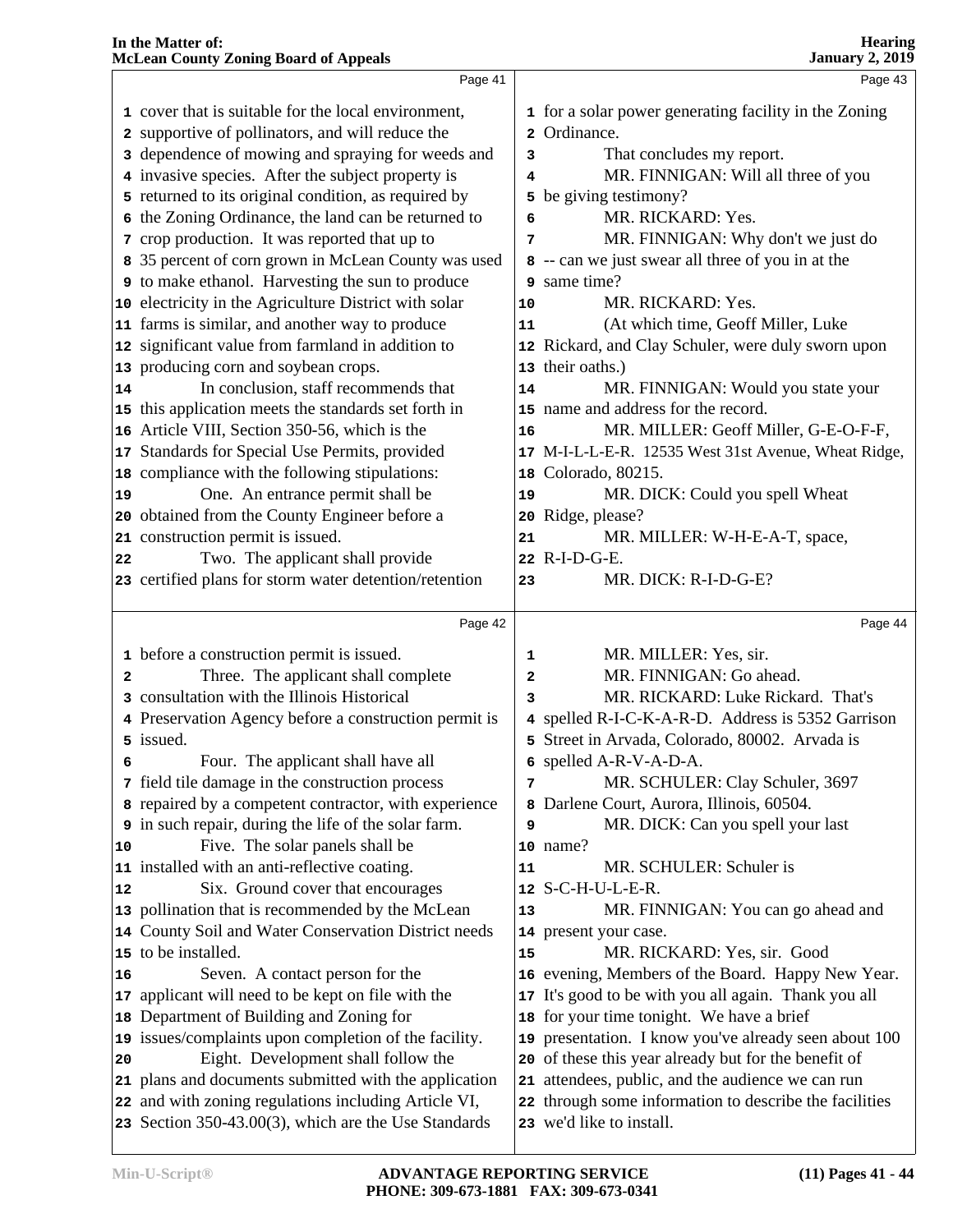| 1 roughly six by three feet in size.<br>So about Amp. Amp develops flexible<br>1<br>clean energy infrastructure. Globally we have<br>The racking system is installed on<br>2<br>2<br>3 offices here in the U.S. Corporate headquarters<br>3 steel supports. Typically we use ground screws<br>4 are in Toronto, Canada. We also have offices in<br>4 which are easier to remove when it comes to<br>Tokyo and in India and also in Sydney as well.<br>5 decommissioning. The positioning of the solar<br>5<br>6 modules through the day is controlled by motors and<br>Currently we have over 520 megawatts<br>6<br>7 of assets, generation assets in our portfolio and<br>7 sensors which track the position of the sun in the<br>8 we have -- in our investment portfolio we have<br>8 sky. And that allows us to maximize the amount of<br><b>9</b> considerably more than that, we have four times<br>9 solar we can harvest from the facility.<br>The inverter is the machine that<br>10 more than that. Next slide, please.<br>10<br>Just a brief slide showing areas of<br>11 changes the current from DC to AC. We use fully<br>11<br>12 the country -- areas of the world in which Amp has<br>12 NEC compliant, UL listed equipment and the IPA is<br>13 calling for smart grid features in the inverters,<br>13 operations, marketing presence. Amp's strategy is<br>14 to provide flexible dispatchable energy services<br>14 but we are using -- these are the ones we're<br>15 across the grid. As the way in which power is<br>15 proposing. It allows us some remote service and<br>16 consumed changes there will be a need for, you<br>16 monitoring during operations. These inverters that<br>17 know, more diverse types of energy. So Amp offers<br>17 we propose are fairly quiet, they're rated to not<br>18 be much larger than 60 decibels at one meter.<br>18 solar PV, battery storage where the power is taken<br>19 from the solar and is stored in batteries for<br>The majority of the other equipment<br>19<br>20 placement into the grid later. Microgrids where,<br>20 is located on a concrete pad such as is shown here.<br>21 The equipment pad I'm referring to is the one on<br>21 you know, our renewable energy systems can power<br>22 entire grid systems and also co-generation projects<br>22 the left here. This is where the remote monitoring<br>23 as well. Primarily -- those are primarily natural<br>23 system as well as any control system, axillary<br>Page 46<br>1 gas powered. |   | Page 45                                              | Page 47                                                                                                      |
|-----------------------------------------------------------------------------------------------------------------------------------------------------------------------------------------------------------------------------------------------------------------------------------------------------------------------------------------------------------------------------------------------------------------------------------------------------------------------------------------------------------------------------------------------------------------------------------------------------------------------------------------------------------------------------------------------------------------------------------------------------------------------------------------------------------------------------------------------------------------------------------------------------------------------------------------------------------------------------------------------------------------------------------------------------------------------------------------------------------------------------------------------------------------------------------------------------------------------------------------------------------------------------------------------------------------------------------------------------------------------------------------------------------------------------------------------------------------------------------------------------------------------------------------------------------------------------------------------------------------------------------------------------------------------------------------------------------------------------------------------------------------------------------------------------------------------------------------------------------------------------------------------------------------------------------------------------------------------------------------------------------------------------------------------------------------------------------------------------------------------------------------------------------------------------------------------------------------------------------------------------------------------------------------------------------------------------------------------------------------------------------------------------------------------------------------------------------------------------------------------------------------------------------------|---|------------------------------------------------------|--------------------------------------------------------------------------------------------------------------|
|                                                                                                                                                                                                                                                                                                                                                                                                                                                                                                                                                                                                                                                                                                                                                                                                                                                                                                                                                                                                                                                                                                                                                                                                                                                                                                                                                                                                                                                                                                                                                                                                                                                                                                                                                                                                                                                                                                                                                                                                                                                                                                                                                                                                                                                                                                                                                                                                                                                                                                                                         |   |                                                      |                                                                                                              |
|                                                                                                                                                                                                                                                                                                                                                                                                                                                                                                                                                                                                                                                                                                                                                                                                                                                                                                                                                                                                                                                                                                                                                                                                                                                                                                                                                                                                                                                                                                                                                                                                                                                                                                                                                                                                                                                                                                                                                                                                                                                                                                                                                                                                                                                                                                                                                                                                                                                                                                                                         |   |                                                      |                                                                                                              |
|                                                                                                                                                                                                                                                                                                                                                                                                                                                                                                                                                                                                                                                                                                                                                                                                                                                                                                                                                                                                                                                                                                                                                                                                                                                                                                                                                                                                                                                                                                                                                                                                                                                                                                                                                                                                                                                                                                                                                                                                                                                                                                                                                                                                                                                                                                                                                                                                                                                                                                                                         |   |                                                      |                                                                                                              |
|                                                                                                                                                                                                                                                                                                                                                                                                                                                                                                                                                                                                                                                                                                                                                                                                                                                                                                                                                                                                                                                                                                                                                                                                                                                                                                                                                                                                                                                                                                                                                                                                                                                                                                                                                                                                                                                                                                                                                                                                                                                                                                                                                                                                                                                                                                                                                                                                                                                                                                                                         |   |                                                      |                                                                                                              |
|                                                                                                                                                                                                                                                                                                                                                                                                                                                                                                                                                                                                                                                                                                                                                                                                                                                                                                                                                                                                                                                                                                                                                                                                                                                                                                                                                                                                                                                                                                                                                                                                                                                                                                                                                                                                                                                                                                                                                                                                                                                                                                                                                                                                                                                                                                                                                                                                                                                                                                                                         |   |                                                      |                                                                                                              |
|                                                                                                                                                                                                                                                                                                                                                                                                                                                                                                                                                                                                                                                                                                                                                                                                                                                                                                                                                                                                                                                                                                                                                                                                                                                                                                                                                                                                                                                                                                                                                                                                                                                                                                                                                                                                                                                                                                                                                                                                                                                                                                                                                                                                                                                                                                                                                                                                                                                                                                                                         |   |                                                      |                                                                                                              |
|                                                                                                                                                                                                                                                                                                                                                                                                                                                                                                                                                                                                                                                                                                                                                                                                                                                                                                                                                                                                                                                                                                                                                                                                                                                                                                                                                                                                                                                                                                                                                                                                                                                                                                                                                                                                                                                                                                                                                                                                                                                                                                                                                                                                                                                                                                                                                                                                                                                                                                                                         |   |                                                      |                                                                                                              |
|                                                                                                                                                                                                                                                                                                                                                                                                                                                                                                                                                                                                                                                                                                                                                                                                                                                                                                                                                                                                                                                                                                                                                                                                                                                                                                                                                                                                                                                                                                                                                                                                                                                                                                                                                                                                                                                                                                                                                                                                                                                                                                                                                                                                                                                                                                                                                                                                                                                                                                                                         |   |                                                      |                                                                                                              |
|                                                                                                                                                                                                                                                                                                                                                                                                                                                                                                                                                                                                                                                                                                                                                                                                                                                                                                                                                                                                                                                                                                                                                                                                                                                                                                                                                                                                                                                                                                                                                                                                                                                                                                                                                                                                                                                                                                                                                                                                                                                                                                                                                                                                                                                                                                                                                                                                                                                                                                                                         |   |                                                      |                                                                                                              |
|                                                                                                                                                                                                                                                                                                                                                                                                                                                                                                                                                                                                                                                                                                                                                                                                                                                                                                                                                                                                                                                                                                                                                                                                                                                                                                                                                                                                                                                                                                                                                                                                                                                                                                                                                                                                                                                                                                                                                                                                                                                                                                                                                                                                                                                                                                                                                                                                                                                                                                                                         |   |                                                      |                                                                                                              |
|                                                                                                                                                                                                                                                                                                                                                                                                                                                                                                                                                                                                                                                                                                                                                                                                                                                                                                                                                                                                                                                                                                                                                                                                                                                                                                                                                                                                                                                                                                                                                                                                                                                                                                                                                                                                                                                                                                                                                                                                                                                                                                                                                                                                                                                                                                                                                                                                                                                                                                                                         |   |                                                      |                                                                                                              |
|                                                                                                                                                                                                                                                                                                                                                                                                                                                                                                                                                                                                                                                                                                                                                                                                                                                                                                                                                                                                                                                                                                                                                                                                                                                                                                                                                                                                                                                                                                                                                                                                                                                                                                                                                                                                                                                                                                                                                                                                                                                                                                                                                                                                                                                                                                                                                                                                                                                                                                                                         |   |                                                      |                                                                                                              |
|                                                                                                                                                                                                                                                                                                                                                                                                                                                                                                                                                                                                                                                                                                                                                                                                                                                                                                                                                                                                                                                                                                                                                                                                                                                                                                                                                                                                                                                                                                                                                                                                                                                                                                                                                                                                                                                                                                                                                                                                                                                                                                                                                                                                                                                                                                                                                                                                                                                                                                                                         |   |                                                      |                                                                                                              |
|                                                                                                                                                                                                                                                                                                                                                                                                                                                                                                                                                                                                                                                                                                                                                                                                                                                                                                                                                                                                                                                                                                                                                                                                                                                                                                                                                                                                                                                                                                                                                                                                                                                                                                                                                                                                                                                                                                                                                                                                                                                                                                                                                                                                                                                                                                                                                                                                                                                                                                                                         |   |                                                      |                                                                                                              |
|                                                                                                                                                                                                                                                                                                                                                                                                                                                                                                                                                                                                                                                                                                                                                                                                                                                                                                                                                                                                                                                                                                                                                                                                                                                                                                                                                                                                                                                                                                                                                                                                                                                                                                                                                                                                                                                                                                                                                                                                                                                                                                                                                                                                                                                                                                                                                                                                                                                                                                                                         |   |                                                      |                                                                                                              |
|                                                                                                                                                                                                                                                                                                                                                                                                                                                                                                                                                                                                                                                                                                                                                                                                                                                                                                                                                                                                                                                                                                                                                                                                                                                                                                                                                                                                                                                                                                                                                                                                                                                                                                                                                                                                                                                                                                                                                                                                                                                                                                                                                                                                                                                                                                                                                                                                                                                                                                                                         |   |                                                      |                                                                                                              |
|                                                                                                                                                                                                                                                                                                                                                                                                                                                                                                                                                                                                                                                                                                                                                                                                                                                                                                                                                                                                                                                                                                                                                                                                                                                                                                                                                                                                                                                                                                                                                                                                                                                                                                                                                                                                                                                                                                                                                                                                                                                                                                                                                                                                                                                                                                                                                                                                                                                                                                                                         |   |                                                      |                                                                                                              |
|                                                                                                                                                                                                                                                                                                                                                                                                                                                                                                                                                                                                                                                                                                                                                                                                                                                                                                                                                                                                                                                                                                                                                                                                                                                                                                                                                                                                                                                                                                                                                                                                                                                                                                                                                                                                                                                                                                                                                                                                                                                                                                                                                                                                                                                                                                                                                                                                                                                                                                                                         |   |                                                      |                                                                                                              |
|                                                                                                                                                                                                                                                                                                                                                                                                                                                                                                                                                                                                                                                                                                                                                                                                                                                                                                                                                                                                                                                                                                                                                                                                                                                                                                                                                                                                                                                                                                                                                                                                                                                                                                                                                                                                                                                                                                                                                                                                                                                                                                                                                                                                                                                                                                                                                                                                                                                                                                                                         |   |                                                      |                                                                                                              |
|                                                                                                                                                                                                                                                                                                                                                                                                                                                                                                                                                                                                                                                                                                                                                                                                                                                                                                                                                                                                                                                                                                                                                                                                                                                                                                                                                                                                                                                                                                                                                                                                                                                                                                                                                                                                                                                                                                                                                                                                                                                                                                                                                                                                                                                                                                                                                                                                                                                                                                                                         |   |                                                      |                                                                                                              |
|                                                                                                                                                                                                                                                                                                                                                                                                                                                                                                                                                                                                                                                                                                                                                                                                                                                                                                                                                                                                                                                                                                                                                                                                                                                                                                                                                                                                                                                                                                                                                                                                                                                                                                                                                                                                                                                                                                                                                                                                                                                                                                                                                                                                                                                                                                                                                                                                                                                                                                                                         |   |                                                      |                                                                                                              |
|                                                                                                                                                                                                                                                                                                                                                                                                                                                                                                                                                                                                                                                                                                                                                                                                                                                                                                                                                                                                                                                                                                                                                                                                                                                                                                                                                                                                                                                                                                                                                                                                                                                                                                                                                                                                                                                                                                                                                                                                                                                                                                                                                                                                                                                                                                                                                                                                                                                                                                                                         |   |                                                      |                                                                                                              |
|                                                                                                                                                                                                                                                                                                                                                                                                                                                                                                                                                                                                                                                                                                                                                                                                                                                                                                                                                                                                                                                                                                                                                                                                                                                                                                                                                                                                                                                                                                                                                                                                                                                                                                                                                                                                                                                                                                                                                                                                                                                                                                                                                                                                                                                                                                                                                                                                                                                                                                                                         |   |                                                      |                                                                                                              |
|                                                                                                                                                                                                                                                                                                                                                                                                                                                                                                                                                                                                                                                                                                                                                                                                                                                                                                                                                                                                                                                                                                                                                                                                                                                                                                                                                                                                                                                                                                                                                                                                                                                                                                                                                                                                                                                                                                                                                                                                                                                                                                                                                                                                                                                                                                                                                                                                                                                                                                                                         |   |                                                      |                                                                                                              |
|                                                                                                                                                                                                                                                                                                                                                                                                                                                                                                                                                                                                                                                                                                                                                                                                                                                                                                                                                                                                                                                                                                                                                                                                                                                                                                                                                                                                                                                                                                                                                                                                                                                                                                                                                                                                                                                                                                                                                                                                                                                                                                                                                                                                                                                                                                                                                                                                                                                                                                                                         |   |                                                      |                                                                                                              |
|                                                                                                                                                                                                                                                                                                                                                                                                                                                                                                                                                                                                                                                                                                                                                                                                                                                                                                                                                                                                                                                                                                                                                                                                                                                                                                                                                                                                                                                                                                                                                                                                                                                                                                                                                                                                                                                                                                                                                                                                                                                                                                                                                                                                                                                                                                                                                                                                                                                                                                                                         |   |                                                      | Page 48                                                                                                      |
|                                                                                                                                                                                                                                                                                                                                                                                                                                                                                                                                                                                                                                                                                                                                                                                                                                                                                                                                                                                                                                                                                                                                                                                                                                                                                                                                                                                                                                                                                                                                                                                                                                                                                                                                                                                                                                                                                                                                                                                                                                                                                                                                                                                                                                                                                                                                                                                                                                                                                                                                         |   |                                                      | 1 power, and safety control equipment. On the right                                                          |
|                                                                                                                                                                                                                                                                                                                                                                                                                                                                                                                                                                                                                                                                                                                                                                                                                                                                                                                                                                                                                                                                                                                                                                                                                                                                                                                                                                                                                                                                                                                                                                                                                                                                                                                                                                                                                                                                                                                                                                                                                                                                                                                                                                                                                                                                                                                                                                                                                                                                                                                                         | 2 | In terms of a brief overview of                      | 2 is a typical result of a step-up transformer that's                                                        |
| 3 community solar, for those in the audience who                                                                                                                                                                                                                                                                                                                                                                                                                                                                                                                                                                                                                                                                                                                                                                                                                                                                                                                                                                                                                                                                                                                                                                                                                                                                                                                                                                                                                                                                                                                                                                                                                                                                                                                                                                                                                                                                                                                                                                                                                                                                                                                                                                                                                                                                                                                                                                                                                                                                                        |   |                                                      | 3 provided by the utility which steps up the power to                                                        |
| 4 weren't aware. Solar modules supported by single<br>4 grid voltage for export.                                                                                                                                                                                                                                                                                                                                                                                                                                                                                                                                                                                                                                                                                                                                                                                                                                                                                                                                                                                                                                                                                                                                                                                                                                                                                                                                                                                                                                                                                                                                                                                                                                                                                                                                                                                                                                                                                                                                                                                                                                                                                                                                                                                                                                                                                                                                                                                                                                                        |   |                                                      |                                                                                                              |
| 5 axis tracking systems which track the sun from east<br>5                                                                                                                                                                                                                                                                                                                                                                                                                                                                                                                                                                                                                                                                                                                                                                                                                                                                                                                                                                                                                                                                                                                                                                                                                                                                                                                                                                                                                                                                                                                                                                                                                                                                                                                                                                                                                                                                                                                                                                                                                                                                                                                                                                                                                                                                                                                                                                                                                                                                              |   |                                                      | The other components of a solar site                                                                         |
| 6 to west, so they face east in the morning, lie flat                                                                                                                                                                                                                                                                                                                                                                                                                                                                                                                                                                                                                                                                                                                                                                                                                                                                                                                                                                                                                                                                                                                                                                                                                                                                                                                                                                                                                                                                                                                                                                                                                                                                                                                                                                                                                                                                                                                                                                                                                                                                                                                                                                                                                                                                                                                                                                                                                                                                                   |   |                                                      | 6 are fairly simple. You have access roads. We                                                               |
| 7 at noon, and face west in the afternoon, evening.                                                                                                                                                                                                                                                                                                                                                                                                                                                                                                                                                                                                                                                                                                                                                                                                                                                                                                                                                                                                                                                                                                                                                                                                                                                                                                                                                                                                                                                                                                                                                                                                                                                                                                                                                                                                                                                                                                                                                                                                                                                                                                                                                                                                                                                                                                                                                                                                                                                                                     |   |                                                      | 7 specify all weather gravel surfaces which can bear                                                         |
| 8 Tracking system is supported on steel posts and is                                                                                                                                                                                                                                                                                                                                                                                                                                                                                                                                                                                                                                                                                                                                                                                                                                                                                                                                                                                                                                                                                                                                                                                                                                                                                                                                                                                                                                                                                                                                                                                                                                                                                                                                                                                                                                                                                                                                                                                                                                                                                                                                                                                                                                                                                                                                                                                                                                                                                    |   |                                                      | 8 the loads of the utility trucks. These are usually                                                         |
| 9 converted to AC electricity for export to the grid.                                                                                                                                                                                                                                                                                                                                                                                                                                                                                                                                                                                                                                                                                                                                                                                                                                                                                                                                                                                                                                                                                                                                                                                                                                                                                                                                                                                                                                                                                                                                                                                                                                                                                                                                                                                                                                                                                                                                                                                                                                                                                                                                                                                                                                                                                                                                                                                                                                                                                   |   |                                                      | o for to bear the loads of utility trucks. There are                                                         |
|                                                                                                                                                                                                                                                                                                                                                                                                                                                                                                                                                                                                                                                                                                                                                                                                                                                                                                                                                                                                                                                                                                                                                                                                                                                                                                                                                                                                                                                                                                                                                                                                                                                                                                                                                                                                                                                                                                                                                                                                                                                                                                                                                                                                                                                                                                                                                                                                                                                                                                                                         |   | 10 For community solar specifically, the electricity | 10 internal roads and turnarounds with the same                                                              |
|                                                                                                                                                                                                                                                                                                                                                                                                                                                                                                                                                                                                                                                                                                                                                                                                                                                                                                                                                                                                                                                                                                                                                                                                                                                                                                                                                                                                                                                                                                                                                                                                                                                                                                                                                                                                                                                                                                                                                                                                                                                                                                                                                                                                                                                                                                                                                                                                                                                                                                                                         |   |                                                      | 11 surface and the same specifications. These often                                                          |
| 11 generated is assigned -- you know, has a dollar                                                                                                                                                                                                                                                                                                                                                                                                                                                                                                                                                                                                                                                                                                                                                                                                                                                                                                                                                                                                                                                                                                                                                                                                                                                                                                                                                                                                                                                                                                                                                                                                                                                                                                                                                                                                                                                                                                                                                                                                                                                                                                                                                                                                                                                                                                                                                                                                                                                                                      |   |                                                      | 12 -- these will carry -- these will have enough room                                                        |
| 12 value and that dollar value is applied to the                                                                                                                                                                                                                                                                                                                                                                                                                                                                                                                                                                                                                                                                                                                                                                                                                                                                                                                                                                                                                                                                                                                                                                                                                                                                                                                                                                                                                                                                                                                                                                                                                                                                                                                                                                                                                                                                                                                                                                                                                                                                                                                                                                                                                                                                                                                                                                                                                                                                                        |   |                                                      | 13 for any emergency vehicles to turn around in as                                                           |
| 13 energy bills of subscribers to the solar garden                                                                                                                                                                                                                                                                                                                                                                                                                                                                                                                                                                                                                                                                                                                                                                                                                                                                                                                                                                                                                                                                                                                                                                                                                                                                                                                                                                                                                                                                                                                                                                                                                                                                                                                                                                                                                                                                                                                                                                                                                                                                                                                                                                                                                                                                                                                                                                                                                                                                                      |   |                                                      | 14 well. There will be fencing and gates in order to                                                         |
| 14 itself. They can -- this allows people who                                                                                                                                                                                                                                                                                                                                                                                                                                                                                                                                                                                                                                                                                                                                                                                                                                                                                                                                                                                                                                                                                                                                                                                                                                                                                                                                                                                                                                                                                                                                                                                                                                                                                                                                                                                                                                                                                                                                                                                                                                                                                                                                                                                                                                                                                                                                                                                                                                                                                           |   |                                                      | 15 meet national electric code requirements and we                                                           |
| 15 subscribe to the solar garden to save money on                                                                                                                                                                                                                                                                                                                                                                                                                                                                                                                                                                                                                                                                                                                                                                                                                                                                                                                                                                                                                                                                                                                                                                                                                                                                                                                                                                                                                                                                                                                                                                                                                                                                                                                                                                                                                                                                                                                                                                                                                                                                                                                                                                                                                                                                                                                                                                                                                                                                                       |   |                                                      | 16 don't propose any permanent or perimeter lighting.                                                        |
| 16 their energy bills and also support renewable                                                                                                                                                                                                                                                                                                                                                                                                                                                                                                                                                                                                                                                                                                                                                                                                                                                                                                                                                                                                                                                                                                                                                                                                                                                                                                                                                                                                                                                                                                                                                                                                                                                                                                                                                                                                                                                                                                                                                                                                                                                                                                                                                                                                                                                                                                                                                                                                                                                                                        |   |                                                      |                                                                                                              |
| 17 If there is any lighting on site it will just be a<br>17 energy.                                                                                                                                                                                                                                                                                                                                                                                                                                                                                                                                                                                                                                                                                                                                                                                                                                                                                                                                                                                                                                                                                                                                                                                                                                                                                                                                                                                                                                                                                                                                                                                                                                                                                                                                                                                                                                                                                                                                                                                                                                                                                                                                                                                                                                                                                                                                                                                                                                                                     |   |                                                      |                                                                                                              |
| In terms of the solar modules<br>18 task light located at the equipment bay.<br>18                                                                                                                                                                                                                                                                                                                                                                                                                                                                                                                                                                                                                                                                                                                                                                                                                                                                                                                                                                                                                                                                                                                                                                                                                                                                                                                                                                                                                                                                                                                                                                                                                                                                                                                                                                                                                                                                                                                                                                                                                                                                                                                                                                                                                                                                                                                                                                                                                                                      |   |                                                      |                                                                                                              |
| 19 themselves. These are made of anti-reflective<br>In terms of other characteristics of<br>19                                                                                                                                                                                                                                                                                                                                                                                                                                                                                                                                                                                                                                                                                                                                                                                                                                                                                                                                                                                                                                                                                                                                                                                                                                                                                                                                                                                                                                                                                                                                                                                                                                                                                                                                                                                                                                                                                                                                                                                                                                                                                                                                                                                                                                                                                                                                                                                                                                          |   |                                                      |                                                                                                              |
|                                                                                                                                                                                                                                                                                                                                                                                                                                                                                                                                                                                                                                                                                                                                                                                                                                                                                                                                                                                                                                                                                                                                                                                                                                                                                                                                                                                                                                                                                                                                                                                                                                                                                                                                                                                                                                                                                                                                                                                                                                                                                                                                                                                                                                                                                                                                                                                                                                                                                                                                         |   |                                                      |                                                                                                              |
| 20 glass with an aluminum frame, some copper inside                                                                                                                                                                                                                                                                                                                                                                                                                                                                                                                                                                                                                                                                                                                                                                                                                                                                                                                                                                                                                                                                                                                                                                                                                                                                                                                                                                                                                                                                                                                                                                                                                                                                                                                                                                                                                                                                                                                                                                                                                                                                                                                                                                                                                                                                                                                                                                                                                                                                                     |   |                                                      | 20 community solar. We feel like we have the ability                                                         |
| 21 and crystalline silicone as the primary DC current<br>22 generator. They're certified to withstand                                                                                                                                                                                                                                                                                                                                                                                                                                                                                                                                                                                                                                                                                                                                                                                                                                                                                                                                                                                                                                                                                                                                                                                                                                                                                                                                                                                                                                                                                                                                                                                                                                                                                                                                                                                                                                                                                                                                                                                                                                                                                                                                                                                                                                                                                                                                                                                                                                   |   |                                                      | 21 to be a good neighbor to the surrounding uses and<br>22 landowners that we are next to. We're not a major |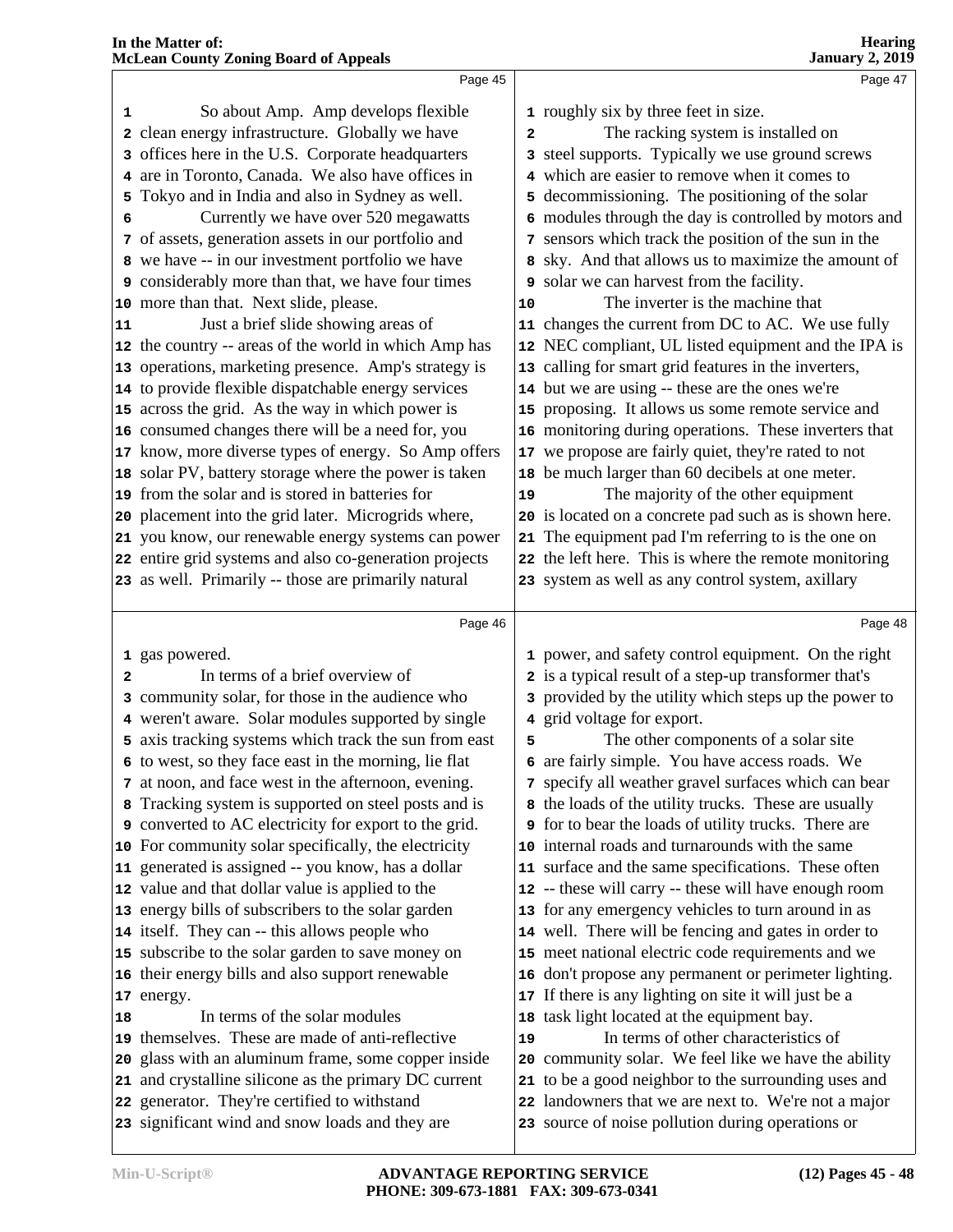|    | <b>McLean County Zoning Board of Appeals</b>                                            |                 | <b>January 2, 2019</b>                                                                    |
|----|-----------------------------------------------------------------------------------------|-----------------|-------------------------------------------------------------------------------------------|
|    | Page 49                                                                                 |                 | Page 51                                                                                   |
|    | 1 light pollution, we don't generate odors that are                                     |                 | 1 they'll try to track the sun. It'll still produce                                       |
|    | 2 typically associated with agricultural or                                             |                 | 2 in the clouds when it's foggy or whatnot just not                                       |
|    | 3 industrial uses and we aren't a generator of heavy                                    |                 | 3 as well. But it does move with where the sun                                            |
|    | 4 traffic during operations either.                                                     |                 | 4 should be unless there's height minimums or                                             |
| 5  | There's a land conservation aspect to                                                   |                 | 5 something like that.                                                                    |
|    | 6 solar development where once the facility is                                          | 6               | MS. TURNER: And then along the same                                                       |
|    | 7 decommissioned we can remove all of the equipment                                     |                 | 7 lines as before. If you were awarded this project,                                      |
|    | 8 and the land can be returned to agricultural use.                                     |                 | 8 if you got the lottery win, would you move forward                                      |
| 9  | And as well it also has community benefits as well                                      |                 | 9 with this project or do you have to pick amongst                                        |
| 10 | allowing people to save money on their solar                                            | 10 <sub>1</sub> | different projects within the state, would you                                            |
| 11 | bill -- on their electricity bills and also                                             |                 | 11 prioritize this?                                                                       |
| 12 | benefits to the local community as well.                                                | 12              | MR. RICKARD: Yes. Well, as the                                                            |
| 13 | So this is the slide specific to the                                                    |                 | 13 previous applicant stated, we're not able to pick                                      |
|    | 14 case in hand. As our staff has described, it's                                       |                 | 14 and choose, you know, which projects we get                                            |
| 15 | located in Dale Township. We're proposing 2, 2,000                                      |                 | 15 awarded, that's done for us in terms of the lottery                                    |
| 16 | kilowatt DC fronts, 2 two-megawatt plants. Current                                      |                 | 16 awards. And once we have a contract with the                                           |
| 17 | land use is agricultural. And we are planning on                                        |                 | 17 utility, that would be the project that we build.                                      |
| 18 | disturbing a small portion of the overall parcel.                                       | 18              | MS. TURNER: But say you were awarded                                                      |
| 19 | Thank you for your consideration.                                                       |                 | 19 seven projects and you only wanted to do six in the                                    |
| 20 | I'm happy to answer any additional questions at                                         | 20              | state. Wouldn't that be wonderful. But would you                                          |
| 21 | this time.                                                                              |                 | 21 choose -- do you have a limit as to how many you                                       |
| 22 | MR. FINNIGAN: Questions from the                                                        |                 | 22 would do in the state? You're just a bigger                                            |
|    | 23 Board?                                                                               |                 | 23 company so just something I'm wondering.                                               |
|    |                                                                                         |                 |                                                                                           |
|    | Page 50                                                                                 |                 | Page 52                                                                                   |
|    |                                                                                         |                 |                                                                                           |
| 1  | MR. DEAN: You referenced before the                                                     | 1               | MR. RICKARD: Well, yeah, that would                                                       |
|    | 2 meter and post meter. I was -- I didn't understand                                    |                 | 2 be wonderful if we were to get that many awards out                                     |
|    | 3 that. In one of your earlier slides. The projects                                     |                 | 3 of the program. But no, there is no limit                                               |
|    | 4 you develop are both before and after. This is                                        |                 | 4 internally for us as to how much we would develop                                       |
|    | 5 before or after project?                                                              |                 | 5 and build in the state.                                                                 |
| 6  | MR. RICKARD: This is -- sorry. Go                                                       | 6               | MS. TURNER: And then without giving                                                       |
|    | 7 ahead.                                                                                |                 | 7 numbers. Just what percentage of your contracts                                         |
| 8  | MR. MILLER: So I think the reference                                                    |                 | 8 that you're pursuing, or projects that you're                                           |
|    | 9 was towards larger scale utility production, much                                     |                 | 9 pursuing, are above I-80 versus south of I-80? Do                                       |
|    | 10 larger than this where that would be what they call                                  |                 | 10 you know?                                                                              |
|    | 11 -- well, the alternative would be behind the meter.                                  | 11              | MR. RICKARD: I'd say all of our                                                           |
|    | 12 So the meter in this case would be, for example, at                                  |                 | 12 projects are south of I-80.                                                            |
|    | 13 your house where the solar panels on your roof                                       | 13              | MR. FINNIGAN: I just wonder where                                                         |
|    | 14 generate electricity, rolling back your meter.                                       |                 | 14 the substation is that you're going to hook on to                                      |
| 15 | MR. DEAN: Thank you. That clears it                                                     |                 | 15 with this site?                                                                        |
|    | 16 up for me.                                                                           | 16              | MR. MILLER: Off the top of my head,                                                       |
| 17 | MS. TURNER: Just out of curiosity.                                                      |                 | 17 I don't know, sir. Our intent is to tap into the                                       |
|    | 18 Do the panels move on a foggy day like that? I                                       | 18              | three-phase line that runs up the town -- not the                                         |
| 19 | mean, you said they're tracking the sun. Do they                                        | 19              | interstate, the other road.                                                               |
| 20 | actually track the sun or are they set up on                                            | 20              | MR. DEAN: County road.                                                                    |
|    | 21 timers?                                                                              | 21              | MR. MILLER: County road, thank you.                                                       |
| 22 | MR. MILLER: They'll track the sun.<br>23 It might be behind a cloud but it'll try to -- | 22              | MR. RICKARD: I believe, when we got<br>23 feedback on the utility on our submission, they |

**In the Matter of:** 

**Hearing**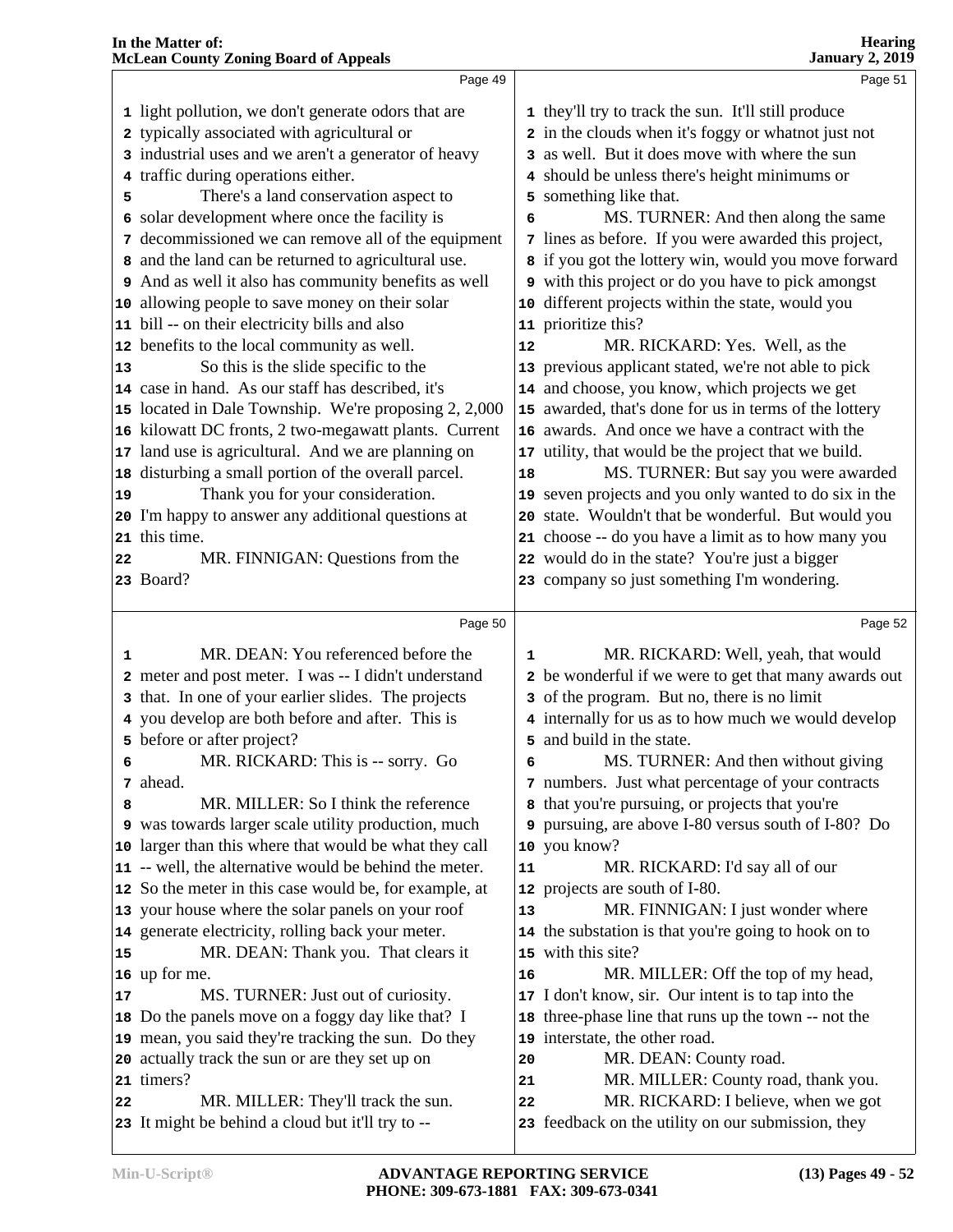|    | Page 53                                                |              | Page 55                                                    |  |
|----|--------------------------------------------------------|--------------|------------------------------------------------------------|--|
|    | 1 told us it was about a mile and a half to the        |              | 1 choose your sites.                                       |  |
|    | 2 substation, which was close enough for us.           | $\mathbf{2}$ | MR. RICKARD: So primarily we look                          |  |
| 3  | MR. DEAN: On a project that's this                     |              | 3 for land that is suitable for the use. That              |  |
|    | 4 rural, will be you working with Cornbelt Electric    |              | 4 generally means land that is flat without having         |  |
|    | 5 or is this Ameren or do you know?                    |              | 5 too much of a slope or any other characteristics         |  |
| 6  | MR. RICKARD: This is Ameren                            |              | 6 that will make it -- that would hinder our ability       |  |
|    | 7 territory.                                           |              | 7 to generate solar power. We look for land that is        |  |
| 8  | MR. DEAN: Okay. Thank you.                             |              | 8 not close to significant residential developments        |  |
| 9  | MR. BANGERT: So the front half of                      |              | <b>9</b> and we look for land that is close to three-phase |  |
|    | 10 the property, because there's already 2-megawatt,   |              | 10 power so we can have close access to the power          |  |
|    | 11 will that front half then continue to be farmed?    |              | 11 grid. And we also look for land that -- where the       |  |
| 12 | MR. RICKARD: Yes. It will be up to                     |              | 12 zoning allows the use that we're proposing.             |  |
|    | 13 the landowner as to what he wants to continue to do | 13           | MS. KINGDON: Thank you.                                    |  |
|    | 14 with the rest of the property. He did request that  | 14           | MR. FINNIGAN: We need to have your                         |  |
|    | 15 we leave him as much frontage on the County road as |              | 15 address, if you could. Thank you.                       |  |
|    | 16 possible. But I would assume that he'd continue to  | 16           | MS. KINGDON: It's 9570 North 00 East                       |  |
|    | 17 allow it to be farmed.                              |              | 17 Road, Gridley, 61744.                                   |  |
| 18 | MR. BANGERT: So the vegetative                         | 18           | MR. DICK: Could you repeat your                            |  |
|    | 19 buffers, how far will that extend to the north      | 19           | name, please?                                              |  |
|    | 20 then?                                               | 20           | MS. KINGDON: Wilha, W-I-L-H-A,                             |  |
| 21 | MR. MILLER: I don't see a call for                     | 21           | Kingdon, K-I-N-G-D-O-N.                                    |  |
|    | 22 vegetative buffers on this plan.                    | 22           | MR. DICK: Thank you.                                       |  |
| 23 | MR. BANGERT: Well, what I'm saying                     | 23           | MR. FINNIGAN: Thank you. Any other                         |  |
|    |                                                        |              |                                                            |  |
|    | Page 54                                                |              | Page 56                                                    |  |
|    | 1 is the vegetation that you plant underneath the      |              | 1 questions from the audience? Would anyone in the         |  |
|    | 2 solar panels, it'll extend towards the farmland.     |              | 2 audience want to give testimony on this case? Come       |  |
|    | 3 What will be the buffer from the farmland?           |              | 3 forward. You know the process.                           |  |
| 4  | MR. RICKARD: I see. So we would                        | 4            | MR. MATEJKA: Yes, sir. Mike                                |  |
|    | 5 revegetate all the disturbed areas. So potentially   |              | 5 Matejka, M-A-T-E-J-K-A. 800 North School Street in       |  |
|    | 6 that could mean revegetating everything up and to    |              | 6 Normal, 61761. And I'm just very proud that McLean       |  |
|    | 7 the fence line, depending on how much gets           |              | 7 County is becoming a center for alternative energy.      |  |
|    | 8 disturbed during construction.                       |              | You need to swear?                                         |  |
| 9  | MR. BANGERT: Thank you.                                | 9            | MR. FINNIGAN: Yeah. Sorry, I'm                             |  |
| 10 | MR. FINNIGAN: Any other questions?                     |              | 10 rusty at this.                                          |  |
|    | 11 Staff? Would anyone in the audience have questions  | 11           | MIKE MATEJKA,                                              |  |
|    | 12 for this applicant? Would any -- please come        | 12           | The witness, having been first duly                        |  |
|    | 13 forward, if you do.                                 |              | 13 sworn upon his oath, testified as follows:              |  |
| 14 | MS. KINGDON: No. I just want to --                     | 14           | MR. FINNIGAN: Okay. You can go                             |  |
| 15 | MR. FINNIGAN: You have to come                         |              | 15 ahead.                                                  |  |
|    | 16 forward to get on the record.                       | 16           | MR. MATEJKA: Thank you. Very proud                         |  |
| 17 | MS. KINGDON: I just wondered how                       | 17           | that McLean County is becoming a center for wind           |  |
|    | 18 they choose the sites.                              |              | 18 and solar and other energy formats. Part of these       |  |
| 19 | MR. FINNIGAN: Could you sit there                      |              | 19 things is economic development for local people.        |  |
|    | 20 and then press the little button on the right. You  | 20           | And for all three programs here tonight, I am              |  |
|    | 21 got to state your name and address first.           |              | 21 testifying to highly encourage them to hire the         |  |
| 22 | MS. KINGDON: Wilha Kingdon from                        |              |                                                            |  |
|    |                                                        |              | 22 local skill trades to do the work and not to import     |  |
|    | 23 Gridley, Illinois. I just wanted to know how you    |              | 23 people from outside this county to do the               |  |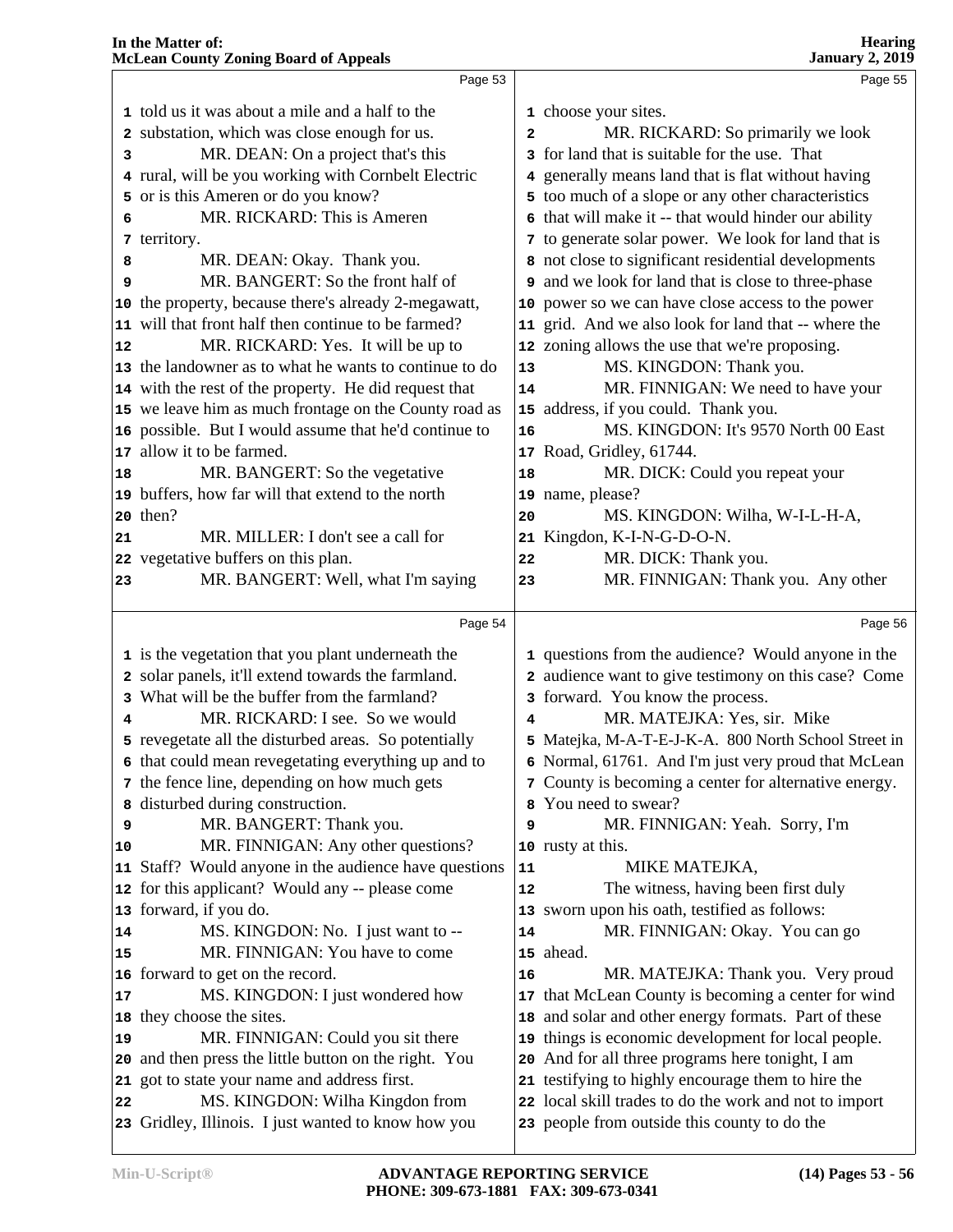|          | In the Matter of:<br><b>McLean County Zoning Board of Appeals</b> |    | <b>Hearing</b><br><b>January 2, 2019</b>                                                                   |
|----------|-------------------------------------------------------------------|----|------------------------------------------------------------------------------------------------------------|
|          | Page 57                                                           |    | Page 59                                                                                                    |
|          | 1 construction work. With changes in the economy in               |    | 1 cases. And you can either attend or I'll let you                                                         |
|          | 2 this country it's often pointed to that green jobs              |    | 2 know the next morning if you want to call me and                                                         |
|          | 3 are a great alternative but they're not a great                 |    | 3 I'll send you a letter with the results.                                                                 |
|          | 4 alternative if people are not employed. So really               | 4  | MR. RICKARD: Thank you.                                                                                    |
|          | 5 would love to see local skilled people. And as a                | 5  | MR. FINNIGAN: I don't think you need                                                                       |
|          | 6 member of the Laborer's Union, I'd like to see our              |    | 6 to go anywhere.                                                                                          |
|          | 7 folks given the opportunity to perform work on this             | 7  |                                                                                                            |
|          | 8 project and all the solar projects in our                       | 8  |                                                                                                            |
|          | 9 community. Thanks.                                              | 9  |                                                                                                            |
| 10       | MR. FINNIGAN: Thank you. Anyone                                   | 10 |                                                                                                            |
|          | 11 else want to give testimony on this case? Seeing               | 11 |                                                                                                            |
|          | 12 none, do you have a closing statement?                         | 12 |                                                                                                            |
| 13       | MR. RICKARD: None other than thank                                | 13 |                                                                                                            |
|          | 14 you for all of your time and consideration.                    | 14 |                                                                                                            |
| 15       | MR. FINNIGAN: Okay. This part of                                  | 15 |                                                                                                            |
|          | 16 the hearing is closed and we can deliberate on the             | 16 |                                                                                                            |
|          | 17 case. You want to talk about anything before we go             | 17 |                                                                                                            |
|          | 18 to standards? Moving right to the standards.                   | 18 |                                                                                                            |
|          | 19 Standard 1. Two. Three. Four. Five. Six.                       | 19 |                                                                                                            |
|          | 20 Seven.                                                         | 20 |                                                                                                            |
| 21       | MS. TURNER: I move that we approve                                | 21 |                                                                                                            |
| 22       | Case Number SU-18-28 and its stated stipulations.                 | 22 |                                                                                                            |
| 23       | MR. DEAN: I'll second that.                                       | 23 |                                                                                                            |
|          | Page 58                                                           |    | Page 60                                                                                                    |
|          |                                                                   |    |                                                                                                            |
| 1        | MR. FINNIGAN: We have a motion by                                 | 1  | MR. FINNIGAN: Will the secretary                                                                           |
|          | 2 Turner, a second by Dean. Can we have a roll call               |    | 2 call the next case.<br>MR. DICK: This is Case Number                                                     |
|          | 3 vote?                                                           | 3  |                                                                                                            |
| 4        | MR. DICK: Bangert.<br>MR. BANGERT: Yes.                           |    | 4 SU-18-29, an application of ASD McLean Illinois                                                          |
| 5        | MR. DICK: Kuritz.                                                 |    | 5 Solar V, LLC by Amp Solar Development, Incorporated                                                      |
| 6        | MR. KURITZ: Yes.                                                  |    | 6 for special use to allow solar power generating<br>7 facility in the Agriculture District on property in |
| 7        | MR. DICK: Dean.                                                   |    |                                                                                                            |
| 8        | MR. DEAN: Yes.                                                    |    | 8 the southwest quarter of Section 1, Township 26<br>9 North, Range 3 East of the third principal meridian |
| 9        | MR. DICK: Turner.                                                 |    | and located in Gridley Township immediately                                                                |
| 10       | MS. TURNER: Yes.                                                  | 10 | 11 northeast of the intersection of U.S. Route 24 and                                                      |
| 11<br>12 | MR. DICK: Finnigan.                                               |    | 12 2280 East Road.                                                                                         |
| 13       | MR. FINNIGAN: Yes.                                                | 13 | Public notice of this hearing was                                                                          |
| 14       | MR. DICK: Carlton.                                                |    | 14 published in the Pantagraph on December 15, 2018 as                                                     |
| 15       | MS. CARLTON: Yes.                                                 |    | 15 provided by law. All the other required                                                                 |
| 16       | MR. DICK: Taylor.                                                 |    | 16 notifications have been made and the applicant has                                                      |
| 17       | MS. TAYLOR: Yes.                                                  | 17 | paid the publication cost.                                                                                 |
| 18       | MR. FINNIGAN: I think it passed.                                  | 18 | As the first exhibit, I'd like to                                                                          |
|          | 19 Phil's got the rest of it.                                     | 19 | introduce the application which I think you all                                                            |
| 20       | MR. DICK: Goes to the County Board                                |    | 20 have received a copy of it so I will not pass. And                                                      |
|          | 21 third Tuesday of the month at 5:30 p.m. Unless                 |    | 21 I have the plat maps showing where this property is                                                     |
|          | 22 it's pulled off the consent agenda, it will be on              |    | 22 located in Gridley Township. And zoning map                                                             |
|          | 23 the consent agenda and voted with a number of other            |    | 23 showing where this property is located to the east                                                      |

**In the Matter of:**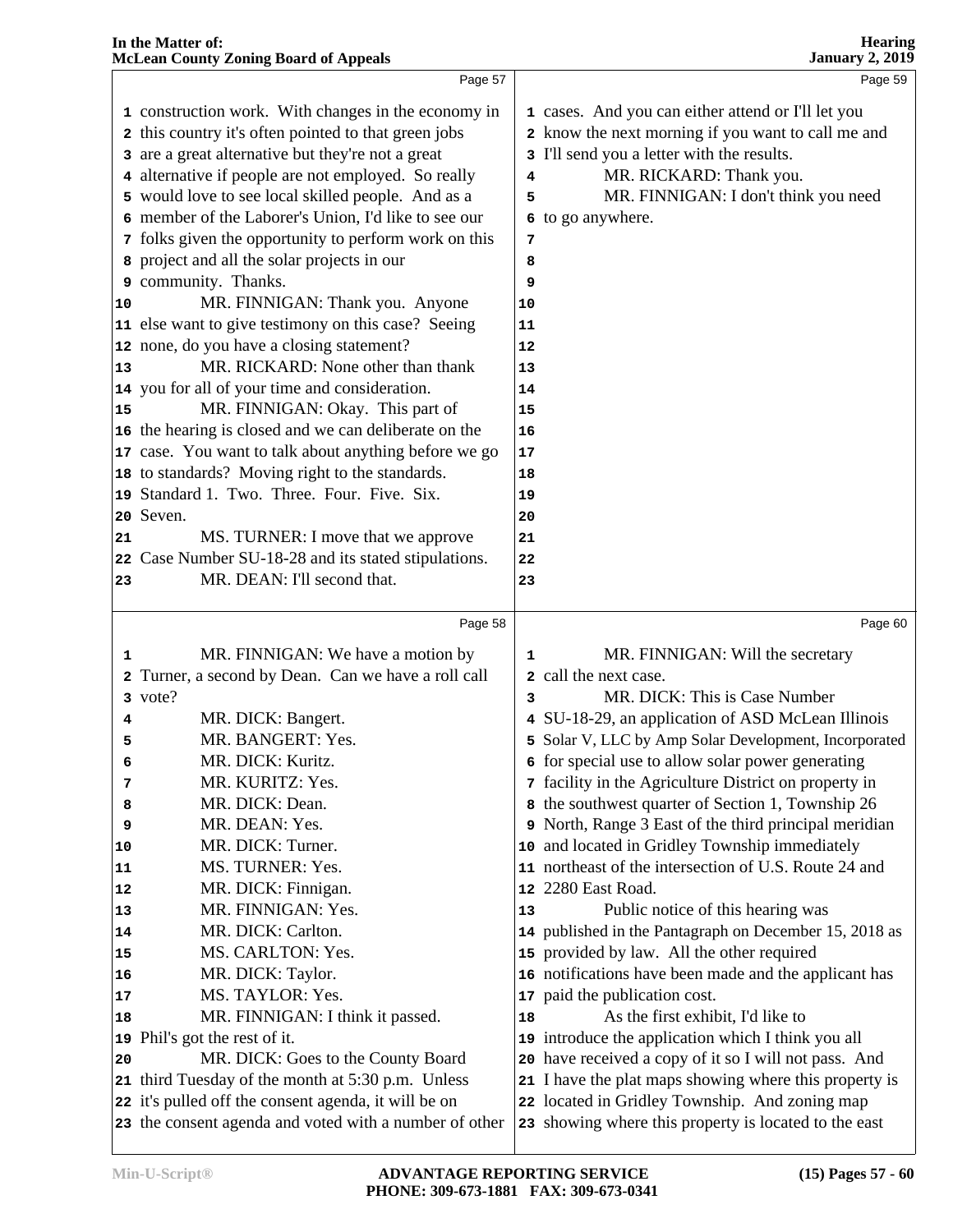| <b>Hearing</b>  |  |
|-----------------|--|
| January 2, 2019 |  |

|    | Page 61                                                                                              |    | Page 63                                                                                                   |  |
|----|------------------------------------------------------------------------------------------------------|----|-----------------------------------------------------------------------------------------------------------|--|
|    | 1 of Gridley, north of U.S. Route 24. There's a                                                      |    | 1 township road there facing south and those are the                                                      |  |
|    | 2 corner of this property has actually some M-2                                                      |    | 2 grain storage facilities on the left there. And                                                         |  |
|    | 3 Zoning on it. So otherwise -- but M-2 Zoning is                                                    |    | 3 this is toward the north, toward the TP&W railroad                                                      |  |
|    | 4 also allowed -- allows solar power generating                                                      |    | 4 tracks that you can't hardly see and the subject                                                        |  |
|    | 5 facilities by special use.                                                                         |    | 5 property is to the right. And this is facing                                                            |  |
| 6  | And as an attachment, I have a site                                                                  |    | 6 across the subject property. And there is, as you                                                       |  |
|    | 7 plan, which was also included with your application                                                |    | 7 can see, the grain bin there. And this is the TP&W                                                      |  |
|    | 8 so I won't pass that at this time. And a land                                                      |    | 8 tracks that are just to the north of the site. And                                                      |  |
|    | <b>9</b> evaluation and site assessment that has a score                                             |    | <b>9</b> if you can look to the left you'll see the                                                       |  |
|    | 10 from the Soil and Water Conservation District and a                                               |    | 10 three-phase power line that they're going to be                                                        |  |
|    | 11 LESA report that was completed by me which I will                                                 |    | 11 connecting to. You can see the three-phase line                                                        |  |
|    | 12 pass. There's an EcoCAT report from Illinois                                                      |    | 12 there too. And this is the township road facing                                                        |  |
|    | 13 Department of Natural Resources that was submitted                                                |    | 13 north. And the three-phase line. And the blowup                                                        |  |
|    | 14 with the application and the consultation was                                                     |    | 14 of the aerial map.                                                                                     |  |
|    | 15 terminated, there were no endangered species found                                                | 15 | I'll deliver the staff report at this                                                                     |  |
|    | 16 on the property. But since it was part of the                                                     |    | 16 time. The topography is relatively flat, the                                                           |  |
|    | 17 application, I won't pass that either. And a                                                      |    | 17 drainage is to the west, vegetation is crop                                                            |  |
|    | 18 communication from the County Health Department                                                   |    | 18 production. It is surrounded by the Agriculture                                                        |  |
|    | 19 indicating that they have no issues with this                                                     |    | 19 District although part of this property is in the                                                      |  |
|    | 20 special use being applied for on this property.                                                   |    | 20 M-2 District and most of it though is in the                                                           |  |
| 21 | And this is -- access to the public                                                                  |    | 21 Agriculture District. It was rezoned to the M-2                                                        |  |
|    | 22 road is going to be from Gridley Township so the                                                  |    | 22 District years ago because they thought they were                                                      |  |
|    | 23 Gridley Township Road Commissioner was -- I spoke                                                 |    | 23 going to put an asphalt plant and they never did                                                       |  |
|    |                                                                                                      |    |                                                                                                           |  |
|    | Page 62                                                                                              |    | Page 64                                                                                                   |  |
|    | 1 with him by phone and then he spoke with the                                                       |    | 1 and so it's still got that zoning. That's why that                                                      |  |
|    | 2 applicant by phone and indicating that he is in                                                    |    | 2 property has that zoning. The surrounding land use                                                      |  |
|    | 3 general agreement with the location but he will                                                    |    | 3 is crop production on all sides.                                                                        |  |
|    | 4 still have to issue a building permit, and that's a                                                | 4  | The land evaluation and site                                                                              |  |
|    | 5 communication that is a result of that.                                                            |    | 5 assessment has a site score of 82.1 out of 100 and                                                      |  |
| 6  | This is the -- Communication Number 5                                                                |    | 6 a site assessment score of 169 out of 200. Total                                                        |  |
|    | 7 has to do with the historic preservation. And they                                                 |    | 7 LESA review score is 251.1 points out of 300. A                                                         |  |
|    | 8 did a geographic information research on it and                                                    |    | 8 score of 230 points and above means that the                                                            |  |
|    |                                                                                                      |    |                                                                                                           |  |
|    | <b>9</b> didn't find any historic features.                                                          |    | <b>9</b> property is of very high value for agricultural                                                  |  |
| 10 | And I'll deliver some photos of the                                                                  |    | 10 land protection.                                                                                       |  |
|    | 11 property at this time. As you can see, this is                                                    | 11 | The analysis of the seven standards                                                                       |  |
|    | 12 east of Gridley on the north side of Route 24. The                                                |    | 12 is as follows:                                                                                         |  |
|    | 13 area to the east there is Meadows. And this is the                                                | 13 | One. The proposed special use will                                                                        |  |
|    | 14 property here. There was a special use to                                                         |    | 14 not be detrimental to or endanger the health,                                                          |  |
|    | 15 establish these grain bins in a previous zoning                                                   |    | 15 safety, morals, comfort, or welfare of the public.                                                     |  |
|    | 16 case. And the property would be accessed from this                                                |    | 16 And this standard is met. The applicant proposes                                                       |  |
|    | 17 north/south road to the west outlined in red. And                                                 |    | 17 to establish a 2-megawatt solar power generating                                                       |  |
|    | 18 that's the old TP&W Railroad tracks along which is                                                |    | 18 facility on this property, which will meet all the                                                     |  |
|    | 19 the three-phase power line that they're going to be                                               | 19 | County setback requirements and use standards for a                                                       |  |
|    | 20 connecting to.                                                                                    |    | 20 solar power generating facility.                                                                       |  |
| 21 | And it was foggy that day too, it was                                                                | 21 | The application indicates that this                                                                       |  |
|    | 22 the same day. It was foggier out by Gridley than<br>23 it was in Dale Township. This is along the |    | 22 facility will contain rows of Photovoltaic cell<br>23 panels mounted on posts set in the ground. These |  |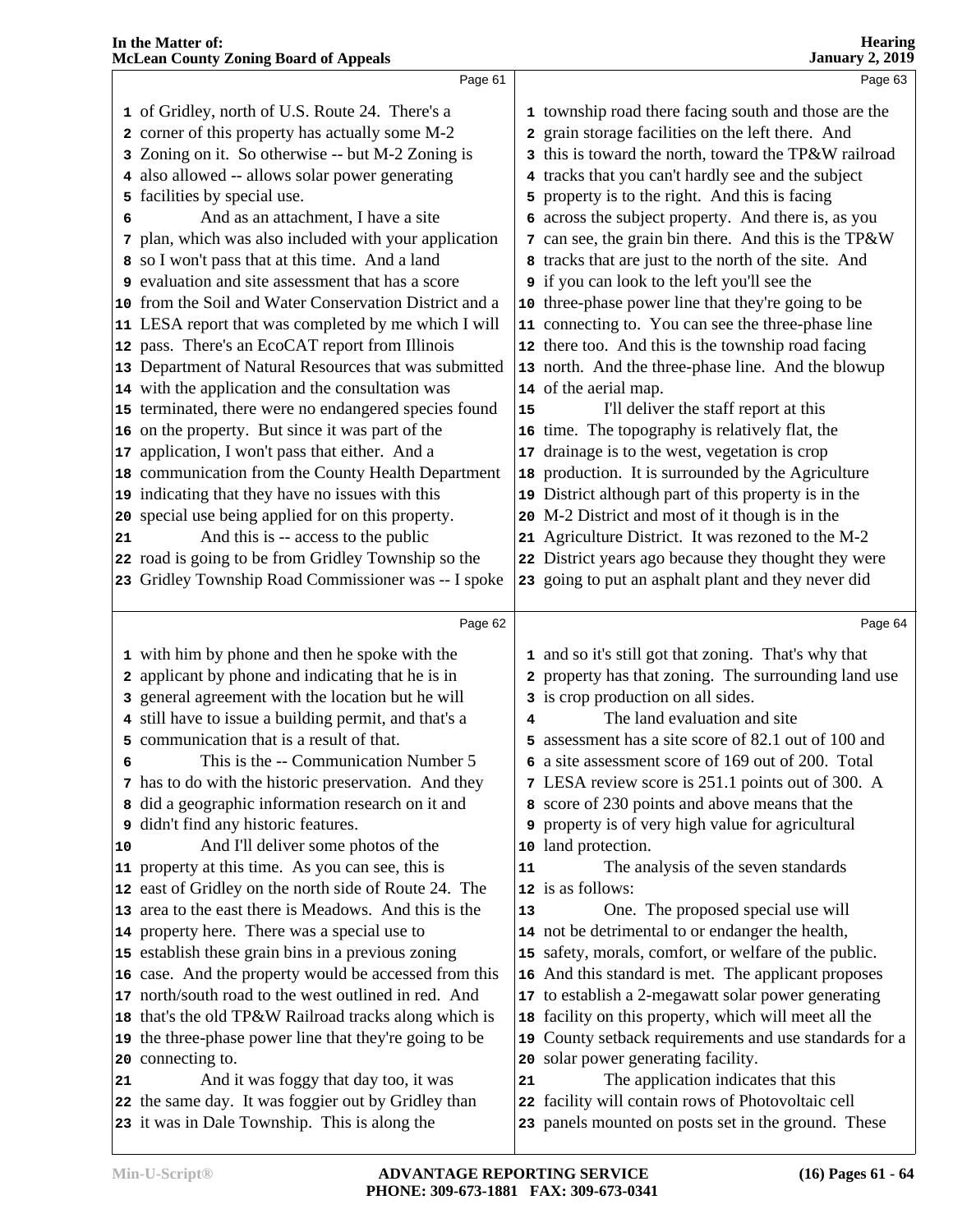|                | Page 65                                                                                                          |                | Page 67                                                    |  |
|----------------|------------------------------------------------------------------------------------------------------------------|----------------|------------------------------------------------------------|--|
|                | 1 rows of panels are referred to as solar arrays.                                                                |                | 1 the Zoning Ordinance.                                    |  |
| $\overline{a}$ | The rest of these standards are very                                                                             | $\overline{a}$ | That concludes my report.                                  |  |
|                | 3 similar to, or identical to, the other case that I                                                             | 3              | MR. FINNIGAN: We're going to                               |  |
|                | 4 just read so I won't read them all into the record                                                             |                | 4 consider you all three are sworn in. So if you           |  |
|                | 5 but I'll refer to them as I introduced it before.                                                              |                | 5 want to present your case, you can go ahead.             |  |
| 6              | I will review Standard Number 7, that                                                                            | 6              | MR. RICKARD: Thank you. In terms of                        |  |
|                | 7 the proposed use, in all other respects, conforms                                                              |                | 7 this project, the presentation we have, all of the       |  |
|                | 8 to the applicable regulations of the Agriculture                                                               |                | 8 details prior to the project slide will remain the       |  |
|                | 9 District. And this standard is met. And this has                                                               |                | 9 same identical in terms of, you know, equipment and      |  |
|                | 10 to do with the Land Evaluation and site assessment                                                            |                | 10 configuration and use and all those other               |  |
|                | 11 which is similar as the last report as I indicated.                                                           |                | 11 characteristics. In the interest of time, I won't       |  |
| 12             | In conclusion, staff recommends that                                                                             |                | 12 go through them all again unless anybody would like     |  |
|                | 13 this application meets all the standards set forth                                                            |                | 13 to refer to a particular slide. I would -- if we        |  |
|                | 14 in Article VIII, Section 350-56, Standards for                                                                |                | 14 could go to the next slide, please. Thank you.          |  |
|                | 15 Special Use Permits, provided compliance with the                                                             | 15             | You'll see here that we will be                            |  |
|                | 16 following stipulations:                                                                                       |                | 16 taking access off of the road to the west, which        |  |
| 17             | One. An entrance permit shall be                                                                                 | 17             | should reduce the impact of any traffic onto 3100          |  |
|                | 18 obtained from the Gridley Township Road                                                                       |                | 18 North Road. And we've also located the electrical       |  |
|                | 19 Commissioner before a construction permit is                                                                  | 19             | equipment pad as far away from any of the abutting         |  |
|                | 20 issued.                                                                                                       |                | 20 residences, any nearby residences that we could.        |  |
| 21             | Two. The applicant shall provide                                                                                 |                | 21 And those are the two measures that we've taken         |  |
|                | 22 certified plans for storm water detention/retention                                                           |                | 22 here to mitigate any possible impacts to people in      |  |
|                | 23 before a construction permit is issued.                                                                       |                | 23 the local area. Otherwise, all features and             |  |
|                |                                                                                                                  |                |                                                            |  |
|                |                                                                                                                  |                |                                                            |  |
|                | Page 66                                                                                                          |                | Page 68                                                    |  |
| 1              | Three. The applicant shall complete                                                                              |                | 1 equipment are the same as previously presented.          |  |
|                | 2 consultation with the Illinois Historic                                                                        | $\overline{a}$ | I'd be happy to answer any questions                       |  |
|                | 3 Preservation Agency before a construction permit is                                                            |                | 3 the Board may have.                                      |  |
|                | 4 issued.                                                                                                        | 4              | MR. DEAN: So I believe this corner                         |  |
| 5              | Four. The applicant shall have all                                                                               |                | 5 I'm looking at here in the south, it would be the        |  |
|                | 6 field tile damage in the construction process                                                                  |                | 6 southeastern corner?                                     |  |
|                | 7 repaired by a competent contractor, with experience                                                            | 7              | MR. RICKARD: Yes, sir.                                     |  |
|                | 8 in such repair, during the life of the solar farm.                                                             | 8              | MR. DEAN: And that's vacated, it                           |  |
| 9              | Five. The solar panels shall be                                                                                  |                | <b>9</b> does not have solar panels on it for what reason? |  |
|                | 10 installed with an anti-reflective coating.                                                                    | 10             | MR. MILLER: I'm sorry. The corner                          |  |
| 11             | Six. Ground cover that encourages                                                                                |                | 11 in the southwest?                                       |  |
|                | 12 pollination that is recommended by the McLean                                                                 | 12             | MR. DEAN: You're correct.                                  |  |
|                | 13 County Soil and Water Conservation District needs                                                             | 13             | MR. MILLER: Yes, sir. That doesn't                         |  |
|                | 14 to be installed.                                                                                              |                | 14 have solar panels. We didn't want to build right        |  |
| 15             | Seven. A contact person for the                                                                                  |                | 15 up to the grain bins in case of shading and we also     |  |
|                | 16 applicant will need to be kept on file with the                                                               |                | 16 wanted to give a wide berth to any sort of              |  |
|                | 17 Department of Building and Zoning for                                                                         | 17             | operations that may occur there in the future.             |  |
|                | 18 issues/complaints on completion of the facility.                                                              | 18             | MR. DEAN: Will that area continue to                       |  |
| 19             | And eight. Development shall follow                                                                              | 19             | be cropped, do you think, is that the plan?                |  |
|                | 20 the plans and documents submitted with the                                                                    | 20             | MR. RICKARD: That would be up to the                       |  |
|                | 21 application and with Zoning Regulations including                                                             |                | 21 landowner. That's not yet part of our lease             |  |
|                | 22 Article VI, Section 350-43.00(3), which are the Use<br>23 Standards for a solar power generating facility and | 23             | 22 agreement.<br>MR. DEAN: Okay. Thank you.                |  |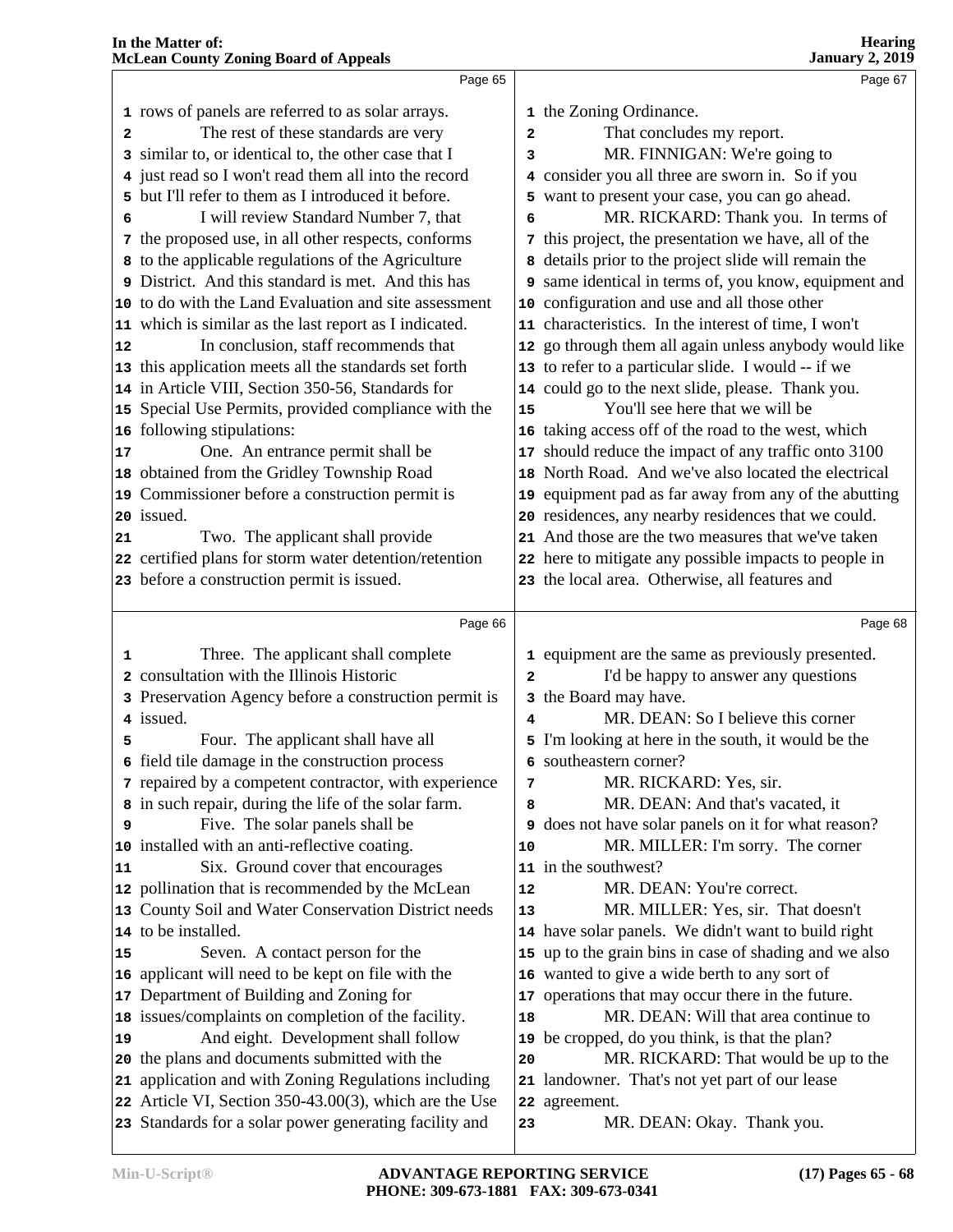|    | Page 69                                                 |                | Page 71                                                |
|----|---------------------------------------------------------|----------------|--------------------------------------------------------|
| 1  | MR. FINNIGAN: We saw the three-phase                    |                | 1 audience have questions of this witness? Need to     |
|    | 2 line there. But where's the substation compared to    |                | 2 state your name and address, please.                 |
|    | 3 this project?                                         | 3              | MR. RINGGER: Jamin Ringger.                            |
| 4  | MR. RICKARD: I'm not sure exactly                       |                | 4 J-A-M-I-N. Ringger is R-I-N-G-G-E-R. Address is      |
|    | 5 where it's located. But I know again when Ameren      |                | 5 19355 East 3000 North, Gridley, Illinois, 61744.     |
|    | 6 utility gave us feedback on this we were less than    |                | 6 The question is how much heat is generated off of    |
|    | 7 two miles from the substation which is a good         |                | 7 these? We've got a hog farm just a quarter a mile    |
|    | 8 distance. And the utilities did not indicate that     |                | 8 away. If we've got a west wind that's heading that   |
|    | <b>9</b> we would need to make major equipment upgrades |                | 9 direction is it going to raise the temperature at    |
|    | 10 which means the line is pretty well suited to bear   |                | 10 all, even a degree or two?                          |
|    | 11 the addition of a solar panel.                       | 11             | MR. RICKARD: I wouldn't expect it to                   |
| 12 | MR. FINNIGAN: So in other words, the                    |                | 12 raise the ambient temperature in the area           |
|    | 13 substation would have to be within two miles to      |                | 13 significantly at all. Geoff, do you have any other  |
|    | 14 make this work for you?                              |                | 14 detail?                                             |
| 15 | MR. RICKARD: No, sir. It depends on                     | 15             | MR. MILLER: I don't. I concur.                         |
|    | 16 -- if I have to upgrade, let's say, five miles of    |                | 16 Most of the heat is in the conversion, step up      |
|    | 17 three-phase and then install extra equipment at the  |                | 17 voltage.                                            |
|    | 18 substation that may be a cost burden that would be   | 18             | MR. RINGGER: Okay.                                     |
|    | 19 too big for this project. For this particular        | 19             | MR. MILLER: And it's made to operate                   |
|    | 20 site, we're close enough to the substation, the      |                | 20 at these temperatures, if that's your concern. But  |
|    | 21 line is robust and good enough to handle it, and     |                | 21 it also cools with the air around it and that's how |
|    | 22 the substation itself can handle the extra power     |                | 22 it dissipates heat. But nothing that would raise    |
|    | 23 pretty easily. So it's on a case by case basis.      |                | 23 the temperature in the area let alone your          |
|    |                                                         |                |                                                        |
|    | Page 70                                                 |                | Page 72                                                |
| 1  | MR. FINNIGAN: Does it have to go                        |                | 1 property --                                          |
|    | 2 through a substation?                                 | $\overline{a}$ | MR. RINGGER: Okay.                                     |
| 3  | MR. RICKARD: Yes.                                       | з              | MR. MILLER: -- significantly, a                        |
| 4  | MR. FINNIGAN: Okay. Thanks. Any                         |                | 4 degree or more.                                      |
|    | 5 other questions?                                      | 5              | MR. RINGGER: Okay. Got another                         |
| 6  | MR. DEAN: So what kind of power are                     |                | 6 question too. Is there -- if one of these            |
|    | 7 you putting out? Are you putting out 240/480 or is    |                | 7 batteries should fail, I mean if whatever materials  |
|    | 8 it bigger than that? Do those terms many anything     |                | 8 are in these batteries, is there any way to capture  |
|    | 9 to you?                                               |                | 9 what's in them so it doesn't contaminate the         |
| 10 | MR. MILLER: So the power's collected                    |                | 10 ground?                                             |
|    | 11 direct current, 1,000 volts, 1,500 volts. It's       | 11             | MR. RICKARD: While we do use                           |
|    | 12 converted to AC power, typically 240/480, those      |                | 12 batteries in a lot of our solar installations we're |
|    | 13 string inverters we showed you earlier, and then     |                | 13 not proposing them for this one. This is just a     |
|    | 14 it's stepped up. Thank you. Then it's stepped up     |                | 14 straight solar Photovoltaic installation. So you'd  |
|    | 15 to grid voltage. In this case I believe it's         |                | 15 just have the solar panels, the tracking system,    |
|    | 16 13,000 KV, somewhere around there.                   |                | 16 and the inverters as well as the utility            |
| 17 | MR. RICKARD: Yeah, I believe that's                     |                | 17 transformer. So there are no batteries on this      |
|    | 18 right.                                               |                | 18 site. However, the answer is yes, if there are      |
| 19 | MR. DEAN: Okay. Thank you.                              |                | 19 batteries on site, there are methods to contain,    |
| 20 | MR. FINNIGAN: Any other questions?                      |                | 20 you know, the contents if there's a failure.        |
|    |                                                         |                |                                                        |
|    | 21 Staff have questions?                                | 21             | MR. RINGGER: Great. Okay. Sounds                       |
| 22 | MR. DICK: No.                                           |                | 22 good. Thank you.                                    |
| 23 | MR. FINNIGAN: Would anyone in the                       | 23             | MR. FINNIGAN: Any other questions                      |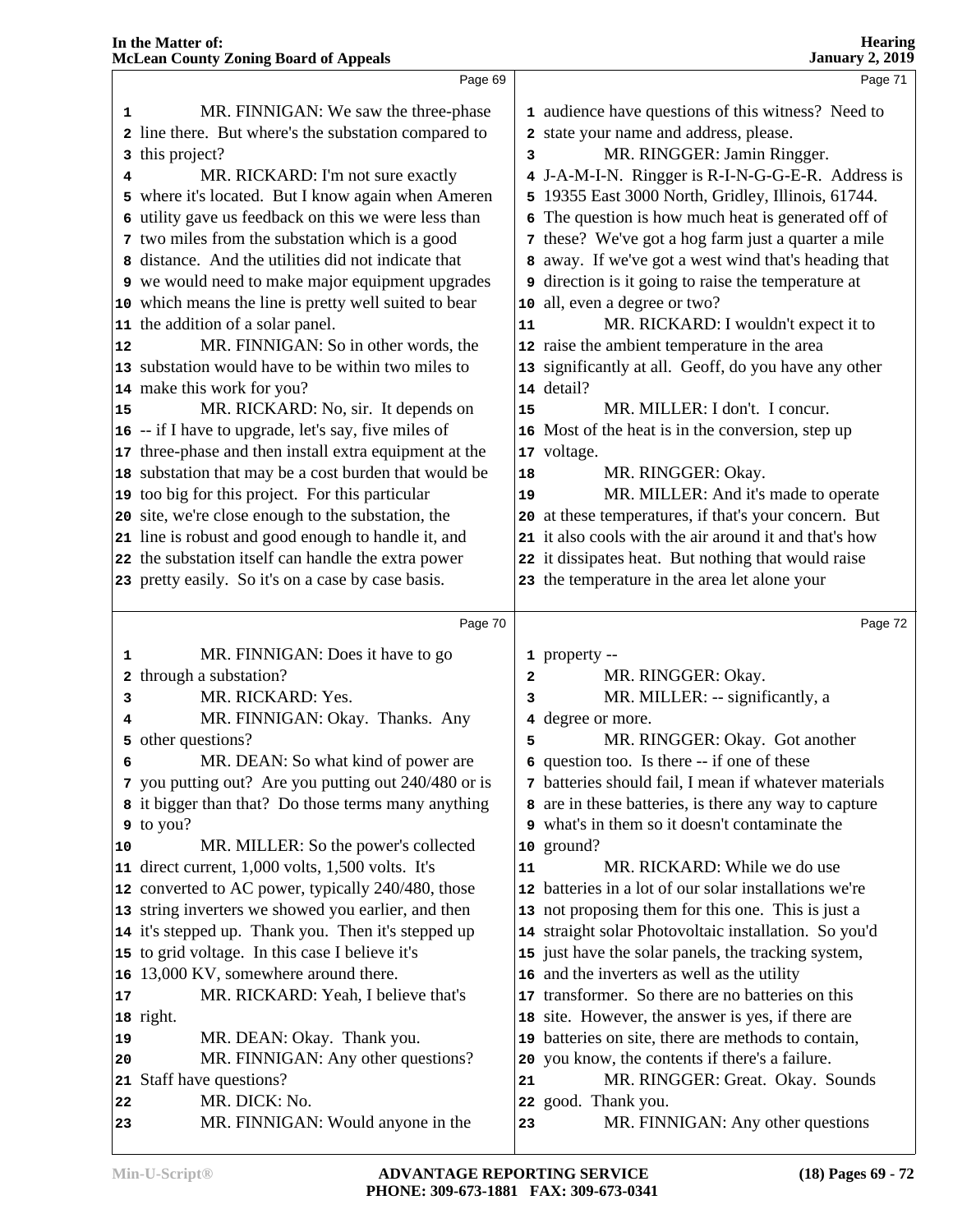|    | Page 73                                                |    | Page 75                                                |  |
|----|--------------------------------------------------------|----|--------------------------------------------------------|--|
|    | 1 from the audience? Would anyone in the audience      | 1  | MS. TURNER: Yes. I think I                             |  |
|    | 2 like to give testimony in this case? Seeing none,    |    | 2 misstated that case number, it should be SU-18-29.   |  |
|    | 3 you want to make a closing statement?                | 3  | MR. DICK: Finnigan.                                    |  |
|    | MR. RICKARD: No further comments                       | 4  | MR. FINNIGAN: Yes.                                     |  |
|    | 5 from us at this time. Thank you.                     | 5  | MR. DICK: Carlton.                                     |  |
|    | MR. FINNIGAN: Okay. This part of                       | 6  | MS. CARLTON: Yes.                                      |  |
|    | 7 the hearing is closed. We can deliberate on the      | 7  | MR. DICK: Taylor.                                      |  |
|    | 8 case, presuming there's no discussion. If there      | 8  | MS. TAYLOR: Yes.                                       |  |
|    | 9 is, we can talk about it.                            | 9  | MR. DICK: Goes to the County Board                     |  |
| 10 | MR. DEAN: The question that I had                      |    | 10 third Tuesday of this month at 5:30 p.m. And you    |  |
|    | 11 was if the area is vacated -- it appears to me that |    | 11 can call our offices the next day in the morning or |  |
|    | 12 there is a residence. What is that further          |    | 12 I'll e-mail you the results in a letter the         |  |
|    | 13 southwest of that intersection? Can you help me     |    | 13 following day.                                      |  |
|    | 14 with that, Phil. Is there a residence there?        | 14 | MR. RICKARD: Thank you.                                |  |
| 15 | MR. DICK: Could you -- are you                         | 15 |                                                        |  |
|    | 16 talking about that little vacated area right in the | 16 |                                                        |  |
|    | 17 corner?                                             | 17 |                                                        |  |
| 18 | MR. DEAN: Yes. And then just                           | 18 |                                                        |  |
|    | 19 catty-corner from that, what is that structure? It  | 19 |                                                        |  |
|    | 20 appears to be a residence. That's the one I'm       | 20 |                                                        |  |
|    | 21 referring to right -- catty-corner from the grain   | 21 |                                                        |  |
|    | 22 bin. Is that a residence, is it a farming setup,    | 22 |                                                        |  |
|    | 23 what is that?                                       | 23 |                                                        |  |
|    |                                                        |    |                                                        |  |
|    |                                                        |    |                                                        |  |
|    | Page 74                                                |    | Page 76                                                |  |
| 1  | MR. RINGGER: There is a house there.                   | 1  | MR. FINNIGAN: Will the secretary                       |  |
| 2  | MR. DEAN: There's a home there?                        |    | 2 call the next case, SU-18-30.                        |  |
| з  | UNIDENTIFIED SPEAKER: Yes. There's                     | 3  | MR. DICK: This is Case Number                          |  |
|    | 4 an organic farm straight south.                      |    | 4 SU-18-30, application of ASD McLean Illinois Solar   |  |
| 5  | MR. DEAN: Okay. Thank you. That's                      |    | 5 VI, LLC by Amp Solar Development, Incorporated for   |  |
|    | 6 all my questions. Thanks.                            |    | 6 a special use to allow solar power generating        |  |
| 7  | MR. FINNIGAN: Ready to go through                      |    | 7 facility in the Agriculture District on property in  |  |
|    | 8 the standards then? All right. Standard 1. Two.      |    | 8 the southeast quarter of Section 9, Township 26      |  |
| 9  | Three. Four. Five. Six. Seven.                         |    | 9 North, Range 3 East of the third principal meridian  |  |
| 10 | MS. TURNER: I move that we approve                     |    | 10 located in Gridley Township immediately northeast   |  |
|    | 11 Case Number SU-18-30 (sic) with the stated          |    | 11 of the intersection of 3000 North Road and 2025     |  |
|    | 12 stipulations.                                       |    | 12 East Road.                                          |  |
| 13 | MR. KURITZ: I second that.                             | 13 | Public notice of this hearing was                      |  |
| 14 | MR. FINNIGAN: We have a motion by                      |    | 14 published in the Pantagraph on December 18th -- 15, |  |
|    | 15 Kuritz, a second -- a motion by Turner, second by   |    | 15 excuse me, December 15, 2018 as provided by law.    |  |
|    | 16 Kuritz. Can we have a roll call vote.               |    | 16 All the other required notifications have been made |  |
| 17 | MR. DICK: Bangert.                                     |    | 17 and the applicant has paid the publication cost.    |  |
| 18 | MR. BANGERT: Yes.                                      | 18 | I won't pass the application since I                   |  |
| 19 | MR. DICK: Kuritz.                                      |    | 19 sent it out. But I will pass a plat map showing     |  |
| 20 | MR. KURITZ: Yes.                                       |    | 20 where this property is located in Gridley Township  |  |
| 21 | MR. DICK: Dean.                                        |    | 21 a little less than a mile south of the Village of   |  |
| 22 | MR. DEAN: Yes.<br>MR. DICK: Turner.                    |    | 22 Gridley.<br>And the zoning map showing that this    |  |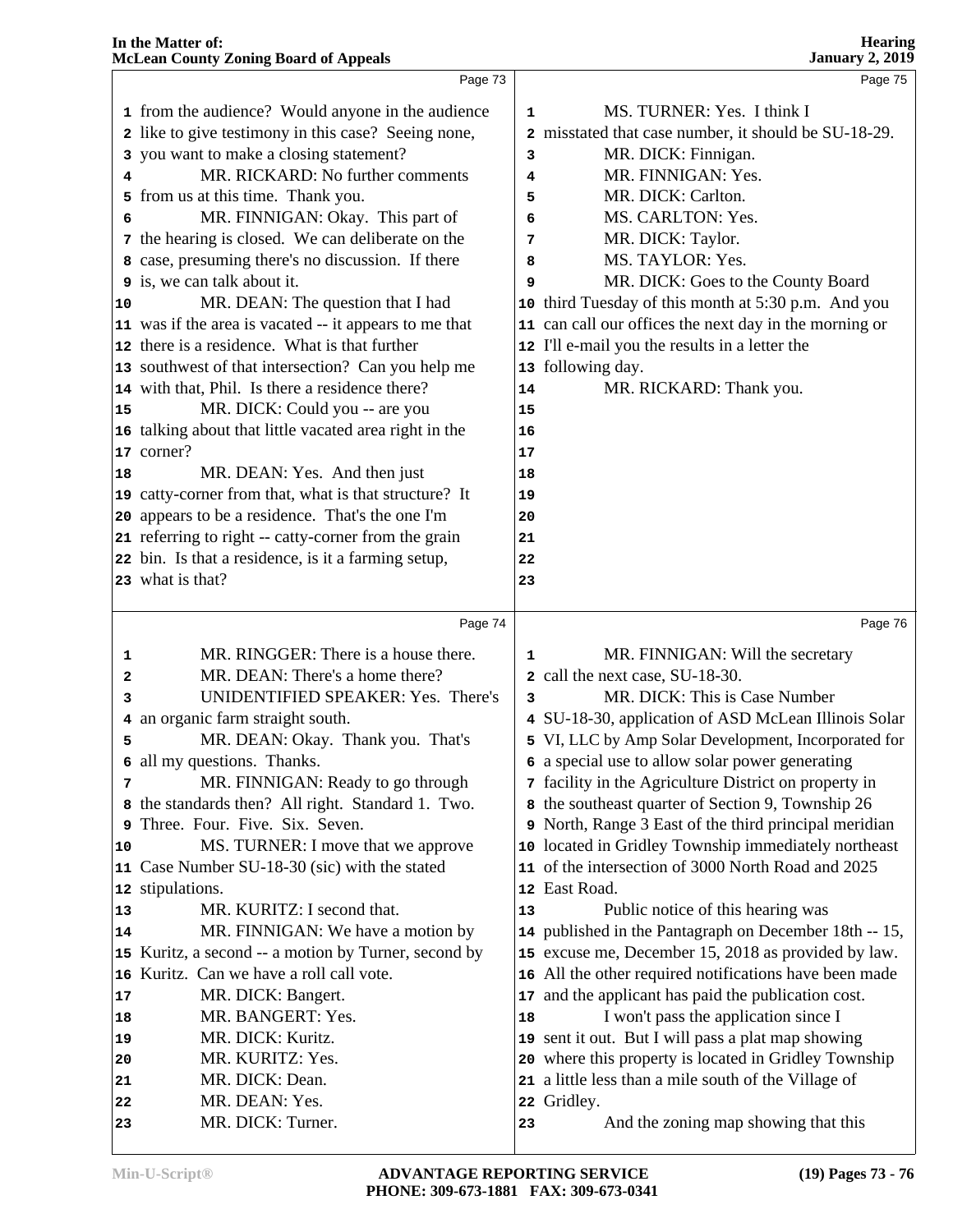|    | <b>McLean County Zoning Board of Appeals</b>                                                                |    | <b>January 2, 2019</b>                                                              |
|----|-------------------------------------------------------------------------------------------------------------|----|-------------------------------------------------------------------------------------|
|    | Page 77                                                                                                     |    | Page 79                                                                             |
|    | 1 property is in the Agriculture District outlined in                                                       | 1  | The topography is relatively flat.                                                  |
|    | 2 red here. And I won't pass -- oh, no. I do have.                                                          |    | 2 The vegetation on the property is crop production.                                |
|    | 3 I have modified site plans from your application.                                                         |    | 3 The public road, Road 2025 East, is a county                                      |
|    | 4 These are slightly different and I'll pass them,                                                          |    | 4 highway 22.1 feet in width and 3000 North Road is                                 |
|    | 5 each take one. And the basic difference between                                                           |    | 5 an oil and chip road 21.5 feet in width.                                          |
|    | 6 what was provided earlier and what we have here is                                                        | 6  | The surrounding zoning is Agriculture                                               |
|    | 7 these mustard points and these storage areas right                                                        |    | 7 District on all sides. The surrounding land use to                                |
|    | 8 here, they're slightly modified in this plan.                                                             |    | 8 the north, south, and east is crop production, to                                 |
|    | 9 Otherwise it's identical to what was in the                                                               |    | <b>9</b> the west is crop production and a single-family                            |
|    | 10 application.                                                                                             |    | 10 residence with farm buildings.                                                   |
| 11 | And I have a LESA soil report that I                                                                        | 11 | The Land Evaluation and Site                                                        |
|    | 12 will pass and an EcoCAT completed by Illinois                                                            |    | 12 Assessment report has a soil score of 98.1 out of                                |
|    | 13 Department of Natural Resources and consultation is                                                      |    | 13 100 and a site assessment score of 168 out of 200                                |
|    | 14 terminated, there are no endangered species on the                                                       |    | 14 giving it a total score of 266.1 points out of a                                 |
|    | 15 property. Oh, yeah, I'm going to keep that because                                                       |    | 15 maximum of 300 points. The LESA report indicates                                 |
|    | 16 you each have one of those. And a communication                                                          |    | 16 that a total score of 230 points and above means                                 |
|    | 17 from the County Health Department indicating                                                             |    | 17 that the property is of very high value for                                      |
|    | 18 they're okay with the application of the special                                                         |    | 18 agricultural land protection.                                                    |
|    | 19 use. There's a communication from the Historic                                                           | 19 | And this one is proposed -- the                                                     |
|    | 20 Preservation Agency. This was actually in your                                                           |    | 20 standards as they apply to this request is as                                    |
| 21 | application too so I won't pass it. And I will                                                              |    | 21 follows:                                                                         |
| 22 | deliver -- I'll show you the aerial photos.                                                                 | 22 | The first one is the proposed special                                               |
| 23 | This is facing east on the township                                                                         |    | 23 use will not be detrimental or endanger the health,                              |
|    | Page 78                                                                                                     |    | Page 80                                                                             |
|    | 1 road at the intersection there. And this is facing                                                        |    | 1 safety, morals, comfort, or welfare of the public                                 |
|    | 2 west on the road -- this is the intersection where                                                        |    | 2 and this standard is met. The applicant proposes                                  |
|    | 3 the county highway actually turns -- if you go past                                                       |    | 3 to establish two co-located 2-megawatt solar power                                |
|    | 4 this stop sign, past the county highway, and if you                                                       |    | 4 generating facilities on this property, which will                                |
|    | 5 go to the right that's the county highway that goes                                                       |    | 5 meet all the County setback requirements and use                                  |
|    | 6 to Gridley. We're south of Gridley. And that's                                                            |    | 6 standards for a solar power generating facility.                                  |
|    | 7 what the sign looks like at that intersection. And                                                        | 7  | The application indicates that this                                                 |
|    | 8 this is facing north toward the Village of Gridley,                                                       |    | 8 facility will contain rows of Photovoltaic cell                                   |
|    | <b>9</b> the subject property is on your right. And facing                                                  | 9  | panels mounted on posts set in the ground and these                                 |
| 10 | the other direction, south. And this is the corner                                                          |    | 10 rows of panels are referred to as solar arrays.                                  |
|    | 11 facing the subject property at the corner there                                                          |    | 11 Amp Solar Development will mount the solar arrays                                |
|    | 12 where the solar farm is proposed to be located.                                                          |    | 12 on tracking systems, which allow them to follow the                              |
| 13 | Now we're up toward the north end of                                                                        |    | 13 sun throughout the day. The solar arrays will be                                 |
|    | 14 the property and we're facing the field at the                                                           |    | 14 designed with anti-reflective coating.                                           |
|    | 15 north end of the subject property. And this is the<br>16 farm field across the way. And there is a house | 15 | They did an EcoCAT on the property<br>16 and it indicates that there's no record of |
|    |                                                                                                             |    |                                                                                     |

 across the street to the -- the subject property is to the left, or to the east, and there is a farm

dwelling, or a house and some farm buildings to the

west. And that's the house that's located there.

 And this is the subject property facing east at the north end of the property. And the aerial photo of

the property.

 State-listed threatened or endangered species, Illinois Natural Area Inventory sites, dedicated Illinois Nature Preserves, or registered Land and Water Reserves in the vicinity of the project and

A decommissioning plan that includes

an Agricultural Impact Mitigation Agreement with

that the consultation is terminated.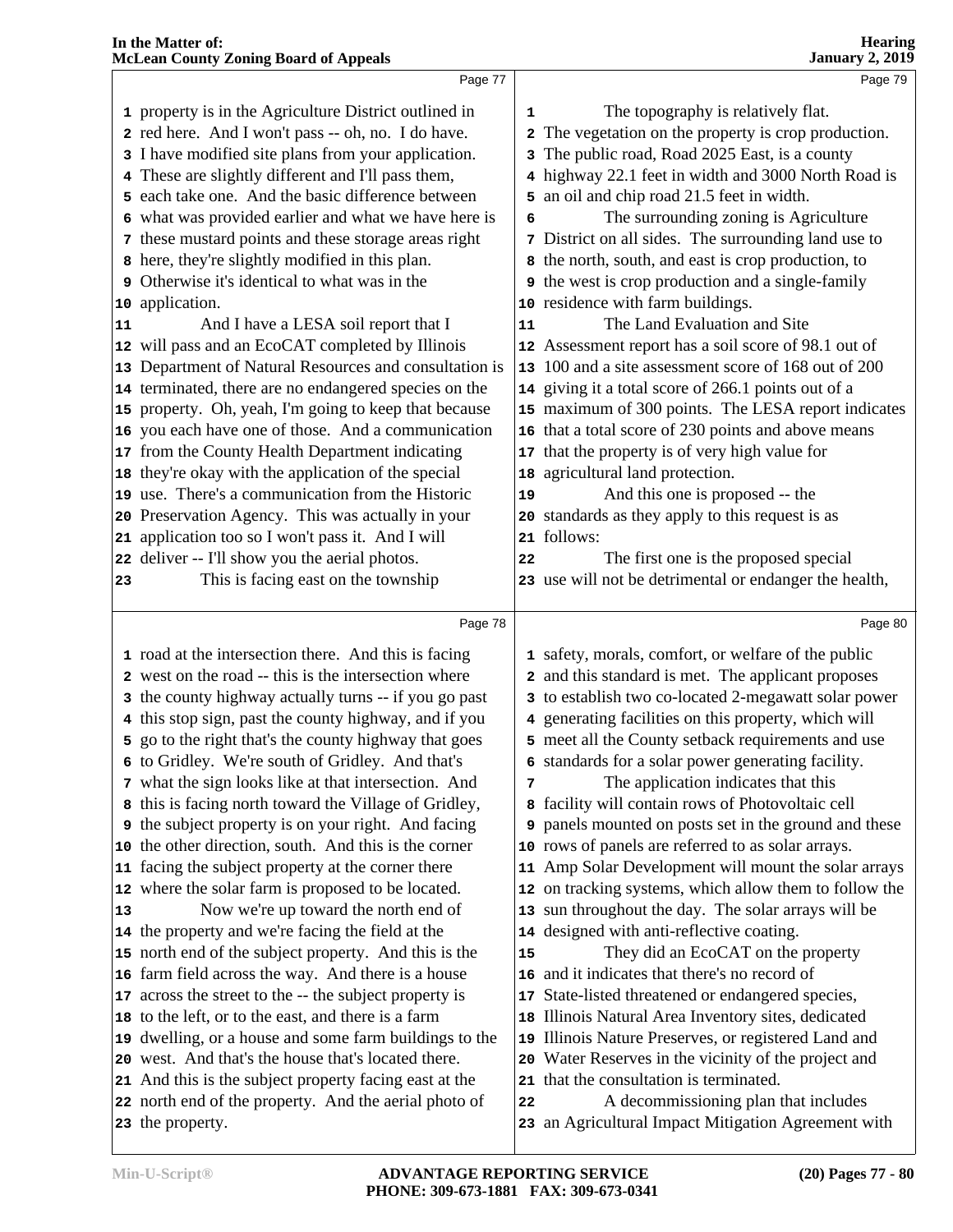|    | Page 81                                                                                                  |          | Page 83                                                               |
|----|----------------------------------------------------------------------------------------------------------|----------|-----------------------------------------------------------------------|
|    | 1 the Illinois Department of Agriculture and                                                             | 1        | That concludes my report.                                             |
|    | 2 financial assurance acceptable to the County need                                                      | 2        | MR. FINNIGAN: You boys are still                                      |
|    | 3 to be provided.                                                                                        |          | 3 sworn in.                                                           |
| 4  | And the applicant will provide a                                                                         | 4        | MR. RICKARD: Yes.                                                     |
|    | 5 contact person to be kept on file with the                                                             | 5        | MR. FINNIGAN: Okay. Present your                                      |
|    | 6 Department of Building and Zoning.                                                                     |          | 6 case.                                                               |
| 7  | And the applicant indicates that a                                                                       | 7        | MR. RICKARD: Yes, sir. In terms of                                    |
|    | 8 one-mile search from the site was conducted using                                                      |          | 8 -- again, in terms of all of the equipment, general                 |
|    | 9 the Illinois Historic Preservation Agency                                                              |          | 9 orientation, and all of the other features of the                   |
|    | 10 Geographic Information System. It did find two                                                        |          | 10 project, those remain unchanged from the previous                  |
|    | 11 historic sites found within one mile of the site                                                      |          | 11 slides in our presentation.                                        |
|    | 12 and both are in the Village of Gridley and they are                                                   | 12       | As regards this particular project, I                                 |
|    | 13 more than three-quarters of a mile from the subject                                                   |          | 13 would just point out a couple of features. We have                 |
|    | 14 property.                                                                                             |          | 14 proposed some vegetative screening on the northwest                |
| 15 | And the other Standards 2 through 7                                                                      |          | 15 side and the -- on the northwest corner to screen                  |
|    | 16 are similar to my last report so I won't read                                                         |          | 16 the property from the residence that's immediately                 |
|    | 17 through them. I will however read the                                                                 |          | 17 adjacent across the street. And we've also located                 |
|    | 18 stipulations, which are as follows:                                                                   |          | 18 the equipment pad more than a thousand feet away                   |
| 19 | An entrance permit shall be obtained                                                                     |          | 19 from either of the residences that are nearby, or                  |
|    | 20 from the County Engineer before a construction                                                        |          | 20 closest to the site, in order to mitigate any                      |
|    | 21 permit is issued.                                                                                     |          | 21 potential impacts from -- to those residences.                     |
| 22 | The applicant shall provide certified                                                                    | 22       | Like I said, everything would remain                                  |
|    | 23 plans for storm water detention before a                                                              |          | 23 the same as previously presented and I would be                    |
|    |                                                                                                          |          |                                                                       |
|    |                                                                                                          |          |                                                                       |
|    | Page 82                                                                                                  |          | Page 84                                                               |
|    | 1 construction permit is issued.                                                                         |          | 1 happy to answer any questions the Board may have.                   |
| 2  | Three. The applicant shall complete                                                                      | 2        | MR. FINNIGAN: Questions?                                              |
|    | 3 consultation with Illinois Historic Preservation                                                       | 3        | MR. BANGERT: Can you give us a                                        |
|    | 4 Agency before a construction permit is issued.                                                         |          | 4 little bit more description of the vegetative                       |
| 5  | Four. The applicant shall have all                                                                       |          | 5 screen you're proposing?                                            |
|    | 6 field tile damaged in the construction process                                                         | 6        | MR. RICKARD: Sure. So we're                                           |
|    | 7 repaired by a competent contractor, with experience                                                    |          | 7 proposing some Evergreen trees. We can plant them                   |
|    | 8 in such repairs, during the life of the solar farm.                                                    |          | 8 as directed by the County. However -- you know, in                  |
| 9  | And 5. The solar panels shall be                                                                         |          | <b>9</b> terms of the exact species they would prefer to              |
|    | 10 installed with an anti-reflective coating.                                                            |          | 10 see. But we would plant them I would say probably                  |
| 11 | Six. Ground cover that encourages                                                                        |          | 11 every 10 or 15 feet so that they would grow in                     |
|    | 12 pollination that is recommended by the McLean                                                         |          | 12 together and eventually provide a pretty                           |
|    | 13 County Soil and Water Conservation District needs                                                     |          | 13 significant screening barrier.                                     |
|    | 14 to be installed.                                                                                      | 14       | MR. BANGERT: So the determination of                                  |
| 15 | Seven. A contact person for the                                                                          |          | 15 species you said has to be coordinated with the                    |
|    | 16 applicant will need to be kept on file with the                                                       |          | 16 County?                                                            |
|    | 17 Department of Building and Zoning for issues and                                                      | 17       | MR. MILLER: We can propose species,                                   |
|    | 18 complaints upon completion of the facility.                                                           |          | 18 we can have a landscape architect propose a species                |
| 19 | Eight. Development shall follow the                                                                      |          | 19 but if the County has a preference as to which                     |
|    | 20 plans and documents submitted with the application                                                    |          | 20 species should be planted we would happily take                    |
|    | 21 and with Zoning Regulations including Article VI,                                                     |          | 21 direction from the County.                                         |
|    | 22 Section $350-43.00(3)$ , and these are the Use<br>23 Standards for a solar power generating facility. | 22<br>23 | MR. BANGERT: Okay. Thank you.<br>MR. DEAN: Many times if you're after |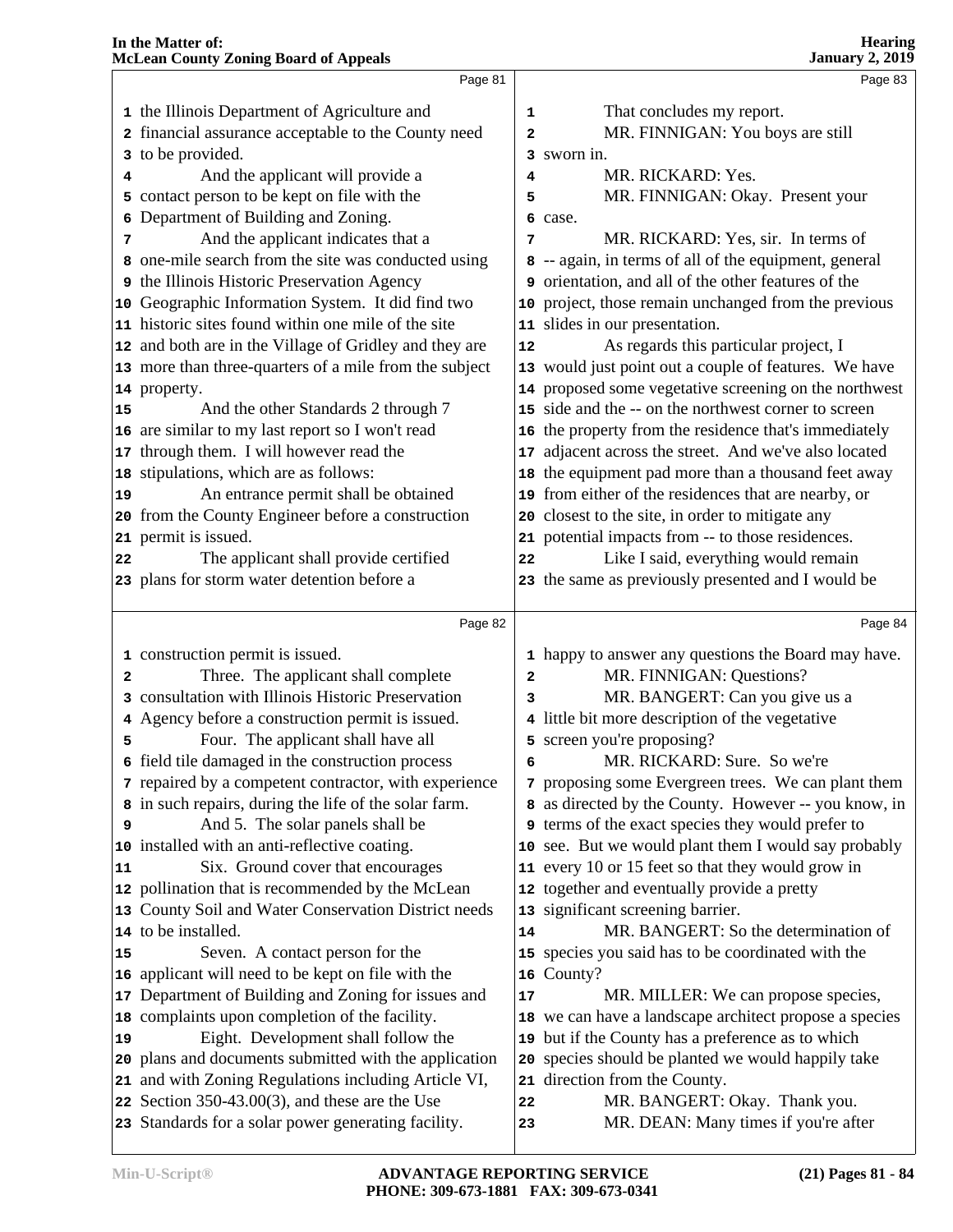|          | Page 85                                                        |    | Page 87                                                                          |  |
|----------|----------------------------------------------------------------|----|----------------------------------------------------------------------------------|--|
|          | 1 adequate screening in an effective manner you'll             | 1  | MR. RICKARD: We designed it to                                                   |  |
|          | 2 have two rows.                                               |    | 2 follow along to the -- to where their property line                            |  |
| 3        | MR. RICKARD: Yes. That is the case.                            |    | 3 ends, so their residential area there.                                         |  |
|          | 4 We'd be happy to accept that as a condition of               | 4  | MR. FINNIGAN: Any other questions?                                               |  |
|          | 5 approval.                                                    |    | 5 Any questions from staff?                                                      |  |
| 6        | MR. DEAN: Okay. I was just seeing                              | 6  | MR. DICK: Would you be amenable to                                               |  |
|          | 7 the one row here and thinking maybe that was it.             |    | 7 Evergreen ten foot on center, two rows that are                                |  |
|          | 8 That's great. Thank you. I do have a question on             |    | <b>8</b> alternately placed?                                                     |  |
|          | <b>9</b> the anti-reflective properties of the solar cells     | 9  | MR. RICKARD: In terms of sort of                                                 |  |
|          | 10 themselves. Is that an industry standard item or            |    | 10 staggered?                                                                    |  |
|          | 11 is this a special --                                        | 11 | MR. DICK: Yes.                                                                   |  |
| 12       | MR. RICKARD: I would say it's                                  | 12 | MR. RICKARD: So there would be                                                   |  |
|          | 13 industry standard. I mean, you can get, I would             |    | 13 essentially a tree every five feet?                                           |  |
|          | 14 say, lower quality solar modules that are less --           | 14 | MR. DICK: Yeah.                                                                  |  |
|          | 15 that would be more reflective but that's                    | 15 | MR. RICKARD: Yeah. That would be                                                 |  |
|          | 16 counter-productive. The purpose is to absorb as             |    | 16 fine.                                                                         |  |
|          | 17 much sunlight as possible and not to reflect it             | 17 | MR. DICK: And how tall would they be                                             |  |
|          | 18 back up into the air. So yeah, the anti-reflective          |    | 18 when they were planted?                                                       |  |
|          | 19 design and the coating on the modules is industry           | 19 | MR. RICKARD: I think at least five                                               |  |
|          | 20 standard.                                                   |    | 20 feet when planted.                                                            |  |
| 21       | MR. DEAN: That's the nature of the                             | 21 | MR. DICK: Okay.                                                                  |  |
|          | 22 product that you're trying to capture, right?               | 22 | MR. FINNIGAN: I wonder if we ought                                               |  |
| 23       | MR. RICKARD: That's correct.                                   |    | 23 to have Soil and Water talk about that because that                           |  |
|          |                                                                |    |                                                                                  |  |
|          |                                                                |    |                                                                                  |  |
|          | Page 86                                                        |    | Page 88                                                                          |  |
| 1        | MR. DEAN: Okay.                                                |    | 1 might be too close. They need room to grow out.                                |  |
| 2        | MS. TURNER: I assume with the                                  | 2  | MS. TURNER: They're staggered.                                                   |  |
|          | 3 screen, you don't have any problems with the                 | 3  | MR. DEAN: That's my thought too.                                                 |  |
|          | 4 positioning of your solar panels then, no worries            |    | 4 You probably need to ask a professional opinion on                             |  |
|          | 5 of shading with everything where it is there?                |    | 5 that. Depends on the variety. If you plant a big                               |  |
| 6        | MR. RICKARD: No. With the location                             |    | 6 tree and you plant them ten foot on center, that's                             |  |
|          | 7 of it, the trees are on the -- partially on the              |    | 7 too close.                                                                     |  |
|          | 8 north side and then also on the northwest side. So           | 8  | MR. FINNIGAN: It defeats the purpose                                             |  |
|          | 9 obviously trees on the north side will have zero             |    | 9 later on. I mean, I don't want to testify. But                                 |  |
|          | 10 shading impact and if there is any shading from             |    | 10 they will die.                                                                |  |
|          | 11 those trees on the west side it would be very               | 11 | MR. BANGERT: Just consult NRCS on                                                |  |
|          | 12 minimal.                                                    |    | 12 this is what you're saying?                                                   |  |
|          | MR. FINNIGAN: You're not proposing                             | 13 | MR. FINNIGAN: Okay. Any questions                                                |  |
|          | 14 the trees for noise? Or why even put the trees              |    | 14 from the audience for this witness? Please come                               |  |
| 13       | 15 there, just to keep a barrier from the house?               |    | 15 forward. Would you state your name and address for                            |  |
|          | MR. RICKARD: Yeah. Just as a                                   |    | 16 the record.                                                                   |  |
|          | 17 courtesy to the -- to our neighbors there so that           | 17 | MR. KINGDON: My name is Wesley                                                   |  |
| 16       | 18 they can look at trees.                                     |    | 18 Kingdon. W-E-S-L-E-Y. Kingdon, K-I-N-G-D-O-N.                                 |  |
|          | MR. FINNIGAN: Trees instead of solar                           | 19 | The address is 9570 North 00 East Road. And that's                               |  |
|          | 20 panels?                                                     |    | 20 in Gridley.                                                                   |  |
| 19<br>21 | MR. RICKARD: Yeah. Directly across                             | 21 | MR. FINNIGAN: And this is for                                                    |  |
| 23       | 22 from their driveway, yes.<br>MR. FINNIGAN: Okay. Thank you. | 23 | 22 questions only at this time. Question?<br>MR. KINGDON: Yeah. This is -- well, |  |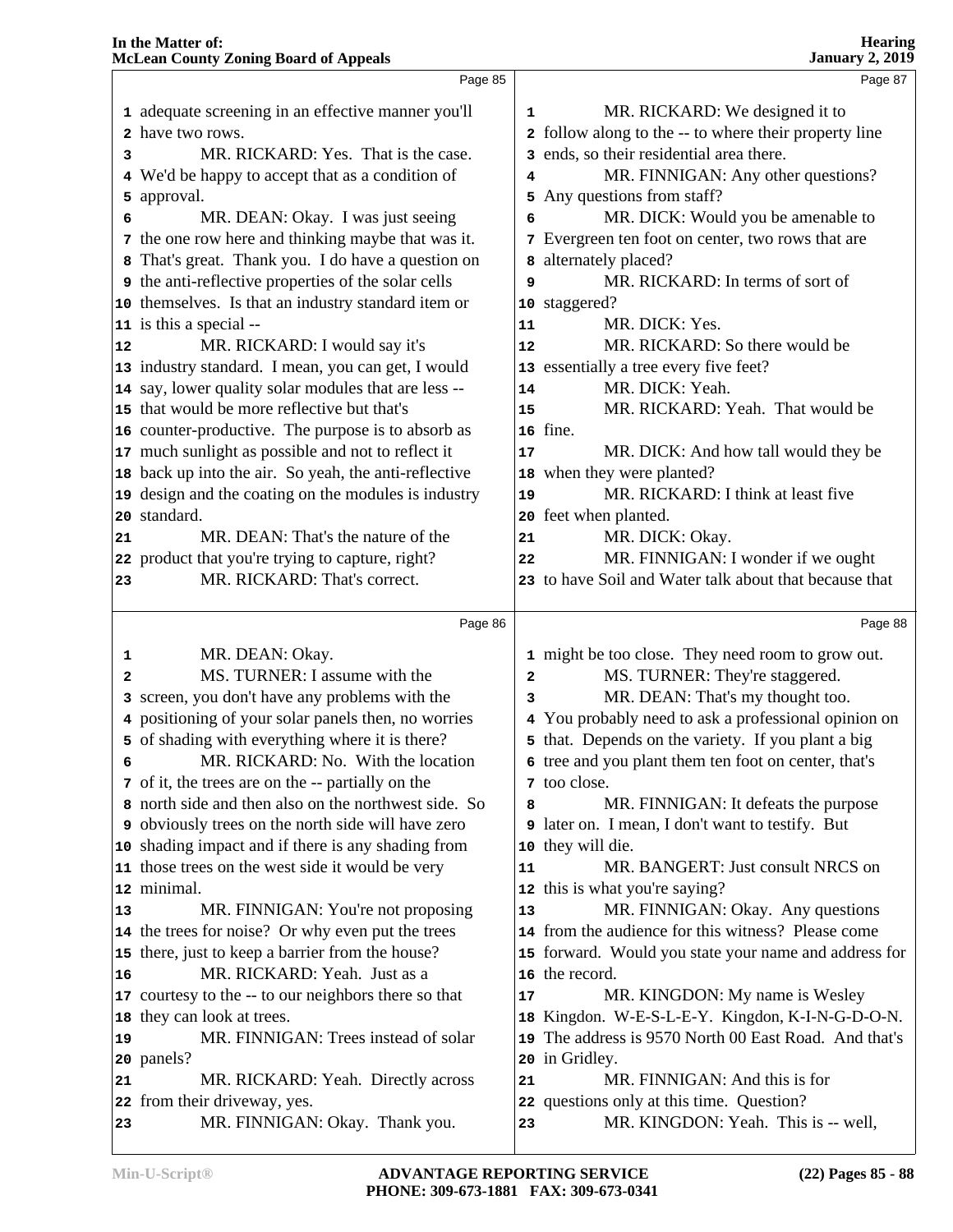|    | Page 89                                                | Page 91                                                                                                    |
|----|--------------------------------------------------------|------------------------------------------------------------------------------------------------------------|
|    | 1 it's more -- it's not on the solar, it's just more   | 1 impact study on this particular piece of property.                                                       |
|    | 2 -- we own the property right across the road, the    | 2 However, there have been studies that have been                                                          |
|    | 3 4.8 acres where the buildings are. And our taxes     | 3 done previously that have shown no real drop in                                                          |
|    | 4 on it last year was \$4,825.14, so it's pretty good  | 4 property values for adjoining properties to solar                                                        |
|    | 5 taxes, probably three times as much as the property  | 5 projects like this. There was -- I believe there                                                         |
|    | 6 across the road.                                     | 6 was a study submitted to this Board earlier this                                                         |
| 7  | But I guess I farm -- well, since                      | 7 year under testimony for a similar project. Which                                                        |
|    | 8 I've been 15, I'm 73 now, it's all been redundant,   | 8 if you wanted to you could probably dig up from the                                                      |
|    | 9 watch corn and beans grow. So I guess we like to     | 9 County records.                                                                                          |
|    | 10 do that, we like to watch cornfields and stuff like | MR. SCHIELER: Was that study done<br>10                                                                    |
|    | 11 that.                                               | 11 private or who paid for it? Was it an independent                                                       |
| 12 | But I guess what gets me more than                     | $12$ or $-$                                                                                                |
|    | 13 anything on this particular farm, solar farm -- and | MR. RICKARD: I am not -- I'm not<br>13                                                                     |
|    | 14 I'm not against solar, it's got to be put the right | 14 certain as to the independence of the person doing                                                      |
|    | 15 place, don't get me wrong. But I think this farm    | 15 the study. But I believe it was done by a                                                               |
|    | 16 here's got like 140 --                              | 16 professional real estate evaluator.                                                                     |
| 17 | MR. FINNIGAN: We kind of have to get                   | MR. SCHIELER: So would you be<br>17                                                                        |
|    | 18 to a question or else it'll be testimony, we got to | 18 willing to sign a document if anyone in our area                                                        |
|    | 19 put you under oath.                                 | 19 would sell their house that if there was a property                                                     |
| 20 | MR. KINGDON: Oh, okay.                                 | 20 value decrease that you would take care of the                                                          |
| 21 | MR. FINNIGAN: You'll have to come                      | 21 difference on that?                                                                                     |
|    | 22 back for that.                                      | MR. RICKARD: Property value<br>22                                                                          |
| 23 | MR. KINGDON: Yeah. Why don't --                        | 23 decreases can be due to a number of different                                                           |
|    |                                                        |                                                                                                            |
|    | Page 90                                                | Page 92                                                                                                    |
|    | 1 yeah. It's probably more -- I don't have no          | 1 factors. I don't know if there will be a reliable                                                        |
|    | 2 questions really.                                    | 2 mechanism to demonstrate the impact of one                                                               |
| 3  | MR. FINNIGAN: Okay. We're asking                       | 3 particular aspect and apportioning any such drop in                                                      |
| 4  | for questions at this point. You can come back.        |                                                                                                            |
|    |                                                        | 4 values. So I would not be prepared to sign that                                                          |
| 5  | MR. KINGDON: Okay.                                     | 5 particular document.                                                                                     |
| 6  | MR. FINNIGAN: I think somebody else                    | MR. SCHIELER: Okay. So then I guess<br>6                                                                   |
|    | 7 had a question.                                      | 7 the question would be how are we supposed to look                                                        |
| 8  | MR. KINGDON: Oh, okay. Sure. Sorry                     | at that when we -- you know, we've spent our whole                                                         |
| 9  | about that.                                            | I life building something here and you guys want to                                                        |
| 10 | MR. FINNIGAN: That's all right. Was                    | 10 come in and you don't live around here, how's that                                                      |
|    | 11 there a question on this side?                      | 11 -- how are we supposed to accept that? How are we                                                       |
| 12 | MR. SCHIELER: Glenn Schieler,                          | 12 supposed to accept that -- we have a young couple                                                       |
|    | 13 G-L-E-N-N, Schieler, S-C-H-I-E-L-E-R. 210 South     | 13 that just bought a house, they're not even done                                                         |
|    | 14 Center Street, Gridley, Illinois. My question -- I  | 14 signing for it, and their property values are                                                           |
|    | 15 have a few. But have you done a study on the        | 15 probably going to go in a half. So if they would                                                        |
|    | 16 effect of the property values on the homes? 'Cause  | 16 decide to sell, young couples move, they outgrow                                                        |
|    | 17 on the other -- all the other ones there's not this | 17 homes. I think in this particular case I think we                                                       |
|    | 18 many houses that are directly in line with this     | 18 need to have a moratorium and we need to do some                                                        |
|    | 19 project. Me families lived there, we live to the    | 19 studies and not just studies that maybe you provide                                                     |
|    | 20 north, we've lived there for over 70 years. And     | 20 but that's an independent that has a neutral party.                                                     |
|    | 21 have you done any impact studies on property        | We're a mile -- less than a mile from<br>21                                                                |
| 23 | 22 values?<br>MR. RICKARD: We have not done an         | Gridley, we're not out in the middle of the<br>22<br>23 country, we've got over seven homes, probably more |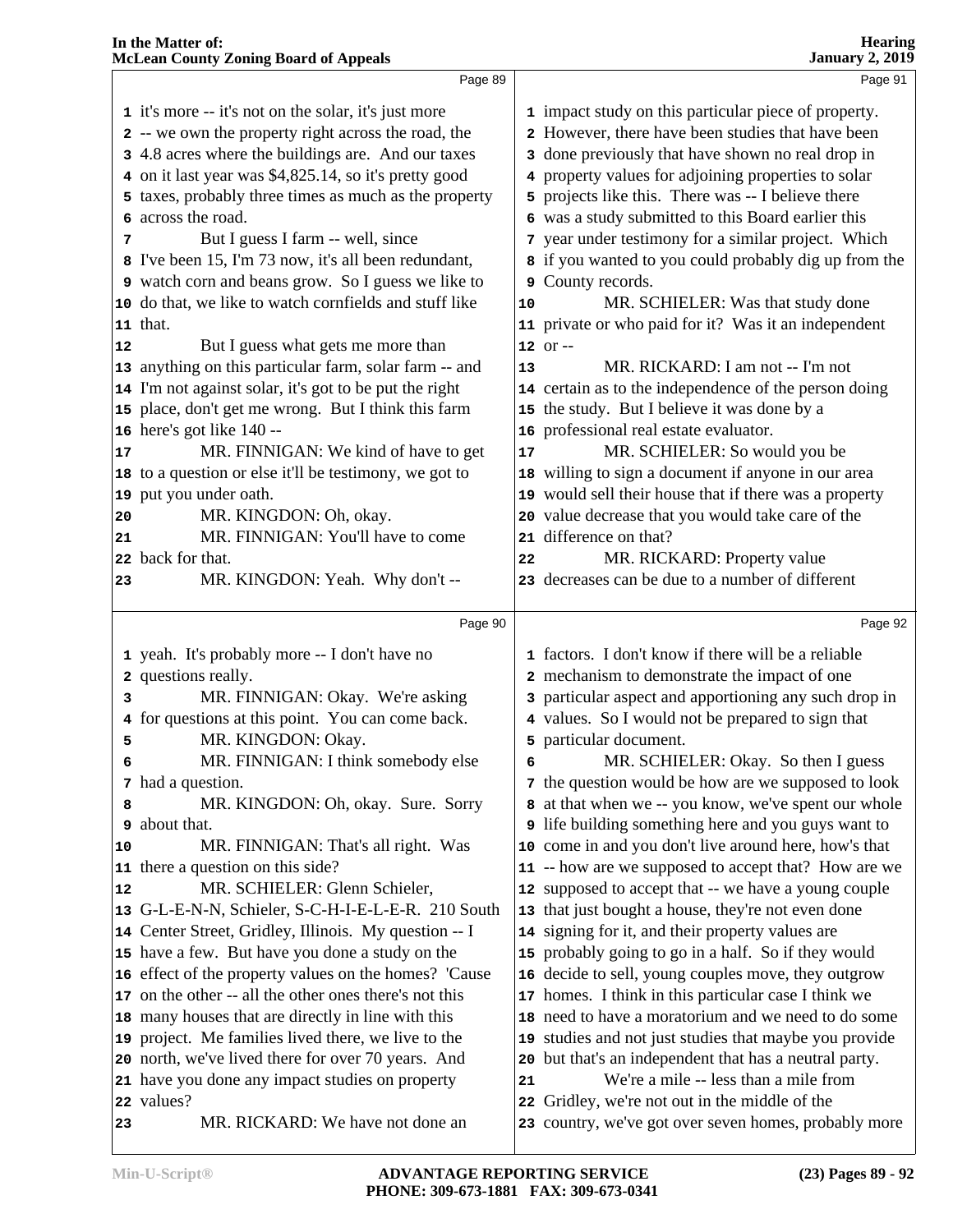| <b>Hearing</b>  |  |
|-----------------|--|
| January 2, 2019 |  |

|              | Page 93                                                                                             |          | Page 95                                                                                                   |
|--------------|-----------------------------------------------------------------------------------------------------|----------|-----------------------------------------------------------------------------------------------------------|
|              | 1 than that if you figure within -- you know, put a                                                 |          | 1 specific invasive species or product or plant or                                                        |
|              | 2 circle with a mile around it and we're already                                                    |          | 2 something like that.                                                                                    |
|              | 3 getting windmills. So I guess I don't know why                                                    | 3        | MR. SCHIELER: So are your plans to                                                                        |
|              | 4 we're being targeted so much right there. But I                                                   |          | 4 keep this in the company or do they usually just                                                        |
|              | 5 think that's something --                                                                         |          | 5 sell after a few years to a different company?                                                          |
| 6            | MR. FINNIGAN: That's kind of getting                                                                | 6        | MR. RICKARD: A lot of solar                                                                               |
|              | 7 into testimony. You can come back.                                                                |          | 7 companies do sell these projects almost as soon as                                                      |
| 8            | MR. SCHIELER: It's kind of a                                                                        |          | 8 -- almost before -- even before they're built. And                                                      |
|              | 9 question though.                                                                                  |          | <b>9</b> we are a company that does acquire projects from                                                 |
| 10           | MR. FINNIGAN: Well, let's get to the                                                                |          | 10 other developments too. However, because we are a                                                      |
|              | 11 question.                                                                                        |          | 11 company that acquires we have the ability to hold                                                      |
| $ 12\rangle$ | MR. SCHIELER: And also in McLean                                                                    |          | 12 these projects long term. So it's not our business                                                     |
|              | 13 County, I mean, the -- aren't we supposed to                                                     |          | 13 model to flip these projects to somebody else. The                                                     |
|              | 14 provide or keep our good PI ground in production?                                                |          | 14 idea is is that we come in and, you know, we're the                                                    |
|              | 15 I mean, I think the Farm Bureau supports that. I                                                 |          | 15 ones to deliver on the promises that we make at                                                        |
|              | 16 mean, we've got a field here that's 142 PI. So                                                   |          | 16 this time.                                                                                             |
|              | 17 don't you go to more brownfield sites or sites that                                              | 17       | MR. SCHIELER: So if the subsidized                                                                        |
|              | 18 are poorer in that case? I mean, you're taking                                                   |          | 18 part of this would go away then what happens to the                                                    |
|              | 19 ground out of production that probably will never                                                |          | 19 project?                                                                                               |
|              | 20 be back in production.                                                                           | 20       | MR. RICKARD: So solar is competitive                                                                      |
| 21           | MR. RICKARD: Well, to answer your                                                                   |          | 21 with other energy production sources at a slightly                                                     |
|              | 22 question about brownfield sites. Solar can be                                                    |          | 22 larger scale than this without any subsidies. The                                                      |
|              | 23 applied to brownfield sites. Obviously those are                                                 |          | 23 subsidies that are in place for this are really                                                        |
|              |                                                                                                     |          |                                                                                                           |
|              | Page 94                                                                                             |          | Page 96                                                                                                   |
|              | 1 pretty limited, there's only a limited number of                                                  |          | 1 designed to allow individuals to take advantage of                                                      |
|              | 2 those. So inevitably solar development spills out                                                 |          | 2 solar power and to save money on their utility                                                          |
|              | 3 into farmland like this.                                                                          |          | 3 bills as well. It allows them to save money up                                                          |
| 4            | I didn't really hear a question on                                                                  |          | 4 front and over time as the plant continues to                                                           |
|              | 5 any other topic but I will say that the way I                                                     |          | 5 produce power.                                                                                          |
|              | 6 review this is once this is decommissioned you                                                    | 6        | MR. SCHIELER: Okay. Thank you.                                                                            |
|              | 7 would essentially have farmland that has been left                                                | 7        | MR. HAYES: My name's Bill Hayes,                                                                          |
|              | 8 fallow for a significant period of time and I would                                               |          |                                                                                                           |
|              |                                                                                                     |          |                                                                                                           |
|              |                                                                                                     |          | 8 H-A-Y-E-S, Bill. 29198 North 2025 East Road,                                                            |
|              | 9 expect it to be as much, if not more, productive                                                  |          | 9 Gridley.                                                                                                |
|              | 10 once the solar use has been decommissioned.                                                      | 10<br>11 | MR. DICK: Did you say 2918?                                                                               |
|              | MR. SCHIELER: How are you going to                                                                  |          | MR. HAYES: 29198 East and then 2025.                                                                      |
|              | 12 keep the vegetation down? I mean, because every                                                  |          | 12 My question is -- just a couple -- is when you                                                         |
| 11           | 13 time I try to grow something I get weeds if I don't                                              |          | 13 decommission, how many have you guys decommissioned                                                    |
|              | 14 spray it. And if you spray it too much you're                                                    | 15       | 14 in the last five years?                                                                                |
|              | 15 going to ruin it. I mean, if you spray every year                                                |          | MR. RICKARD: Very few solar farms                                                                         |
|              | 16 with the same chemical it's not going to be good.                                                |          | 16 have been decommissioned in the last five years. I                                                     |
|              | MR. RICKARD: We don't spray. We                                                                     |          | 17 don't recall that Amp has decommissioned any in the                                                    |
|              | 18 would mow the vegetation and keep it down to                                                     | 19       | 18 last five years.                                                                                       |
|              | 19 prevent it from shading the solar panels and to                                                  |          | MR. HAYES: With Illinois, if they're                                                                      |
| 17           | 20 obviously prevent the growth and spread of any sort                                              |          | 20 not here any more or you sell and the new company                                                      |
|              | 21 of nuisance, weeds, that sort of thing. But                                                      |          | 21 -- there is some legalities with Illinois you've<br>22 got to sign some agreements. But if you sell to |
|              | 22 generally we don't spray unless the County or<br>23 another authority requires us to do so for a |          | 23 somebody else, a third-party, and in 20 years the                                                      |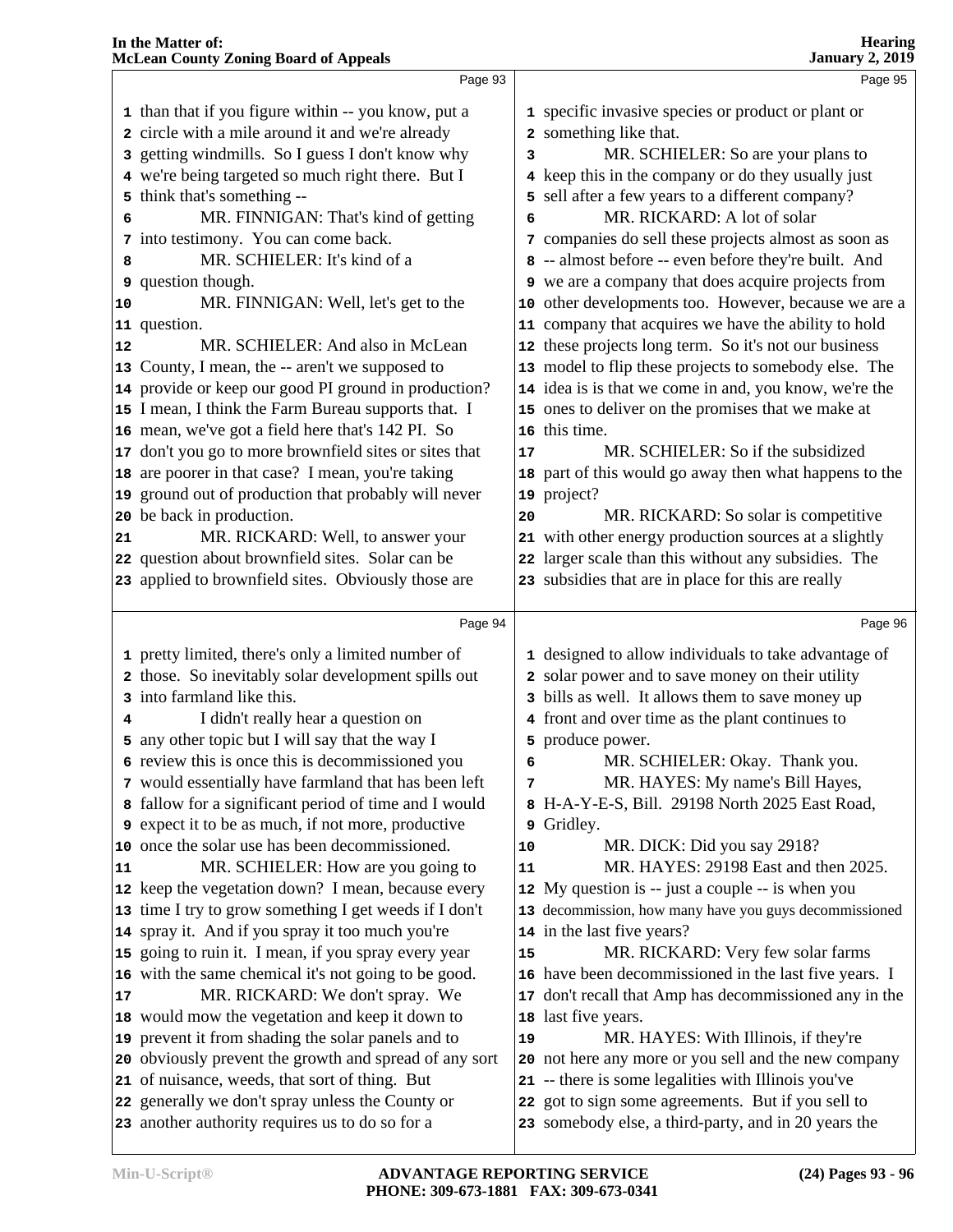| <b>McLean County Zoning Board of Appeals</b>                 |              | <b>January 2, 2019</b>                                 |
|--------------------------------------------------------------|--------------|--------------------------------------------------------|
| Page 97                                                      |              | Page 99                                                |
| 1 solar panels are no good, what's the guarantee that        |              | 1 said, our policy is not to spray for vegetation      |
| 2 they won't just sit there and be a bigger eye sore         |              | 2 management. We try and accomplish everything         |
| 3 than they are currently, you know, where we are            |              | 3 through mowing only unless we're told to go spray    |
| 4 today on that? Where's the guarantees? Will it             |              | 4 for something specific. We -- and everything else    |
| 5 land back on the County and the taxpayers?                 |              | 5 can be pulled out. So the -- all of the fencing      |
| MR. RICKARD: Does -- I can answer<br>6                       |              | 6 can be pulled out, all of the posts can be pulled    |
| 7 that unless staff wants to. So we would provide a          |              | 7 out, any underground wiring will be pulled out, the  |
| 8 surety to the County in the event that the solar           |              | 8 concrete would be taken away, and the gravel would   |
| <b>9</b> farm goes undecommissioned for a significant amount |              | 9 be taken off the land and we would reseed or leave   |
| 10 of time and that would be based -- that would be          |              | 10 back to the landowner ready for agricultural        |
| 11 sufficient to cover the estimated costs. I believe        |              | 11 production.                                         |
| 12 that would be part of the Agricultural Impact             | 12           | MR. HAYES: And one of your                             |
| 13 Mitigation Agreement that we would have to sign           |              | 13 stipulations that you talked about when you're      |
| 14 with the State of Illinois if not part of our             |              | 14 looking for property is staying away from populated |
| 15 conditions of approval here with the County as            |              | 15 areas. And being less than a mile -- Phil, I think  |
| 16 well. That's also written into the lease that we          |              | 16 you said a mile from Gridley where there's roughly, |
| 17 have with the landowner. So there are multiple --         |              | 17 you know, a thousand people and then there's a lot  |
| 18 so layers, if you like, of obligations on our part.       |              | 18 more residence, I live about a half mile further    |
| As I've said before, the intention is<br>19                  |              | 19 down the road, how did you end up picking this?     |
| 20 not to sell this project or any of our projects.          |              | 20 Because it's pretty close to a lot of people. And   |
| 21 However, were we to do so, the obligations for            |              | 21 that road is traveled by hundreds, if not           |
| 22 decommissioning would run along with the project          |              | 22 thousands, every day, in the county to get to       |
| 23 company which would be the mechanism of sale. So          |              | 23 Bloomington to work. I'm just curious how you       |
|                                                              |              |                                                        |
| Page 98                                                      |              | Page 100                                               |
| 1 if we sold the project company, whoever becomes the        |              | 1 picked that.                                         |
| 2 new owner of the project company would inherit all         | $\mathbf{2}$ | MR. RICKARD: So we -- like I said,                     |
| 3 of the obligations that run with the use.                  |              | 3 we look for land that is suitable for the            |
| MR. HAYES: If they're still in<br>4                          |              | 4 development. In terms of my comment about not        |
| 5 business at that time, right?                              |              | 5 being right next to major residential developments,  |
| MR. RICKARD: That's the purpose of<br>6                      |              | 6 I wouldn't say necessarily that this -- you know, I  |
| 7 the surety.                                                |              | 7 feel like this piece of land is not next to a major  |
| MR. HAYES: On this particular one,<br>8                      |              | 8 subdivision, there are homes in the area. But with   |
| <b>9</b> you're proposing batteries?                         |              | <b>9</b> solar you end up having to thread the needle  |
| MR. RICKARD: No, sir.<br>10                                  |              | 10 between proximity to point of use, so where the     |
| MR. HAYES: No batteries on this?<br>11                       |              | 11 grid can handle extra power coming in, and being    |
| MR. RICKARD: No, sir.<br>12                                  |              | 12 far enough away from, you know, the town itself in  |
| MR. HAYES: And then where is the<br>13                       |              | 13 order for it not to impact too many people. So      |
| 14 substation on this one? Because the last one you          |              | 14 it's -- I feel like it's sort of trying to find a   |
| 15 didn't know where it was.                                 |              | 15 sweet spot between the two of, you know, where the  |
| MR. RICKARD: Yeah. The substation<br>16                      |              | 16 grid is or, you know, the utilities are able to     |
| 17 here I believe is again less than two miles away.         |              | 17 take the power and proximity to major population.   |
| 18 I don't have an exact pin on a map for you. But           | 18           | MR. HAYES: But you know there's a                      |
| 19 it's fairly close.                                        |              | 19 substation within two miles of that point?          |
| MR. HAYES: Once this could be<br>20                          | 20           | MR. RICKARD: Yeah. We did -- we got                    |
| 21 decommissioned, there's no issues with the land?          |              | 21 a -- we got feedback from the utility telling us    |

 MR. RICKARD: No, sir. There are no hazardous chemicals used during operation. Like I

**In the Matter of:** 

**Hearing**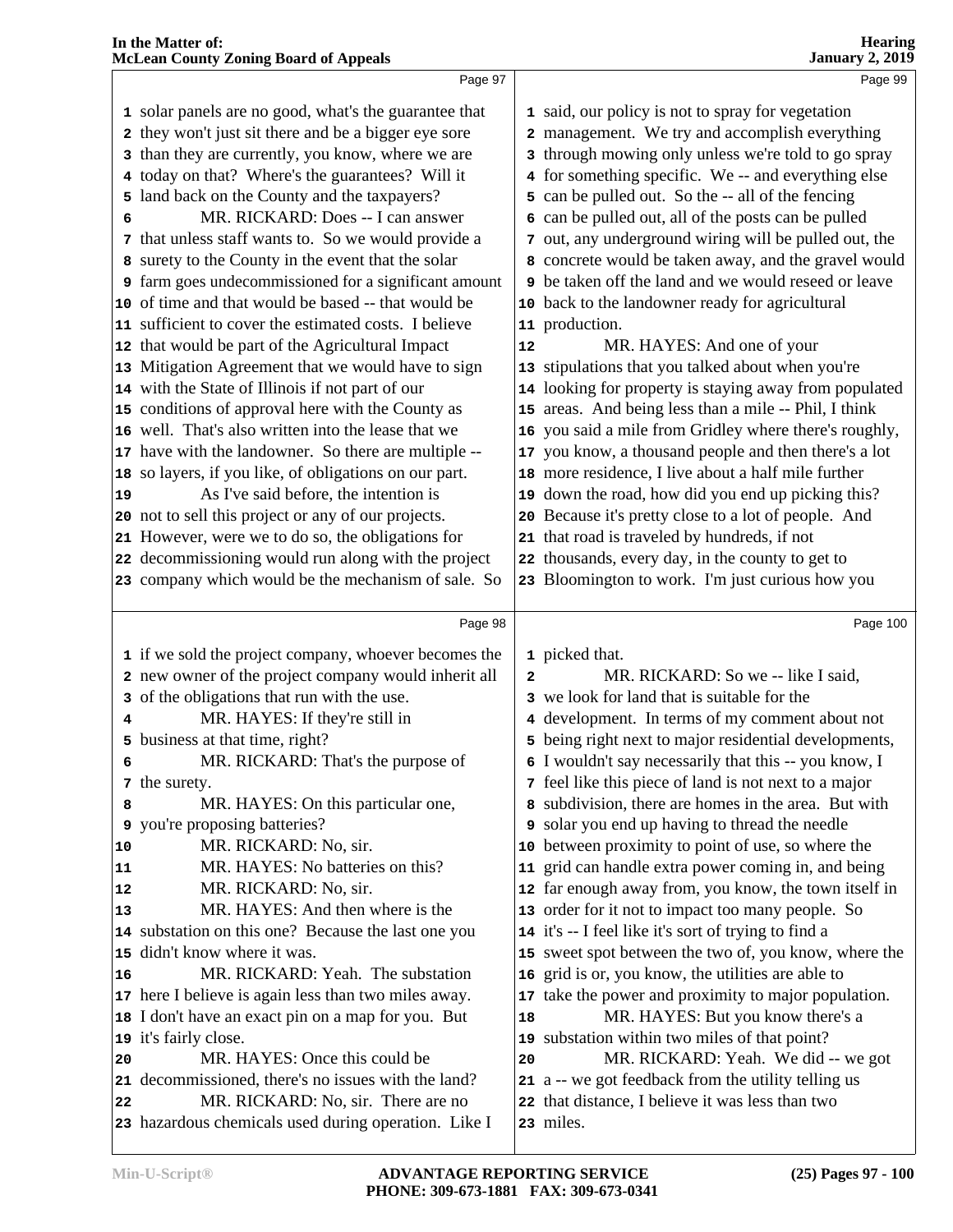|    | Page 101                                                                                          |    | Page 103                                                                                                     |  |
|----|---------------------------------------------------------------------------------------------------|----|--------------------------------------------------------------------------------------------------------------|--|
| 1  | MR. HAYES: I was trying to think                                                                  | 1  | MR. RICKARD: I would say it's highly                                                                         |  |
| 2  | where that might be at. I've lived there my whole                                                 |    | 2 unlikely that you would see any soil contamination                                                         |  |
| 3  | life. All right. That's all I have.                                                               |    | 3 during operations given that there are no hazardous                                                        |  |
| 4  | MR. FINNIGAN: Thank you. Any other                                                                |    | 4 liquids or anything of that sort stored on-site.                                                           |  |
| 5. | questions? I think we got one more.                                                               |    | 5 Any potential for soil contamination may come                                                              |  |
| 6  | MR. MASTERS: Good evening. Brett                                                                  |    | 6 during construction if you have equipment that is                                                          |  |
| 7  | Masters, B-R-E-T-T, M-A-S-T-E-R-S. 20647 East at                                                  |    | 7 powered by diesel or something like that and then                                                          |  |
|    | 8 3000 North Road, Gridley, Illinois, 61744. My                                                   |    | 8 the reporting and cleanup of that would be governed                                                        |  |
|    | <b>9</b> question is -- well, several questions. How much                                         |    | 9 by the building permit that would be -- we would                                                           |  |
|    | 10 research studies are there for actually for the                                                |    | 10 have to clean it up according to the County                                                               |  |
|    | 11 heat that is produced? Because earlier you said                                                |    | 11 specifications.                                                                                           |  |
|    | 12 that you weren't sure of how much heat was actually                                            | 12 | MR. MASTERS: All right. Thank you.                                                                           |  |
|    | 13 graded off the solar panels. And if there is a                                                 | 13 | MR. FINNIGAN: Thank you.                                                                                     |  |
|    | 14 decent amount, because the winds are being blown                                               | 14 | MR. PARKER: My name is Ted Parker, I                                                                         |  |
|    | 15 against all these homes, how much of that is going                                             |    | 15 live at 120 Hillcrest in Gridley. And this is more                                                        |  |
|    | 16 to be affected? Because there's not a very large                                               |    | 16 of a question for the Board and just something to                                                         |  |
|    | 17 amount of space between these houses. I mean,                                                  | 17 | consider. Obviously they've done due diligence and                                                           |  |
|    | 18 there's -- they're relatively very close to this.                                              |    | 18 these things are going to pop up and Illinois law                                                         |  |
| 19 | MR. RICKARD: I'm -- the solar panels                                                              |    | 19 makes it that they're going to pop up all over the                                                        |  |
|    | 20 themselves are not heat generators. Like I said,                                               |    | 20 place and our small communities are easy targets                                                          |  |
|    | 21 they're designed to be anti-reflective so if                                                   |    | 21 for this kind of thing. But the way the crow flies                                                        |  |
|    | 22 they're not reflecting much light they're also not                                             |    | 22 the north -- or the southeast corner of that is                                                           |  |
|    | 23 reflecting too much heat. Any heat that's                                                      |    | 23 about a mile from the closest windmill coming to                                                          |  |
|    |                                                                                                   |    |                                                                                                              |  |
|    |                                                                                                   |    |                                                                                                              |  |
|    | Page 102                                                                                          |    | Page 104                                                                                                     |  |
|    |                                                                                                   |    |                                                                                                              |  |
|    | 1 generated inside the solar panel itself would be a                                              |    | 1 town to where is there any consideration for single                                                        |  |
|    | 2 function of current passing through the solar panel                                             |    | 2 entities or communities taking on a bigger share of                                                        |  |
| 4  | 3 itself and it's very low.                                                                       |    | 3 this coming our way than -- you know, since we                                                             |  |
|    | I stood right next to these things                                                                |    | 4 already have the windmills why do we pick this site                                                        |  |
|    | 5 and they don't get any hotter than you would expect                                             |    | 5 to have a solar and how do we -- is there any                                                              |  |
|    | 6 -- you know, they're not putting off a massive<br>7 amount of heat at all. I've never felt them |    | 6 consideration when you are deciding this that that<br>7 comes into play at all how much one community gets |  |
|    | 8 radiating any heat. The inverters themselves is                                                 |    | 8 to take on versus the rest of the county? That's                                                           |  |
|    | 9 where you might find some extra heat to be                                                      |    | 9 my only question.                                                                                          |  |
|    | 10 generated. Again, it's very minimal.                                                           | 10 | MR. FINNIGAN: I don't have an answer                                                                         |  |
| 11 | I have an inverter of a similar                                                                   |    | 11 for you, to tell the truth.                                                                               |  |
|    | 12 design on the back of my house at home and I can't                                             | 12 | MR. PARKER: Okay.                                                                                            |  |
|    | 13 tell it being any different in heat from the brick                                             | 13 | MR. FINNIGAN: But what I will tell                                                                           |  |
|    | 14 wall that it's mounted on in the summer. In terms                                              |    | 14 you is this, when we were doing windmill they tell                                                        |  |
|    | 15 of studies, I'm not aware of any. Geoff, are you                                               |    | 15 us to do solar.                                                                                           |  |
|    | 16 aware of any studies?                                                                          | 16 | MR. PARKER: They what?                                                                                       |  |
| 17 | MR. MILLER: I'm not.                                                                              | 17 | MR. FINNIGAN: They tell us to do                                                                             |  |
| 18 | MR. MASTERS: My -- another question                                                               |    | 18 solar, it's less invasive.                                                                                |  |
|    | 19 I have. If there was any kind of a problem with                                                | 19 | MR. PARKER: Those are kind of                                                                                |  |
|    | 20 contamination to the soil or the surrounding area                                              |    | 20 parasitic and they'll be big trees forever. My                                                            |  |
|    | 21 is your company actually taking -- going to take                                               |    | 21 question was really concentrated on, you know,                                                            |  |
|    | 22 steps or measures to reverse any possible                                                      |    | 22 having multiple things coming your way that you                                                           |  |
|    | 23 contamination?                                                                                 |    | 23 can't seem to stop versus other areas that just                                                           |  |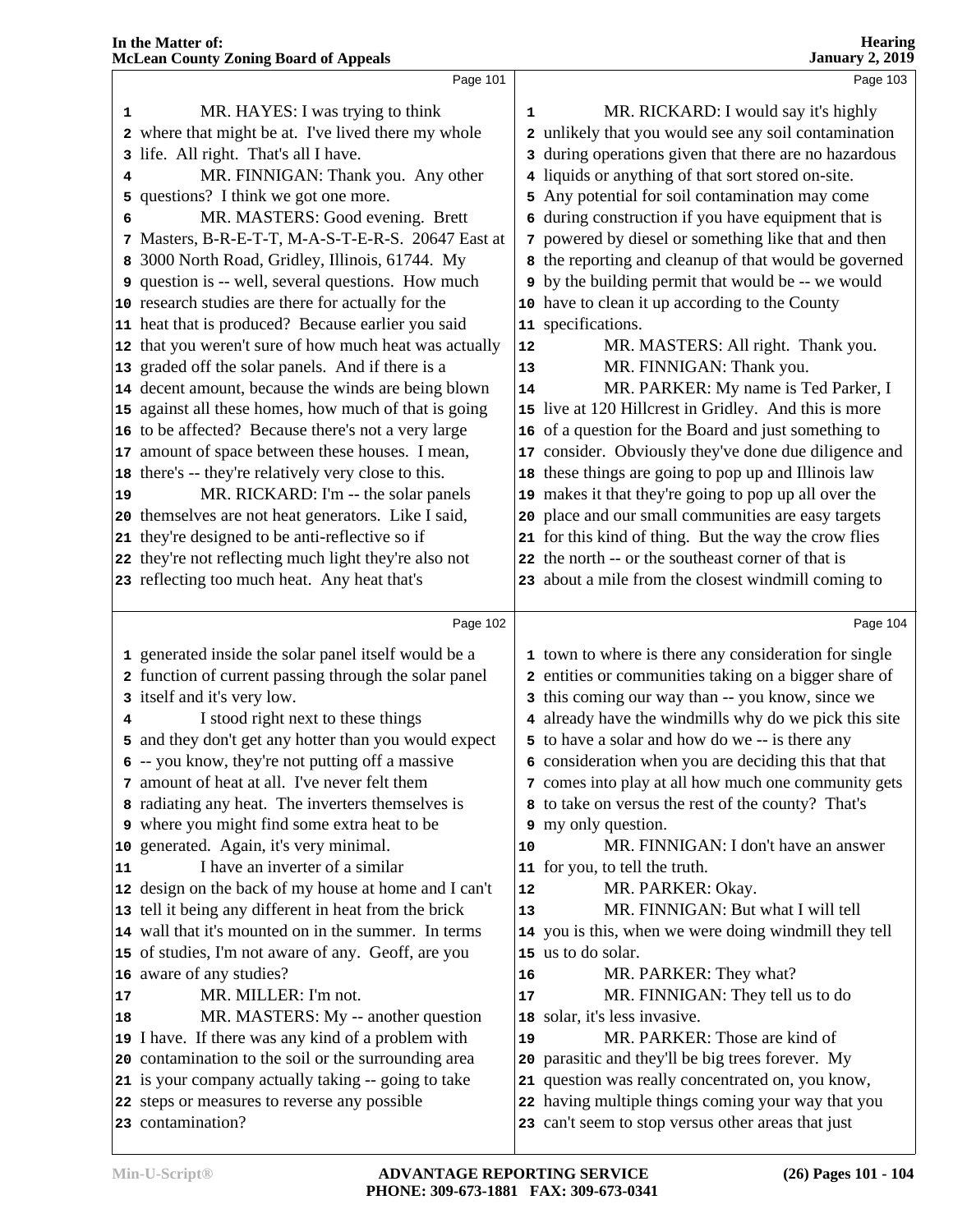| In the Matter of:<br><b>McLean County Zoning Board of Appeals</b>                                           | <b>Hearing</b><br><b>January 2, 2019</b> |                                                                                                             |  |  |
|-------------------------------------------------------------------------------------------------------------|------------------------------------------|-------------------------------------------------------------------------------------------------------------|--|--|
| Page 105                                                                                                    |                                          | Page 107                                                                                                    |  |  |
| 1 seem to somehow escape the whole process. So even                                                         |                                          | 1 something that's not quite that kind of concern.                                                          |  |  |
| 2 if it isn't considered tonight for this particular                                                        |                                          | 2 There's a lot of light soils in the county, I'm                                                           |  |  |
| thing being how close together that those things<br>3                                                       |                                          | 3 sure, and I know you can't build them by trees so,                                                        |  |  |
| 4 are maybe in the future. That's my only question.                                                         |                                          | 4 I mean, that's out.                                                                                       |  |  |
| Thank you.<br>5                                                                                             | 5                                        | I talked to a guy by the name of                                                                            |  |  |
| MR. FINNIGAN: Thank you. Was there<br>6                                                                     |                                          | 6 Howard Kruger, he's with TriGlobal, with the                                                              |  |  |
| any other questions? If not, we can open it up for<br>7                                                     |                                          | 7 windmills, he's a land manager, he acquires land to                                                       |  |  |
| testimony. So Mr. Kingdon, if you want to come<br>8                                                         |                                          | 8 get this up. He's actually from Minnesota but he's                                                        |  |  |
| back up.<br>9                                                                                               |                                          | 9 working out of Texas. And he told me too, he says,                                                        |  |  |
| MR. KINGDON: Okay.<br>10                                                                                    |                                          | 10 he's done some solar farms -- he really likes                                                            |  |  |
| MR. FINNIGAN: I need to either swear<br>11                                                                  |                                          | 11 windmills -- he's up by El Paso. But he says                                                             |  |  |
| 12 you in or affirm you. Which would you rather do?                                                         |                                          | 12 usually they don't put them on the black soil, he                                                        |  |  |
| MR. KINGDON: What?<br>13                                                                                    |                                          | 13 says they're on the sandier soils, the solar farms                                                       |  |  |
| MR. FINNIGAN: Would you rather be<br>14                                                                     |                                          | 14 are, is what he told me.                                                                                 |  |  |
| 15 sworn in or affirmed?                                                                                    | 15                                       | And then another thing that we talked                                                                       |  |  |
| MR. KINGDON: Whatever works.<br>16                                                                          |                                          | 16 about soil, how good a farm. If you go out and                                                           |  |  |
| WESLEY KINGDON,<br>17                                                                                       |                                          | 17 rent a farm that's not quite as good PI or 140 or                                                        |  |  |
| The witness, having been first duly<br>18                                                                   |                                          | 18 some your costs are all the same. I mean, you've                                                         |  |  |
| sworn upon his oath, testified as follows:<br>19                                                            |                                          | 19 got the same fertilizer, the same seed, the same                                                         |  |  |
| MR. FINNIGAN: State your name and<br>20                                                                     |                                          | 20 chemicals, it's just your bottom line isn't as high                                                      |  |  |
| 21 address for the record.                                                                                  |                                          | 21 -- your net dollar just isn't as good on poor                                                            |  |  |
| MR. KINGDON: Wesley Kingdon. 9570<br>22                                                                     |                                          | 22 ground. That's the reason I like to let the good                                                         |  |  |
| 23 North 00 East Road. And that's in Gridley, 61744.                                                        |                                          | 23 ground -- 'cause every morning when I get up when                                                        |  |  |
|                                                                                                             |                                          |                                                                                                             |  |  |
| Page 106                                                                                                    |                                          | Page 108                                                                                                    |  |  |
| I already stated that we own property<br>1                                                                  |                                          | 1 the crops are growing I'll drive down the road and                                                        |  |  |
| 2 right across the road from there. I will say on                                                           |                                          | 2 see how the corn's coming up. I mean, ask my wife,                                                        |  |  |
| 3 that map there, we own straight up right where the                                                        |                                          | 3 that's my life, that's all I've ever done. And                                                            |  |  |
| 4 alley is, 4.8 some acres. We do mow clear down to                                                         |                                          | 4 just like this house here, you look out and you see                                                       |  |  |
| 5 the corner with the lawn mower just like we mow the                                                       |                                          | 5 the corn growing.                                                                                         |  |  |
| 6 yard. When we mow the house yard just mow clear to                                                        | 6                                        | And I know this summer I asked Mr.                                                                          |  |  |
| the corner, around the corner, that's Route 29.<br>7                                                        |                                          | 7 Schieler there -- I don't talk to Glenn too much, I                                                       |  |  |
| Like Mr. Hayes said, it's an awful<br>8                                                                     |                                          | 8 have lately here a little bit with us feeding some                                                        |  |  |
| 9 heavy traveled road. I mean, people travel through                                                        |                                          | 9 cattle together. But I told him, I said, what kind                                                        |  |  |
| 10 there, everybody. And I was surprised Glenn                                                              |                                          | 10 of corn do you have on that farm, I said, that is                                                        |  |  |
| 11 Schieler brought this up too 'cause I never talked                                                       |                                          | 11 really good looking corn, it really has big ears on                                                      |  |  |
| 12 to him about it. But the PI on that farm is                                                              |                                          | 12 it. And he told me the Beck number. I don't know                                                         |  |  |
| 13 awfully high. It's a good corn, soybean, good                                                            |                                          | 13 if Glenn remembers that or not. But I asked him                                                          |  |  |
| 14 grain farm like McLean County likes.                                                                     |                                          | 14 just what -- 'cause I noticed that on that farm                                                          |  |  |
| But my concern I guess is taking a<br>15                                                                    |                                          | 15 before anything came up.                                                                                 |  |  |
| 16 good piece of ground, farmland like this, out of                                                         | 16                                       | And don't get me wrong, I mean, I                                                                           |  |  |
| 17 production 'cause in that area around Gridley we do                                                      |                                          | 17 know ISU, we go to a lot of basketball games there                                                       |  |  |
| 18 have a lot of young farmers trying to start                                                              |                                          | 18 and when they introduce people they show big                                                             |  |  |
| 19 farming. And you want to farm a good farm really,<br>20 you want to farm one that -- well, that'll raise |                                          | 19 windmills. But what they do show is the McLean<br>20 County cornfields and how green and how pretty they |  |  |
| 21 good crops and everything. And I just hate to see                                                        |                                          | 21 are. And I just -- I'd just like to keep something                                                       |  |  |
| 22 that kind of soil took out. I just wish they would                                                       |                                          | 22 close by good productive ground in production for                                                        |  |  |
| 23 take some soil -- some lighter soil. I mean,                                                             |                                          | 23 McLean County. McLean County is noted all over for                                                       |  |  |
|                                                                                                             |                                          |                                                                                                             |  |  |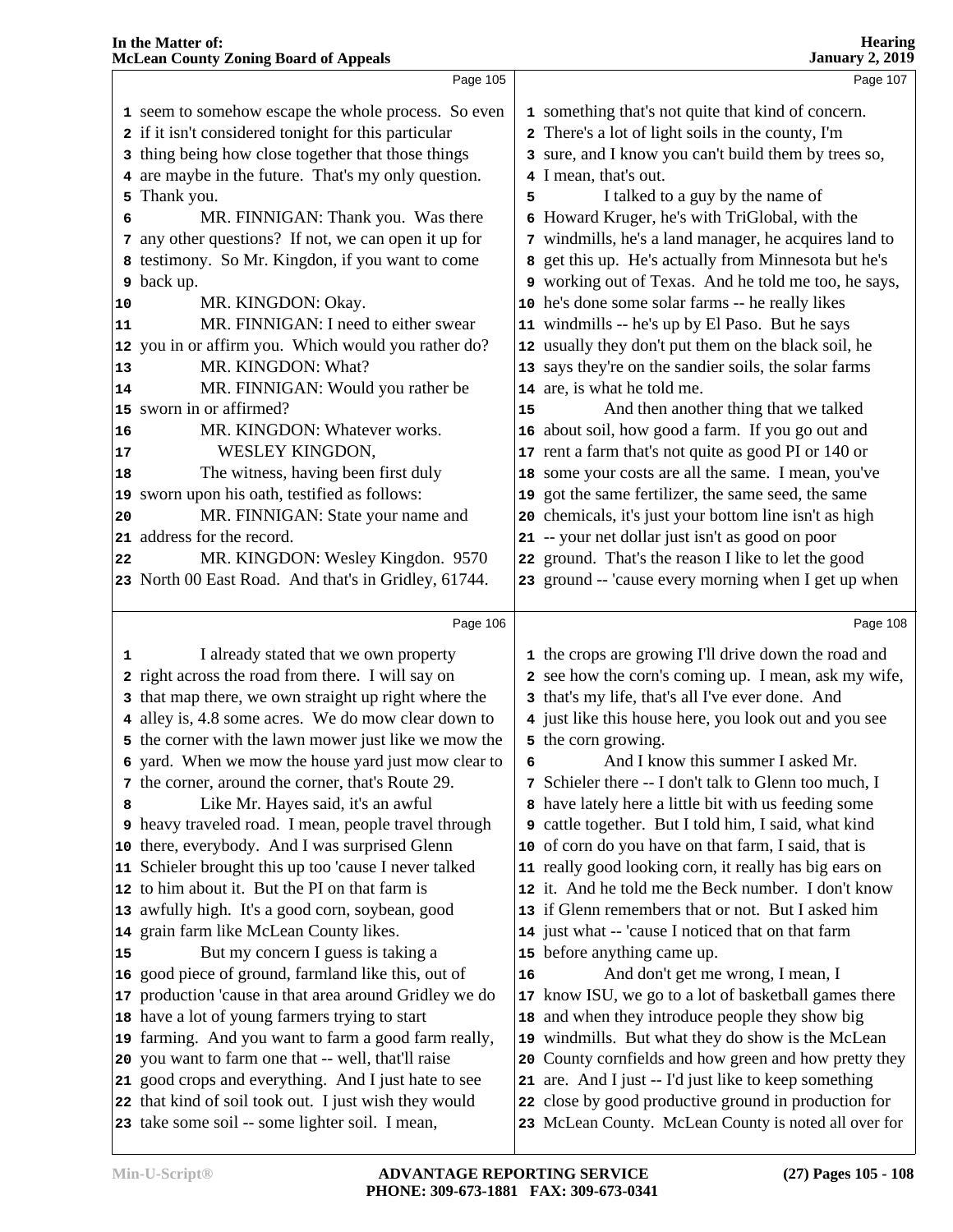| In the Matter of:<br><b>McLean County Zoning Board of Appeals</b> |                                                         |    | <b>Hearing</b><br><b>January 2, 2019</b>               |  |  |  |
|-------------------------------------------------------------------|---------------------------------------------------------|----|--------------------------------------------------------|--|--|--|
|                                                                   | Page 109                                                |    | Page 111                                               |  |  |  |
|                                                                   | 1 their production of corn and soybeans. So that's      |    | 1 nearby livestock, let alone making homeowners use    |  |  |  |
|                                                                   | 2 about all I had to say. Thank you.                    |    | 2 more electricity to keep their homes cool in the     |  |  |  |
| 3                                                                 | MR. FINNIGAN: Thank you very much.                      |    | 3 summer months due to the extreme heat these panels   |  |  |  |
| 4                                                                 | Anyone else have testimony on this case? You'd          |    | 4 cause.                                               |  |  |  |
| 5.                                                                | like to be sworn in?                                    | 5  | The fact is that we will be increased                  |  |  |  |
| 6                                                                 | MR. MASTERS: Yeah.                                      |    | 6 traffic on -- and noise due to the building and      |  |  |  |
| 7                                                                 | <b>BRETT MASTERS,</b>                                   |    | 7 maintenance of this proposed solar farm.             |  |  |  |
| 8                                                                 | The witness, having been first duly                     | 8  | There is a disposal of the panels to                   |  |  |  |
| 9                                                                 | sworn upon his oath, testified as follows:              |    | 9 consider when they are no longer useful. They are    |  |  |  |
| 10                                                                | MR. FINNIGAN: State your name and                       |    | 10 more toxic than nuclear waste. Who wants that in    |  |  |  |
|                                                                   | 11 address again for the record.                        |    | 11 their state landfills?                              |  |  |  |
| 12                                                                | MR. MASTERS: Brett Masters,                             | 12 | All of this information that has been                  |  |  |  |
|                                                                   | 13 B-R-E-T-T, M-A-S-T-E-R-S. 20647 East 3000 North      |    | 13 brought to you has been found from Science dot com  |  |  |  |
|                                                                   | 14 Road, Gridley, Illinois. I was sent in to            |    | 14 which was her resource.                             |  |  |  |
|                                                                   | 15 represent Phyllis Masters, P-H-Y-L-L-I-S,            | 15 | The only thing I can think of that I                   |  |  |  |
|                                                                   | 16 M-A-S-T-E-R-S, that would be my mother, who          |    | 16 would like to say on my behalf, because I'm there   |  |  |  |
|                                                                   | 17 actually owns the house in the southeast corner of   |    | 17 as well. I travel that road to and from work every  |  |  |  |
|                                                                   | 18 the proposed outlined facility.                      |    | 18 day going to El Paso. I literally do not want to    |  |  |  |
| 19                                                                | In her words, my residence is only                      |    | 19 have to look at that driving down the road as well  |  |  |  |
|                                                                   | 20 200 feet from the barrier of 450 feet where you      |    | 20 as look out my front door or walk to my mailbox and |  |  |  |
|                                                                   | 21 included the total. That is way too close to my      |    | 21 see all these solar panels. I mean, that's just --  |  |  |  |
|                                                                   | 22 home. If I went to sell my home I would not be       |    | 22 how would you like to have that across from your    |  |  |  |
|                                                                   | 23 able to do so with a huge ugly solar farm adjacent   |    | 23 home? I mean, can't we find this somewhere less     |  |  |  |
|                                                                   |                                                         |    |                                                        |  |  |  |
|                                                                   | Page 110                                                |    | Page 112                                               |  |  |  |
|                                                                   | 1 to my property. According to the Pantagraph the       |    | 1 impacting on somebody's home, residential area? I    |  |  |  |
|                                                                   | 2 floodgates have been opened to solar energy farms     |    | 2 mean, couldn't you propose this to be more of        |  |  |  |
|                                                                   | 3 in McLean County. McLean County has approved some     |    | 3 something on buildings in cities somewhere where     |  |  |  |
|                                                                   | 4 of the already nine applicants to build these solar   |    | 4 they're not an eyesore for people. That's all I      |  |  |  |
|                                                                   | 5 farms in McLean County.                               |    | 5 have.                                                |  |  |  |
| 6                                                                 | Another concern is why take the best                    | 6  | MR. FINNIGAN: Thank you. Did you                       |  |  |  |
|                                                                   | 7 land in the whole of the Midwest, if not the entire   |    | 7 have any questions? Did you want to ask him any      |  |  |  |
|                                                                   | 8 U.S., and not use it for its real potential which     |    | 8 questions?                                           |  |  |  |
|                                                                   | <b>9</b> is grain crops? We are the breadbasket of this | 9  | MR. RICKARD: No.                                       |  |  |  |
|                                                                   | 10 country. If you cover the land with solar panels     | 10 | MR. FINNIGAN: Anyone else have                         |  |  |  |
|                                                                   | 11 it no longer can be used for this.                   |    | 11 testimony? Okay. At this point I think we're at     |  |  |  |
| 12                                                                | These farms can last as long as                         |    | 12 the point of maybe closing statement.               |  |  |  |
|                                                                   | 13 40 years, they are made for -- made of several       | 13 | MR. RICKARD: So in -- to respond to                    |  |  |  |
|                                                                   | 14 toxic materials as well as the batteries that        |    | 14 some of the points that were raised during          |  |  |  |
|                                                                   | 15 could, and eventually will, leak acid into the       |    | 15 testimony. There is a solar panel out there that    |  |  |  |
|                                                                   | 16 farmland that goes into the ground that leads to     |    | 16 generates a large amount of heat. Those are solar   |  |  |  |
|                                                                   | 17 nearby creeks and residential wells.                 |    | 17 thermal collectors, they are basically big curved   |  |  |  |
| 18                                                                | The increase of heat that is                            |    | 18 mirrors with a pipe running down the middle, the    |  |  |  |
|                                                                   | 19 generated is the concern as land or (inaudible) us   |    | 19 mirror reflects sunlight under the pipe to generate |  |  |  |
|                                                                   | 20 on these panels and are literally burned. The        |    | 20 steam, the steam drives a turbine. Those are        |  |  |  |
|                                                                   | 21 prevailing winds from the south and west will cause  |    | 21 famous for generating heat and it's entirely        |  |  |  |
|                                                                   | 22 even hotter winds which in turn burns up the         |    | 22 separate to what's been proposed here. The solar    |  |  |  |
|                                                                   | 23 moisture for nearby crops and makes it hotter on     |    | 23 Photovoltaic panels that are being proposed,        |  |  |  |
|                                                                   |                                                         |    |                                                        |  |  |  |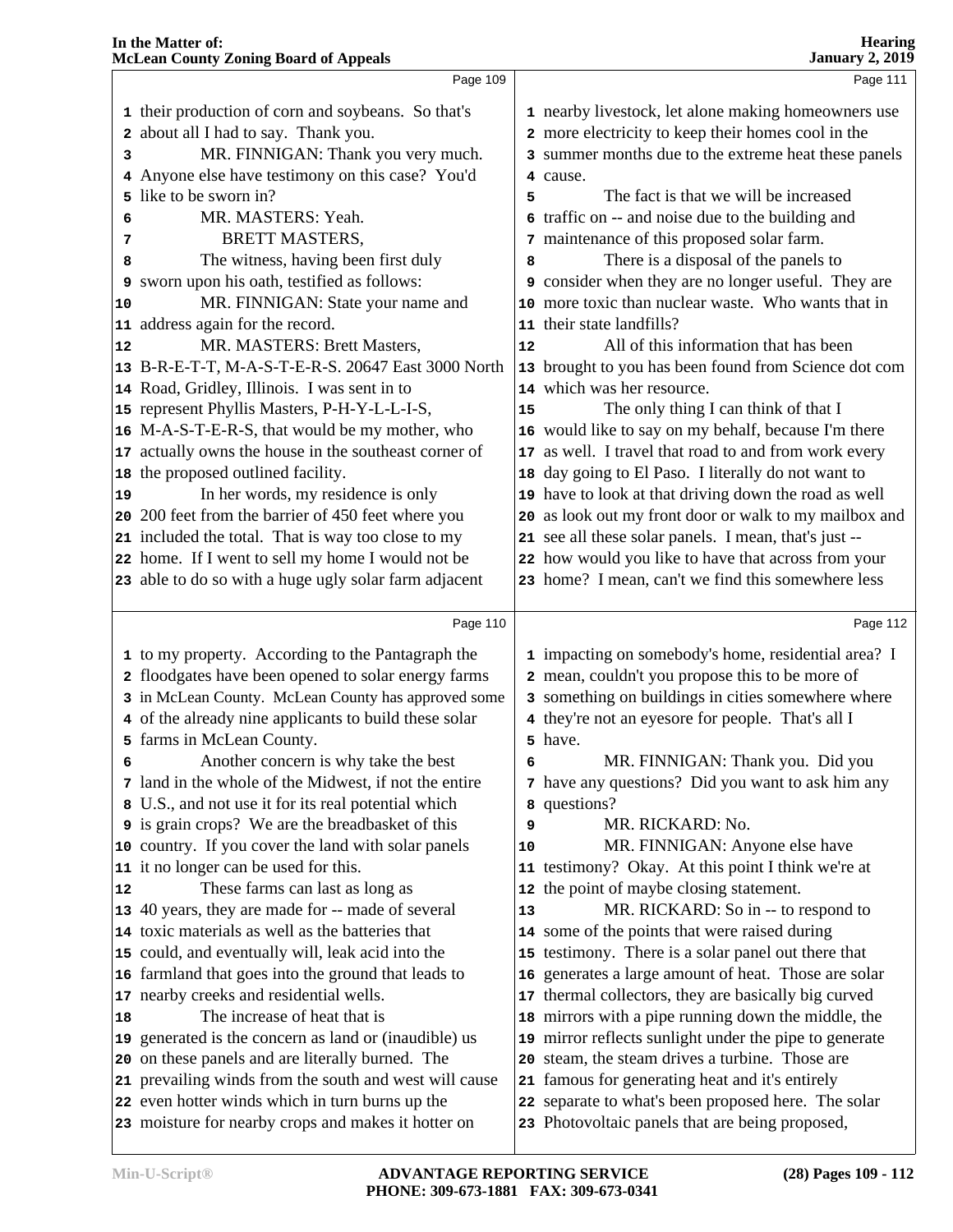|          | Page 113                                                      |                         | Page 115                                                                                               |  |
|----------|---------------------------------------------------------------|-------------------------|--------------------------------------------------------------------------------------------------------|--|
|          | 1 they're not associated with heat generation.                | 1                       | MR. MASTERS: No.                                                                                       |  |
| 2        | The idea that there are major toxic                           | $\overline{\mathbf{c}}$ | MR. FINNIGAN: Okay. So I think                                                                         |  |
|          | 3 chemicals included in the solar panels. There is a          |                         | 3 that's -- this part's closed. I thought it was a                                                     |  |
|          | 4 solar Photovoltaic technology made of cadmium and           |                         | 4 minute ago but they were right. I stand corrected.                                                   |  |
|          | 5 telluride which could be toxic if it were to leach          |                         | 5 Any discussion.                                                                                      |  |
|          | 6 into the ground. Again, that's not what we're               | 6                       | MR. DEAN: I can empathize with the                                                                     |  |
|          | 7 proposing here. We're proposing crystalline                 |                         | 7 people who don't want this here. But it's a                                                          |  |
|          | 8 silicon solar panels which is relatively inert and          |                         | 8 permitted use in my view and we can't tell the                                                       |  |
|          | <b>9</b> is not -- is not on the list of banned or            |                         | <b>9</b> landowner that owns this piece of property that                                               |  |
|          | 10 controlled toxic substances.                               |                         | 10 they cannot have a permitted use. It's a lot like                                                   |  |
| 11       | I would also like to say, if there is                         |                         | 11 the windmills that we've dealt with. So I think                                                     |  |
|          | 12 a condition on the vegetative screening, I'd be            |                         | 12 this is the same thing.                                                                             |  |
|          | 13 happy for it to read that we would plant the trees         | 13                      | MR. FINNIGAN: I agree with you. 142                                                                    |  |
|          | 14 at a minimum of ten feet on center or as directed          |                         | 14 PI farm ground should be preserved but we no -- we                                                  |  |
|          | 15 by County staff, if they feel that there's a better        |                         | 15 don't have the power to do it. That was always one                                                  |  |
|          | 16 way to do it.                                              |                         | 16 of my thoughts when we were talking about these. I                                                  |  |
| 17       | And those were my closing comments.                           |                         | 17 asked the question can it be anywhere else and it                                                   |  |
|          | 18 Thank you all for your time.                               |                         | 18 comes down, well, it has it to be close to a                                                        |  |
| 19       | MR. FINNIGAN: Thank you. You want                             |                         | 19 three-phase line, it has to be close to a                                                           |  |
|          | 20 to take a break, anybody? We've kind of run a              |                         | 20 generating facility or whatever. And so it kind of                                                  |  |
|          | 21 little longer than I thought. Open it up for               |                         | 21 trumps the idea of where do they put it? On good                                                    |  |
|          | 22 discussion. You want some discussion on this one?          |                         | 22 ground. And it always seems like we give up quite                                                   |  |
|          | 23 Yeah, I guess, Mr. Kingdon, you can give a closing         |                         | 23 a bit of good ground. But the landowner is making                                                   |  |
|          |                                                               |                         |                                                                                                        |  |
|          |                                                               |                         |                                                                                                        |  |
|          | Page 114                                                      |                         | Page 116                                                                                               |  |
|          |                                                               |                         |                                                                                                        |  |
|          | 1 statement, if you want to.                                  |                         | 1 that choice, not us. My thought is that eventually                                                   |  |
| 2        | MR. KINGDON: A closing statement?                             |                         | 2 it's going to come back to farm and it will be                                                       |  |
| 3        | MR. FINNIGAN: You don't have to but                           |                         | 3 better. It will be like being in the government                                                      |  |
|          | 4 you can if you want to.                                     |                         | 4 program for that amount of years and maybe we're                                                     |  |
| 5        | MR. KINGDON: One thing I did not                              |                         | 5 preserving for our next generation.                                                                  |  |
|          | 6 mention, I didn't know it until tonight though.             | 6                       | MS. TURNER: My other thought is is                                                                     |  |
|          | 7 They're going to plant a bunch of trees across from         |                         | 7 as much as I'm sure all the applicants would love                                                    |  |
|          | 8 my home. Is if we go down to the end of the                 |                         | 8 for their projects to be approved and for them to                                                    |  |
|          | <b>9</b> property, the property's about a third of the way    |                         | 9 win at the lottery that is coming forth, the                                                         |  |
|          | 10 to the T-road down there. But I guess, I don't             |                         | 10 chances of even a quarter of these making it                                                        |  |
|          | 11 know, trees would be okay, I guess. But it's still         |                         | 11 through is not very good. So while it seems like                                                    |  |
|          | 12 going to be there, the windmill, you're still going        |                         | 12 we're approving a lot of them, they will not all be                                                 |  |
|          | 13 to see it to my notion. And it's not going to see          |                         | 13 built, not even close.                                                                              |  |
|          | 14 the cornfields and the crops growing.                      | 14                      | MR. KURITZ: As far as the view and                                                                     |  |
|          | So I just hope the County Board can                           |                         | 15 changing the view, Frank Miles stated it one night                                                  |  |
|          | 16 help us out here and see that we're trying to              |                         | 16 in here, you can't buy a view because you can't                                                     |  |
|          | 17 protect the good farm ground in McLean County which        |                         | 17 control what your neighbor puts on his property.                                                    |  |
|          | 18 I've lived here all my life and hope they can take         | 18                      | MS. TAYLOR: I guess the other thing                                                                    |  |
|          | 19 it to Kansas or Missouri or somewhere else. Thank          |                         | 19 I would like to mention too is that it is -- solar                                                  |  |
|          | 20 you.                                                       |                         | 20 energy is much less damaging to the environment                                                     |  |
| 15<br>21 | MR. FINNIGAN: Thank you. Mr.                                  |                         | 21 than other types of energy. And the environment is                                                  |  |
|          | 22 Masters, would you like to make a closing<br>23 statement? |                         | 22 affecting what happens to farmland and to our<br>23 climate too. And so we can't avoid some kind of |  |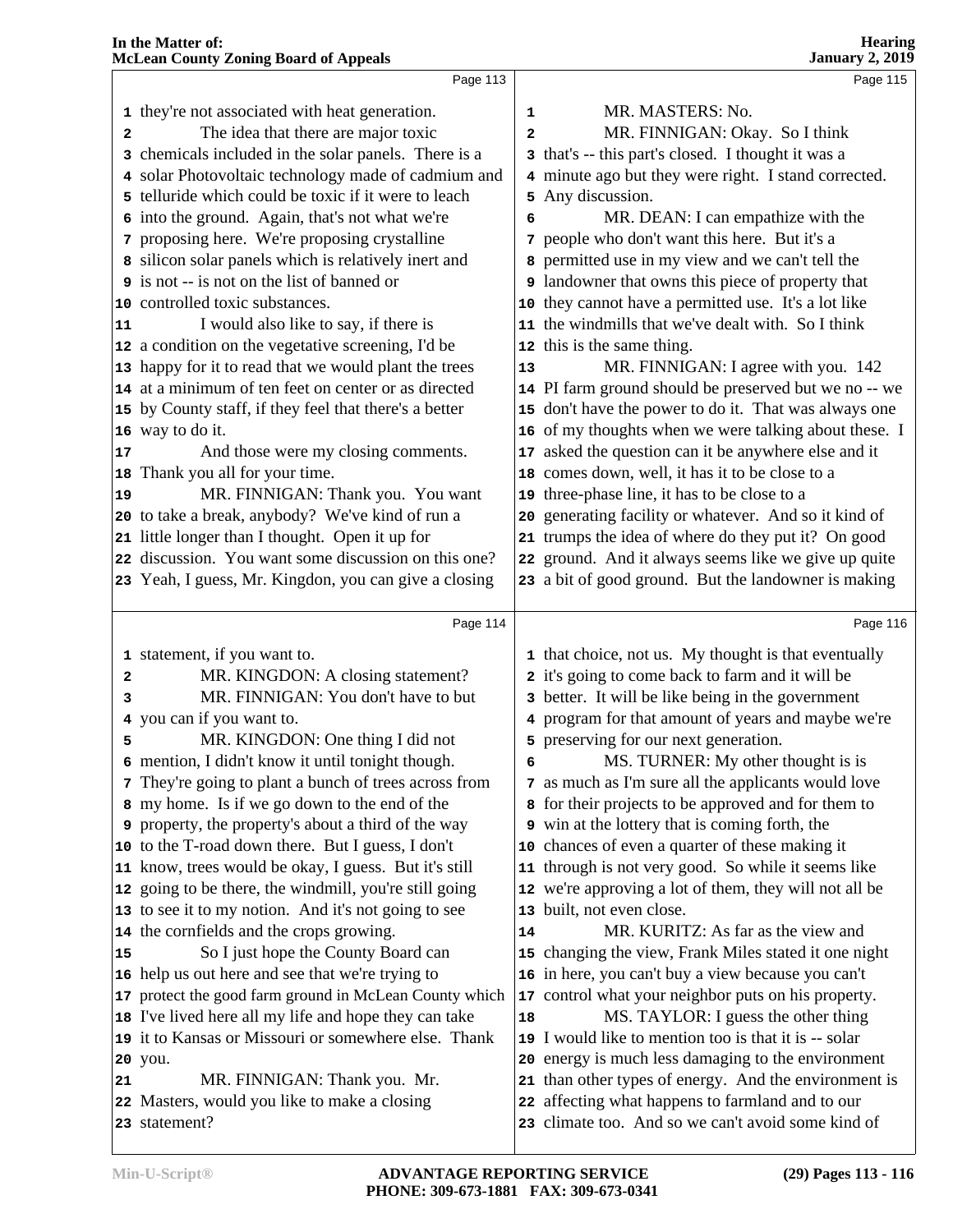|    | In the Matter of:<br><b>McLean County Zoning Board of Appeals</b> |    | <b>Hearing</b><br><b>January 2, 2019</b>             |
|----|-------------------------------------------------------------------|----|------------------------------------------------------|
|    | Page 117                                                          |    | Page 119                                             |
|    | 1 change if we're going to develop new kinds of                   |    | 1 in the evening. And anyone can call our office to  |
|    | 2 energy. And you're talking about not just the soil              |    | 2 find out what the result is and I will send a      |
|    | 3 and farmland but the health of the environment in               |    | 3 letter with the result from the County Board later |
|    | 4 McLean County.                                                  |    | 4 that week.                                         |
| 5  | MR. FINNIGAN: One thing that I would                              | 5  | MR. RICKARD: Thank you. Thank you                    |
|    | 6 add is that last year remember about this time we               | 6  | all very much.                                       |
|    | 7 were doing wind farms for three months with two                 | 7  | MR. FINNIGAN: Meeting adjourned at                   |
|    | 8 different wind farms and the last -- they come up               | 8  | 9:26.                                                |
|    | 9 and told us, you know, why don't you -- don't do                | 9  | (Hearing was adjourned at 9:26 p.m.)                 |
|    | 10 wind but we'd sure support solar. They're not here             | 10 |                                                      |
|    | 11 tonight but that's what was told to us, if you                 | 11 |                                                      |
|    | 12 remember. Solar doesn't hurt anybody.                          | 12 |                                                      |
| 13 | MS. TAYLOR: And I think emphasizing                               | 13 |                                                      |
|    | 14 again from everything I've read and from what                  | 14 |                                                      |
|    | 15 you've said, the soil's not going to be damaged,               | 15 |                                                      |
|    | 16 there will be plants on it that will keep the soil             | 16 |                                                      |
|    | 17 fertile and so when the wind farm goes out, you                | 17 |                                                      |
|    | 18 know, that's an appealing part of the whole plan.              | 18 |                                                      |
| 19 | MR. FINNIGAN: Anything?                                           | 19 |                                                      |
| 20 | MS. CARLTON: No.                                                  | 20 |                                                      |
| 21 | MR. FINNIGAN: You ready to go to                                  | 21 |                                                      |
|    | 22 standards? Standard 1. Standard 2. Standard 3.                 | 22 |                                                      |
|    | 23 Four. Five. Six. And seven.                                    | 23 |                                                      |
|    | Page 118                                                          |    | Page 120                                             |
| 1  | MR. KURITZ: I move we recommend                                   | 1  | CERTIFIED SHORTHAND REPORTER'S CERTIFICATION         |
|    | 2 approval of SU-18-30 with the conditions proposed               | 2  |                                                      |
|    | 3 by staff.                                                       | з  | I, JILL A. BLESKEY, Certified Shorthand              |
| 4  | MS. CARLTON: I'll second that.                                    | 4  | Reporter, Registered Professional Reporter, and      |
| 5  | MR. FINNIGAN: Got a motion by                                     | 5  | Notary Public of the State of Illinois, do hereby    |
|    | 6 Kuritz, second by Carlton. Can we have a roll call              | 6  | certify that the foregoing is a true, correct, and   |
|    | 7 vote.                                                           | 7  | complete copy of all proceedings conducted before    |
| 8  | MR. DICK: Bangert.                                                | 8  | the McLean County Zoning Board of Appeals,           |
| 9  | MR. BANGERT: Yes.                                                 | 9  | Government Center, 115 East Washington Street,       |
| 10 | MR. DICK: Kuritz.                                                 | 10 | Bloomington, Illinois on January 2nd, 2019, at 7:00  |
| 11 | MR. KURITZ: Yes.                                                  | 11 | p.m.                                                 |
| 12 | MR. DICK: Dean.                                                   | 12 | Dated this 9th day of January, 2019.                 |
| 13 | MR. DEAN: Yes.                                                    | 13 |                                                      |
| 14 | MR. DICK: Turner.                                                 | 14 |                                                      |
| 15 | MS. TURNER: Yes.                                                  | 15 |                                                      |
| 16 | MR. DICK: Finnigan.                                               | 16 | fell a. Bliskey                                      |
| 17 | MR. FINNIGAN: Yes.                                                | 17 |                                                      |
| 18 | MR. DICK: Carlton.                                                | 18 | Jill A. Bleskey, CSR-RPR                             |
| 19 | MS. CARLTON: Yes.                                                 | 19 |                                                      |
| 20 | MR. DICK: Taylor.                                                 | 20 |                                                      |
| 21 | MS. TAYLOR: Yes.                                                  | 21 | "OFFICIAL SEAL"                                      |
| 22 | MR. DICK: This goes to the County                                 | 22 | Jill A. Bleskey<br>Notary Public, State of Illinois  |
|    | 23 Board the third Tuesday of the month at 5:30 p.m.              | 23 | My Commission Expires 4/25/20                        |
|    |                                                                   |    |                                                      |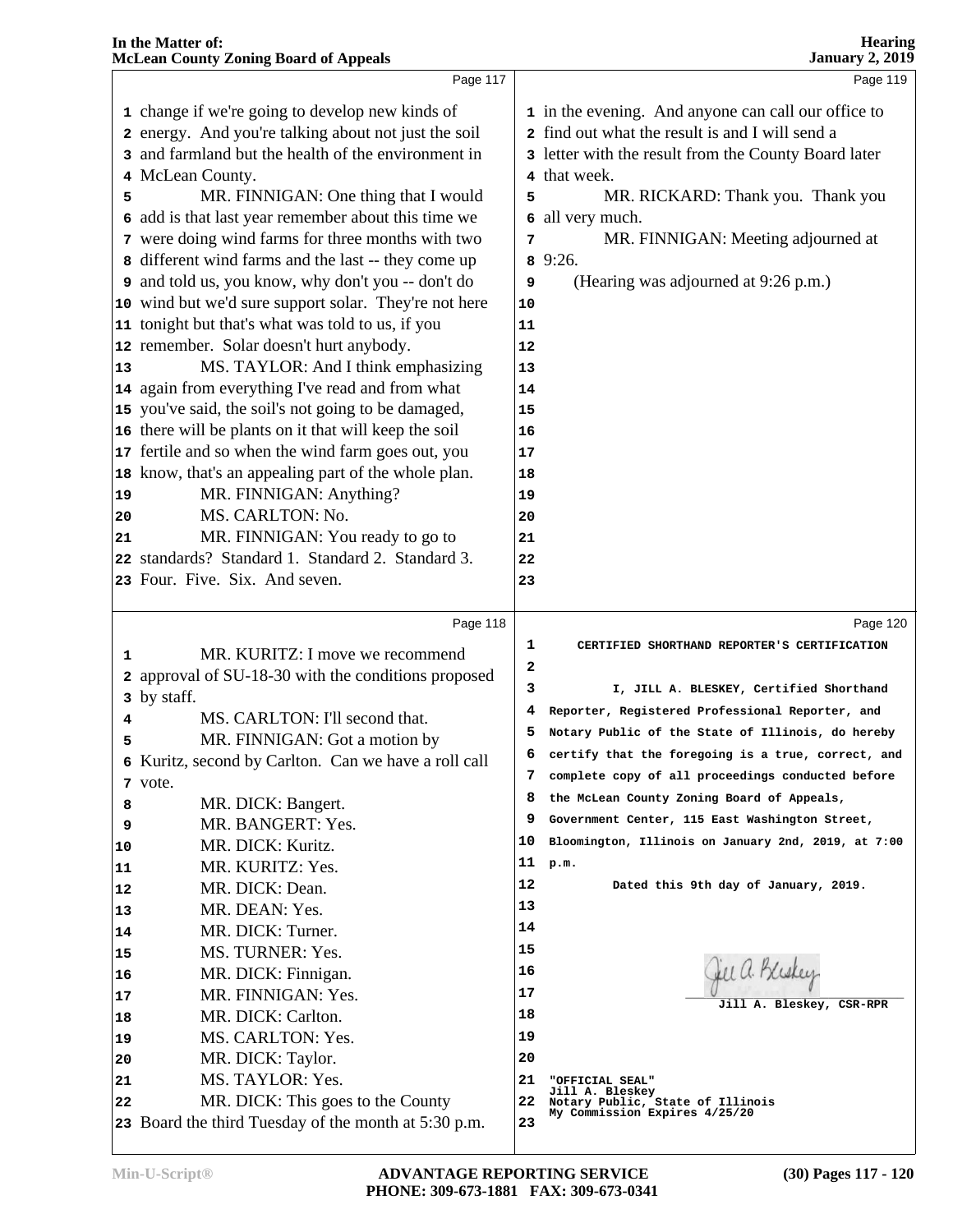| Accean County Zonnig board of Appears |                        |                                 |                                            |   |
|---------------------------------------|------------------------|---------------------------------|--------------------------------------------|---|
|                                       | 101:10,12;102:21;      | 63:22;115:4                     | 24:10;115:15,22                            |   |
|                                       | 107:8;109:17           | agree $(1)$                     | ambient (1)                                |   |
| \$                                    | add(1)                 | 115:13                          | 71:12                                      |   |
|                                       | 117:6                  | Agreement (11)                  | amenable (1)                               |   |
| \$11,000(1)                           | adding $(1)$           | 10:7;12:18;21:21;               | 87:6                                       |   |
| 22:9                                  | 22:11                  | 27:12,16;28:18;37:13;           | Ameren (10)                                |   |
| \$22,000(1)                           | addition (2)           | 62:3;68:22;80:23;               | 18:15,23;22:16;                            |   |
| 22:9                                  | 41:12;69:11            | 97:13                           | 25:10;26:17,21;27:17;                      | a |
| \$4,825.14(1)                         | additional (7)         | agreements $(1)$                | 53:5,6;69:5                                |   |
| 89:4                                  | 16:2;21:14;22:11;      | 96:22                           | American (2)                               | a |
| A                                     | 23:13;26:21;27:18;     | agricultural (18)               | 23:6,7                                     |   |
|                                       | 49:20                  | 8:11;10:7;13:4;                 | amongst(1)                                 | a |
| ability (3)                           | address (11)           | 21:21;29:4;30:8,8;              | 51:9                                       |   |
| 48:20;55:6;95:11                      | 15:7;43:15;44:4;       | 36:5;37:13;40:9;49:2,           | amount (7)                                 | a |
| able (6)                              | 54:21;55:15;71:2,4;    | 8, 17; 64: 9; 79: 18; 80: 23;   | 47:8;97:9;101:14,17;                       |   |
| 19:9;20:23;22:15;                     | 88:15,19;105:21;       | 97:12;99:10                     | 102:7;112:16;116:4                         | å |
| 51:13;100:16;109:23                   | 109:11                 | <b>Agriculture (16)</b>         | Amp $(10)$                                 |   |
| above (5)                             | Adequate (5)           | 5:7;6:4;10:8;33:8;              | 33:6;36:20;45:1,1,                         | a |
| 29:3;36:4;52:9;64:8;                  | 11:14;12:11;38:20;     | 34:1;37:14;40:15;               | 12,17;60:5;76:5;80:11;                     |   |
| 79:16                                 | 39:15:85:1             | 41:10;60:7;63:18,21;            | 96:17                                      |   |
| absorb (1)                            | adhere $(1)$           | 65:8;76:7;77:1;79:6;            | Amp's $(1)$                                |   |
| 85:16                                 | 20:7                   | 81:1                            | 45:13                                      |   |
| abutting (1)                          | adjacent $(4)$         | ahead $(6)$                     | analysis (3)                               | a |
| 67:19                                 | 30:9;34:4;83:17;       | 24:14;44:2,13;50:7;             | 8:15;36:6;64:11                            |   |
| AC(4)                                 | 109:23                 | 56:15;67:5                      | and/or $(1)$                               | a |
| 27:1;46:9;47:11;                      | adjoining $(1)$        | AIMA(3)                         | 11:15                                      |   |
| 70:12                                 | 91:4                   | 28:18,21;29:6                   | annual $(1)$                               | a |
| accept (3)                            | adjourned (2)          | air(4)                          | 23:7                                       |   |
| 85:4;92:11,12                         | 119:7,9                | 18:21;23:12;71:21;              | anticipated (2)                            | a |
| acceptable (3)                        | advantage (1)          | 85:18                           | 19:1;26:23                                 |   |
| 10:9;37:15;81:2                       | 96:1                   | alley $(1)$                     | anti-reflective (12)                       |   |
| access (9)                            | aerial (3)             | 106:4                           | 9:18;11:6;14:8;                            |   |
| 11:14;19:23;20:4;                     | 63:14;77:22;78:22      | allow $(9)$                     | 36:23;42:11;46:19;                         |   |
| 28:14;38:20;48:6;                     | $\text{AES}(9)$        | 5:6;9:3;26:1;33:7;              | 66:10;80:14;82:10;                         | F |
| 55:10;61:21;67:16                     | 5:5;9:15;16:6,7,15,    | 53:17;60:6;76:6;80:12;          | 85:9,18;101:21                             |   |
| accessed (1)                          | 19;17:4;22:2;24:17     | 96:1                            | Apartment (2)                              | a |
| 62:16                                 | affect $(1)$           | allowed (2)                     | 15:9,14                                    |   |
| accomplish (1)                        | 20:13                  | 18:4;61:4                       | appealing $(1)$                            | ŀ |
| 99:2                                  | affected $(1)$         | allowing $(1)$                  | 117:18                                     |   |
| According (3)                         | 101:16                 | 49:10                           | appears $(4)$                              |   |
| 40:16;103:10;110:1                    | affecting $(1)$        | allows $(8)$                    | 12:14;39:19;73:11,                         |   |
| acid(1)                               | 116:22                 | 9:16;36:21;46:14;               | 20                                         |   |
| 110:15                                | affirm(2)              | 47:8,15:55:12:61:4;             | appendix $(1)$                             |   |
| acquire (1)                           | 4:21;105:12            | 96:3                            | 29:6                                       |   |
| 95:9                                  | affirmed $(2)$         | almost $(3)$                    | applicable (2)                             | a |
| acquired (1)                          | 4:23;105:15            | 17:12;95:7,8                    | 13:8;65:8                                  |   |
| 24:18                                 | afternoon (1)          | alone $(2)$                     | applicant (47)                             |   |
| acquires (2)                          | 46:7<br>afterwards (2) | 71:23;111:1                     | 5:16;7:3;9:2,5,19,21;                      |   |
| 95:11;107:7                           | 16:2;17:3              | along $(7)$<br>20:12;31:6;51:6; | 10:11,15;12:1,5,8,16;<br>13:19,22;14:3,14; | ŀ |
| acres(3)                              | Again $(11)$           | 62:18,23;87:2;97:22             | 33:17;34:18;36:11;                         |   |
| 7:20;89:3;106:4                       | 7:17;15:12;44:17;      | alternate $(1)$                 | 37:1,3;39:6,9,13,20;                       | a |
| across (16)                           | 67:12;69:5;83:8;98:17; | 18:10                           | 40:22;41:22;42:2,6,17;                     |   |
| 7:11,12,13,14;34:5;                   | 102:10;109:11;113:6;   | alternately (1)                 | 51:13;54:12;60:16;                         |   |
| 45:15;63:6;78:16,17;                  | 117:14                 | 87:8                            | 62:2;64:16;65:21;66:1,                     | a |
| 83:17;86:21;89:2,6;                   | against $(2)$          | alternative (5)                 | 5,16;76:17;80:2;81:4,                      |   |
| 106:2;111:22;114:7                    | 89:14;101:15           | 18:14;50:11;56:7;               | 7,22;82:2,5,16                             |   |
| <b>Act</b> (1)                        | Agency (8)             | 57:3,4                          | applicants (4)                             |   |
| 28:5                                  | 7:4;34:20;38:1;42:4;   | Although (2)                    | 5:2;33:1;110:4;                            | ŀ |
| Acts(1)                               | 66:3;77:20;81:9;82:4   | 40:21;63:19                     | 116:7                                      |   |
| 22:13                                 | $a$ genda $(4)$        | aluminum $(1)$                  | application (39)                           |   |
| actually (12)<br>18:8,16;26:7;50:20;  | 4:19;32:12;58:22,23    | 46:20                           | 5:19;6:6,17;7:2;9:9,                       |   |
| 61.2.77.20.78.3                       | ago(2)                 | always $(3)$                    | 11;13:12;14:18;15:23;                      |   |
|                                       |                        |                                 |                                            |   |

 27:11;33:5,21;34:3,10, 17,19,21;36:16;37:17, 22;40:14;41:15;42:21; 60:4,19;61:7,14,17; 64:21;65:13;66:21; 76:4,18;77:3,10,18,21; 80:7;82:20 **applications (3)** 33:19,20;34:11 **applied (3)** 46:12;61:20;93:23 **applies (1)** 36:6 **apply (1)** 79:20 **apportioning (1)** 92:3 **appreciate (1)** 23:17 **approval (6)** 18:3,3;31:6;85:5; 97:15;118:2 **approve (3)** 3:22;57:21;74:10 **approved (3)** 4:17;110:3;116:8 **approving (1)** 116:12 **approximately (5)** 11:17,18;30:2;33:13; 38:23 **Arapahoe (2)** 15:9,14 **A-R-A-P-A-H-O-E (1)** 15:14 **architect (1)** 84:18 **Area (20)** 6:21;10:2;19:20; 34:1;37:7;38:8;62:13; 67:23;68:18;71:12,23; 73:11,16;80:18;87:3; 91:18;100:8;102:20; 106:17;112:1 **areas (10)** 10:23;13:6;30:4; 40:11;45:11,12;54:5; 77:7;99:15;104:23 **Arlington (1)** 16:19 **around (10)** 17:8;26:5;30:8; 48:13;70:16;71:21; 92:10;93:2;106:7,17 **arrays (13)** 9:14,15,17,19;11:5; 36:19,20,22;37:1;65:1; 80:10,11,13 **Article (7)** 13:13;14:19;41:16; 42:22;65:14;66:22; 82:21 **Arvada (2)**

61:2;77:20;78:3;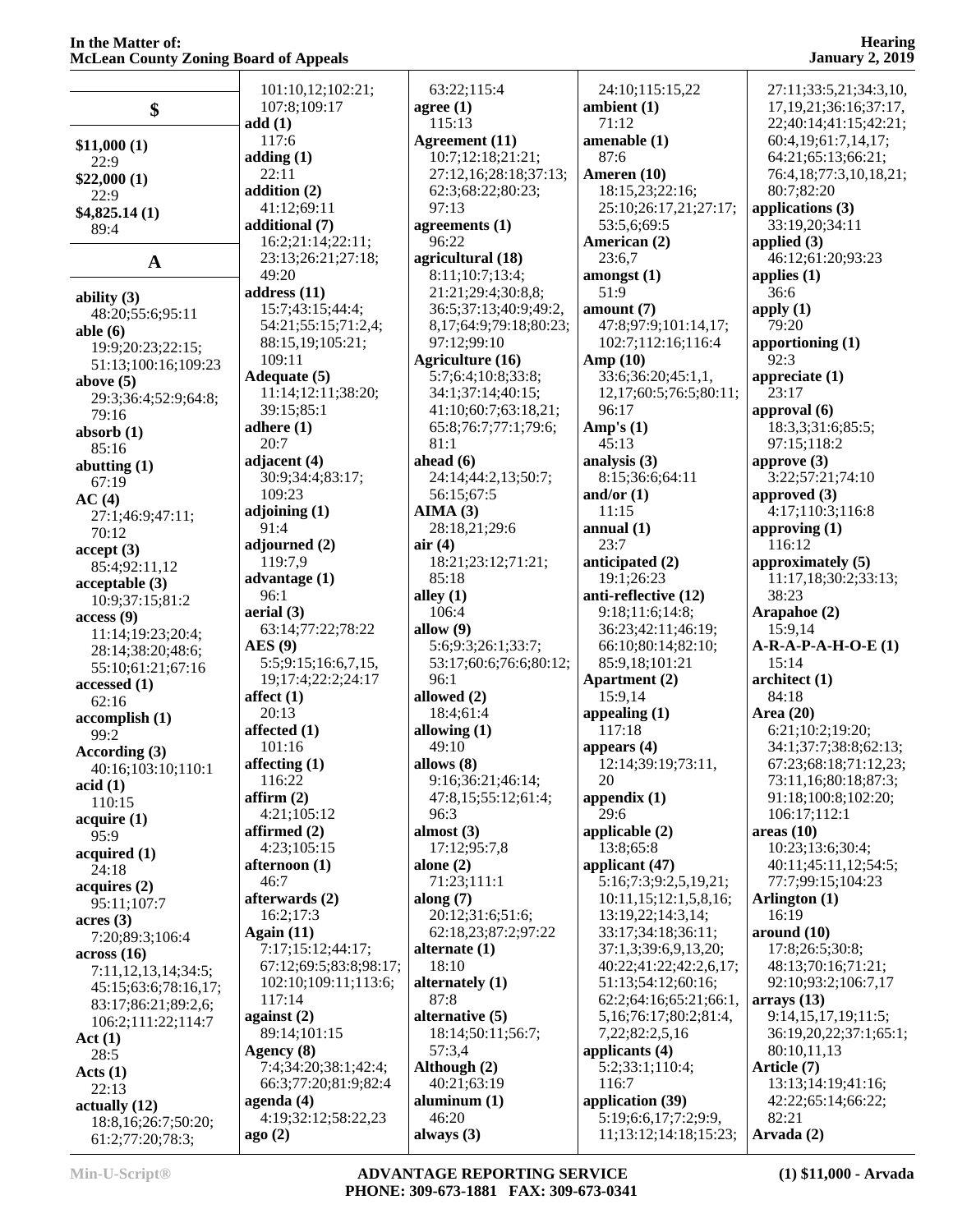| wichcan County Zoning Doard of Appeais |                        |                        |                        | $5411441$ y $2912$            |
|----------------------------------------|------------------------|------------------------|------------------------|-------------------------------|
| 44:5,5                                 | aware $(3)$            | 56:7,17                | 114:15;118:23;119:3    | 69:18                         |
| $A-R-V-A-D-A(1)$                       | 46:4;102:15,16         | behalf $(1)$           | boom $(1)$             | Bureau (1)                    |
| 44:6                                   | away $(12)$            | 111:16                 | 28:15                  | 93:15                         |
| ASD(3)                                 | 13:5;29:20;30:1;       | behind $(2)$           | both $(4)$             | burned $(2)$                  |
| 33:5;60:4;76:4                         | 40:10;67:19;71:8;      | 50:11,23               | 22:10;23:8;50:4;       | 23:12;110:20                  |
| aspect $(2)$                           | 83:18;95:18;98:17;     | below $(1)$            | 81:12                  | burns $(1)$                   |
| 49:5;92:3                              | 99:8,14;100:12         | 8:9                    | bottom $(1)$           | 110:22                        |
| asphalt $(3)$                          | awful $(1)$            | benefit $(2)$          | 107:20                 | business $(3)$                |
| 7:23;35:19;63:23                       | 106:8                  | 18:15;44:20            | bought $(1)$           | 3:20;95:12;98:5               |
| assessment $(13)$                      | awfully $(1)$          | benefits (4)           | 92:13                  | businesses $(1)$              |
| 6:12;8:5,6;34:8;                       | 106:13                 | 16:12;22:6;49:9,12     | Boulder (3)            | 22:16                         |
| 35:23,23;40:17;61:9;                   | axillary $(1)$         | berth $(1)$            | 15:9,15;16:17          | button $(1)$                  |
| 64:5,6;65:10;79:12,13                  | 47:23                  | 68:16                  | boundary (1)           | 54:20                         |
| assets $(3)$                           | axis(2)                | best $(4)$             | 9:1                    | buy $(1)$                     |
| 17:6;45:7,7                            | 17:11;46:5             | 20:7;24:9;26:8;        | boys $(1)$             | 116:16                        |
| assigned $(1)$                         |                        | 110:6                  | 83:2                   |                               |
| 46:11                                  | B                      | Beth $(1)$             | breadbasket (1)        | $\mathbf C$                   |
| assisting $(1)$                        |                        | 3:17                   | 110:9                  |                               |
| 40:19                                  | back $(12)$            | better $(3)$           | break $(1)$            | cabling $(1)$                 |
| associated (2)                         | 17:20;50:14;85:18;     | 26:4;113:15;116:3      | 113:20                 | 29:2                          |
| 49:2;113:1                             | 89:22;90:4;93:7,20;    | bid(1)                 | Brett $(3)$            | cadmium(1)                    |
| assume $(3)$                           | 97:5;99:10;102:12;     | 26:8                   | 101:6;109:7,12         | 113:4                         |
| 27:1;53:16;86:2                        | 105:9;116:2            | bidden(1)              | $B-R-E-T-T(2)$         | calculations (1)              |
| assurance $(3)$                        | backwards (1)          | 24:8                   | 101:7;109:13           | 22:7                          |
| 10:9;37:15;81:2                        | 18:8                   | big(6)                 | Brian $(1)$            | call (17)                     |
| attached $(2)$                         | <b>Bangert</b> (25)    | 69:19;88:5;104:20;     | 3:6                    | 3:1,3;4:3;5:3;31:10;          |
| 29:6;34:3                              | 3:6,7;4:5,6;28:1,6     | 108:11,18;112:17       | brick(1)               | 32:16;33:3;50:10;             |
| attachment (2)                         | 17,20;29:10;31:12,13;  | bigger $(4)$           | 102:13                 | 53:21;58:2;59:2;60:2;         |
| 6:1;61:6                               | 53:9,18,23;54:9;58:4,  | 51:22;70:8;97:2;       | brief (4)              | 74:16;75:11;76:2;             |
| attend $(2)$                           | 5;74:17,18;84:3,14,22; | 104:2                  | 15:22;44:18;45:11;     | 118:6;119:1                   |
| 32:15;59:1                             | 88:11;118:8,9          | biggest $(1)$          | 46:2                   | called $(3)$                  |
| attendees (2)                          | banned $(1)$           | 25:2                   | briefly $(1)$          | 20:1;25:22;29:22              |
| 30:18;44:21                            | 113:9                  | bill $(3)$             | 16:5                   | calling $(1)$                 |
| attention $(1)$                        | barrier $(3)$          | 49:11;96:7,8           | Brigham $(1)$          | 47:13                         |
| 19:15                                  | 84:13;86:15;109:20     | bills $(4)$            | 5:12                   | came $(1)$                    |
| attractive (2)                         | base $(1)$             | 46:13,16;49:11;96:3    | brought $(3)$          | 108:15                        |
| 29:16,17                               | 20:4                   | bin(2)                 | 26:13;106:11;111:13    | can $(71)$                    |
| audience (12)                          | <b>Based</b> $(2)$     | 63:7;73:22             | brown (1)              | 3:20;6:8;10:17;               |
| 4:18;30:13,14;44:21;                   | 22:6;97:10             | bins(2)                | 6:5                    | 12:15;18:22;20:21;            |
| 46:3;54:11;56:1,2;                     | basic $(1)$            | 62:15;68:15            | brownfield (3)         | 22:17;23:5;27:2,20;           |
| 71:1;73:1,1;88:14                      | 77:5                   | bit $(11)$             | 93:17,22,23            | 29:21;30:15,21;31:10;         |
| Aurora (1)                             | basically (4)          | 15:12;16:8;17:2,14;    | buffer $(1)$           | 32:16;35:9;39:19;41:6;        |
| 44:8                                   | 20:3,15:23:6;112:17    | 18:21;19:6;22:9;29:13; | 54:3                   | 43:8;44:9,13,21;45:21;        |
| authority $(1)$                        | basis $(1)$            | 84:4;108:8;115:23      | buffers $(2)$          | 46:14;47:9;48:7;49:7,         |
| 94:23                                  | 69:23                  | black $(1)$            | 53:19,22               | 8;55:10;56:14;57:16;          |
| Avenue (10)                            | basketball (1)         | 107:12                 | build $(9)$            | 58:2;59:1;62:11;63:7,         |
| 5:12;7:9,9,18;11:19;                   | 108:17                 | blend $(1)$            | 19:2;20:12,23;25:1;    | 9,11;67:5;69:22;73:7,         |
| 15:9,14;18:13;20:3;                    | batteries (9)          | 24:8                   | 51:17;52:5;68:14;      | 9, 13; 74: 16; 75: 11; 84: 3, |
| 43:17                                  | 45:19;72:7,8,12,17,    | blocks $(5)$           | 107:3;110:4            | 7,17,18;85:13;86:18;          |
| average $(1)$                          | 19;98:9,11;110:14      | 26:19,20,21,22;27:4    | Building (11)          | 90:4;91:23;93:7,22;           |
| 23:6                                   | battery $(1)$          | <b>Bloomington</b> (8) | 10:13;14:15;37:19;     | 97:6;99:5,6,6;100:11;         |
| avoid(1)                               | 45:18                  | 5:10;6:2;11:19;        | 42:18;62:4;66:17;81:6; | 105:7;110:11,12;              |
| 116:23                                 | bay(1)                 | 12:17;13:17;17:10,18;  | 82:17;92:9;103:9;      | 111:15;113:23;114:4,          |
| avoids(1)                              | 48:18                  | 99:23                  | 111:6                  | 15, 18; 115: 6, 17; 118: 6;   |
| 23:11                                  | beans $(1)$            | blown $(1)$            | buildings (4)          | 119:1                         |
| award $(1)$                            | 89:9                   | 101:14                 | 78:19;79:10;89:3;      | Canada (1)                    |
| 19:4                                   | bear $(3)$             | blowup $(1)$           | 112:3                  | 45:4                          |
| awarded (10)                           | 48:7,9;69:10           | 63:13                  | built $(4)$            | capital $(1)$                 |
| 18:22;19:2;25:5,9;                     | Beck(1)                | <b>Board</b> (17)      | 24:16;26:10;95:8;      | 22:22                         |
| 26:2,9,23;51:7,15,18                   | 108:12                 | 3:2;4:23;15:19;        | 116:13                 | capture $(2)$                 |
| awards $(4)$                           | becomes $(1)$          | 30:18;32:11,13;44:16;  | bunch $(1)$            | 72:8;85:22                    |
| 20:20;26:16;51:16;                     | 98:1                   | 49:23;58:20;68:3;75:9; | 114:7                  | care $(1)$                    |
| 52:2                                   | becoming $(2)$         | 84:1;91:6;103:16;      | burden(1)              | 91:20                         |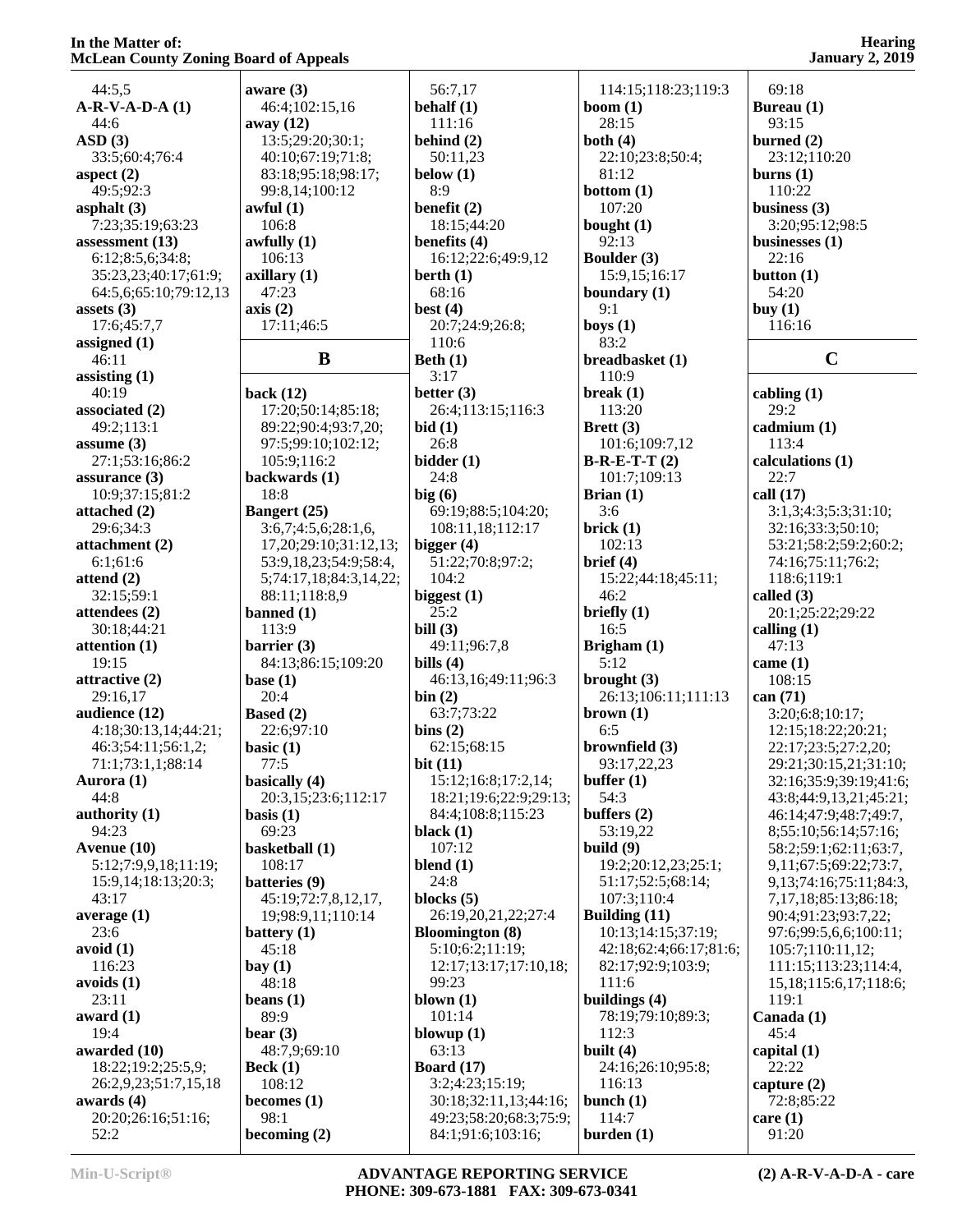| MCLean County Loning Board of Appeals |                       |                         |                          | January 2, 2019        |
|---------------------------------------|-----------------------|-------------------------|--------------------------|------------------------|
| Carlton (15)                          | 79:5                  | 45:22                   | competitive (1)          | consider $(3)$         |
| 3:15,16;4:13,14;                      | choice (1)            | cognizant(1)            | 95:20                    | 67:4;103:17;111:9      |
| 31:21,22;58:14,15;                    | 116:1                 | 30:5                    | complaints (2)           | considerably (1)       |
| 75:5,6;117:20;118:4,6,                | choose $(4)$          | collected(1)            | 37:20;82:18              | 45:9                   |
| 18,19                                 | 51:14,21;54:18;55:1   | 70:10                   | complete $(5)$           | consideration (4)      |
| carry $(1)$                           | Christ (1)            | collectors (1)          | 13:22;33:20;42:2;        | 49:19;57:14;104:1,6    |
| 48:12                                 | 3:15                  | 112:17                  | 66:1;82:2                | considered (2)         |
| case $(43)$                           | circle(1)             | $co-locate(1)$          | completed (6)            | 29:4;105:2             |
| 5:2,2,3,4;9:2;15:17;                  | 93:2                  | 18:4                    | 6:12,14,17;34:8;         | consternation (1)      |
| 19:1;22:2;27:6,14;                    | circumstances (1)     | $co-located(4)$         | 61:11;77:12              | 26:5                   |
| 30:15,22;32:14;33:2,3,                | 25:7                  | 9:6;18:4;36:12;80:3     | completion (6)           | construction (31)      |
| 4;44:14;49:14;50:12;                  | cities (1)            | Colorado (6)            | 10:14;14:16;37:20;       | 12:6;13:18,21;14:1,    |
| 56:2;57:11,17,22;60:2,                | 112:3                 | 15:9,15;16:18;24:6;     | 42:19;66:18;82:18        | 4;16:10;20:8,14,16,21; |
| 3;62:16;65:3;67:5;                    | clarify $(1)$         | 43:18;44:5              | compliance (3)           | 21:3;22:20;24:18;      |
| 68:15;69:23,23;70:15;                 | 25:8                  | com(1)                  | 13:15;41:18;65:15        | 28:16;39:10,23;41:21;  |
| 73:2,8;74:11;75:2;                    | classification (1)    | 111:13                  | compliant (1)            | 42:1,4,7;54:8;57:1;    |
| 76:2,3;83:6;85:3;                     | 29:2                  | comfort (4)             | 47:12                    | 65:19,23;66:3,6;81:20; |
| 92:17;93:18;109:4                     | Clay(2)               | 8:19;36:10;64:15;       | components (1)           | 82:1,4,6;103:6         |
| cases $(1)$                           | 43:12;44:7            | 80:1                    | 48:5                     | consult (1)            |
| 59:1                                  | clean $(3)$           | coming $(6)$            | concentrated (1)         | 88:11                  |
| cattle(1)                             | 23:12;45:2;103:10     | 100:11;103:23;          | 104:21                   | consultation (9)       |
| 108:9                                 | cleanup $(1)$         | 104:3,22;108:2;116:9    | conceptualize (1)        | 13:23;34:13;37:10;     |
| catty-corner (2)                      | 103:8                 | comment (1)             | $23:\bar{5}$             | 42:3;61:14;66:2;77:13; |
| 73:19,21                              | clear(4)              | 100:4                   | concern $(6)$            | 80:21;82:3             |
| Cause (7)                             | 16:12;35:2;106:4,6    | comments $(3)$          | 21:15;71:20;106:15;      | consumed (1)           |
| 90:16;106:11,17;                      | clearing $(1)$        | 26:6;73:4;113:17        | 107:1;110:6,19           | 45:16                  |
| 107:23;108:14;110:21;                 | 22:3                  | commercial (2)          | concludes (4)            | contact (7)            |
| 111:4                                 | clearly $(1)$         | 13:6;40:11              | 14:22;43:3;67:2;         | 10:11;14:13;37:18;     |
| celebrating (1)                       | 21:15                 | commission (1)          | 83:1                     | 42:16;66:15;81:5;      |
| 15:20                                 | clears $(1)$          | 21:1                    | conclusion (3)           | 82:15                  |
| cell(4)                               | 50:15                 | commissioned (1)        | 13:11;41:14;65:12        | contain $(4)$          |
| 9:12;36:17;64:22;                     | climate(1)            | 16:22                   | concrete $(3)$           | 9:12;64:22;72:19;      |
| 80:8                                  | 116:23                | <b>Commissioner</b> (4) | 19:19;47:20;99:8         | 80:8                   |
| cells $(1)$                           | close $(25)$          | 12:17;13:18;61:23;      | concur $(1)$             | contains (1)           |
| 85:9                                  | 8:12;16:20;17:23;     | 65:19                   | 71:15                    | 36:17                  |
| center $(6)$                          | 19:7;22:9,23;23:8,11; | committed (2)           | condition $(3)$          | contaminate (1)        |
| 56:7,17;87:7;88:6;                    | 28:8;53:2;55:8,9,10;  | 16:16:25:5              | 41:5;85:4;113:12         | 72:9                   |
| 90:14;113:14                          | 69:20;88:1,7;98:19;   | communication (15)      | conditions (2)           | contamination (4)      |
| certain(1)                            | 99:20;101:18;105:3;   | 6:23;7:2,5;9:22;        | 97:15;118:2              | 102:20,23;103:2,5      |
| 91:14                                 | 108:22;109:21;115:18, | 12:16;34:12,15,18;      | conduct $(1)$            | contents $(1)$         |
| certified (7)                         | 19;116:13             | 37:4;39:21;61:18;62:5,  | 3:20                     | 72:20                  |
| 12:2;13:20;39:6;                      | closed $(4)$          | 6;77:16,19              | conducted (2)            | continents (1)         |
| 41:23;46:22;65:22;                    | 30:21;57:16;73:7;     | communities (2)         | 37:23;81:8               | 17:5                   |
| 81:22                                 | 115:3                 | 103:20;104:2            | configuration $(1)$      | continue (6)           |
| chance $(2)$                          | closest $(2)$         | <b>Community (14)</b>   | 67:10                    | 11:13;38:18;53:11,     |
| 25:1,2                                | 83:20;103:23          | 16:3,12;18:5;22:14;     | conformance (2)          | 13, 16: 68: 18         |
| chances (1)                           | closing $(8)$         | 23:14;24:5;27:2;46:3,   | 12:22:40:4               | continues (1)          |
| 116:10                                | 30:16;57:12;73:3;     | 10;48:20;49:9,12;57:9;  | conforms $(3)$           | 96:4                   |
| change $(1)$                          | 112:12;113:17,23;     | 104:7                   | 13:8;40:14;65:7          | contours(1)            |
| 117:1                                 | 114:2,22              | companies $(1)$         | confusion (1)            | 20:12                  |
| changes $(3)$                         | cloud(1)              | 95:7                    | 25:20                    | contract(6)            |
| 45:16;47:11;57:1                      | 50:23                 | Company (15)            | congestion $(2)$         | 19:13;20:20;25:3,10,   |
| changing $(1)$                        | clouds $(1)$          | 5:5;16:8,18;24:15,      | 12:13;39:17              | 18;51:16               |
| 116:15                                | 51:2                  | 15;51:23;95:4,5,9,11;   | connected (1)            | contractor (6)         |
| characteristics (3)                   | coal(3)               | 96:20;97:23;98:1,2;     | 28:23                    | 12:7;14:5;39:11;       |
| 48:19;55:5;67:11                      | 16:7;17:6;23:12       | 102:21                  | connecting $(2)$         | 42:8;66:7;82:7         |
| check $(2)$                           | coating $(9)$         | compared (1)            | 62:20;63:11              | contracts (2)          |
| 21:9;28:11                            | 9:18;11:6;14:8;       | 69:2                    | consent $(3)$            | 18:22;52:7             |
| chemical (1)                          | 36:23;42:11;66:10;    | compatible $(2)$        | 32:12;58:22,23           | control (4)            |
| 94:16                                 | 80:14;82:10;85:19     | 13:4;40:9               | <b>Conservation (10)</b> | 27:12;47:23;48:1;      |
| chemicals (3)                         | code(1)               | competent $(6)$         | 6:13;11:4;14:11;         | 116:17                 |
| 98:23;107:20;113:3                    | 48:15                 | 12:6;14:5;39:11;        | 34:7;38:13;42:14;49:5;   | controlled (2)         |
| chip(1)                               | $co-generation (1)$   | 42:8;66:7;82:7          | 61:10;66:13;82:13        | 47:6;113:10            |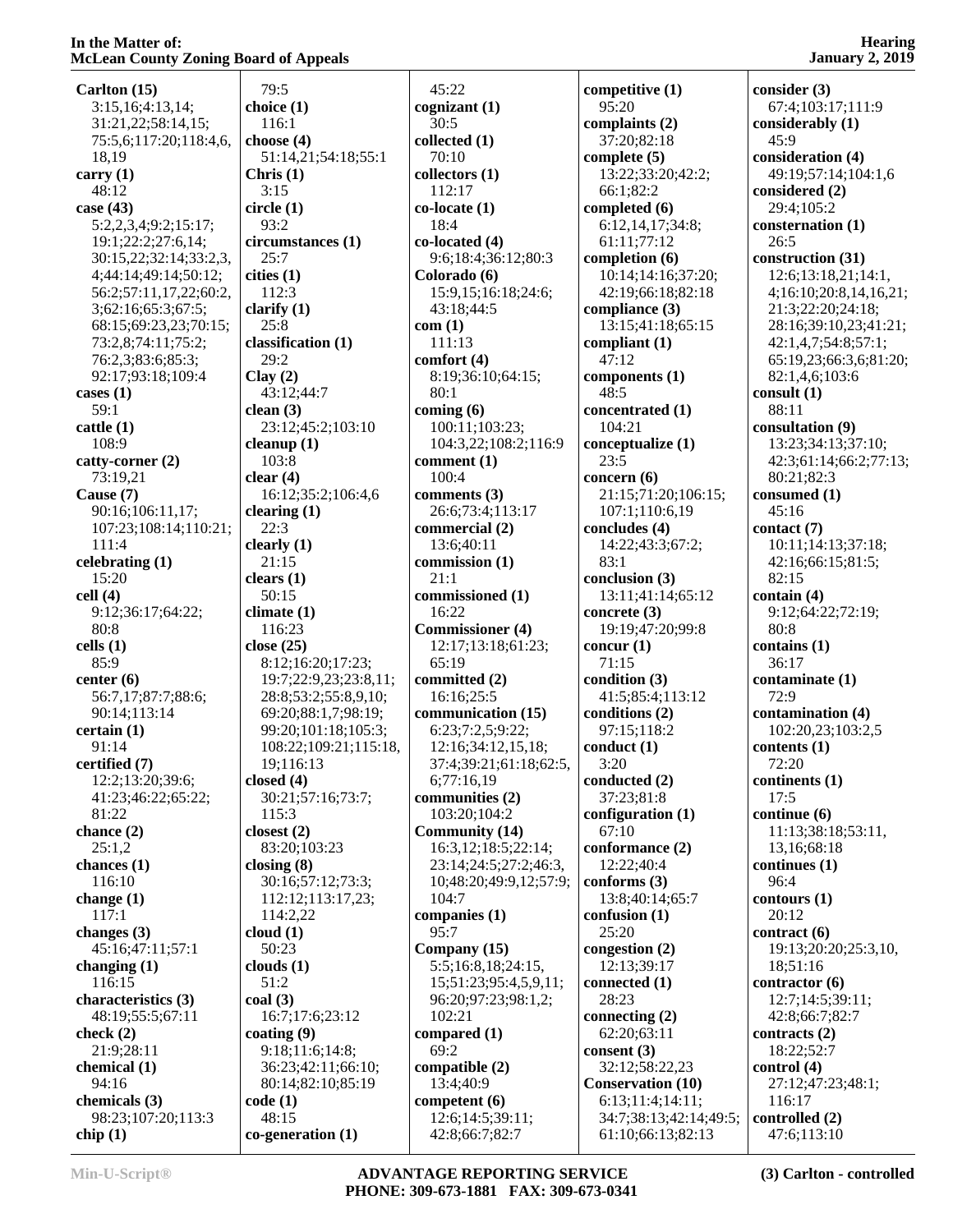| conversion (2)         | 108:20,23,23;110:3,3,  | 20:5;42:7;66:6         | dedicated (4)           | developer's $(1)$          |
|------------------------|------------------------|------------------------|-------------------------|----------------------------|
| 40:20;71:16            | 5;113:15;114:15,17;    | damaged $(5)$          | 6:21;10:3;37:8;         | 25:23                      |
| converted $(2)$        | 117:4;118:22;119:3     | 12:5;14:4;39:10;       | 80:18                   | Development (20)           |
| 46:9;70:12             | couple $(5)$           | 82:6;117:15            | deep $(1)$              | 5:5;8:13;11:8;14:17;       |
| $\text{cool}(1)$       | 23:18;27:18;83:13;     | damaging $(1)$         | 28:21                   | 16:17;24:20;27:19;         |
| 111:2                  | 92:12;96:12            | 116:20                 | defeats $(1)$           | 33:6;36:20;38:15;          |
| $\cosh(1)$             | couples $(1)$          | Darlene (1)            | 88:8                    | 42:20;49:6;56:19;60:5;     |
| 71:21                  | 92:16                  | 44:8                   | degree (2)              | 66:19;76:5;80:11;          |
| coordinated (1)        | course $(2)$           | data(1)                | 71:10;72:4              | 82:19;94:2;100:4           |
| 84:15                  | 20:7;22:10             | 19:5                   | deliberate (3)          | developmental (1)          |
| copper $(1)$           | Court $(1)$            | day $(13)$             | 30:22;57:16;73:7        | 22:21                      |
| 46:20                  | 44:8                   | 9:17;26:3;35:1;        | deliver $(4)$           | developments (3)           |
| copy(1)                | courtesy $(1)$         | 36:22;47:6;50:18;      | 62:10;63:15;77:22;      | 55:8;95:10;100:5           |
| 60:20                  | 86:17                  | 62:21,22;75:11,13;     | 95:15                   | develops(1)                |
| corr(8)                | cover(10)              | 80:13;99:22;111:18     | demonstrate (1)         | 45:1                       |
| 41:8,13;89:9;106:13;   | 11:2;14:9;21:22;       | days $(1)$             | 92:2                    | DICK(65)                   |
| 108:5, 10, 11; 109: 1  | 38:10;41:1;42:12;      | 27:18                  | Department (21)         | 3:4,6,8,10,12,15,17;       |
| Cornbelt (1)           | 66:11;82:11;97:11;     | DC(3)                  | 6:16;7:1;9:22;10:8,     | 4:5,7,9,11,13,15;5:4,      |
| 53:4                   | 110:10                 | 46:21;47:11;49:16      | 12;12:10;14:15;34:16;   | 23;31:12,14,16,19,21,      |
| corner $(13)$          | create $(1)$           | DE(2)                  | 37:4,14,19;39:14;       | 23;32:2,5,7,10;33:4;       |
| 61:2;68:4,6,10;        | 20:5                   | 5:5;16:19              | 42:18;61:13,18;66:17;   | 43:19,23;44:9;55:18,       |
| 73:17:78:10,11:83:15;  | creating $(1)$         | dealt(1)               | 77:13,17;81:1,6;82:17   | 22;58:4,6,8,10,12,14,      |
| 103:22;106:5,7,7;      | 12:18                  | 115:11                 | dependence (1)          | 16,20;60:3;70:22;          |
| 109:17                 | $\text{credit}(2)$     | Dean $(33)$            | 41:3                    | 73:15;74:17,19,21,23;      |
| cornfields (3)         | 20:20;25:3             | 3:10;31:16,17;50:1,    | depending $(1)$         | 75:3,5,7,9;76:3;87:6,      |
| 89:10;108:20;114:14    | creeks $(1)$           | 15;52:20;53:3,8;57:23; | 54:7                    | 11, 14, 17, 21; 96: 10;    |
|                        | 110:17                 | 58:2,8,9;68:4,8,12,18, |                         |                            |
| corn's $(1)$           |                        |                        | depends $(2)$           | 118:8, 10, 12, 14, 16, 18, |
| 108:2                  | criteria (1)           | 23;70:6,19;73:10,18;   | 69:15;88:5              | 20,22                      |
| Corporate (1)          | 27:10                  | 74:2,5,21,22;84:23;    | derived $(1)$           | die(1)                     |
| 45:3                   | $\text{crop}(16)$      | 85:6,21;86:1;88:3;     | 28:3                    | 88:10                      |
| Corporation (2)        | 7:22;8:3,21;11:1,11,   | 115:6;118:12,13        | describe (1)            | diesel $(1)$               |
| 16:7;17:4              | 12;35:19,21;38:10,18;  | decade(1)              | 44:22                   | 103:7                      |
| corrected (1)          | 41:7;63:17;64:3;79:2,  | 16:21                  | described (1)           | difference (2)             |
| 115:4                  | 8,9                    | decades(1)             | 49:14                   | 77:5;91:21                 |
| cost(6)                | cropped $(1)$          | 17:9                   | description (1)         | different (7)              |
| 5:17;22:17;33:18;      | 68:19                  | December (5)           | 84:4                    | 24:10;51:10;77:4;          |
| 60:17;69:18;76:17      | crops $(6)$            | 5:14;33:15;60:14;      | design $(2)$            | 91:23;95:5;102:13;         |
| costs(2)               | 41:13;106:21;108:1;    | 76:14,15               | 85:19;102:12            | 117:8                      |
| 97:11;107:18           | 110:9,23;114:14        | decent(1)              | designed (10)           | dig(1)                     |
| counter-productive (1) | $\text{crow}(1)$       | 101:14                 | 9:18;11:5;12:12;        | 91:8                       |
| 85:16                  | 103:21                 | decibels(1)            | 36:23;39:17;40:18;      | diligence $(1)$            |
| countries (1)          | crystalline (2)        | 47:18                  | 80:14;87:1;96:1;        | 103:17                     |
| 17:5                   | 46:21;113:7            | decide(1)              | 101:21                  | diminish $(2)$             |
| country $(4)$          | curiosity $(1)$        | 92:16                  | desirable (4)           | 10:22;38:7                 |
| 45:12;57:2;92:23;      | 50:17                  | decided(1)             | 11:13;13:6;38:18;       | direct $(2)$               |
| 110:10                 | curious $(1)$          | 35:3                   | 40:12                   | 29:7;70:11                 |
| County (78)            | 99:23                  | deciding (1)           | detail (1)              | directed $(2)$             |
| 3:2;6:23;9:9;10:9;     | current $(6)$          | 104:6                  | 71:14                   | 84:8;113:14                |
| 11:3;12:9;14:11;16:4,  | 22:18;46:21;47:11;     | decisions(1)           | details(1)              | direction $(3)$            |
| 12;17:19;21:14,16;     | 49:16;70:11;102:2      | 40:20                  | 67:8                    | 71:9;78:10;84:21           |
| 22:2,4,16;27:15;32:10, | currently (8)          | decommission (1)       | detention (3)           | directly $(5)$             |
| 13;34:4;35:7,10,11;    | 7:22;11:12;16:20;      | 96:13                  | 12:2;39:7;81:23         | 23:1;28:8;30:9;            |
| 36:14;37:15;38:12;     | 24:6;28:12;35:18;45:6; | decommissioned (7)     | detention/retention (3) | 86:21;90:18                |
| 39:2,14,21;41:8,20;    | 97:3                   | 49:7;94:6,10;96:13,    | 13:20;41:23;65:22       | discount(1)                |
| 42:14;52:20,21;53:15;  | curved $(1)$           | 16, 17; 98: 21         | determination (1)       | 22:17                      |
| 56:7,17,23;58:20;      | 112:17                 | decommissioning (8)    | 84:14                   | discrepancy $(1)$          |
| 61:18;64:19;66:13;     |                        | 10:6;16:11;21:15,23;   | detrimental (4)         | 19:12                      |
| 75:9;77:17;78:3,4,5;   | D                      | 37:12;47:5;80:22;      | 8:18;36:9;64:14;        | discretionary $(1)$        |
| 79:3;80:5;81:2,20;     |                        | 97:22                  | 79:23                   | 27:14                      |
| 82:13;84:8,16,19,21;   | Dale $(6)$             | decrease(1)            | develop $(3)$           | discussion (6)             |
| 91:9;93:13;94:22;97:5, | 33:11,22;34:5;39:2;    | 91:20                  | 50:4;52:4;117:1         | 30:23;32:14;73:8;          |
| 8,15;99:22;103:10;     | 49:15:62:23            | decreases(1)           | developed $(1)$         | 113:22,22;115:5            |
|                        |                        | 91:23                  | 8:13                    |                            |
| 104:8;106:14;107:2;    | damage $(3)$           |                        |                         | dispatch $(1)$             |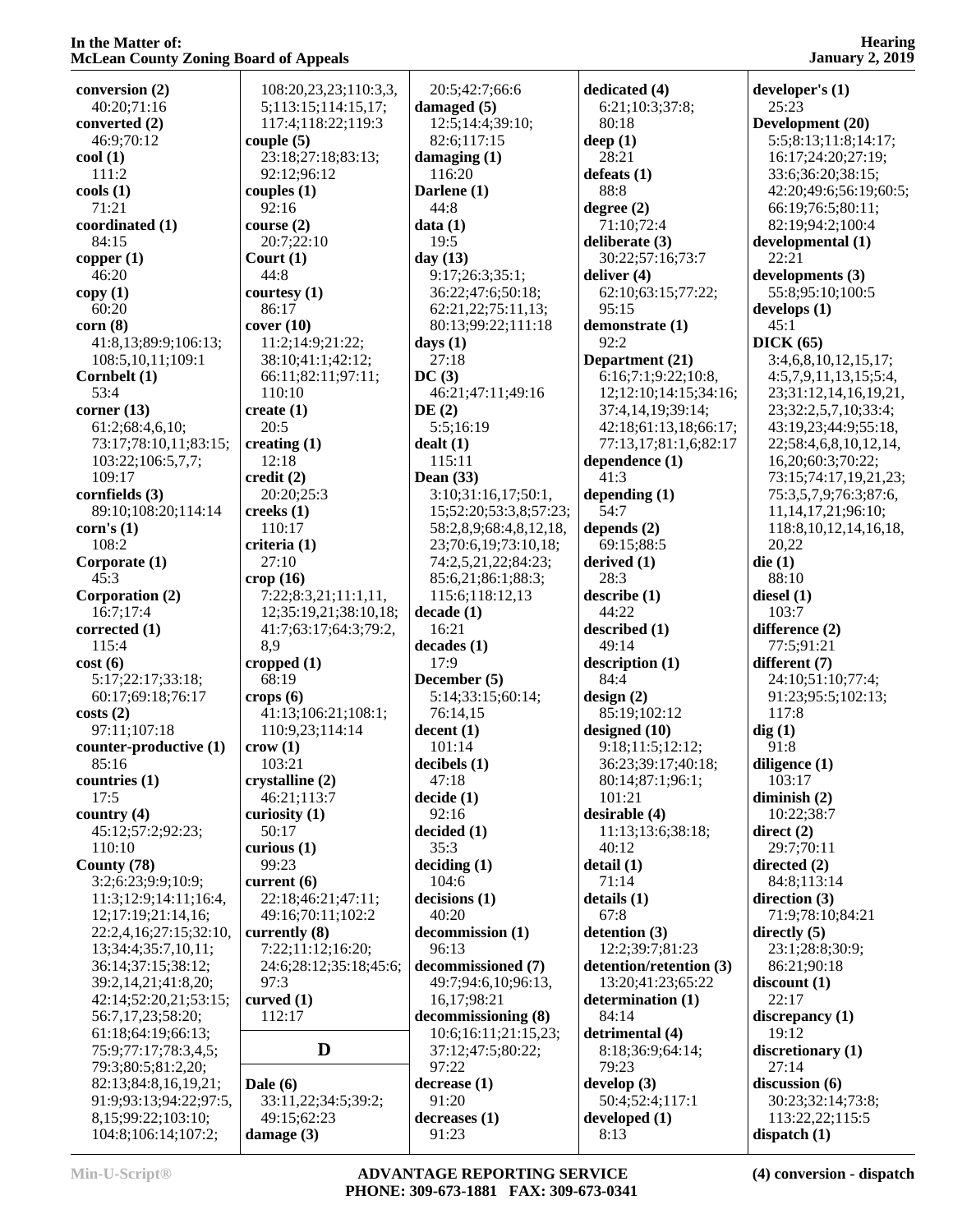| 19:14                         | drives(1)                                  | El(2)                                     | entering $(1)$             | 106:10                      |
|-------------------------------|--------------------------------------------|-------------------------------------------|----------------------------|-----------------------------|
| dispatchable (1)              | 112:20                                     | 107:11;111:18                             | 20:6                       | exact(2)                    |
| 45:14                         | driveway $(1)$                             | electric $(3)$                            | entire $(2)$               | 84:9:98:18                  |
| disposal $(1)$                | 86:22                                      | 25:11;48:15;53:4                          | 45:22;110:7                | exactly $(1)$               |
| 111:8                         | driving $(1)$                              | electrical (2)                            | entirely $(1)$             | 69:4                        |
| dissipates(1)                 | 111:19                                     | 20:16:67:18                               | 112:21                     | example $(1)$               |
| 71:22                         | drop(3)                                    | electricity (8)                           | entities (1)               | 50:12                       |
| distance (4)                  | 17:22;91:3;92:3                            | 22:18;23:7;41:10;                         | 104:2                      | examples $(1)$              |
| 12:15;39:19;69:8;             | due $(4)$                                  | 46:9,10;49:11;50:14;                      | entrance (8)               | 29:8                        |
| 100:22                        | 91:23;103:17;111:3,                        | 111:2                                     | 12:16,19;13:16;            | Except $(1)$                |
| distribute (1)                | 6                                          | else $(10)$                               | 39:20,22;41:19;65:17;      | 9:7                         |
| 33:19                         | duly $(5)$                                 | 57:11;89:18;90:6;                         | 81:19                      | excuse(3)                   |
| distributed (4)               |                                            |                                           |                            |                             |
|                               | 15:4;43:12;56:12;                          | 95:13;96:23;99:4;                         | entry $(1)$<br>19:22       | 35:14,15;76:15              |
| 6:9;9:15;16:6,15              | 105:18;109:8                               | 109:4;112:10;114:19;<br>115:17            |                            | exhibit $(2)$               |
| distribution (1)              | during $(17)$                              |                                           | environment (4)            | 5:18;60:18                  |
| 18:12                         | 12:7;14:6;16:10;                           | $e$ -mail $(1)$                           | 41:1;116:20,21;            | existing $(1)$              |
| District (36)                 | 21:3;22:20;39:12;42:9;                     | 75:12                                     | 117:3                      | 11:23                       |
| 5:7;6:4,13;8:1,22;            | 47:16;48:23;49:4;54:8;                     | emergency $(1)$                           | equipment (15)             | expect (8)                  |
| 9:1,5,8;11:4,10,20;           | 66:8;82:8;98:23;103:3,                     | 48:13                                     | 23:2;47:12,19,21;          | 16:9;21:4,6;22:22;          |
| 12:22;13:9;14:11;33:9;        | 6;112:14                                   | emissions (3)                             | 48:1,18;49:7;67:9,19;      | 26:9;71:11;94:9;102:5       |
| 34:1,7;38:13,17;39:3;         | dwelling $(1)$                             | 23:11,21,22                               | 68:1;69:9,17;83:8,18;      | experience (7)              |
| 40:4,15;41:10;42:14;          | 78:19                                      | empathize $(1)$                           | 103:6                      | 12:7;14:5;17:9;             |
| 60:7;61:10;63:19,20,          |                                            | 115:6                                     | equivalent (1)             | 39:11;42:8;66:7;82:7        |
| 21, 22; 65: 9; 66: 13; 76: 7; | E                                          | emphasizing (1)                           | 23:20                      | explains $(1)$              |
| 77:1;79:7;82:13               |                                            | 117:13                                    | escape(1)                  | 32:9                        |
| disturbed (2)                 | earlier $(5)$                              | employed (1)                              | 105:1                      | explore(1)                  |
| 54:5,8                        | 50:3;70:13;77:6;                           | 57:4                                      | essentially (3)            | 18:15                       |
| disturbing $(1)$              | 91:6;101:11                                | employment (1)                            | 27:9;87:13;94:7            | $\text{export}(2)$          |
| 49:18                         | ears $(1)$                                 | 23:1                                      | establish (6)              | 46:9;48:4                   |
| diverse $(1)$                 | 108:11                                     | encourage $(2)$                           | 9:5;20:9;36:12;            | extend $(3)$                |
| 45:17                         | easier $(1)$                               | 26:7;56:21                                | 62:15;64:17;80:3           | 20:21;53:19;54:2            |
| document(2)                   | 47:4                                       | encourages (6)                            | establishment (4)          | extra(4)                    |
|                               |                                            |                                           |                            |                             |
| 91:18;92:5                    |                                            | 11:2;14:9;38:11;                          | 12:20;13:3;40:2,8          | 69:17,22;100:11;            |
| documents (4)                 | easily $(1)$<br>69:23                      |                                           | estate(1)                  | 102:9                       |
|                               |                                            | 42:12;66:11;82:11                         | 91:16                      |                             |
| 14:18;42:21;66:20;            | East $(29)$                                | end $(11)$                                |                            | extreme $(1)$               |
| 82:20<br>dollar $(3)$         | 5:9;7:8,14;33:10,12;<br>35:15;39:1;46:5,6; | 7:15,17;20:23;21:19;<br>26:3;78:13,15,22; | estimated (1)<br>97:11     | 111:3                       |
|                               |                                            |                                           |                            | eye(1)                      |
| 46:11,12;107:21               | 55:16;60:9,12,23;                          | 99:19;100:9;114:8                         | ethanol $(1)$<br>41:9      | 97:2                        |
| done (13)                     | 62:12,13;71:5;76:9,12;                     | endanger $(4)$                            |                            | eyesore $(1)$               |
| 25:6;27:19;51:15;             | 77:23;78:18,21;79:3,8;                     | 8:18;36:9;64:14;                          | ethically (1)              | 112:4                       |
| 90:15,21,23;91:3,10,          | 88:19;96:8,11;101:7;                       | 79:23                                     | 21:17                      |                             |
| 15;92:13;103:17;              | 105:23;109:13                              | endangered (7)                            | evaluation (9)             | $\mathbf F$                 |
| 107:10;108:3                  | easy $(1)$                                 | 6:20;10:1;34:12;                          | 6:11;8:4;34:8;35:23;       |                             |
| door(1)                       | 103:20                                     | 37:6;61:15;77:14;                         | 40:17;61:9;64:4;65:10;     | face $(2)$                  |
| 111:20                        | EcoCAT(7)                                  | 80:17                                     | 79:11                      | 46:6,7                      |
| dot(1)                        | 6:15;9:21;34:9;37:3;                       | ends $(1)$                                | evaluator $(1)$            | facilities (10)             |
| 111:13                        | 61:12;77:12;80:15                          | 87:3                                      | 91:16                      | 9:7;11:15;17:7;             |
| double(1)                     | economic $(2)$                             | Energy $(27)$                             | Eve $(1)$                  | 36:13:38:20,21:44:22;       |
| 28:11                         | 28:15;56:19                                | 9:15;16:6,15;18:22;                       | 16:22                      | 61:5;63:2;80:4              |
| down $(11)$                   | economy $(1)$                              | 20:20:22:11,13:23:5;                      | even(9)                    | facility $(31)$             |
| 29:5;94:12,18;99:19;          | 57:1                                       | 25:3;28:3,4,13,16;45:2,                   | 32:16;71:10;86:14;         | 5:7;9:10,12;10:14;          |
| 106:4;108:1;111:19;           | effect $(1)$                               | 14, 17, 21; 46: 13, 16, 17;               | 92:13;95:8;105:1;          | 12:4;14:16,21;16:23;        |
| 112:18;114:8,10;              | 90:16                                      | 56:7,18;95:21;110:2;                      | 110:22;116:10,13           | 21:9;33:8;36:15,17;         |
| 115:18                        | effective $(1)$                            | 116:20,21;117:2                           | evening $(4)$              | 37:21;39:9;42:19;43:1;      |
| drainage (6)                  | 85:1                                       | Engineer (3)                              | 44:16;46:7;101:6;          | 47:9;49:6;60:7;64:18,       |
| 11:15,22;20:13;               | egress $(2)$                               | 39:21;41:20;81:20                         | 119:1                      | 20,22;66:18,23;76:7;        |
| 38:21;39:4;63:17              | 12:12;39:16                                | enjoyment $(2)$                           | event $(1)$                | 80:6,8;82:18,23;            |
| drains $(2)$                  | Eight $(4)$                                | 10:20;38:5                                | 97:8                       | 109:18;115:20               |
| 7:21;35:18                    | 14:17;42:20;66:19;                         | enough $(7)$                              | eventually $(3)$           | facing $(19)$               |
| drive(2)                      | 82:19                                      | 3:19;23:5;48:12;                          | 84:12;110:15;116:1         | 7:10,10,11,12,13,15,        |
| 19:16;108:1                   | either $(7)$                               | 53:2;69:20,21;100:12                      | Evergreen $(2)$            | 16;35:8,14;63:1,5,12;       |
| driver(1)<br>25:4             | 6:7;34:14;49:4;59:1;<br>61:17;83:19;105:11 | enter $(1)$<br>20:1                       | 84:7;87:7<br>everybody (1) | 77:23;78:1,8,9,11,14,<br>21 |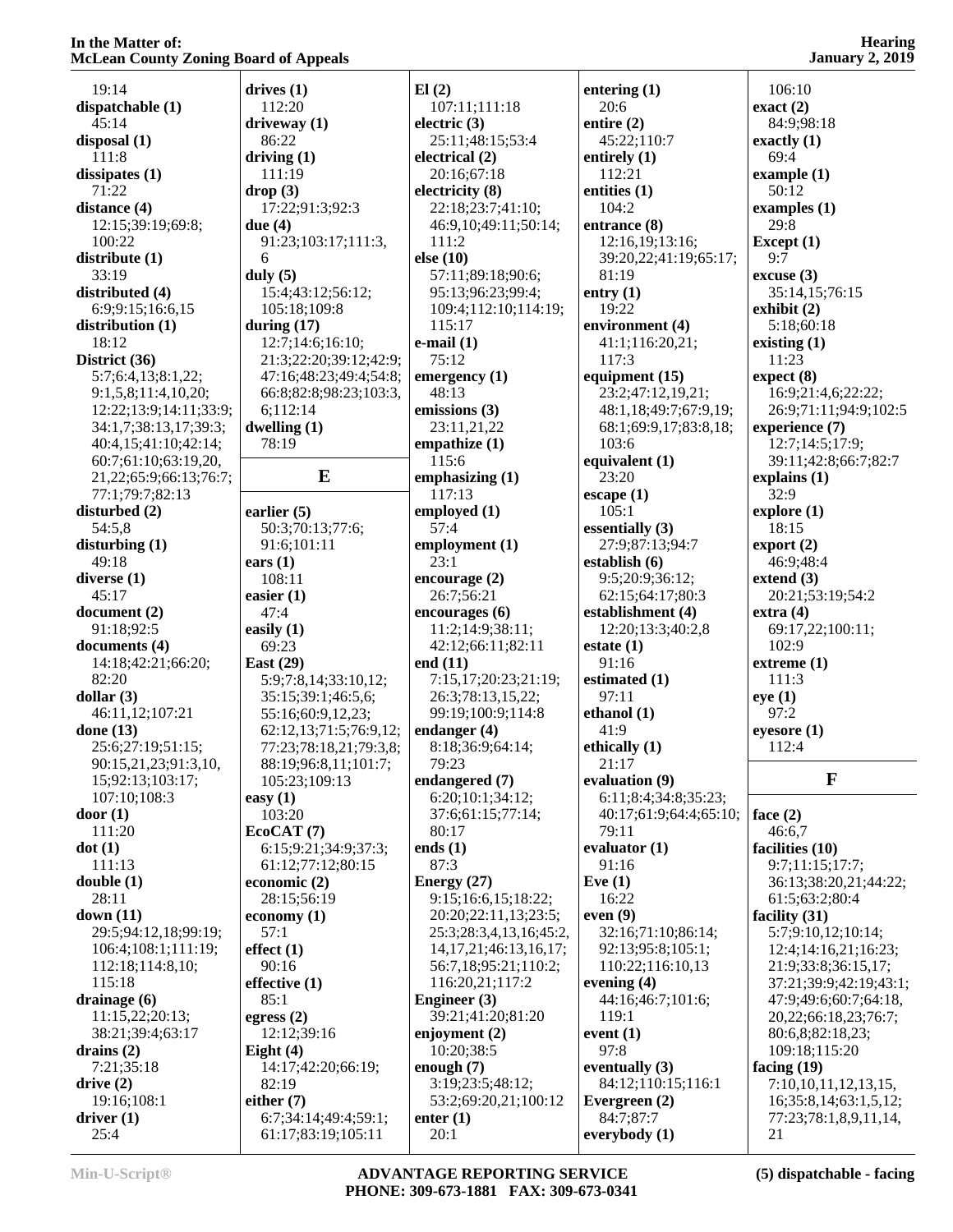| fact $(2)$                          | 29:4,5,9;35:20;37:2;            | 18:17;19:3;20:19;24:5;    | 10:17;61:15;81:11;                      | 110:19                                   |
|-------------------------------------|---------------------------------|---------------------------|-----------------------------------------|------------------------------------------|
| 16:21;111:5                         | 38:23;47:1;79:4,5;              |                           | 111:13                                  |                                          |
|                                     |                                 | 26:19,22;27:4;54:21;      |                                         | generates $(1)$                          |
| factors $(1)$                       | 83:18;84:11;87:13,20;           | 56:12;60:18;79:22;        | Four $(13)$                             | 112:16                                   |
|                                     |                                 |                           |                                         |                                          |
| 92:1                                | 109:20,20;113:14                | 105:18;109:8              | 11:14;14:3;17:5;                        | generating (21)                          |
| facts $(1)$                         | felt(1)                         | Five $(20)$               | 20:1;31:3;38:20;42:6;                   | 5:6;9:6,10;12:4;                         |
|                                     |                                 |                           |                                         |                                          |
| 23:3                                | 102:7                           | 12:11;14:7;21:6;          | 45:9;57:19;66:5;74:9;                   | 14:21;33:8;36:13,15;                     |
| fail $(1)$                          | fence $(1)$                     | 29:4,5,9,23;31:3;         | 82:5;117:23                             | 39:8;43:1;60:6;61:4;                     |
|                                     |                                 |                           |                                         |                                          |
| 72:7                                | 54:7                            | 39:15;42:10;57:19;        | frame(1)                                | 64:17,20;66:23;76:6;                     |
| failure $(1)$                       | fencing $(3)$                   | 66:9;69:16;74:9;87:13,    | 46:20                                   | 80:4,6;82:23;112:21;                     |
|                                     |                                 |                           |                                         |                                          |
| 72:20                               | 19:21;48:14;99:5                | 19;96:14,16,18;117:23     | Frank $(1)$                             | 115:20                                   |
|                                     |                                 |                           |                                         |                                          |
| fairly $(3)$                        | fertile $(1)$                   | flat $(5)$                | 116:15                                  | generation (3)                           |
| 47:17;48:6;98:19                    | 117:17                          | 35:18;46:6;55:4;          | free $(1)$                              | 45:7;113:1;116:5                         |
|                                     |                                 |                           |                                         |                                          |
| fallow $(1)$                        | fertilizer (1)                  | 63:16;79:1                | 17:2                                    | generator $(2)$                          |
| 94:8                                | 107:19                          | flexible $(2)$            | friendly $(1)$                          | 46:22;49:3                               |
|                                     |                                 |                           |                                         |                                          |
| familiar $(1)$                      | few $(5)$                       | 45:1,14                   | 20:10                                   | generators $(1)$                         |
| 28:17                               | 19:5;20:21;90:15;               | flicker $(1)$             | front $(4)$                             | 101:20                                   |
|                                     |                                 |                           |                                         |                                          |
| families $(1)$                      | 95:5;96:15                      | 29:22                     | 53:9,11;96:4;111:20                     | Gentlemen (1)                            |
| 90:19                               | field $(9)$                     | flies $(1)$               | frontage $(4)$                          | 15:19                                    |
|                                     |                                 |                           |                                         |                                          |
| famous $(1)$                        | 12:5;14:4;39:10;                | 103:21                    | 11:18:35:7:39:1:                        | gently(1)                                |
|                                     |                                 |                           |                                         |                                          |
| 112:21                              | 42:7;66:6;78:14,16;             | flip $(1)$                | 53:15                                   | 7:21                                     |
| far $(5)$                           | 82:6;93:16                      | 95:13                     | fronts $(1)$                            | Geoff(4)                                 |
|                                     |                                 |                           |                                         |                                          |
| 19:17;53:19;67:19;                  | figure $(1)$                    | floodgates $(1)$          | 49:16                                   | 43:11,16;71:13;                          |
| 100:12;116:14                       | 93:1                            | 110:2                     | fulfill $(1)$                           | 102:15                                   |
|                                     |                                 |                           |                                         |                                          |
| farm $(41)$                         | file $(7)$                      | flow $(1)$                | 22:12                                   | $G-E-O-F-F(1)$                           |
|                                     |                                 | 20:13                     | full $(1)$                              | 43:16                                    |
| 8:23;9:4;12:8,19;                   | 10:12;14:14;37:18;              |                           |                                         |                                          |
| 14:6;17:12;18:19;                   | 42:17;66:16;81:5;               | foggier $(1)$             | 21:22                                   | Geographic (3)                           |
|                                     |                                 |                           |                                         |                                          |
| 22:15:39:12:40:1:42:9:              | 82:16                           | 62:22                     | fully $(2)$                             | 38:2;62:8;81:10                          |
| 66:8;71:7;74:4;78:12,               | final $(1)$                     | foggy $(4)$               | 16:16;47:11                             | gets(3)                                  |
|                                     |                                 |                           |                                         |                                          |
| 16, 18, 19; 79: 10; 82: 8;          | 22:5                            | 35:1;50:18;51:2;          | fun $(1)$                               | 54:7;89:12;104:7                         |
| 89:7,13,13,15;93:15;                | financial $(5)$                 | 62:21                     | 23:3                                    | Gigawatts (1)                            |
|                                     |                                 |                           |                                         |                                          |
| 97:9;106:12,14,19,19,               | 10:9;22:1,3;37:15;              | foldouts (2)              | function $(2)$                          | 17:5                                     |
| 20;107:16,17;108:10,                | 81:2                            | 6:7,18                    | 29:2;102:2                              | given $(3)$                              |
|                                     |                                 |                           |                                         |                                          |
| 14;109:23;111:7;                    | find $(6)$                      | folks $(1)$               | further $(5)$                           | 15:22;57:7;103:3                         |
|                                     |                                 |                           |                                         |                                          |
| 114:17;115:14;116:2;                | 62:9;81:10;100:14;              | 57:7                      | 18:14;29:19;73:4,12;                    | gives $(2)$                              |
| 117:17                              | 102:9;111:23;119:2              | follow $(8)$              | 99:18                                   | 8:8;17:14                                |
|                                     |                                 |                           |                                         |                                          |
| farmed (2)                          | fine $(1)$                      | 9:16;14:17;36:21;         | Future (4)                              | giving $(4)$                             |
| 53:11,17                            | 87:16                           | 42:20;66:19;80:12;        | 22:13;28:4;68:17;                       | 36:1;43:5;52:6;                          |
|                                     |                                 |                           |                                         |                                          |
| farmers $(1)$                       | FINNIGAN (103)                  | 82:19;87:2                | 105:4                                   | 79:14                                    |
| 106:18                              |                                 | following $(5)$           |                                         |                                          |
|                                     | 3:1,5,13,14,19;4:2,             |                           |                                         | glare(1)                                 |
| farming $(2)$                       | 11, 12, 17; 5: 1, 22; 14: 23;   | 8:16;13:15;41:18;         | G                                       | 21:13                                    |
|                                     |                                 |                           |                                         |                                          |
| 73:22;106:19                        | 15:6,11,16;29:12;               | 65:16;75:13               |                                         | glass $(1)$                              |
| farmland (10)                       | 30:11,20;31:9,19,20;            | follows $(8)$             | games $(1)$                             | 46:20                                    |
|                                     |                                 |                           |                                         |                                          |
| 40:20;41:12;54:2,3;                 | 32:3,8;33:1;43:4,7,14;          | 15:5;36:7;56:13;          | 108:17                                  | Glenn (4)                                |
| 94:3,7;106:16;110:16;               | 44:2,13;49:22;52:13;            | 64:12;79:21;81:18;        | garden(2)                               | 90:12;106:10;108:7,                      |
|                                     |                                 |                           |                                         |                                          |
| 116:22;117:3                        | 54:10,15,19;55:14,23;           | 105:19:109:9              | 46:13,15                                | 13                                       |
| Farms $(14)$                        | 56:9,14;57:10,15;58:1,          | foot $(2)$                | Garrison (1)                            | $G-L-E-N-N(1)$                           |
|                                     |                                 |                           |                                         |                                          |
| 16:4;17:7;19:8;                     | 12,13,18;59:5;60:1;             | 87:7;88:6                 | 44:4                                    | 90:13                                    |
| 24:15;27:13;41:11;                  | 67:3;69:1,12;70:1,4,20,         | forever $(1)$             | gas(2)                                  | Globally (1)                             |
|                                     |                                 |                           |                                         |                                          |
| 96:15;107:10,13;                    |                                 |                           |                                         | 45:2                                     |
|                                     |                                 |                           |                                         |                                          |
|                                     | 23;72:23;73:6;74:7,14;          | 104:20                    | 17:7;46:1                               |                                          |
| 110:2,5,12;117:7,8                  | 75:3,4;76:1;83:2,5;             | Forgot $(1)$              | gates (1)                               | $\text{goals}$ (1)                       |
|                                     |                                 |                           |                                         |                                          |
| features $(6)$                      | 84:2;86:13,19,23;87:4,          | 32:4                      | 48:14                                   | 22:12                                    |
| 24:9;47:13;62:9;                    | 22;88:8,13,21;89:17,            | formats $(1)$             | gave $(1)$                              | goes(8)                                  |
|                                     |                                 |                           |                                         |                                          |
| 67:23;83:9,13                       | 21;90:3,6,10;93:6,10;           | 56:18                     | 69:6                                    | 32:10;58:20;75:9;                        |
| feedback(4)                         | 101:4;103:13;104:10,            | forth $(4)$               | general(2)                              | 78:5;97:9;110:16;                        |
|                                     |                                 |                           |                                         |                                          |
| 26:1;52:23;69:6;                    | 13, 17; 105: 6, 11, 14, 20;     | 13:12;41:15;65:13;        | 62:3;83:8                               | 117:17:118:22                            |
| 100:21                              | 109:3,10;112:6,10;              | 116:9                     |                                         | $\text{golden} (2)$                      |
|                                     |                                 |                           | generally (7)                           |                                          |
| feeding $(1)$                       | 113:19;114:3,21;                | Fortune (1)               | 19:23;24:18;29:3,9,                     | 25:22;26:12                              |
| 108:8                               |                                 | 16:7                      |                                         |                                          |
|                                     | 115:2,13;117:5,19,21;           |                           | 19;55:4;94:22                           | good (28)                                |
| feel $(6)$                          | 118:5,16,17;119:7               | forward $(10)$            | generate $(4)$                          | 23:13;26:18;44:15,                       |
|                                     |                                 |                           |                                         |                                          |
| 17:2;21:17;48:20;                   | Fire $(4)$                      | 4:20;5:2;18:1;30:13;      | 49:1;50:14;55:7;                        | 17;48:21;69:7,21;                        |
| 100:7,14;113:15                     | 11:20,20;39:3,3                 | 33:2;51:8;54:13,16;       | 112:19                                  | 72:22;89:4;93:14;                        |
|                                     |                                 |                           |                                         |                                          |
| feet $(21)$<br>7:23;9:1,4,20;11:18; | first $(17)$<br>5:2,18,23;15:4; | 56:3;88:15<br>found $(4)$ | generated $(5)$<br>46:11;71:6;102:1,10; | 94:16;97:1;101:6;<br>106:13,13,16,19,21; |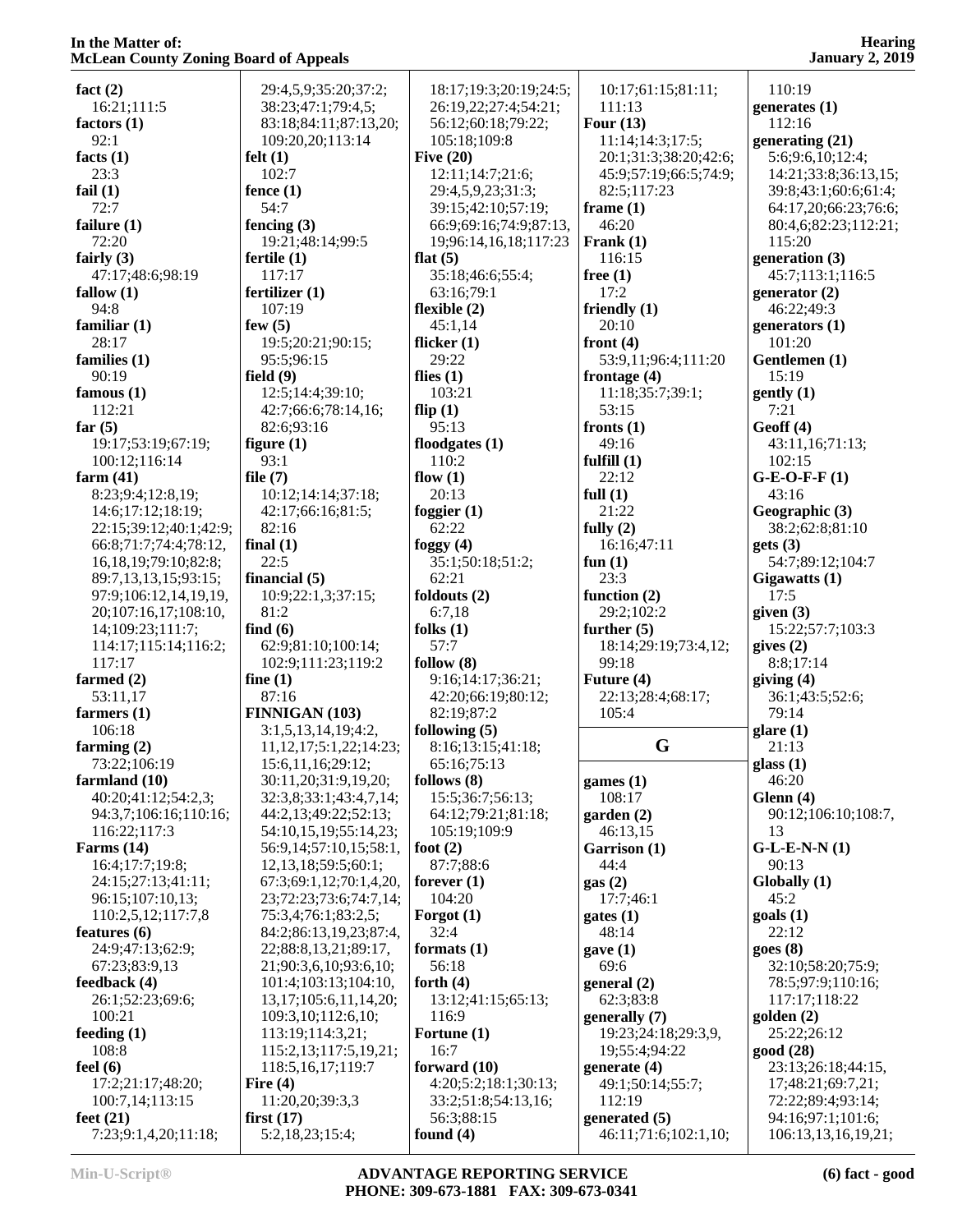| 107:16,17,21,22;              | 94:20                         | hearing $(9)$                       | 50:13;74:1;78:16,19,         | impacts $(2)$               |
|-------------------------------|-------------------------------|-------------------------------------|------------------------------|-----------------------------|
| 108:11,22;114:17;             | guarantee $(1)$               | 5:13;30:18,21;33:14;                | 20;86:15;91:19;92:13;        | 67:22;83:21                 |
| 115:21,23;116:11              | 97:1                          | 57:16;60:13;73:7;                   | 102:12;106:6;108:4;          | impede $(2)$                |
| Google(1)                     | guarantees $(1)$              | 76:13;119:9                         | 109:17                       | 11:8;38:15                  |
| 17:3                          | 97:4                          | heat $(17)$                         | houses $(2)$                 | import $(1)$                |
| govern $(2)$                  | guess $(10)$                  | 71:6,16,22;101:11,                  | 90:18;101:17                 | 56:22                       |
| 13:2;40:7                     | 89:7,9,12;92:6;93:3;          | 12, 20, 23, 23; 102: 7, 8, 9,       | Howard $(1)$                 | important $(1)$             |
| governed $(1)$                | 106:15;113:23;114:10,         | 13;110:18;111:3;                    | 107:6                        | 30:2                        |
| 103:8                         | 11;116:18                     | 112:16,21;113:1                     | how's $(1)$                  | inaudible (1)               |
| government (1)                | guy(1)                        | heavy $(2)$                         | 92:10                        | 110:19                      |
| 116:3                         | 107:5                         | 49:3;106:9                          | huge $(1)$                   | inch $(1)$                  |
| grade(1)                      | gays(2)                       | height $(3)$                        | 109:23                       | 20:1                        |
| 12:1                          | 92:9;96:13                    | 9:20;37:2;51:4                      | hundreds (1)                 | include $(1)$               |
| graded(1)                     |                               | help $(3)$                          | 99:21                        | 40:23                       |
| 101:13                        | H                             | 23:4;73:13;114:16                   | hurt $(1)$                   | included (4)                |
| grading(1)                    |                               | helpful $(3)$                       | 117:12                       | 6:6;61:7;109:21;            |
| 20:11                         | half $(7)$                    | 16:1;30:7,10                        | hydroelectric (1)            | 113:3                       |
| grain(7)                      | 23:1,11;53:1,9,11;            | helping $(1)$                       | 17:7                         | includes (4)                |
| 62:15;63:2,7;68:15;           | 92:15;99:18                   | 22:12                               |                              | 10:6;37:12;38:11;           |
| 73:21;106:14;110:9            | hand $(1)$                    | here's $(1)$                        | $\mathbf I$                  | 80:22                       |
| granted (2)                   | 49:14                         | 89:16                               |                              | including (4)               |
| 24:14;25:17                   | handle $(3)$                  | high $(6)$                          | $I-55(2)$                    | 14:19;42:22;66:21;<br>82:21 |
| grass(1)<br>20:10             | 69:21,22;100:11               | 36:4;40:22;64:9;                    | 34:4;35:6                    |                             |
| gravel(2)                     | happened $(1)$<br>32:17       | 79:17;106:13;107:20<br>highly $(2)$ | $I-74(1)$                    | incorporate (1)<br>25:23    |
| 48:7;99:8                     |                               | 56:21;103:1                         | 7:8<br>$I-80(3)$             | Incorporated (3)            |
| $gr(4)$                       | happens $(2)$<br>95:18;116:22 | highway $(10)$                      | 52:9,9,12                    | 33:7;60:5;76:5              |
| 57:3,3;72:21;85:8             | happily $(1)$                 | 34:5;35:7,9,10,11;                  | ICC(1)                       | increase $(2)$              |
| green(2)                      | 84:20                         | 39:2;78:3,4,5;79:4                  | 25:23                        | 28:10;110:18                |
| 57:2;108:20                   | Happy $(7)$                   | Hillcrest (1)                       | idea $(4)$                   | increased $(1)$             |
| Greg(1)                       | 15:21;44:16;49:20;            | 103:15                              | 25:21;95:14;113:2;           | 111:5                       |
| 3:12                          | 68:2;84:1;85:4;113:13         | hinder $(1)$                        | 115:21                       | independence (1)            |
| grid(12)                      | hardly $(1)$                  | 55:6                                | identical (3)                | 91:14                       |
| 22:11;29:23;45:15,            | 63:4                          | hire $(1)$                          | 65:3;67:9;77:9               | independent (2)             |
| 20, 22; 46: 9; 47: 13; 48: 4; | harvest $(1)$                 | 56:21                               | identified (1)               | 91:11;92:20                 |
| 55:11;70:15;100:11,16         | 47:9                          | Historic (13)                       | 38:3                         | India $(1)$                 |
| Gridley (28)                  | Harvesting (1)                | 7:3;10:16;13:23;                    | IDNR $(1)$                   | 45:5                        |
| 54:23;55:17;60:10,            | 41:9                          | 34:20;38:1,2;62:7,9;                | 34:9                         | indicate $(1)$              |
| 22;61:1,22,23;62:12,          | hate $(1)$                    | 66:2;77:19;81:9,11;                 | Illinois $(44)$              | 69:8                        |
| 22;65:18;71:5;76:10,          | 106:21                        | 82:3                                | 6:16,20,21;9:22;             | indicated (1)               |
| 20,22;78:6,6,8;81:12;         | Hawaii (1)                    | <b>Historical</b> (1)               | 10:2,3,8,16;13:23;           | 65:11                       |
| 88:20;90:14;92:22;            | 17:1                          | 42:3                                | 21:20;24:3,4,7,12,19;        | indicates (15)              |
| 96:9;99:16;101:8;             | HAYES $(13)$                  | $\log(1)$                           | 29:16;33:5;34:20;37:4,       | 9:11,19,23;36:3,16;         |
| 103:15;105:23;106:17;         | 96:7,7,11,19;98:4,8,          | 71:7                                | 7,8,14;38:1;42:3;44:8;       | 37:1,5,17,22;40:22;         |
| 109:14                        | 11, 13, 20; 99: 12;           | hold(1)                             | 54:23;60:4;61:12;66:2;       | 64:21;79:15;80:7,16;        |
| ground(27)                    | 100:18;101:1;106:8            | 95:11                               | 71:5;76:4;77:12;80:18,       | 81:7                        |
| 9:13;11:2;14:9;               | $H-A-Y-E-S(1)$                | home $(7)$                          | 19;81:1,9;82:3;90:14;        | indicating (7)              |
| 19:17;20:5;36:18;             | 96:8                          | 74:2;102:12;109:22,                 | 96:19,21;97:14;101:8;        | 7:1,4;34:16,19;             |
| 38:10;40:23;42:12;            | hazardous $(2)$               | 22;111:23;112:1;114:8               | 103:18;109:14                | 61:19;62:2;77:17            |
| 47:3;64:23;66:11;             | 98:23;103:3                   | homeowners $(1)$                    | Illinois' $(1)$              | individuals $(1)$           |
| 72:10;80:9;82:11;             | head $(1)$                    | 111:1                               | 28:2                         | 96:1                        |
| 93:14,19;106:16;              | 52:16                         | homes $(8)$                         | immediate (4)                | industrial (3)              |
| 107:22,23;108:22;             | heading $(1)$                 | 23:7,8;90:16;92:17,                 | 10:21;19:15;38:6,8           | 13:6;40:11;49:3             |
| 110:16;113:6;114:17;          | 71:8                          | 23;100:8;101:15;111:2               | immediately (5)              | industry $(3)$              |
| 115:14,22,23                  | headquarters (1)              | hook $(1)$<br>52:14                 | 5:10;33:12;60:10;            | 85:10,13,19                 |
| grow(4)<br>84:11;88:1;89:9;   | 45:3<br>Health $(11)$         | hope $(2)$                          | 76:10:83:16<br>Impact $(10)$ | inert $(1)$<br>113:8        |
| 94:13                         | 7:1;8:18;12:9;34:15;          | 114:15,18                           | 10:7;37:13;67:17;            | inevitably (1)              |
| growing (3)                   | 36:9;39:14;61:18;             | Hopefully $(1)$                     | 80:23;86:10;90:21;           | 94:2                        |
| 108:1,5;114:14                | 64:14;77:17;79:23;            | 15:20                               | 91:1;92:2;97:12;             | Information (5)             |
| $\mathbf{grow}(1)$            | 117:3                         | hotter $(3)$                        | 100:13                       | 38:2;44:22;62:8;            |
| 41:8                          | hear $(1)$                    | 102:5;110:22,23                     | impacting $(1)$              | 81:10;111:12                |
| growth(1)                     | 94:4                          | house $(12)$                        | 112:1                        | infrastructure (1)          |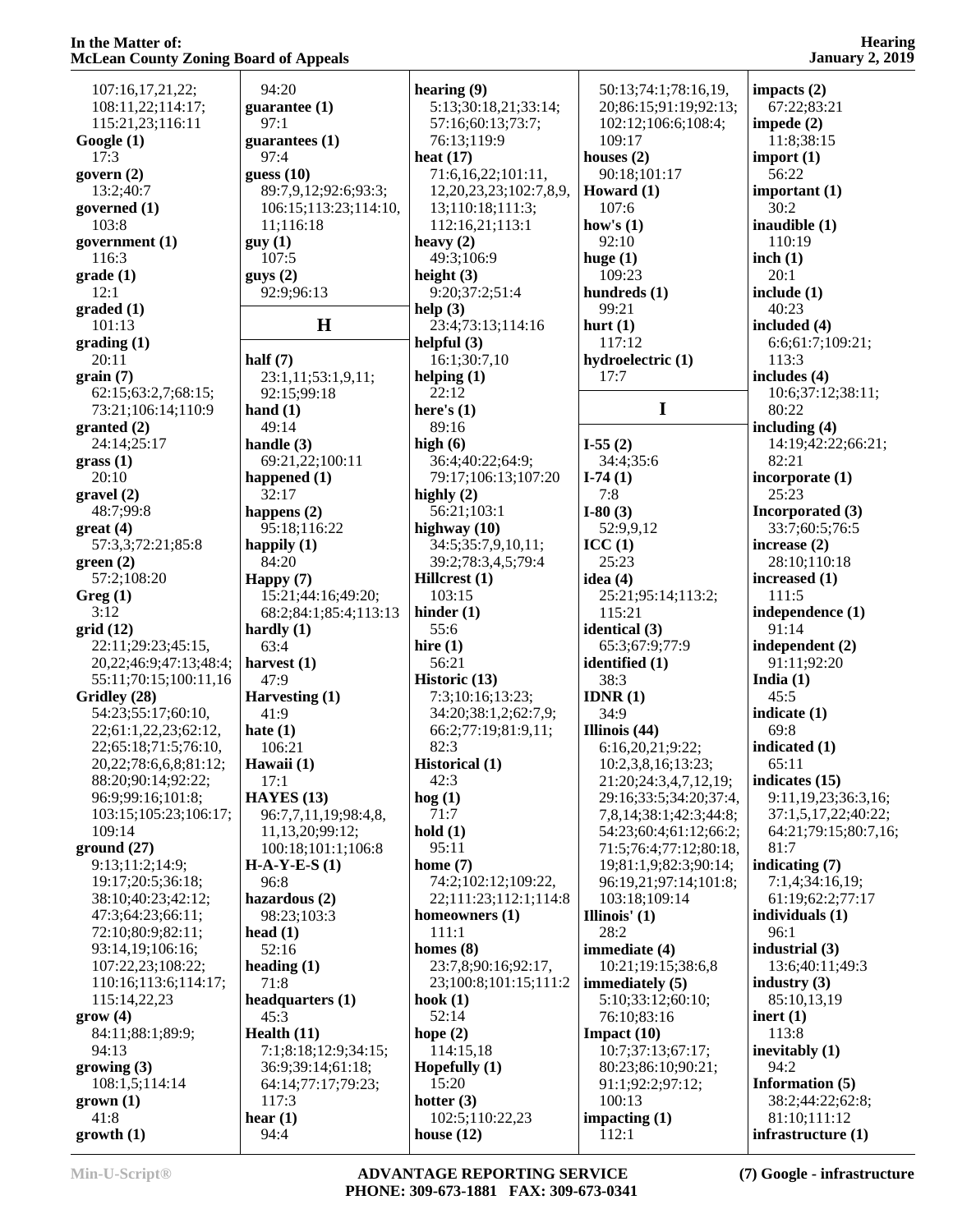|                                |                                       |                                 |                                          | $54$ anuary $2, 201$               |
|--------------------------------|---------------------------------------|---------------------------------|------------------------------------------|------------------------------------|
|                                |                                       |                                 |                                          |                                    |
| 45:2                           | inverters $(6)$                       | kept(7)                         | landscape (2)                            | 101:3;108:3;114:18                 |
| ingress $(2)$                  | 21:9;47:13,16;70:13;                  | 10:12;14:14;37:18;              | 40:23;84:18                              | lifetime $(1)$                     |
| 12:12;39:16                    | 72:16;102:8                           | 42:17;66:16;81:5;               | large $(4)$                              | 21:19                              |
| inherit $(1)$                  | investment $(2)$                      | 82:16                           | 29:17,18;101:16;                         | light $(4)$                        |
| 98:2                           | 22:22;45:8                            | key(1)                          | 112:16                                   | 48:18;49:1;101:22;                 |
| injecting $(1)$                | IPA(4)                                | 27:9                            | larger $(4)$                             | 107:2                              |
| 29:23                          | 18:5;25:22;27:10;                     | Kieser $(4)$                    | 47:18;50:9,10;95:22                      | lighter $(1)$                      |
| injurious $(2)$                | 47:12                                 | 16:3;18:6,7;27:13               | largest $(2)$                            | 106:23                             |
| 10:20;38:5                     | island $(1)$                          | kilowatt(1)                     | 16:23;27:1                               | lighting $(2)$                     |
|                                |                                       |                                 |                                          |                                    |
| inside $(2)$                   | 17:1                                  | 49:16                           | last $(15)$                              | 48:16,17                           |
| 46:20;102:1                    | issue $(1)$                           | $\operatorname{kind}(17)$       | 3:21;25:21;26:6;                         | likely $(2)$                       |
| inspect $(1)$                  | 62:4                                  | 19:12;24:7,8;26:19;             | 27:17;44:9;65:11;                        | 18:11,17                           |
| 21:9                           | issued $(14)$                         | 70:6;89:17;93:6,8;              | 81:16;89:4;96:14,16,                     | likes $(2)$                        |
| install $(2)$                  | 12:3;13:21;14:2;                      | 102:19;103:21;104:19;           | 18;98:14;110:12;                         | 106:14;107:10                      |
| 44:23;69:17                    | 39:8,23;41:21;42:1,5;                 | 106:22;107:1;108:9;             | 117:6,8                                  | limit(2)                           |
| installation $(1)$             | 65:20,23;66:4;81:21;                  | 113:20;115:20;116:23            | lately $(1)$                             | 51:21;52:3                         |
| 72:14                          | 82:1,4                                | $\boldsymbol{\text{kinds}}$ (1) | 108:8                                    | limited $(3)$                      |
| installations (1)              | issues $(4)$                          | 117:1                           | later $(5)$                              | 19:19;94:1,1                       |
| 72:12                          | 37:20;61:19;82:17;                    | KINGDON (26)                    | 18:7;26:21;45:20;                        | line $(15)$                        |
|                                |                                       |                                 |                                          |                                    |
| installed (11)                 | 98:21                                 | 54:14,17,22,22;                 | 88:9;119:3                               | 18:12;29:21;52:18;                 |
| 11:4;14:8,12;38:13;            | issues/complaints (4)                 | 55:13,16,20,21;88:17,           | law(5)                                   | 54:7;62:19;63:10,11,               |
| 42:11,15;47:2;66:10,           | 10:13;14:16;42:19;                    | 18, 18, 23; 89: 20, 23;         | 5:15;33:16;60:15;                        | 13;69:2,10,21;87:2;                |
| 14;82:10,14                    | 66:18                                 | 90:5,8;105:8,10,13,16,          | 76:15;103:18                             | 90:18;107:20;115:19                |
| instantaneous (1)              | ISU(1)                                | 17, 22, 22; 113: 23; 114: 2,    | lawn(1)                                  | lines $(1)$                        |
| 19:11                          | 108:17                                | 5                               | 106:5                                    | 51:7                               |
| instead $(1)$                  | item $(1)$                            | $K-I-N-G-D-O-N(2)$              | layers $(1)$                             | liquids $(1)$                      |
| 86:19                          | 85:10                                 | 55:21;88:18                     | 97:18                                    | 103:4                              |
| intent $(3)$                   | IV(1)                                 | Kruger $(1)$                    | leach $(1)$                              | list $(1)$                         |
| 12:22;40:4;52:17               | 33:6                                  | 107:6                           | 113:5                                    | 113:9                              |
|                                |                                       |                                 |                                          |                                    |
| intention $(1)$                |                                       | Kuritz (25)                     | leads $(1)$                              | listed $(2)$                       |
| 97:19                          | ${\bf J}$                             | 3:8,9,23;4:3,7,8;               | 110:16                                   | 6:14;47:12                         |
| interchange (1)                |                                       | 26:16;27:5,22;31:5,10,          | leak $(1)$                               | literally $(2)$                    |
| 35:5                           | Jamin $(1)$                           | 14, 15; 58: 6, 7; 74: 13, 15,   | 110:15                                   | 110:20;111:18                      |
| interconnection (3)            | 71:3                                  | 16, 19, 20; 116; 14; 118; 1,    | learned $(1)$                            | little $(18)$                      |
| 18:11;21:1;27:16               | $J-A-M-I-N(1)$                        | 6,10,11                         | 24:11                                    | 6:5,7;15:12;16:8;                  |
|                                |                                       |                                 |                                          |                                    |
| interest $(2)$                 | 71:4                                  | KV(1)                           | lease $(2)$                              | 17:2,14,21;18:21;19:6;             |
|                                |                                       |                                 |                                          |                                    |
| 17:22;67:11                    | January (1)                           | 70:16                           | 68:21;97:16                              | 22:8;29:13;34:1;54:20;             |
| internal (1)                   | 32:11                                 |                                 | least $(3)$                              | 73:16;76:21;84:4;                  |
| 48:10                          | $\text{Jim} (1)$                      | L                               | 17:11,14;87:19                           | 108:8;113:21                       |
| internally $(1)$               | 3:12                                  |                                 | leave $(2)$                              | live $(4)$                         |
| 52:4                           | Job(2)                                | Laborer's $(1)$                 | 53:15;99:9                               | 90:19;92:10;99:18;                 |
| intersection (7)               | 22:13,19                              | 57:6                            | left(6)                                  | 103:15                             |
| 5:11;60:11;73:13;              | jobs $(3)$                            | Ladies $(1)$                    | 35:12;47:22;63:2,9;                      | lived $(4)$                        |
| 76:11;78:1,2,7                 | 23:13;28:5;57:2                       | 15:18                           | 78:18;94:7                               | 90:19,20;101:2;                    |
| interstate $(5)$               | <b>JOSHUA (2)</b>                     | land $(51)$                     | legalities $(1)$                         | 114:18                             |
| 30:7;34:4;35:9,12;             | 15:3,8                                | 6:11;8:2,4,11,13,21;            | 96:21                                    | livestock (1)                      |
| 52:19                          | Judd(1)                               | 10:4;11:1,11;12:1;              | LESA(9)                                  | 111:1                              |
|                                |                                       |                                 | 6:12,14;36:2;40:18,                      |                                    |
| into $(14)$                    | 3:4                                   | 13:3;20:12;29:5;30:8;           |                                          | LLC(4)                             |
| 26:20;29:23;30:3;              | Julia $(1)$                           | 34:8;35:21,22;36:5;             | 22;61:11;64:7;77:11;                     | 5:5;33:6;60:5;76:5                 |
| 45:20;52:17;65:4;              | 3:10                                  | 37:9;38:10,17;40:8,17;          | 79:15                                    | load $(1)$                         |
| 85:18;93:7;94:3;97:16;         | jump(1)                               | 41:6;49:5,8,17;55:3,4,          | less(10)                                 | 30:5                               |
| 104:7;110:15,16;113:6          | 28:12                                 | 7,9,11;61:8;64:2,4,10;          | 69:6;76:21;85:14;                        | loads $(3)$                        |
| introduce $(2)$                |                                       | 65:10;79:7,11,18;               | 92:21;98:17;99:15;                       | 46:23;48:8,9                       |
| 60:19;108:18                   | $\mathbf K$                           | 80:19;97:5;98:21;99:9;          | 100:22;104:18;111:23;                    | local(9)                           |
| introduced (1)                 |                                       | 100:3,7;107:7,7;110:7,          | 116:20                                   | 23:1;40:19,21;41:1;                |
| 65:5                           | Kansas $(1)$                          | 10,19                           | letter $(5)$                             | 49:12;56:19,22;57:5;               |
| invasive $(3)$                 | 114:19                                | landfills $(1)$                 | 10:15;32:18;59:3;                        | 67:23                              |
| 41:4;95:1;104:18               | Kauai (1)                             | 111:11                          | 75:12;119:3                              | locally(1)                         |
|                                |                                       |                                 |                                          |                                    |
| Inventory (4)                  | 17:1                                  | landowner (7)                   | lie $(1)$                                | 22:16                              |
| 6:21;10:2;37:7;                | keep(9)                               | 21:16;53:13;68:21;              | 46:6                                     | locate $(1)$                       |
| 80:18                          | 77:15;86:15;93:14;                    | 97:17;99:10;115:9,23            | life $(10)$                              | 17:17                              |
| inverter $(2)$<br>47:10;102:11 | 94:12,18;95:4;108:21;<br>111:2;117:16 | landowners (2)<br>21:22;48:22   | 12:8;14:6;39:12;<br>42:9;66:8;82:8;92:9; | located $(30)$<br>5:10;6:2;7:7,18; |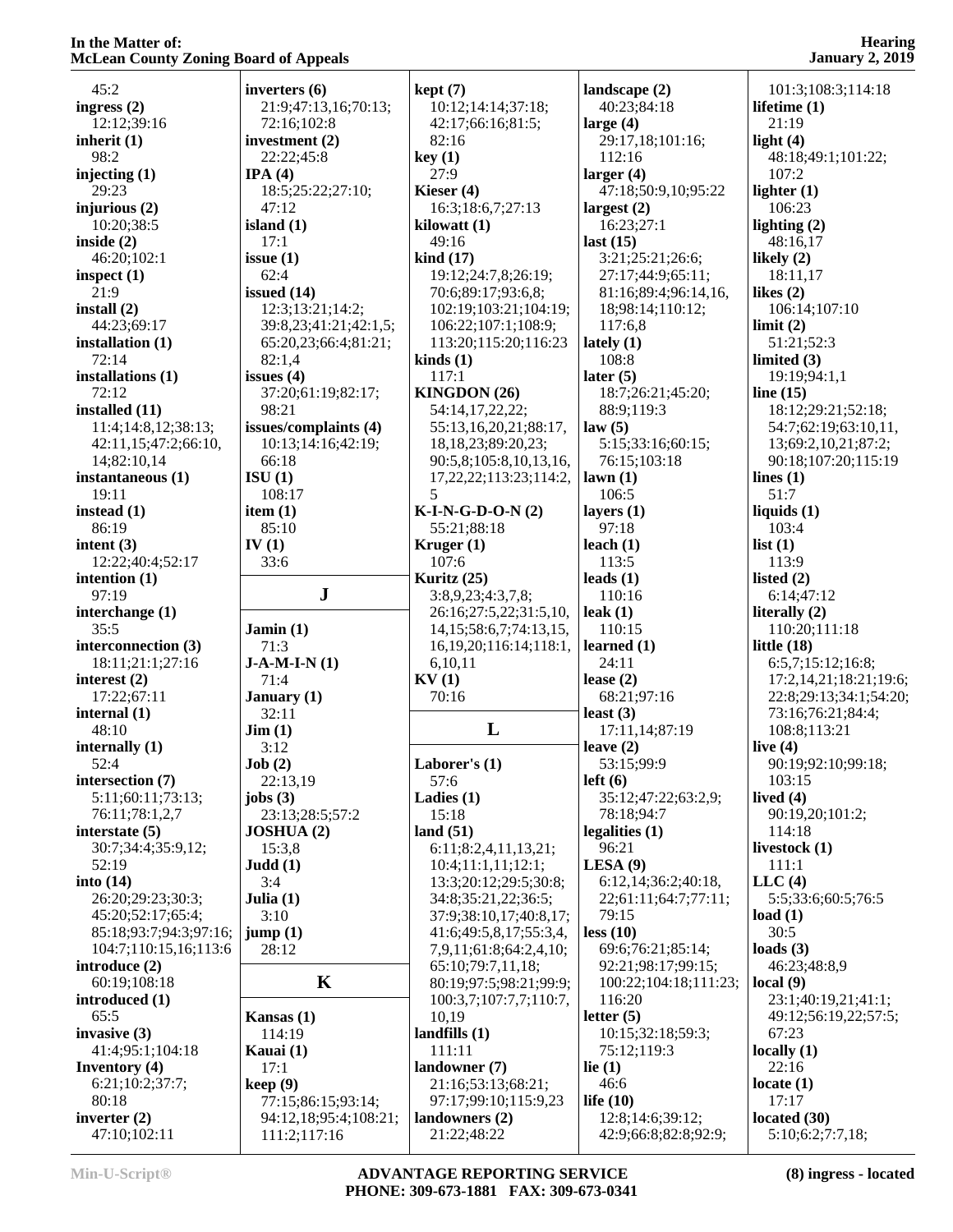| 12:23;13:9;16:4,17,18; | makes $(3)$                            |                |
|------------------------|----------------------------------------|----------------|
| 17:19,23;33:11,22,23;  | 22:14;103:19;110:23                    |                |
| 35:4,6;40:5;47:20;     | making (5)                             |                |
| 48:18;49:15;60:10,22,  | 21:18;40:20;111:1;                     |                |
| 23;67:18;69:5;76:10,   | 115:23;116:10                          | M              |
| 20;78:12,20;83:17      | management $(2)$                       |                |
| location (9)           | 21:8;99:2                              |                |
| 10:5;13:2,5;19:19;     | manager $(1)$                          |                |
| 37:10;40:7,10;62:3;    | 107:7                                  |                |
| 86:6                   | mandates (1)                           |                |
|                        |                                        |                |
| Log(1)                 | 21:23                                  |                |
| 10:17                  | manner $(1)$<br>85:1                   | M              |
| long(3)                |                                        |                |
| 21:17;95:12;110:12     | many(8)                                |                |
| longer (3)             | 26:16;51:21;52:2;                      | m <sub>6</sub> |
| 110:11;111:9;113:21    | 70:8;84:23;90:18;                      |                |
| look (11)              | 96:13;100:13                           |                |
| 55:2,7,9,11;63:9;      | map (10)                               |                |
| 86:18;92:7;100:3;      | 6:1,3;33:21,23;                        |                |
| 108:4;111:19,20        | 60:22;63:14;76:19,23;                  |                |
| looked (1)             | 98:18;106:3                            |                |
| 3:21                   | maps(1)                                | m <sub>f</sub> |
| looking (8)            | 60:21                                  |                |
| 17:17;18:2;19:7;       | Mark $(1)$                             |                |
| 23:8;27:10;68:5;99:14; | 3:4                                    | m <sub>f</sub> |
| 108:11                 | marketing $(1)$                        |                |
| looks (2)              | 45:13                                  | m <sub>f</sub> |
| 17:12;78:7             | Mary $(1)$                             |                |
| lot(12)                | 3:17                                   |                |
| 8:12;30:4;35:2;        | <b>Massachusetts (1)</b>               | m <sub>f</sub> |
| 72:12;95:6;99:17,20;   | 24:7                                   |                |
| 106:18;107:2;108:17;   | massive (1)                            | m <sub>f</sub> |
| 115:10;116:12          | 102:6                                  |                |
| lottery (9)            | <b>MASTERS (11)</b>                    | m <sub>f</sub> |
| 18:20;24:2,11;25:9,    | 101:6,7;102:18;                        |                |
| 12,17;51:8,15;116:9    | 103:12;109:6,7,12,12,                  |                |
|                        |                                        |                |
|                        |                                        | M <sub>0</sub> |
| love $(2)$             | 15;114:22;115:1                        |                |
| 57:5;116:7             | $M-A-S-T-E-R-S(3)$                     | m <sub>f</sub> |
| low(2)<br>8:10;102:3   | 101:7;109:13,16<br><b>MATEJKA (4)</b>  |                |
|                        |                                        | me             |
| lower(1)               | 56:4,5,11,16                           |                |
| 85:14                  | $M-A-T-E-J-K-A(1)$                     |                |
| Luke $(2)$             | 56:5                                   |                |
| 43:11;44:3             | materials (3)                          | m <sub>f</sub> |
|                        | 15:23;72:7;110:14                      |                |
| M                      | math(1)                                | m <sub>f</sub> |
|                        | 26:23                                  | m <sub>f</sub> |
| M-2 (4)                | matters $(1)$                          |                |
| 61:2,3;63:20,21        | 4:18                                   |                |
| machine (1)            | maximize (1)                           | m <sub>f</sub> |
| 47:10                  | 47:8                                   |                |
| mailbox (1)            | maximum(6)                             | m <sub>f</sub> |
| 111:20                 | 8:7,8;9:20;36:2;                       |                |
| mailed (1)             | 37:2;79:15                             | m <sub>f</sub> |
| 5:20                   | may(9)                                 |                |
| maintenance (6)        | 15:23;16:2;23:16;                      |                |
| 12:20;16:10;19:13;     | 26:20;68:3,17;69:18;                   |                |
| 21:11;40:2;111:7       | 84:1;103:5                             |                |
| major (6)              | maybe (5)                              | m <sub>f</sub> |
| 48:22;69:9;100:5,7,    | 85:7;92:19;105:4;                      |                |
| 17;113:2               | 112:12;116:4                           |                |
| majority (1)<br>47:19  | <b>MAYER (24)</b><br>15:2,3,8,8,13,18; | m <sub>f</sub> |

0:23 19,23;  $12,12,$  $9:18;$  23:22;24:4,17,22; 25:12,15,19;26:15,18; 27:8,23;28:4,7,19;29:1, 11,15;30:17 **McLean (27)** 3:2;11:3;14:10;16:4; 17:18;22:1;27:15;33:5; 38:12;41:8;42:13;56:6, 17;60:4;66:12;76:4; 82:12;93:12;106:14; 108:19,23,23;110:3,3, 5;114:17;117:4 **Meadows (1)** 62:13 **mean (22)** 23:20;50:19;54:6; 72:7;85:13;88:9;93:13, 15,16,18;94:12,15; 101:17;106:9,23; 107:4,18;108:2,16; 111:21,23;112:2 **means (7)** 8:10;25:17;36:4; 55:4;64:8;69:10;79:16 **meant (1)** 23:23 **measures (4)** 12:11;39:15;67:21; 102:22 **mechanical (1)** 20:16 **mechanism (2)** 92:2;97:23 **meet (5)** 9:9;36:14;48:15; 64:18;80:5 **Meeting (1)** 119:7 **meets (3)** 13:12;41:15;65:13 **megawatts (4)** 16:19;26:22;28:13; 45:6 **member (1)** 57:6 **members (3)** 30:18;32:13;44:16 **mention (2)** 114:6;116:19 **mentioned (1)** 16:14 **meridian (4)** 5:9;33:11;60:9;76:9 **met (17)** 8:20;10:23;11:10,17; 12:14;13:1,10;36:11; 38:9,17,23;39:18;40:6, 16;64:16;65:9;80:2 **meter (6)** 47:18;50:2,2,11,12, 14 **methods (1)** 72:19

**Michael (1)** 3:8 **Microgrids (1)** 45:20 **middle (2)** 92:22;112:18 **Midwest (1)** 110:7 **might (5)** 15:11;50:23;88:1; 101:2;102:9 **Mike (2)** 56:4,11 **mile (13)** 8:14;53:1;71:7; 76:21;81:11,13;92:21, 21;93:2;99:15,16,18; 103:23 **miles (9)** 30:1;33:13;69:7,13, 16;98:17;100:19,23; 116:15 **Miller (18)** 43:11,16,16,21;44:1; 50:8,22;52:16,21; 53:21;68:10,13;70:10; 71:15,19;72:3;84:17; 102:17 **M-I-L-L-E-R (1)** 43:17 **million (3)** 22:23;23:1,12 **minimal (2)** 86:12;102:10 **minimize (2)** 12:13;39:17 **minimum (1)** 113:14 **minimums (1)** 51:4 **Minnesota (2)** 24:6;107:8 **minus (1)** 20:1 **minute (1)** 115:4 **minutes (1)** 3:21 **mirror (1)** 112:19 **mirrors (1)** 112:18 **Missouri (1)** 114:19 **misstated (1)** 75:2 **mitigate (2)** 67:22;83:20 **Mitigation (5)** 10:7;21:21;37:13; 80:23;97:13 **model (1)** 95:13

**modified (2)** 77:3,8 **modules (6)** 19:8;46:4,18;47:6; 85:14,19 **moisture (1)** 110:23 **money (4)** 46:15;49:10;96:2,3 **monitoring (2)** 47:16,22 **month (5)** 3:21;25:21;58:21; 75:10;118:23 **months (4)** 20:17,22;111:3; 117:7 **morals (4)** 8:19;36:10;64:15; 80:1 **moratorium (1)** 92:18 **more (26)** 17:2;18:17;20:21; 32:3;45:9,10,17;72:4; 81:13;83:18;84:4; 85:15;89:1,1,12;90:1; 92:23;93:17;94:9; 96:20;99:18;101:5; 103:15;111:2,10;112:2 **morning (5)** 32:17;46:6;59:2; 75:11;107:23 **Morris (8)** 5:11;7:9,9,9,18; 11:19;18:13;20:3 **most (5)** 13:6;18:11;40:11; 63:20;71:16 **mostly (2)** 21:7;30:8 **mother (1)** 109:16 **motion (9)** 3:22;4:2;31:9;32:2, 8;58:1;74:14,15;118:5 **motors (1)** 47:6 **mount (3)** 9:15;36:20;80:11 **mounted (5)** 9:13;36:18;64:23; 80:9;102:14 **move (10)** 4:20;30:15;31:5; 50:18;51:3,8;57:21; 74:10;92:16;118:1 **moved (1)** 3:23 **Moving (1)** 57:18 **mow (5)** 94:18;106:4,5,6,6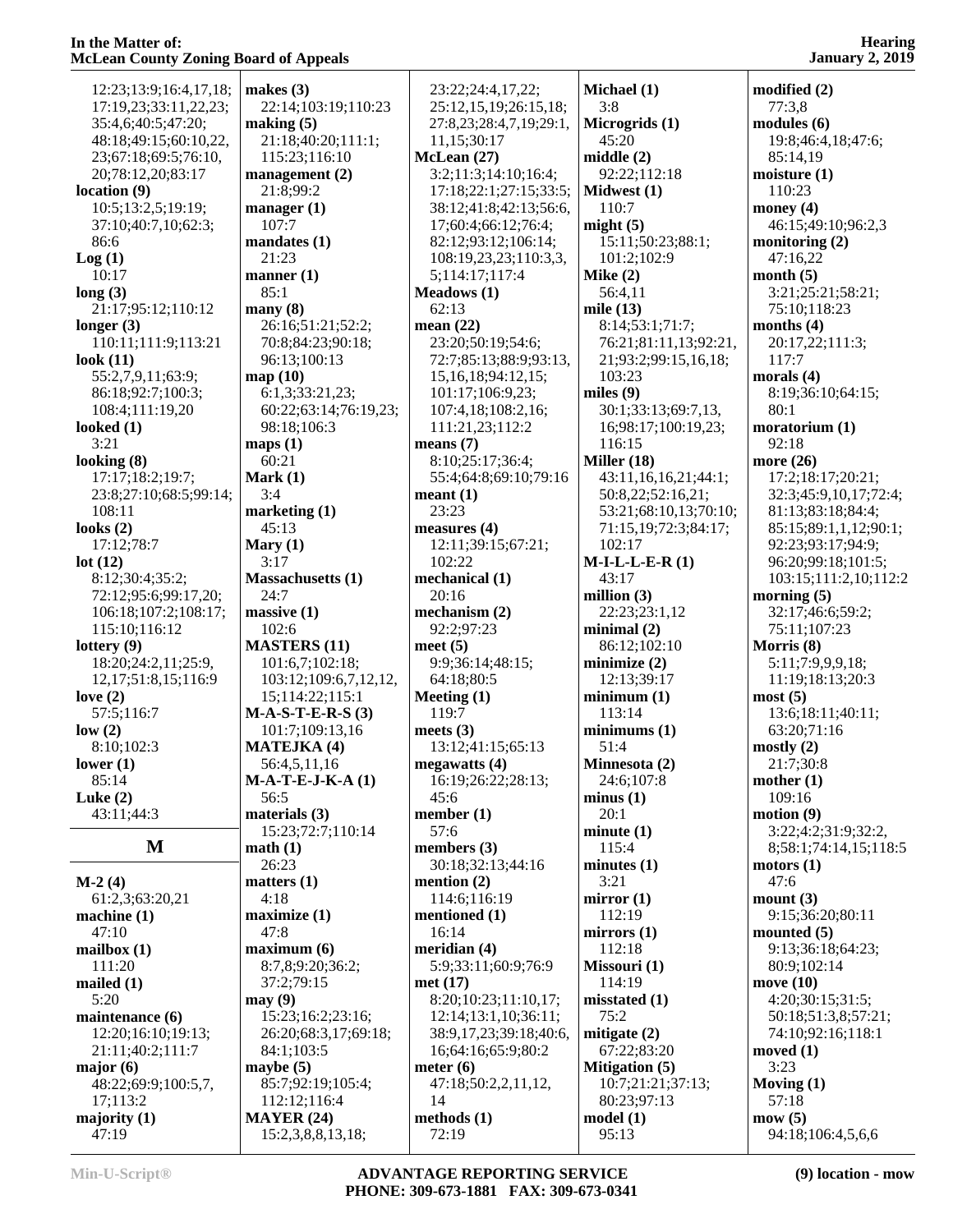| Accedin County Zoning Doar a of Appeals |                             |                        |                         |                        |
|-----------------------------------------|-----------------------------|------------------------|-------------------------|------------------------|
| mower $(1)$                             | $\bf{needed}$ (1)           | 114:13                 | once $(6)$              | 8:23;40:17;41:6;       |
|                                         | 100:9                       |                        |                         |                        |
| 106:5                                   |                             | November (1)           | 21:5;49:6;51:16;        | 43:2;67:1              |
| mowing (2)                              | needs(4)                    | 9:3                    | 94:6,10;98:20           | organic $(1)$          |
| 41:3;99:3                               | 14:11;42:14;66:13;          | NRCS(1)                | one (52)                | 74:4                   |
| much $(25)$                             | 82:13                       | 88:11                  | 6:18;8:17;13:16;        | orientation (1)        |
| 20:18;39:5;47:18;                       | neighbour(2)                | nuclear $(1)$          | 17:20;18:13,17,18;      | 83:9                   |
| 50:9;52:4;53:15;54:7;                   | 48:21;116:17                | 111:10                 | 19:2,2,3,8;21:8;22:7,8, | original (1)           |
| 55:5;71:6;85:17;89:5;                   | neighbors (1)               | nuisance (1)           | 23;23:4,19;25:2;29:17;  | 41:5                   |
| 93:4;94:9,14;101:9,12,                  | 86:17                       | 94:21                  | 31:18;32:3,12;34:3;     | otherwise (4)          |
|                                         | net(1)                      | Number (14)            | 36:8;41:19;47:18,21;    | 27:10;61:3;67:23;      |
| 15,22,23;104:7;108:7;                   |                             |                        |                         |                        |
| 109:3;116:7,20;119:6                    | 107:21                      | 5:4;10:18;33:4;        | 50:3;64:13;65:17;72:6,  | 77:9                   |
| mud(1)                                  | neutral (1)                 | 57:22;58:23;60:3;62:6; | 13;73:20;77:5,16;       | ought $(1)$            |
| 20:2                                    | 92:20                       | 65:6;74:11;75:2;76:3;  | 79:19,22;81:11;85:7;    | 87:22                  |
| multiple $(2)$                          | New $(6)$                   | 91:23;94:1;108:12      | 92:2;98:8,14,14;99:12;  | out (44)               |
| 97:17;104:22                            | 15:21;16:22;44:16;          | numbers $(2)$          | 101:5;104:7;106:20;     | 8:5,7,8;16:23;17:3;    |
| mustard (1)                             | 96:20;98:2;117:1            | 28:11;52:7             | 113:22;114:5;115:15;    | 26:2,13,17;34:23;      |
| 77:7                                    | next(13)                    |                        | 116:15;117:5            | 35:22;36:1,2;50:17;    |
|                                         | 28:15;32:17;45:10;          | $\mathbf 0$            | one-mile (2)            | 52:2;62:22;64:5,6,7;   |
| N                                       | 48:22;59:2;60:2;67:14;      |                        | 37:23;81:8              | 70:7,7;76:19;79:12,13, |
|                                         |                             |                        |                         |                        |
|                                         | 75:11;76:2;100:5,7;         | oath(5)                | ones $(6)$              | 14;83:13;88:1;92:22;   |
| name $(12)$                             | 102:4;116:5                 | 15:5;56:13;89:19;      | 26:9,11;27:20;47:14;    | 93:19;94:2;99:5,6,7,7; |
| 15:7;43:15;44:10;                       | night(1)                    | 105:19;109:9           | 90:17;95:15             | 106:16,22;107:4,9,16;  |
| 54:21;55:19;71:2;                       | 116:15                      | oaths(1)               | only (16)               | 108:4;111:20;112:15;   |
| 88:15,17;103:14;                        | nine(1)                     | 43:13                  | 19:1,16,18;21:16,17;    | 114:16;117:17;119:2    |
| 105:20;107:5;109:10                     | 110:4                       | obligations (3)        | 25:20;26:8;28:12;       | outgrow $(1)$          |
| names $(1)$                             | noise $(3)$                 | 97:18,21:98:3          | 51:19;88:22;94:1;99:3;  | 92:16                  |
| 18:8                                    | 48:23;86:14;111:6           | obtain (1)             | 104:9;105:4;109:19;     | outlined (3)           |
| name's $(1)$                            | none $(5)$                  | 39:22                  | 111:15                  | 62:17;77:1;109:18      |
|                                         |                             |                        |                         |                        |
| 96:7                                    | 4:20;30:15;57:12,13;        | obtained (7)           | on-site $(3)$           | outside (1)            |
| national (1)                            | 73:2                        | 9:2;12:9;13:17;        | 19:9;21:5;103:4         | 56:23                  |
| 48:15                                   | non-invasive (2)            | 39:13;41:20;65:18;     | onto $(2)$              | over $(14)$            |
| nationwide (1)                          | 20:9;40:23                  | 81:19                  | 20:2;67:17              | 15:12,13;16:19;22:9;   |
| 16:20                                   | $\textbf{noon}(\textbf{1})$ | obtaining (1)          | <b>Oompas</b> (1)       | 25:20;28:15;29:14;     |
| native $(1)$                            | 46:7                        | 12:18                  | 26:13                   | 35:16;45:6;90:20;      |
| 38:11                                   | Normal (1)                  | obviously (6)          | open $(2)$              | 92:23;96:4;103:19;     |
| Natural (11)                            | 56:6                        | 17:22;30:7;86:9;       | 105:7;113:21            | 108:23                 |
| 6:16,20;9:23;10:2;                      | <b>North (36)</b>           | 93:23;94:20;103:17     | opened $(1)$            | overall (1)            |
| 17:6;37:5,7;45:23;                      | 5:9;7:10;17:20;18:7,        | occur(1)               | 110:2                   | 49:18                  |
|                                         |                             |                        |                         |                        |
| 61:13;77:13;80:18                       | 16;33:10,13;35:11;          | 68:17                  | operate $(1)$           | overview (1)           |
| Nature (7)                              | 53:19;55:16;56:5;60:9;      | odors $(1)$            | 71:19                   | 46:2                   |
| 6:21;10:3;13:5;37:8;                    | 61:1;62:12;63:3,8,13;       | 49:1                   | operating $(5)$         | own(3)                 |
| 40:10;80:19;85:21                       | 67:18;71:5;76:9,11;         | off(10)                | 16:20;17:6;21:6,10;     | 89:2;106:1,3           |
| NC(1)                                   | 78:8,13,15,22;79:4,8;       | 20:1;23:10;31:1;       | 28:13                   | owned $(1)$            |
| 5:5                                     | 86:8,9;88:19;90:20;         | 52:16;58:22;67:16;     | operation (7)           | 16:6                   |
| Nearby (8)                              | 96:8;101:8;103:22;          | 71:6;99:9;101:13;      | 12:21;13:3;16:10;       | owner $(1)$            |
| 11:11;30:9;38:17;                       | 105:23;109:13               | 102:6                  | 19:13;40:3,8;98:23      | 98:2                   |
| 67:20;83:19;110:17,                     | north/south (1)             | offer $(1)$            | operational (2)         | owns(2)                |
| 23;111:1                                | 62:17                       | 22:15                  | 16:23;19:12             | 109:17;115:9           |
|                                         | northeast $(3)$             |                        | operations (6)          |                        |
| NEC(1)                                  |                             | offers $(1)$           |                         |                        |
| 47:12                                   | 5:8;60:11;76:10             | 45:17                  | 45:13;47:16;48:23;      | ${\bf P}$              |
| necessarily (1)                         | northwest (4)               | Office (4)             | 49:4;68:17;103:3        |                        |
| 100:6                                   | 7:16;83:14,15;86:8          | 10:16;14:1;32:16;      | opinion $(1)$           | pad(5)                 |
| necessary(2)                            | noted(1)                    | 119:1                  | 88:4                    | 19:20;47:20,21;        |
| 11:15;38:21                             | 108:23                      | offices $(3)$          | opportunity (1)         | 67:19;83:18            |
| need(28)                                | notice $(4)$                | 45:3,4;75:11           | 57:7                    | paid(5)                |
| 10:10,12;11:4;12:5;                     | 5:13;33:14;60:13;           | officials $(1)$        | option $(1)$            | 5:17:33:18:60:17;      |
| 14:14;28:11,22;29:5;                    | 76:13                       | 40:19                  | 27:12                   | 76:17;91:11            |
|                                         | noticed $(1)$               | often $(2)$            | order(5)                | panel $(4)$            |
| 32:14;37:15;38:13;                      |                             |                        |                         |                        |
| 39:9,22;42:17;45:16;                    | 108:14                      | 48:11;57:2             | 3:2;27:8;48:14;         | 69:11;102:1,2;         |
| 55:14;56:8;59:5;66:16;                  | notifications (5)           | oil(1)                 | 83:20;100:13            | 112:15                 |
| 69:9;71:1;81:2;82:16;                   | 5:16;19:11;33:17;           | 79:5                   | orderly $(2)$           | panels $(34)$          |
| 88:1,4;92:18,18;                        | 60:16;76:16                 | old(1)                 | 11:8;38:15              | 9:3,13,14;11:23;       |
| 105:11                                  | notion(1)                   | 62:18                  | ordinance (5)           | 14:7;36:18,19;42:10;   |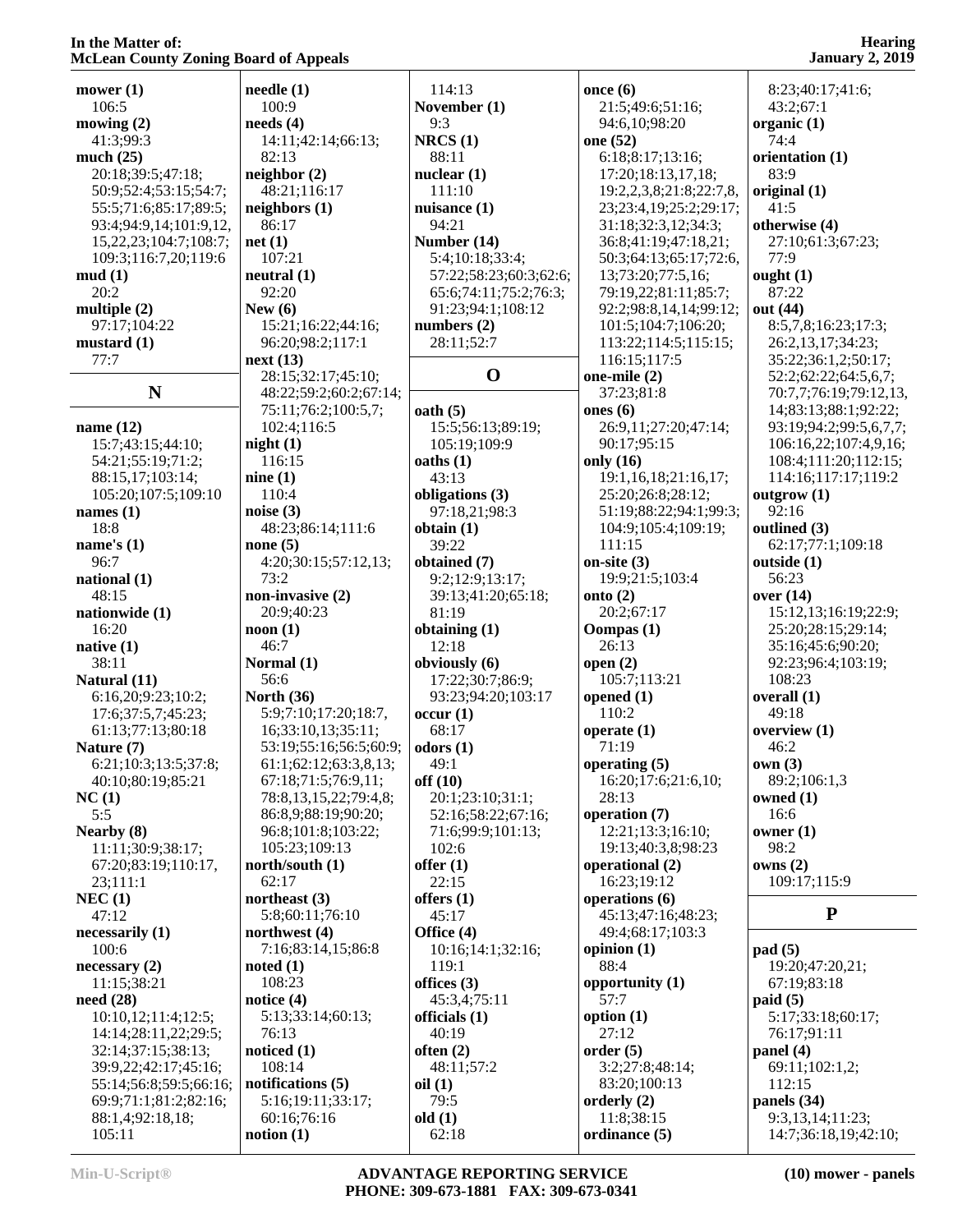| $\overline{\phantom{a}}$                    | т т                                        |       |
|---------------------------------------------|--------------------------------------------|-------|
| 50:13,18;54:2;64:23;                        | paved $(1)$                                |       |
| 65:1;66:9;68:9,14;                          | 24:7                                       | ph    |
| 72:15;80:9,10;82:9;<br>86:4,20;94:19;97:1;  | pay $(2)$<br>22:8,18                       |       |
| 101:13,19;110:10,20;                        | penetration (1)                            | Ph    |
| 111:3,8,21;112:23;                          | 19:18                                      |       |
| 113:3,8                                     | people (16)                                |       |
| Pantagraph (5)                              | 26:1,8;46:14;49:10;                        |       |
| 5:14;33:15;60:14;<br>76:14;110:1            | 56:19,23;57:4,5;67:22;<br>99:17,20;100:13; | Ph    |
| parasitic (1)                               | 106:9;108:18;112:4;                        | $P-I$ |
| 104:20                                      | 115:7                                      |       |
| parcel (1)                                  | per $(4)$                                  | PI    |
| 49:18                                       | 21:7,8;22:9;23:10                          |       |
| parent (1)<br>16:18                         | percent(3)<br>28:9,10;41:8                 |       |
| PARKER (5)                                  | percentage (3)                             | pic   |
| 103:14,14;104:12,                           | 19:17;28:2;52:7                            | pic   |
| 16,19                                       | perennial (1)                              |       |
| part (15)                                   | 20:10                                      | pic   |
| 6:17;29:17,18;30:21;                        | perform (1)                                |       |
| 56:18;57:15;61:16;<br>63:19;68:21;73:6;     | 57:7<br>performance (1)                    | pie   |
| 95:18;97:12,14,18;                          | 19:10                                      |       |
| 117:18                                      | performing(1)                              | pir   |
| partially (1)                               | 20:11                                      |       |
| 86:7                                        | perimeter (1)                              | pip   |
| participate (1)<br>27:20                    | 48:16<br>period (3)                        | pla   |
| particular (11)                             | 20:21;21:3;94:8                            |       |
| 32:14;67:13;69:19;                          | permannent(1)                              |       |
| 83:12;89:13;91:1;92:3,                      | 48:16                                      | pla   |
| 5,17;98:8;105:2<br>partitioned (1)          | permit (26)<br>12:3, 19; 13: 16, 18, 21;   | pla   |
| 26:20                                       | 14:1;18:3;24:23;27:15;                     |       |
| partners (1)                                | 39:7,22,23;41:19,21;                       | pla   |
| 19:14                                       | 42:1,4;62:4;65:17,19,                      |       |
| part's(1)                                   | 23;66:3;81:19,21;82:1,                     | pla   |
| 115:3<br>party (1)                          | 4;103:9<br>Permits (4)                     |       |
| 92:20                                       | 13:14;27:14;41:17;                         |       |
| <b>Paso</b> (2)                             | 65:15                                      | pla   |
| 107:11;111:18                               | permitted (7)                              |       |
| pass (22)                                   | 10:22;11:9;27:6;<br>38:7,16;115:8,10       | pla   |
| 5:20;6:1,7,8,15,18;<br>31:17;33:20,21;34:2, | person(8)                                  |       |
| 14, 17; 60: 20; 61: 8, 12,                  | 10:11;14:13;37:18;                         |       |
| 17;76:18,19;77:2,4,12,                      | 42:16;66:15;81:5;                          |       |
| 21                                          | 82:15;91:14                                | pla   |
| passed (2)<br>32:8;58:18                    | personnel (2)<br>19:9;21:5                 |       |
| passenger (1)                               | perspective (2)                            |       |
| 23:10                                       | 17:15;19:7                                 | pla   |
| passes (1)                                  | phase (5)                                  |       |
| 32:2                                        | 16:11;20:15;22:20,                         | pla   |
| passing (1)<br>102:2                        | 21;30:3<br>Phil $(3)$                      |       |
| past (2)                                    | 32:8;73:14;99:15                           | pla   |
| 78:3,4                                      | Phil's $(1)$                               |       |
| patience (1)                                | 58:19                                      |       |
| 23:17                                       | phone(2)                                   | pla   |
| patterns (2)<br>11:22;39:5                  | 62:1,2<br>photo(1)                         | ple   |
|                                             |                                            |       |

 78:22 **photos (5)** 7:6;34:22;35:2; 62:10;77:22 **Photovoltaic (7)** 9:12;36:17;64:22; 72:14;80:8;112:23; 113:4 **Phyllis (1)** 109:15 **P-H-Y-L-L-I-S (1)** 109:15 **PI (5)** 93:14,16;106:12; 107:17;115:14 **pick (3)** 51:9,13;104:4 **picked (2)** 29:13;100:1 **picking (1)** 99:19 **piece (5)** 6:5;91:1;100:7; 106:16;115:9 **pin (2)** 17:21;98:18 **pipe (2)** 112:18,19 **place (7)** 19:18;22:1,4;27:13; 89:15;95:23;103:20 **placed (2)** 11:23;87:8 **placement (1)** 45:20 **plain (1)** 10:6 **plan (9)** 34:2;37:12;40:23; 53:22;61:7;68:19;77:8; 80:22;117:18 **planning (1)** 49:17 **plans (13)** 6:6;12:2;13:20; 14:18;39:6;41:23; 42:21;65:22;66:20; 77:3;81:23;82:20;95:3 **plant (10)** 54:1;63:23;84:7,10; 88:5,6;95:1;96:4; 113:13;114:7 **planted (3)** 84:20;87:18,20 **plants (5)** 17:7,8;19:10;49:16; 117:16 **plat (4)** 6:1;33:21;60:21; 76:19 **play (1)** 104:7 **please (8)**

 4:19;43:20;45:10; 54:12;55:19;67:14; 71:2;88:14 **pleasure (2)** 15:19;23:15 **plus (2)** 16:16,23 **pm (5)** 32:11;58:21;75:10; 118:23;119:9 **point (6)** 83:13;90:4;100:10, 19;112:11,12 **pointed (1)** 57:2 **points (19)** 8:6,7,7,8,9,9;19:6; 35:22;36:1,2,2,3;64:7, 8;77:7;79:14,15,16; 112:14 **policies (1)** 24:9 **policy (1)** 99:1 **pollination (6)** 11:2;14:10;38:11; 42:13;66:12;82:12 **pollinator (1)** 20:10 **pollinators (1)** 41:2 **pollution (2)** 48:23;49:1 **poor (1)** 107:21 **poorer (1)** 93:18 **pop (2)** 103:18,19 **populated (1)** 99:14 **population (1)** 100:17 **portfolio (2)** 45:7,8 **portion (2)** 17:18;49:18 **position (1)** 47:7 **positioning (2)** 47:5;86:4 **possibilities (1)** 18:10 **possible (6)** 17:23;39:5;53:16; 67:22;85:17;102:22 **post (1)** 50:2 **posts (7)** 9:13;19:16;36:18; 46:8;64:23;80:9;99:6 **potential (3)** 83:21;103:5;110:8

**potentially (1)** 54:5 **pounds (1)** 23:12 **power (41)** 9:6;12:4;14:21;16:8; 17:8;19:10;23:6;28:2; 29:23;33:8;36:12,15; 39:8;43:1;45:15,18,21; 48:1,3;55:7,10,10; 60:6;61:4;62:19;63:10; 64:17,20;66:23;69:22; 70:6,12;76:6;80:3,6; 82:23;96:2,5;100:11, 17;115:15 **powered (4)** 5:6;9:10;46:1;103:7 **power's (1)** 70:10 **practices (1)** 20:8 **preamble (2)** 13:1;40:6 **Pre-development (2)** 11:22;39:4 **prefer (1)** 84:9 **preference (1)** 84:19 **prepared (1)** 92:4 **presence (1)** 45:13 **present (4)** 15:17;44:14;67:5; 83:5 **presentation (4)** 15:22;44:19;67:7; 83:11 **presented (2)** 68:1;83:23 **presenting (1)** 16:3 **Preservation (11)** 7:3;10:16;14:1; 34:20;38:1;42:4;62:7; 66:3;77:20;81:9;82:3 **preserved (1)** 115:14 **Preserves (4)** 6:22;10:3;37:8; 80:19 **preserving (1)** 116:5 **press (1)** 54:20 **presuming (1)** 73:8 **pretty (7)** 69:10,23;84:12;89:4; 94:1;99:20;108:20 **prevailing (1)** 110:21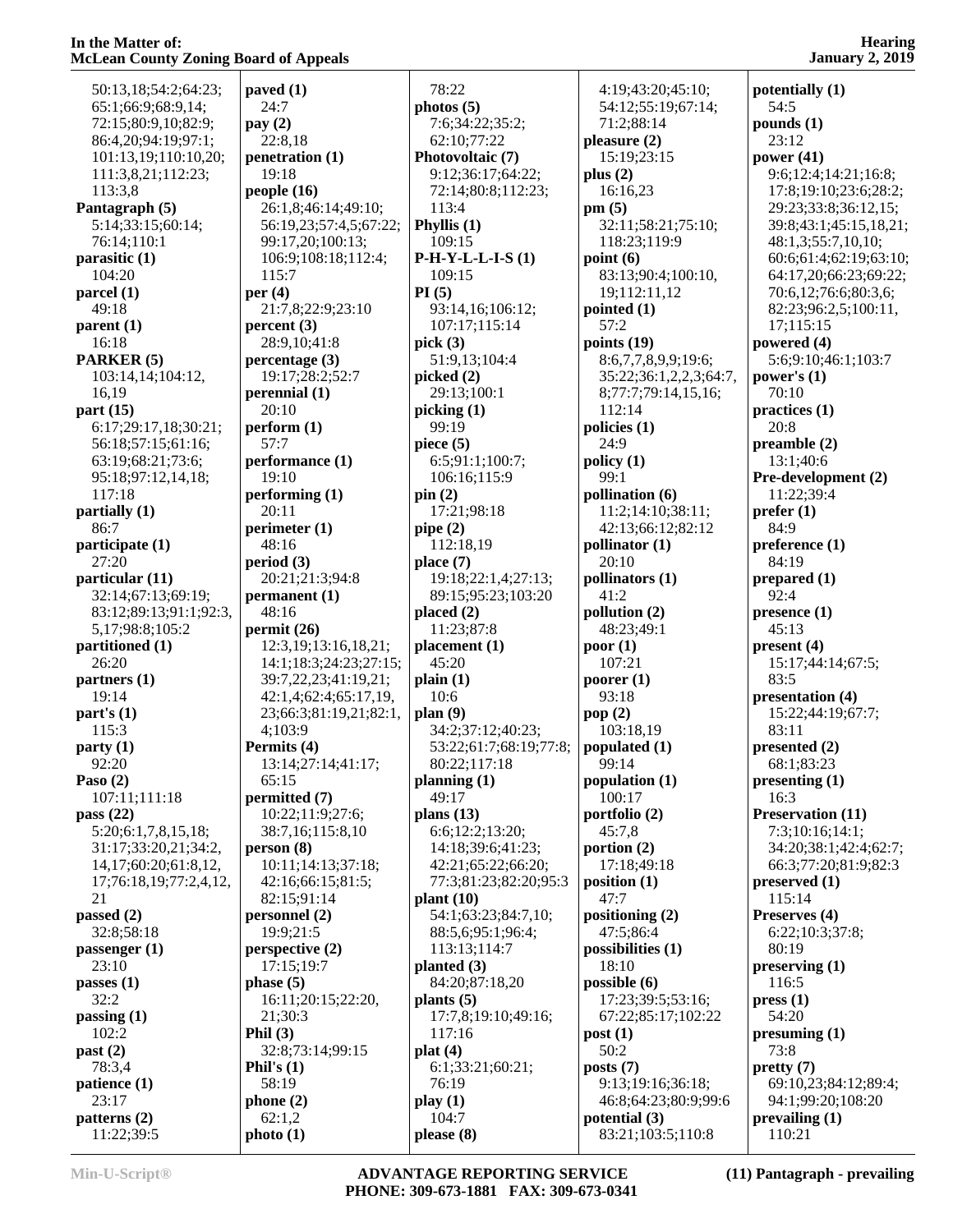**Hearing January 2, 2019**

| prevent(3)                       | program's $(1)$                                 | pro        |
|----------------------------------|-------------------------------------------------|------------|
| 20:2;94:19,20                    | 26:19                                           | I          |
| preventative (1)                 | project (28)                                    | pro        |
| 21:10                            | 10:5;16:17;22:6;                                | 8          |
| previous(3)<br>51:13;62:15;83:10 | 26:3,4,4;27:6;37:10;<br>50:5;51:7,9,17;53:3;    | 3<br>7     |
| previously (4)                   | 57:8;67:7,8;69:3,19;                            | pro        |
| 17:16;68:1;83:23;                | 80:20;83:10,12;90:19;                           | 5          |
| 91:3                             | 91:7;95:19;97:20,22;                            | pro        |
| primarily (4)                    | 98:1,2                                          | 1          |
| 8:11;45:23,23;55:2               | projects (29)                                   | pro        |
| primary (3)                      | 10:17;16:9;18:4,22;                             | 1          |
| 20:15;25:4;46:21                 | 22:7,19,21;23:4,8;                              | 3          |
| prime(1)                         | 24:18;26:2,8;27:3,4;                            | 1          |
| 29:4                             | 45:22;50:3;51:10,14,                            | 8          |
| principal (4)                    | 19;52:8,12;57:8;91:5;                           | ç          |
| 5:9;33:11;60:9;76:9              | 95:7,9,12,13;97:20;                             | pro        |
| prior(1)<br>67:8                 | 116:8                                           | 5<br>1     |
| prioritize (1)                   | promises $(1)$<br>95:15                         | 3          |
| 51:11                            | properties (2)                                  | 4          |
| private (1)                      | 85:9;91:4                                       | 6          |
| 91:11                            | property (98)                                   | pro        |
| probably (9)                     | 5:7;6:2,4;7:7,10,12,                            | 2          |
| 32:15;84:10;88:4;                | 13, 14, 15, 17, 18, 19;                         | Pul        |
| 89:5;90:1;91:8;92:15,            | 8:10,14,20;9:7;10:21,                           | 5          |
| 23;93:19                         | 23;11:1,9,10,12,17,21;                          | 1          |
| problem(3)                       | 17:20;33:9,22,23;                               | 3          |
| 7:1;31:2;102:19                  | 34:13,23;35:7,12,13,                            | $\epsilon$ |
| problems (1)                     | 17, 20, 22; 36: 4, 13; 38: 6,                   | 7          |
| 86:3                             | 8,9,16,23;39:4;40:21;<br>41:4;53:10,14;60:7,21, | pul<br>5   |
| procedureding(1)<br>18:1         | 23;61:2,16,20;62:11,                            | 7          |
| process(14)                      | 14, 16; 63: 5, 6, 19; 64: 2, 9,                 | pul        |
| 12:6;14:4;18:20;                 | 18;72:1;76:7,20;77:1,                           | 5          |
| 24:2,8;25:9;39:10;               | 15;78:9,11,14,15,17,                            | 7          |
| 40:19,21;42:7;56:3;              | 21, 22, 23; 79: 2, 17; 80: 4,                   | pul        |
| 66:6;82:6;105:1                  | 15;81:14;83:16;87:2;                            | 5          |
| produce (6)                      | 89:2,5;90:16,21;91:1,4,                         | pul        |
| 21:13;23:5;41:9,11;              | 19,22;92:14;99:14;                              | 3          |
| 51:1;96:5                        | 106:1;110:1;114:9;                              | pur        |
| produced (1)<br>101:11           | 115:9;116:17                                    | 8          |
| producing (1)                    | property's $(2)$<br>35:4;114:9                  | pul<br>1   |
| 41:13                            | propose(5)                                      | pul        |
| product(2)                       | 47:17;48:16;84:17,                              | 5          |
| 85:22;95:1                       | 18;112:2                                        | put        |
| production (23)                  | proposed (29)                                   | 1          |
| 7:22;8:3,21;11:1,11,             | 7:20;8:17;9:4;10:19;                            | 3          |
| 12;35:21;38:18;41:7;             | 11:7;12:4,15,19,23;                             | 8          |
| 50:9;63:18;64:3;79:2,            | 13:7;36:8;38:4,14;                              | 1          |
| 8,9;93:14,19,20;95:21;           | 39:8,20,23;40:5,13;                             | put        |
| 99:11;106:17;108:22;             | 64:13;65:7;78:12;                               | I          |
| 109:1<br>productive (2)          | 79:19,22;83:14;<br>109:18;111:7;112:22,         | put<br>7   |
| 94:9;108:22                      | 23;118:2                                        | PV         |
| professional (2)                 | proposes (4)                                    | 4          |
| 88:4;91:16                       | 9:5;36:11;64:16;                                |            |
| program (5)                      | 80:2                                            |            |
| 18:5;27:9,21;52:3;               | proposing $(11)$                                |            |
| 116:4                            | 17:13;47:15;49:15;                              | qua        |
| programs(1)                      | 55:12;72:13;84:5,7;                             | 8          |
| 56:20                            | 86:13;98:9;113:7,7                              | qua        |

|                              | $\text{protect}(2)$                     | 5:8;           |
|------------------------------|-----------------------------------------|----------------|
|                              | 19:21;114:17                            | 76:8           |
|                              | protection (9)                          | questio        |
|                              | 8:11;11:20,21;35:19;                    | 24:2           |
| );                           | 36:5;38:10;39:3;64:10;                  | quick          |
| $\overline{\mathbf{S}}$<br>, | 79:18<br>prod(2)                        | 19:5<br>quickl |
| 19;                          | 56:6,16                                 | 20:1           |
| 2;                           | prove(1)                                | quiet (        |
|                              | 15:23                                   | 47:1           |
|                              | provide (19)                            | quite (        |
| ;                            | 11:20;12:1;13:2,19;                     | 19:2           |
|                              | 37:18;39:3,6,16;40:7,                   | 115:           |
| ŀ;                           | 18;41:22;45:14;65:21;                   | quoru          |
| 4,                           | 81:4,22;84:12;92:19;                    | 3:20           |
| :5;                          | 93:14;97:7                              | quote          |
| ;                            | provided (16)                           | 28:7           |
|                              | 5:15;10:10;11:16;<br>12:15;13:14;33:16; |                |
|                              | 37:16;38:22;39:19;                      |                |
|                              | 41:17;48:3;60:15;                       | $R-1(5)$       |
|                              | 65:15;76:15;77:6;81:3                   | 8:1,2          |
|                              | proximity(3)                            | rackin         |
| ,                            | 29:19;100:10,17                         | 47:2           |
|                              | Public (15)                             | radial         |
| 21,                          | 5:13;7:23;8:19;                         | 29:2           |
| , 21;                        | 12:13;33:14;35:19;                      | radiat         |
|                              | 36:10;39:18;44:21;                      | 102:           |
| 3,                           | 60:13;61:21;64:15;                      | Railro         |
| 3:6,                         | 76:13;79:3;80:1                         | 62:1           |
| 21;                          | publication (4)                         | raise (        |
| ,21,                         | 5:17;33:18;60:17;<br>76:17              | 71:9           |
| 1,<br>2,9,                   | published (4)                           | raised<br>112: |
| :1,                          | 5:14;33:15;60:14;                       | Range          |
| 7,                           | 76:14                                   | 5:9;           |
| .4,                          | pulled $(5)$                            | rated          |
| 2;                           | 58:22;99:5,6,6,7                        | 47:1           |
| 1,4,                         | pulls (1)                               | rather         |
|                              | 32:13                                   | 105:           |
|                              | purpose (3)                             | ration         |
|                              | 85:16;88:8;98:6                         | 40:1           |
|                              | purposes $(2)$                          | reach          |
|                              | 10:21;38:6                              | 17:3           |
|                              | pursuing (2)<br>52:8,9                  | read (<br>17:2 |
|                              | put (11)                                | 81:1           |
|                              | 19:6;22:1;26:17;                        | 117:           |
| $\Theta$                     | 31:7;63:23;86:14;                       | ready          |
| ;                            | 89:14,19;93:1;107:12;                   | 24:1           |
|                              | 115:21                                  | 74:7           |
|                              | puts $(1)$                              | real (4        |
|                              | 116:17                                  | 35:2           |
|                              | putting (3)                             | really         |
| 22,                          | 70:7,7;102:6                            | 57:4           |
|                              | PV(1)                                   | 95:2           |
|                              | 45:18                                   | 107:           |
|                              | Q                                       | reason<br>68:9 |
|                              |                                         | reason         |
|                              | quality $(1)$                           | 29:1           |
| ;                            | 85:14                                   | recall         |
|                              | quarter $(6)$                           | 96:1           |
|                              |                                         |                |

| 5:8;33:9;60:8;71:7;     | receive (4)              |
|-------------------------|--------------------------|
| 76:8;116:10             | 5:21;19:                 |
| question's (1)          | 25:2                     |
| 24:22                   | received (2              |
| quick (1)               | 27:17;60                 |
| 19:5                    | recommen                 |
| quickly (2)<br>20:14,22 | 31:5;118                 |
| quiet (1)               | recommen<br>11:3;14:     |
| 47:17                   | 42:13;66                 |
| quite (5)               | recommen                 |
| 19:20;28:8;107:1,17;    | 13:11;41                 |
| 115:22                  | record (11)              |
| quorum (1)              | 6:19;10:                 |
| 3:20                    | 43:15;54                 |
| quote (1)               | 80:16;88                 |
| 28:7                    | 109:11                   |
|                         | records (1)              |
| R                       | 91:9                     |
|                         | red(3)                   |
| <b>R-1</b> (5)          | 34:1;62:                 |
| 8:1,21;9:1,4,8          | reduce(2)                |
| racking (1)<br>47:2     | 41:2;67:                 |
|                         | redundant<br>89:8        |
| radial (1)<br>29:20     | refer $(2)$              |
| radiating (1)           | 65:5;67:                 |
| 102:8                   | reference (              |
| Railroad (2)            | 24:23;29                 |
| 62:18;63:3              | referenced               |
| raise (4)               | 50:1                     |
| 71:9,12,22;106:20       | referred (4              |
| raised (1)              | 9:14;36:                 |
| 112:14                  | 80:10                    |
| Range (4)               | referring (              |
| 5:9;33:10;60:9;76:9     | 47:21;73                 |
| rated (1)               | reflect $(1)$            |
| 47:17                   | 85:17                    |
| rather $(2)$            | reflecting               |
| 105:12,14               | 101:22,2                 |
| rational (1)            | reflective (             |
| 40:19                   | 85:15<br>reflects $(1)$  |
| reach (1)<br>17:3       | 112:19                   |
| read (8)                | regards (1)              |
| 17:2;31:1;65:4,4;       | 83:12                    |
| 81:16,17;113:13;        | regional (1              |
| 117:14                  | 19:13                    |
| ready (6)               | <b>Registered</b>        |
| 24:18;27:6;33:3;        | 10:3;37:                 |
| 74:7;99:10;117:21       | <b>regulation</b>        |
| real (4)                | 13:9;14:                 |
| 35:2;91:3,16;110:8      | 42:22;65                 |
| really (9)              | 82:21                    |
| 57:4;90:2;94:4;         | reject (1)               |
| 95:23;104:21;106:19;    | 27:11                    |
| 107:10;108:11,11        | relation (1)             |
| reason (2)              | 28:22                    |
| 68:9;107:22             | relatively (<br>35:17;63 |
| reasons (1)<br>29:18    | 101:18;1                 |
| recall (1)              | reliable (1)             |
| 96:17                   | 92:1                     |
|                         |                          |

 5:21;19:11;24:23; 25:2 **received (2)** ;60:20  $\text{end } (2)$ 18:1 **rended** (**6**) 11:3;14:10;38:12; 42:13;66:12;82:12 **rends** (3) 13:11;41:14;65:12  $\bf{11)}$  6:19;10:1;15:7;37:6; 43:15;54:16;65:4; 80:16;88:16;105:21; 109:11 **records (1)** 91:9 **red (3)** 52:17;77:2 **ra**) 57:17 *r***edual**  $(1)$  89:8 **refer (2)** 65:5;67:13 **re** (3) 24:23;29:7;50:8 **red** (1) 50:1 **(4)**  9:14;36:19;65:1; 80:10 **referring (2)** 47:21;73:21 **r**  85:17 **reflecting (2)** 101:22,23 *r***e** (1) 85:15 **(1)**  112:19 **regards (1)** 83:12 **regional (1)** 19:13 **red** (3) 37:8;80:19 *ons* (7) 13:9;14:19;40:15; 42:22;65:8;66:21; 82:21 **reject (1)** 27:11 **(1)**  28:22 **ry** (5)  $3:16;79:1;$ 8;113:8 **reliable (1)** 92:1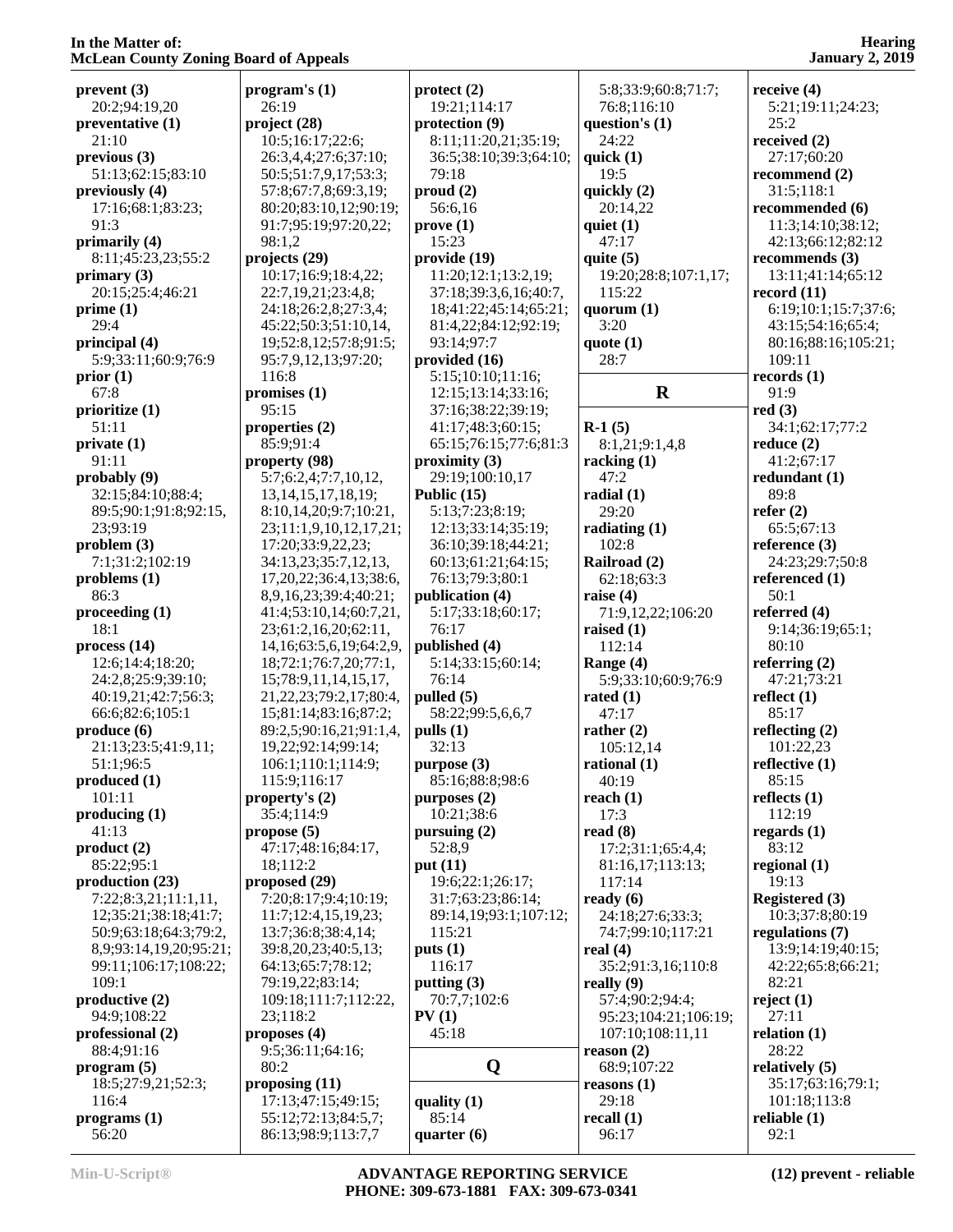| remain $(3)$                             | requ        |
|------------------------------------------|-------------|
| 67:8;83:10,22<br>remember (2)            | 8:          |
| 117:6,12                                 | requ<br>21  |
| remembers (1)                            | resea       |
| 108:13                                   | 62          |
| remote (2)<br>47:15,22                   | rese<br>99  |
| remotely (1)                             | Rese        |
| 19:11                                    | 10          |
| remove (3)                               | resid       |
| 21:18;47:4;49:7<br>removed (1)           | 8:<br>79    |
| 28:22                                    | 10          |
| removes (1)                              | resid       |
| 23:9                                     | 67<br>resid |
| removing $(2)$<br>23:19,21               | 8:          |
| renewable (4)                            | 55          |
| 22:11;25:3;45:21;                        | 11          |
| 46:16                                    | resid       |
| rent(1)<br>107:17                        | 22<br>reso  |
| rental $(1)$                             | 11          |
| 23:2                                     | Reso        |
| repair $(5)$<br>12:7;14:6;39:12;         | 6:<br>37    |
| 42:9;66:8                                | resp        |
| repaired (6)                             | 13          |
| 12:6;14:5;39:11;                         | resp        |
| 42:8;66:7;82:7<br>repairs $(1)$          | 11<br>resp  |
| 82:8                                     | 21          |
| repeat $(1)$                             | resp        |
| 55:18                                    | 22          |
| report $(19)$<br>6:12;8:16;14:22;        | rest<br>53  |
| 34:6,10;35:16;36:3,7;                    | 10          |
| 43:3;61:11,12;63:15;                     | resu        |
| 65:11;67:2;77:11;<br>79:12,15;81:16;83:1 | 48<br>resu  |
| reported (1)                             | 32          |
| 41:7                                     | retai       |
| reporting (1)                            | 11          |
| 103:8<br>represent (1)                   | reteı<br>12 |
| 109:15                                   | retu:       |
| representation (1)                       | 41          |
| 17:11                                    | reve        |
| representative (1)<br>16:15              | 54<br>reve  |
| request $(2)$                            | 54          |
| 53:14;79:20                              | reve        |
| require (1)<br>19:9                      | 25<br>reve  |
| required (6)                             | 10          |
| 5:15;19:15;33:16;                        | revio       |
| 41:5;60:15;76:16                         | 10          |
| requirement (1)<br>9:8                   | 94<br>rezo  |
| requirements (4)                         | 63          |
| 36:14;48:15;64:19;                       | <b>Rick</b> |
| 80:5                                     | 3:          |

| requires (2)                        | RI  |
|-------------------------------------|-----|
| 8:23;94:23                          |     |
| requiring (2)                       |     |
| 21:13,20                            |     |
| research (2)<br>62:8;101:10         |     |
| reseed (1)                          |     |
| 99:9                                |     |
| Reserves (3)                        |     |
| 10:4;37:9;80:20                     |     |
| residence (9)                       |     |
| 8:22;73:12,14,20,22;                |     |
| 79:10;83:16;99:18;                  |     |
| 109:19                              |     |
| residences (4)                      |     |
| 67:20,20;83:19,21                   | R-  |
| residential (8)<br>8:13;13:5;40:10; | Ri  |
| 55:8;87:3;100:5;                    |     |
| 110:17;112:1                        | R-  |
| residents (1)                       |     |
| 22:15                               | rig |
| resource (1)                        |     |
| 111:14                              |     |
| Resources (6)                       |     |
| 6:16;9:23;23:13;                    |     |
| 37:5;61:13;77:13                    |     |
| respects (3)                        |     |
| 13:8;40:14;65:7                     |     |
| respond (1)<br>112:13               |     |
| responsible (1)                     | RI  |
| 21:18                               |     |
| responsive (1)                      |     |
| 22:3                                | R-  |
| rest(4)                             |     |
| 53:14;58:19;65:2;                   | Ro  |
| 104:8                               |     |
| result (4)                          |     |
| 48:2;62:5;119:2,3                   |     |
| results (3)<br>32:18;59:3;75:12     |     |
| retained (2)                        |     |
| 11:22;39:5                          |     |
| retention (2)                       |     |
| 12:3;39:7                           |     |
| returned (3)                        |     |
| 41:5,6;49:8                         |     |
| revegetate (1)                      |     |
| 54:5                                |     |
| revegetating (1)                    | ro  |
| 54:6                                |     |
| revenue (1)                         | ro  |
| 25:4                                |     |
| reverse (1)<br>102:22               | ro  |
| review (4)                          | ro  |
| 10:17;64:7;65:6;                    |     |
| 94:6                                | rol |
| rezoned (1)                         |     |
| 63:21                               | rol |
| Rick(1)                             |     |
| 3:10                                |     |

| <b>RICKARD (63)</b>            | rollin             |
|--------------------------------|--------------------|
| 43:6, 10, 12; 44: 3, 3,        | 50:                |
|                                |                    |
| 15;50:6;51:12;52:1,11,         | roof (             |
| 22;53:6,12;54:4;55:2;          | 50:                |
| 57:13;59:4;67:6;68:7,          | room               |
| 20;69:4,15;70:3,17;            | 48:                |
| 71:11;72:11;73:4;              | rough              |
| 75:14;83:4,7;84:6;             | 47:                |
| 85:3,12,23;86:6,16,21;         | round              |
| 87:1,9,12,15,19;90:23;         | 20:                |
|                                | <b>Route</b>       |
| 91:13,22;93:21;94:17;          |                    |
| 95:6,20;96:15;97:6;            | 60:                |
| 98:6,10,12,16,22;              | 106                |
| 100:2,20;101:19;               | row(               |
| 103:1;112:9,13;119:5           | 85:                |
| $R-I-C-K-A-R-D(1)$             | rows               |
| 44:4                           | 9:1'               |
| Ridge $(2)$                    | 64:                |
| 43:17,20                       | 85:                |
|                                |                    |
| $R-I-D-G-E(2)$                 | ruin (             |
| 43:22,23                       | 94:                |
| right (33)                     | rules              |
| 6:5;7:11;24:14;                | 18:                |
| 26:14;30:20;35:8,10,           | run(               |
| 13;48:1;54:20;57:18;           | 21:                |
| 63:5;68:14;70:18;              | 98:                |
| 73:16,21;74:8;77:7;            | runni              |
| 78:5,9;85:22;89:2,14;          | 112                |
|                                |                    |
| 90:10;93:4;98:5;100:5;         | runs (             |
| 101:3;102:4;103:12;            | 52:                |
| 106:2,3;115:4                  | rural              |
|                                |                    |
| <b>RINGGER (8)</b>             | 20:                |
| 71:3,3,4,18;72:2,5,            | rusty              |
| 21;74:1                        | 56:                |
|                                |                    |
| $R-I-N-G-G-E-R(1)$             |                    |
| 71:4                           |                    |
| <b>Road</b> (52)               |                    |
| 5:12;7:14,23,23;               | safe(              |
| 12:17,18;13:17;19:23;          | 12:                |
| 20:4;23:10,20;33:12,           | safety             |
| 13;35:19,20;39:1;              | 8:1                |
| 52:19,20,21;53:15;             | 64:                |
| 55:17;60:12;61:22,23;          | sale (1            |
| 62:17;63:1,12;65:18;           | 97:                |
| 67:16,18;76:11,12;             | same               |
|                                | 43:                |
| 78:1,2;79:3,3,4,5;             |                    |
| 88:19;89:2,6;96:8;             | 62:                |
| 99:19,21;101:8;                | 94:                |
| 105:23;106:2,9;108:1;          | 115                |
| 109:14;111:17,19               | sandi              |
| roads $(4)$                    | 107                |
| 11:15:38:21:48:6,10            | save (             |
| roadway (1)                    | 46:                |
| 20:2                           | saving             |
| robust(1)                      | 22:                |
| 69:21                          | saw (2             |
| rock(1)                        |                    |
|                                | 17:                |
| 20:1                           | saying             |
| role(1)                        | 53:                |
| 3:3                            | scale              |
| roll(5)                        | 50:                |
| 4:3;31:10;58:2;<br>74:16;118:6 | <b>SCHI</b><br>90: |

| rolling (1)                                   | 1          |
|-----------------------------------------------|------------|
| 50:14<br>$\text{root}(1)$                     | ç<br>1     |
| 50:13<br>room (2)                             | $S-C$<br>ç |
| 48:12;88:1                                    | Sch        |
| roughly (2)<br>47:1;99:16                     | 5<br>Sch   |
| round(2)<br>20:19;26:6                        | 4<br>S-C   |
| Route (4)                                     | 4          |
| 60:11;61:1;62:12;<br>106:7                    | Sci<br>1   |
| row(1)                                        | sco        |
| 85:7<br>rows (10)                             | 6<br>3     |
| 9:12,14;36:17,19;<br>64:22;65:1;80:8,10;      | 6<br>1     |
| 85:2:87:7                                     | scr        |
| ruin (1)<br>94:15                             | 8<br>scr   |
| rules (1)<br>18:5                             | 8<br>1     |
| run(5)                                        | scr        |
| 21:17;44:21;97:22;<br>98:3;113:20             | 4<br>sea   |
| running $(1)$<br>112:18                       | 3          |
| runs (1)                                      | Sec<br>4   |
| 52:18<br>rural (3)                            | 5<br>1     |
| 20:20;30:4;53:4                               | Sec        |
| rusty $(1)$                                   | 3          |
| 56:10                                         | Sec        |
| S                                             | 5<br>4     |
|                                               | 6          |
| safe $(2)$<br>12:15;39:19                     | 8<br>sec   |
| safety (5)                                    | 1          |
| 8:18;36:10;48:1;<br>64:15;80:1                | see<br>1   |
| sale (1)<br>97:23                             | see<br>2   |
| same (14)                                     | See        |
| 43:9;48:10,11;51:6;<br>62:22;67:9;68:1;83:23; | 4<br>7     |
| 94:16;107:18,19,19,19;                        | see<br>l   |
| 115:12                                        | see        |
| sandier (1)<br>107:13<br>save (4)             | 1<br>sell  |
| 46:15;49:10;96:2,3                            | ς          |
| savings (1)<br>22:17                          | 9<br>sen   |
| saw(2)<br>17:16;69:1                          | 5<br>sen   |
| saying $(2)$                                  | 3          |
| 53:23;88:12<br>scale (2)                      | sen<br>4   |
| 50:9;95:22<br><b>SCHIELER (14)</b>            | sen<br>7   |

 17;92:6;93:8,12;94:11; 95:3,17;96:6;106:11; 108:7 **S-C-H-I-E-L-E-R (1)** 90:13 **School (2)** 5:12;56:5 **Schuler (5)** 43:12;44:7,7,11,11 **S-C-H-U-L-E-R (1)** 44:12 **Science (1)** 111:13 **score (19)** 6:14;8:5,6,8,9;34:7; 35:21;36:1,3;40:22; 61:9;64:5,6,7,8;79:12, 13,14,16 **screen (3)** 83:15;84:5;86:3 **screening (4)** 83:14;84:13;85:1; 113:12 **screws (1)** 47:3 **search (2)** 37:23;81:8 **Second (12)** 4:1,3;19:3;31:8,10; 57:23;58:2;74:13,15, 15;118:4,6 **Secretary (4)** 3:3;5:3;60:1;76:1 **Section (10)** 5:8;13:13;14:20; 41:16;42:23;60:8; 65:14;66:22;76:8; 82:22 **security (3)** 19:21;22:1,3 **seed (1)** 107:19 **seeding (1)** 20:8 **Seeing (5)** 4:20;30:15;57:11; 73:2;85:6 **seem (2)** 104:23;105:1 **seems (2)** 115:22;116:11 **sell (8)** 91:19;92:16;95:5,7; 96:20,22;97:20;109:22 **send (2)** 59:3;119:2 **sending (1)** 32:18 **sensors (1)** 47:7 **sent (2)** 76:19;109:14 **separate (1)**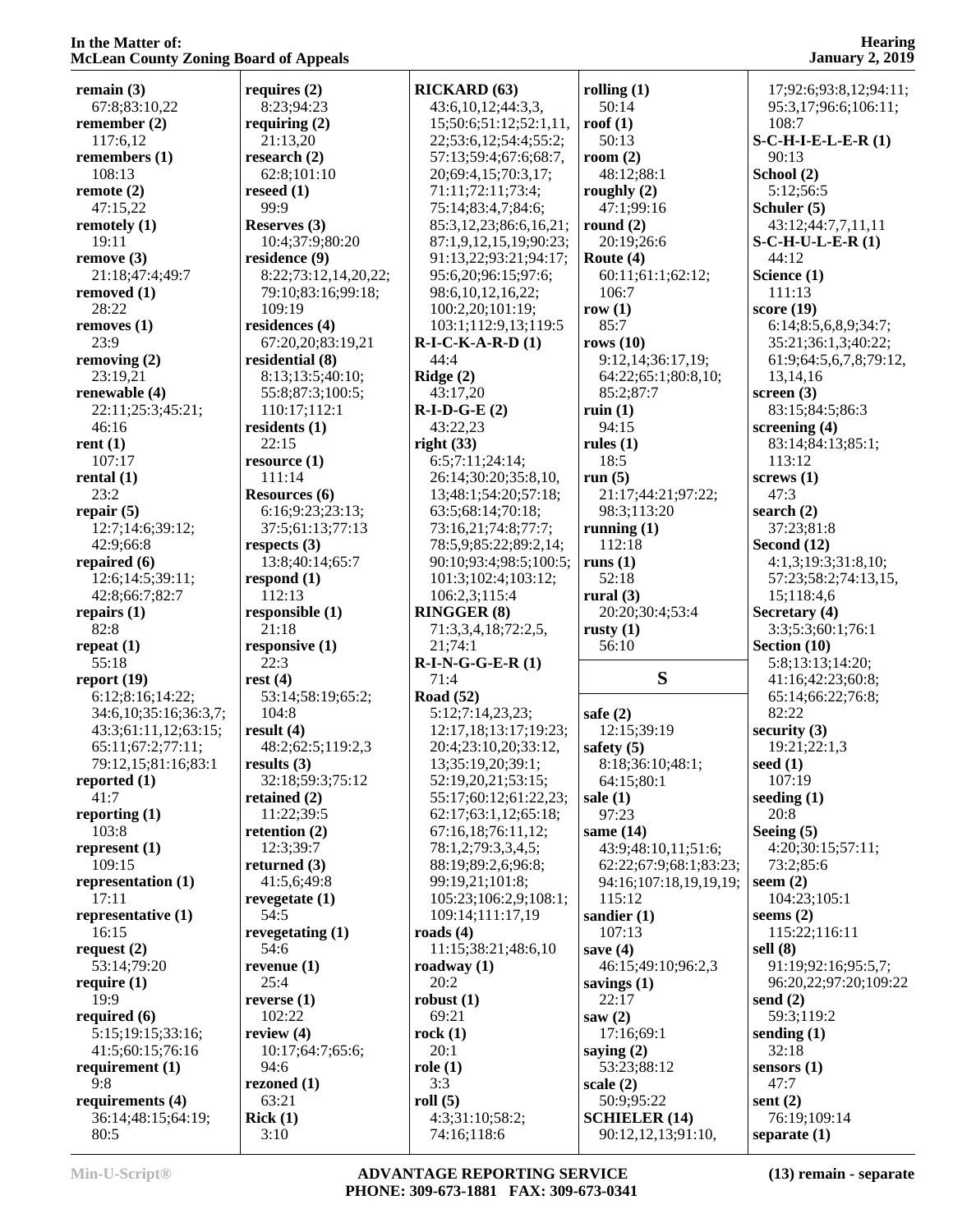| 112:22                 | 30:4,10;41:12;46:23;             | 55:5                          | 114:19                                          | specifications (2)     |
|------------------------|----------------------------------|-------------------------------|-------------------------------------------------|------------------------|
| service $(1)$          | 55:8;84:13;94:8;97:9             | sloping $(1)$                 | soon $(1)$                                      | 48:11;103:11           |
| 47:15                  | significantly $(2)$              | 7:21                          | 95:7                                            | specify $(1)$          |
| services $(3)$         | 71:13;72:3                       | small $(5)$                   | sore $(1)$                                      | 48:7                   |
| 21:14;23:2;45:14       | signing $(1)$                    | 19:16,20,23;49:18;            | 97:2                                            | spell $(2)$            |
| set $(8)$              | 92:14                            | 103:20                        | Sorry $(5)$                                     | 43:19;44:9             |
| 9:13:13:12:36:18;      | sign-off $(2)$                   | smart $(1)$                   | 32:7;50:6;56:9;                                 | spelled $(2)$          |
| 41:15;50:20;64:23;     | 12:9;39:13                       | 47:13                         | 68:10;90:8                                      | 44:4,6                 |
| 65:13:80:9             | silent $(1)$                     | snow(1)                       | sort $(6)$                                      | spent $(1)$            |
| setback $(4)$          | 21:12                            | 46:23                         | 68:16;87:9;94:20,21;                            | 92:8                   |
| 9:8:36:14:64:19;       | silicon $(1)$                    | Soil (27)                     | 100:14;103:4                                    | spills $(1)$           |
| 80:5                   | 113:8                            | 6:13,13;8:5;11:3;             | Sounds $(1)$                                    | 94:2                   |
| setup $(1)$            | silicone (1)                     | 14:11;29:3;34:6,7;            | 72:21                                           | spoke $(3)$            |
| 73:22                  | 46:21                            | 35:21;38:12;42:14;            | source $(1)$                                    | 29:12;61:23;62:1       |
| Seven $(14)$           | similar(7)                       | 61:10;66:13;77:11;            | 48:23                                           | spot $(1)$             |
| 13:7;14:13;21:7;       | 24:3;41:11;65:3,11;              | 79:12;82:13;87:23;            | sources $(1)$                                   | 100:15                 |
| 31:4;40:13;42:16;      | 81:16;91:7;102:11                | 102:20;103:2,5;               | 95:21                                           | spray $(7)$            |
| 51:19;57:20;64:11;     | simple $(1)$                     | 106:22,23,23;107:12,          | South $(29)$                                    | 94:14,14,15,17,22;     |
| 66:15;74:9;82:15;      | 48:6                             | 16;117:2,16                   | 5:11;7:8,8,10,15,16,                            | 99:1.3                 |
| 92:23;117:23           |                                  | soils $(2)$                   | 17, 18, 22; 11: 19; 17: 18;                     |                        |
| several (6)            | single $(4)$<br>17:11;30:3;46:4; | 107:2,13                      | 18:9,12;20:3;30:7;                              | spraying $(1)$<br>41:3 |
| 28:15;29:8,16,18;      | 104:1                            |                               |                                                 |                        |
| 101:9;110:13           | single-family $(2)$              | soil's $(1)$<br>117:15        | 33:13;35:9,18;52:9,12;<br>63:1;68:5;74:4;76:21; | spread $(1)$<br>94:20  |
|                        |                                  |                               |                                                 |                        |
| shade $(1)$            | 8:22;79:9                        | solar $(145)$                 | 78:6,10;79:8;90:13;                             | staff $(19)$           |
| 20:9                   | $s$ it $(2)$                     | 5:6;8:23;9:3,4,6,10,          | 110:21                                          | 4:22;6:15;8:15;        |
| shading $(5)$          | 54:19;97:2                       | 14, 15, 17, 19; 11: 5, 23;    | southeast (6)                                   | 13:11;30:12;31:7;34:9; |
| 68:15;86:5,10,10;      | site $(44)$                      | 12:4,8,19;14:6,7,20;          | 33:12;35:14;39:1;                               | 35:16;36:6;41:14;      |
| 94:19                  | 6:5,11;7:5;8:4,6;                | 16:3,4,16,16,23;17:8,         | 76:8;103:22;109:17                              | 49:14;54:11;63:15;     |
| shall $(23)$           | 12:15;19:14,17;20:6,8;           | 12;18:6,8;19:7,8,10;          | southeastern $(1)$                              | 65:12;70:21;87:5;97:7; |
| 13:16,19,22;14:7,17;   | 21:2,8,23;22:3;27:11;            | 22:14;24:5,14;27:2;           | 68:6                                            | 113:15;118:3           |
| 41:19,22;42:2,6,10,20; | 29:14;34:2,8;35:1,23,            | 28:3,13,16;33:6,6,7;          | southern $(3)$                                  | stage $(2)$            |
| 65:17,21;66:1,5,9,19;  | 23;37:23;39:19;40:17;            | 36:12,15,19,20,20,22;         | 17:17;18:19;19:2                                | 24:19,20               |
| 81:19,22;82:2,5,9,19   | 48:5,17;52:15;61:6,9;            | 37:1;39:8,12;40:1;            | southwest (7)                                   | staggered $(2)$        |
| share $(1)$            | 63:8;64:4,5,6;65:10;             | 41:10;42:9,10;43:1;           | 5:11;7:12;33:9;                                 | 87:10:88:2             |
| 104:2                  | 69:20;72:18,19;77:3;             | 45:18,19;46:3,4,10,13,        | 35:14;60:8;68:11;                               | stand $(1)$            |
| Shirley (1)            | 79:11,13;81:8,11;                | 15, 18; 47: 5, 9; 48: 5, 20;  | 73:13                                           | 115:4                  |
| 35:5                   | 83:20;104:4                      | 49:6,10:50:13:54:2;           | soybean $(2)$                                   | standard (29)          |
| show $(4)$             | sites $(14)$                     | 55:7;56:18;57:8;60:5,         | 41:13;106:13                                    | 8:20;10:23;11:10,16;   |
| 34:22;77:22;108:18,    | 6:21;10:2;16:9;                  | 5,6;61:4;64:17,20;            | soybeans $(1)$                                  | 12:14;13:1,10;31:3,3,  |
| 19                     | 29:16;37:7;38:2;54:18;           | 65:1;66:8,9,23;68:9,          | 109:1                                           | 3;36:11;38:9,17,22;    |
| showed $(1)$           | 55:1;80:18;81:11;                | 14;69:11;72:12,14,15;         | space $(2)$                                     | 39:18;40:6,16;57:19;   |
| 70:13                  | 93:17,17,22,23                   | 76:4,5,6;78:12;80:3,6,        | 43:21;101:17                                    | 64:16;65:6,9;74:8;     |
| showing $(9)$          | Six(12)                          | 10,11,11,13;82:8,9,23;        | <b>SPEAKER (1)</b>                              | 80:2;85:10,13,20;      |
| 6:1,3;33:21,23;        | 12:20;14:9;31:4;                 | 85:9,14;86:4,19;89:1,         | 74:3                                            | 117:22,22,22           |
| 45:11;60:21,23;76:19,  | 40:2;42:12;47:1;51:19;           | 13, 14; 91: 4; 93: 22; 94: 2, | special (29)                                    | standards $(23)$       |
| 23                     | 57:19:66:11:74:9;                | 10,19;95:6,20;96:2,15;        | 5:6;8:17;10:19;11:7;                            | 9:10;13:12,14;14:20;   |
| shown $(2)$            | 82:11;117:23                     | 97:1,8;100:9;101:13,          | 12:21, 23; 13:7, 14; 18:3;                      | 31:1;36:15;41:15,17;   |
| 47:20;91:3             | size $(3)$                       | 19;102:1,2;104:5,15,          | 24:23;27:15;33:7;36:8;                          | 42:23;57:18,18;64:11,  |
| $\rm$ sic $(1)$        | 7:19;17:13;47:1                  | 18;107:10,13;109:23;          | 38:4,14;40:3,5,13;                              | 19;65:2,13,14;66:23;   |
| 74:11                  | skill $(1)$                      | 110:2,4,10;111:7,21;          | 41:17;60:6;61:5,20;                             | 74:8;79:20;80:6;81:15; |
| side $(9)$             | 56:22                            | 112:15, 16, 22; 113:3, 4,     | 62:14;64:13;65:15;                              | 82:23:117:22           |
| 11:19;39:1;62:12;      | skilled (1)                      | 8;116:19;117:10,12            | 76:6;77:18;79:22;                               | start $(2)$            |
| 83:15;86:8,8,9,11;     | 57:5                             | sold $(1)$                    | 85:11                                           | 15:21;106:18           |
| 90:11                  | sky $(1)$                        | 98:1                          | species $(16)$                                  | started $(1)$          |
| sides $(4)$            | 47:8                             | Somebody (4)                  | 6:20;10:2;20:10;                                | 7:4                    |
| 8:2,2;64:3;79:7        | slide (8)                        | 3:21;90:6;95:13;              | 34:12;37:7;38:11;41:4;                          | starting $(2)$         |
| sign(7)                | 17:21;18:13;45:10,               | 96:23                         | 61:15;77:14;80:17;                              | 22:8;24:20             |
| 21:20;78:4,7;91:18;    | 11;49:13;67:8,13,14              | somebody's (1)                | 84:9,15,17,18,20;95:1                           | state $(20)$           |
| 92:4;96:22;97:13       | slides $(2)$                     | 112:1                         | specific $(4)$                                  | 15:6;18:23;21:19;      |
| signed $(1)$           | 50:3;83:11                       | somehow (1)                   | 32:13;49:13;95:1;                               | 22:12;24:5;28:13,15;   |
| 27:12                  | slightly $(3)$                   | 105:1                         | 99:4                                            | 29:16;43:14;51:10,20,  |
| significant $(12)$     | 77:4,8;95:21                     | somewhere (4)                 | specifically $(2)$                              | 22;52:5;54:21;71:2;    |
| 22:6,19;28:12,14;      | slope $(1)$                      | 70:16;111:23;112:3;           | 25:13;46:10                                     | 88:15;97:14;105:20;    |
|                        |                                  |                               |                                                 |                        |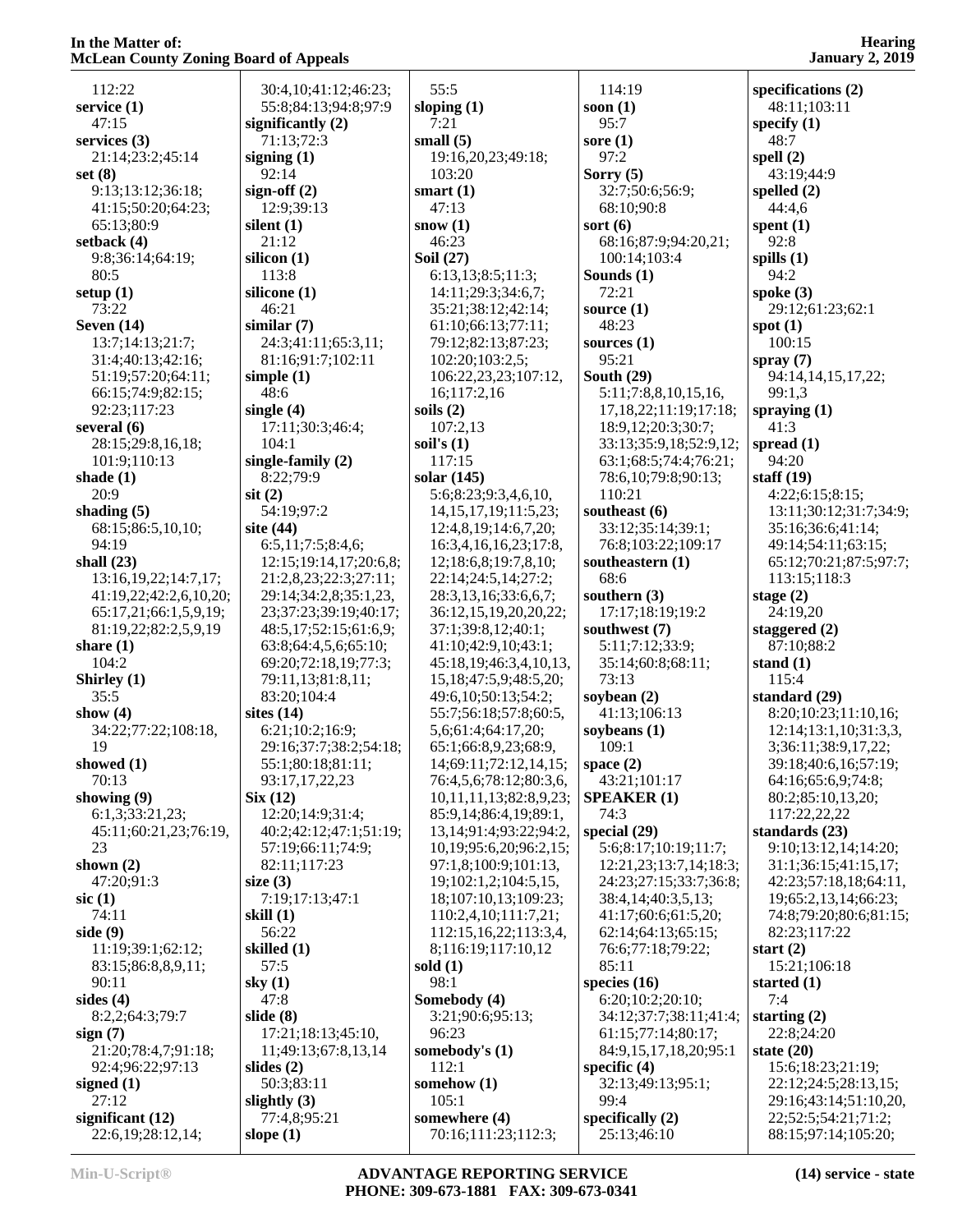| $\sim$ 0 and $\sim$ 0<br>₻ |                |
|----------------------------|----------------|
| 109:10;111:11              | strı           |
| stated (5)                 | 2              |
| 51:13;57:22;74:11;         | strı           |
| 106:1;116:15               | 7              |
| State-listed (4)           | stu            |
| 6:19;10:1;37:6;            | 2              |
| 80:17                      | 9              |
| statement (7)              | 1              |
| 30:16;57:12;73:3;          | stu            |
| 112:12;114:1,2,23          | 9              |
| states $(6)$               | stui           |
| 13:1;24:2,3,6,10;          | 8              |
| 40:6                       | SU.            |
| staying $(1)$              | 5              |
| 99:14                      | SU.            |
| steam $(2)$                | 3              |
| 112:20,20                  | SU.            |
| steel $(2)$                | 6              |
| 46:8;47:3                  | SU.            |
| step $(2)$                 | 7              |
| 22:4;71:16                 | sub            |
| stepped (2)                | 3              |
| 70:14,14                   | sub            |
| steps (2)                  | 1              |
| 48:3;102:22                | 4              |
| step-up $(1)$              | 1              |
| 48:2                       | sub            |
| still (8)                  | 5              |
| 25:10;51:1;62:4;           | sub            |
| 64:1;83:2;98:4;114:11,     | 2              |
| 12                         | sub            |
| stimulation (1)            | 9              |
| 22:20                      | 3              |
| stipulations (8)           | 4              |
| 13:15;31:6;41:18;          | 8              |
| 57:22;65:16;74:12;         | sub            |
| 81:18;99:13                | 4              |
| stood $(1)$                | sub            |
| 102:4                      | 4              |
| stop $(2)$                 | sub            |
| 78:4;104:23                | $\overline{2}$ |
| storage $(4)$              | sub            |
| 16:16;45:18;63:2;          | 1              |
| 77:7                       | sub            |
| stored $(2)$               | 9              |
| 45:19;103:4                | sub            |
| storm $(6)$                | 9              |
| 12:2;13:20;39:6;           | sub            |
| 41:23;65:22;81:23          | 1              |
| straight $(5)$             | sub            |
| 18:16;35:15;72:14;         | 1              |
| 74:4;106:3                 | sub            |
| strategic $(1)$            | 1              |
| 17:22                      | $\overline{2}$ |
| strategy $(1)$             | б              |
| 45:13                      | 7              |
| street $(6)$               | sub            |
| 7:13;44:5;56:5;            | 1              |
| 78:17;83:17;90:14          | suc            |
| streets $(2)$              | 1              |
| 12:14;39:18                | 2              |
| string $(1)$               | sufi           |
| 70:13                      | $\overline{c}$ |

| struck (1)<br>26:7                     | sufficient $(1)$<br>97:11    |
|----------------------------------------|------------------------------|
| structure (1)                          | suitable (3)                 |
| 73:19<br>studies (8)                   | 41:1;55:3;10<br>suited (1)   |
| 27:19;90:21;91:2;                      | 69:10                        |
| 92:19,19;101:10;                       | summer $(4)$                 |
| 102:15,16                              | 20:18;102:14                 |
| study $(5)$                            | 111:3                        |
| 90:15;91:1,6,10,15                     | sum(11)                      |
| stuff $(1)$                            | 9:17;36:22;4                 |
| 89:10                                  | 46:5;47:7;50                 |
| $SU-18-27(3)$                          | 51:1,3;80:13                 |
| 5:3,5;31:6                             | sunlight $(2)$               |
| $SU-18-28(3)$                          | 85:17;112:1                  |
| 33:2,5;57:22                           | support $(2)$<br>46:16;117:1 |
| SU-18-29 (2)<br>60:4;75:2              | supported $(2)$              |
| $SU-18-30(4)$                          | 46:4,8                       |
| 74:11;76:2,4;118:2                     | supportive $(1)$             |
| subdivision (2)                        | 41:2                         |
| 30:10;100:8                            | supports $(2)$               |
| subject (12)                           | 47:3;93:15                   |
| 11:21;35:13;39:4;                      | supposed (6)                 |
| 41:4;63:4,6;78:9,11,15,<br>17,21;81:13 | 28:2,8;92:7,<br>93:13        |
| submission (1)                         | sure $(11)$                  |
| 52:23                                  | 21:10,18;29                  |
| submit (1)                             | 69:4;84:6;90                 |
| 27:9                                   | 107:3;116:7                  |
| submitted (12)                         | surety $(2)$                 |
| 9:21;10:15;14:18;                      | 97:8;98:7                    |
| 34:10,18,21;37:3;                      | surface $(1)$<br>48:11       |
| 42:21;61:13;66:20;<br>82:20;91:6       | surfaces $(1)$               |
| subscribe (1)                          | 48:7                         |
| 46:15                                  | surprised $(1)$              |
| subscribers (1)                        | 106:10                       |
| 46:13                                  | surrounded (6                |
| subscribing $(1)$                      | 8:20;11:1,11                 |
| 22:18                                  | 38:9;63:18                   |
| subsidiary (1)<br>16:7                 | surrounding (                |
| subsidies (2)                          | 8:1,2;11:9;3<br>48:21;64:2;7 |
| 95:22,23                               | 102:20                       |
| subsidized (1)                         | surroundings                 |
| 95:17                                  | 30:6                         |
| substances (1)                         | swear $(3)$                  |
| 113:10                                 | 43:8;56:8;10                 |
| substantially (2)<br>10:22;38:7        | sweet $(1)$<br>100:15        |
| substation (17)                        | switch (2)                   |
| 17:19;18:17;29:19,                     | 26:2,10                      |
| 20;30:1;52:14;53:2;                    | sworn $(10)$                 |
| 69:2,7,13,18,20,22;                    | 15:1,5;43:12                 |
| 70:2;98:14,16;100:19                   | 67:4;83:3;10                 |
| substations (1)<br>17:23               | 109:5,9<br>Sydney (1)        |
| successful (5)                         | 45:5                         |
| 16:13;19:3;20:19;                      | system $(10)$                |
| 22:10;23:9                             | 9:16;36:21;3                 |
| suffer $(1)$                           | 40:18;46:8;4                 |
| 29:21                                  | 72:15;81:10                  |

| sufficient $(1)$<br>97:11         | syst<br>2             |
|-----------------------------------|-----------------------|
| suitable (3)                      | $\overline{4}$        |
| 41:1;55:3;100:3                   |                       |
| suited (1)<br>69:10               |                       |
| summer $(4)$                      | talk                  |
| 20:18;102:14;108:6;               | 5′                    |
| 111:3                             | 10                    |
| sum(11)                           | talk                  |
| 9:17;36:22;41:9;                  | 9                     |
| 46:5;47:7;50:19,20,22;            | 1:<br>talk            |
| 51:1,3;80:13<br>sunlight $(2)$    | 7.                    |
| 85:17;112:19                      | tall                  |
| support $(2)$                     | 8′                    |
| 46:16;117:10                      | tap                   |
| supported (2)                     | 51                    |
| 46:4,8                            | targ                  |
| supportive (1)<br>41:2            | 9.<br>targ            |
| supports $(2)$                    | $\overline{2}$        |
| 47:3;93:15                        | targ                  |
| supposed (6)                      | 10                    |
| 28:2,8;92:7,11,12;                | task                  |
| 93:13                             | $\overline{4}$        |
| sure $(11)$<br>21:10,18;29:1,15;  | taxe<br>8             |
| 69:4;84:6;90:8;101:12;            | taxp                  |
| 107:3;116:7;117:10                | 9′                    |
| surety $(2)$                      | Tay                   |
| 97:8;98:7                         | $\mathfrak{Z}$ :      |
| surface (1)<br>48:11              | $\overline{3}$<br>7:  |
| surfaces (1)                      | 1                     |
| 48:7                              | tech                  |
| surprised $(1)$                   | $\mathbf{1}$          |
| 106:10                            | Ted                   |
| surrounded (6)                    | 10                    |
| 8:20;11:1,11;35:20;<br>38:9;63:18 | telli<br>10           |
| surrounding (9)                   | tellu                 |
| 8:1,2;11:9;38:16;                 | $1\,$                 |
| 48:21;64:2;79:6,7;                | tem                   |
| 102:20                            | 7                     |
| surroundings $(1)$<br>30:6        | tem<br>$\overline{7}$ |
| swear $(3)$                       | ten                   |
| 43:8;56:8;105:11                  | $2^{\prime}$          |
| sweet $(1)$                       | 1                     |
| 100:15                            | tern                  |
| switch (2)                        | 9:                    |
| 26:2,10<br>sworn $(10)$           | tern<br>3,            |
| 15:1,5;43:12;56:13;               | $7^{\prime}$          |
| 67:4;83:3;105:15,19;              | tern                  |
| 109:5,9                           | 4                     |
| Sydney $(1)$                      | 6                     |
| 45:5                              | 8                     |
| system $(10)$<br>9:16;36:21;38:2; | 10<br>terr            |
| 40:18;46:8;47:2,23,23;            | $\mathbf{2}^{\prime}$ |

**systems (6)** 21:12,19;45:21,22; 46:5;80:12  $\bf{T}$   $\qquad$   $\bf{t}$ **talk (4)** 57:17;73:9;87:23; 108:7 **talked (4)** 99:13;106:11;107:5, 15 **talking (3)** 73:16;115:16;117:2 **tall (1)** 87:17 **tap (1)** 52:17 **targeted (1)** 93:4 **targeting (1)** 20:18 **targets (1)** 103:20 **task (1)** 48:18 **taxes (2)** 89:3,5 **taxpayers (1)** 97:5 **Taylor (14)** 3:17,18;4:15,16; 31:23;32:1;58:16,17; 75:7,8;116:18;117:13; 118:20,21 echnology (1) 113:4 **Ted (1)** 103:14 **telling (1)** 100:21 **telluride (1)** 113:5 **emperature (3)**  71:9,12,23 emperatures (1) 71:20 **en** (4) 29:23;87:7;88:6; 113:14  $erm (1)$  95:12 **erminated** (5) 34:13;37:11;61:15; 77:14;80:21 **terms (13)** 46:2,18;48:19;51:15; 67:6,9;70:8;83:7,8; 84:9;87:9;100:4; 102:14 **territory (2)** 22:17;53:7 **testified (4)**

 15:5;56:13;105:19; 109:9 **testify (1)** 88:9 **testifying (1)** 56:21 **testimony (13)** 30:14;32:15;43:5; 56:2;57:11;73:2;89:18; 91:7;93:7;105:8;109:4; 112:11,15 **Texas (1)** 107:9 **Thanks (3)** 57:9;70:4;74:6 **that'll (1)** 106:20 **thereafter (1)** 21:6 **thermal (1)** 112:17 **thinking (1)** 85:7 **third (9)** 5:9;32:11;33:10; 58:21;60:9;75:10;76:9; 114:9;118:23 **third-party (1)** 96:23 **though (3)** 63:20;93:9;114:6 **thought (6)** 63:22;88:3;113:21; 115:3;116:1,6 **thoughts (1)** 115:16 **thousand (2)** 83:18;99:17 **thousands (1)** 99:22 **thread (1)** 100:9 **threatened (4)** 6:20;10:1;37:6; 80:17 **Three (24)** 11:7;13:22;17:13; 20:17;23:11;26:19,22; 27:4,9;29:3,9;38:14; 42:2;43:4,8;47:1; 56:20;57:19;66:1;67:4; 74:9;82:2;89:5;117:7 **three-phase (13)** 18:12;29:21;30:1,2; 52:18;55:9;62:19; 63:10,11,13;69:1,17; 115:19 **three-quarters (1)** 81:13 **throughout (3)** 9:17;36:22;80:13 **ticket (2)**

25:22;26:12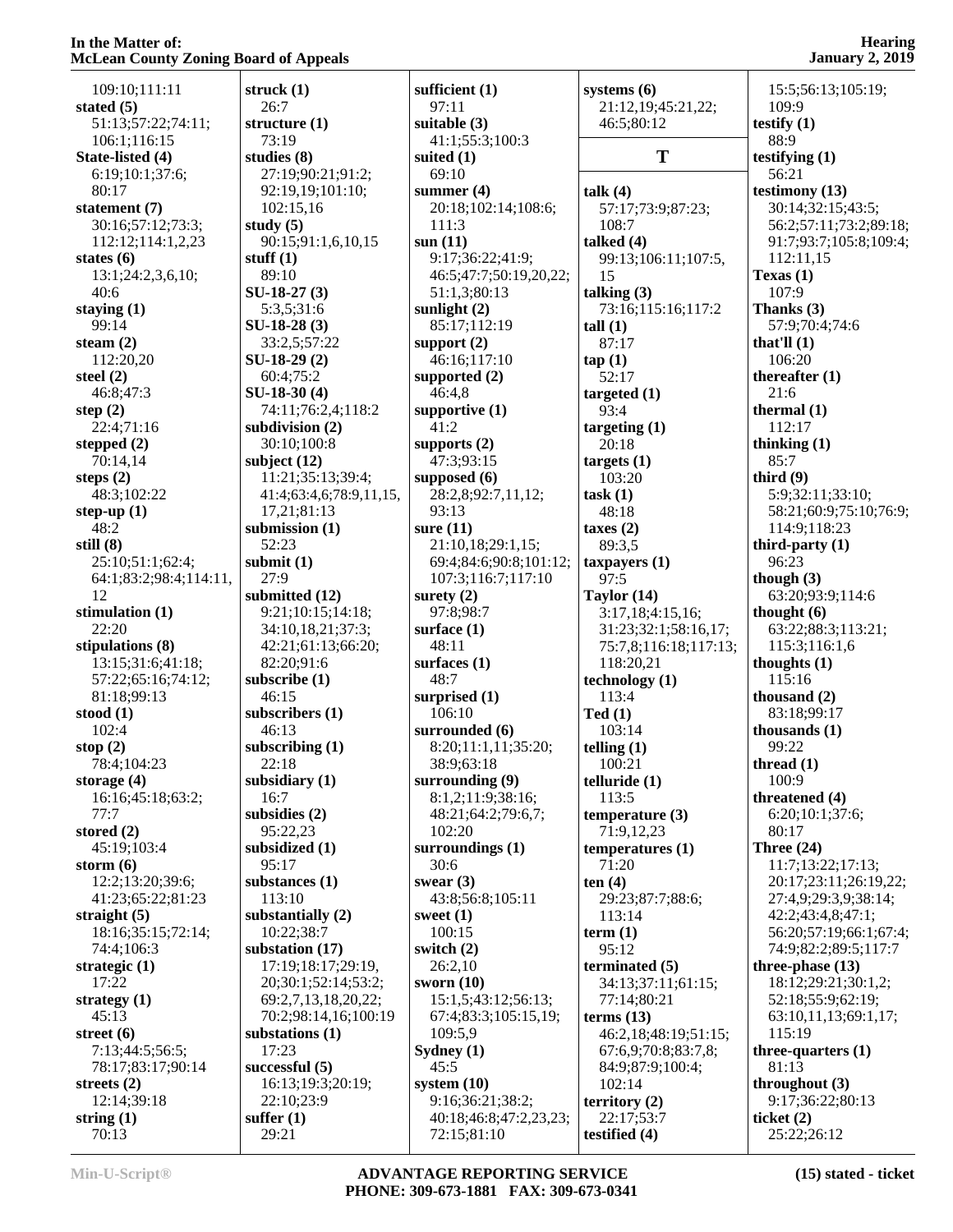**tie (2)** 18:11;30:3 **tile (6)** 12:5;14:4;39:10; 42:7;66:6;82:6 **timeframe (1)** 20:15 **timers (1)** 50:21 **times (4)** 17:13;45:9;84:23; 89:5 **today (1)** 97:4 **together (3)** 84:12;105:3;108:9 **Tokyo (1)** 45:5 **told (8)** 53:1;99:3;107:9,14; 108:9,12;117:9,11 **tolerate (1)** 20:9 **tonight (7)** 4:18;15:20;44:18; 56:20;105:2;114:6; 117:11 **took (1)** 106:22 **top (1)** 52:16 **topic (1)** 94:5 **topography (4)** 7:21;35:17;63:16; 79:1 **Toronto (1)** 45:4 **total (6)** 19:17;20:20;64:6; 79:14,16;109:21 **touch (1)** 34:19 **toward (6)** 7:15,17;63:3,3;78:8, 13 **towards (2)** 50:9;54:2 **town (4)** 8:12;52:18;100:12; 104:1 **Township (25)** 5:8,10;6:3;11:20; 12:17;13:17;33:10,11, 22;34:5;39:2;49:15; 60:8,10,22;61:22,23; 62:23;63:1,12;65:18; 76:8,10,20;77:23 **toxic (5)** 110:14;111:10; 113:2,5,10 **TP&W (3)** 62:18;63:3,7

**track (6)** 19:10;46:5;47:7; 50:20,22;51:1 **tracking (9)** 9:16;17:12;20:2; 36:21;46:5,8;50:19; 72:15;80:12 **tracks (3)** 62:18;63:4,8 **trades (1)** 56:22 **traditionally (1)** 24:17 **traffic (5)** 12:13;39:17;49:4; 67:17;111:6 **transformer (4)** 19:20;20:4;48:2; 72:17 **travel (2)** 106:9;111:17 **traveled (2)** 99:21;106:9 **tree (2)** 87:13;88:6 **trees (13)** 84:7;86:7,9,11,14,14, 18,19;104:20;107:3; 113:13;114:7,11 **trenching (1)** 18:16 **TriGlobal (1)** 107:6 **T-road (1)** 114:10 **trucks (2)** 48:8,9 **trumps (1)** 115:21 **truth (1)** 104:11 **try (5)** 15:21;50:23;51:1; 94:13;99:2 **trying (9)** 20:9;24:8;25:23; 28:10;85:22;100:14; 101:1;106:18;114:16 **Tuesday (4)** 32:11;58:21;75:10; 118:23 **turbine (1)** 112:20 **turn (2)** 48:13;110:22 **turnarounds (1)** 48:10 **Turner (36)** 3:10,11;4:1,3,9,10; 23:18;24:1,13,21;25:8, 14,16;26:12;31:8,10; 32:4,5,6;50:17;51:6, 18;52:6;57:21;58:2,10,

 11;74:10,15,23;75:1; 86:2;88:2;116:6; 118:14,15 **turns (1)** 78:3 **Twenty-six (1)** 27:3 **two (28)** 9:6;10:19;13:19; 18:3,10;20:17;21:8; 24:1;25:21;36:12;38:4; 41:22;57:19;65:21; 67:21;69:7,13;71:10; 74:8;80:3;81:10;85:2; 87:7;98:17;100:15,19, 22;117:7 **two-megawatt (1)** 49:16 **types (2)** 45:17;116:21 **typical (2)** 23:6;48:2 **Typically (3)** 47:3;49:2;70:12 **U ugly (1)** 109:23 **UL (1)** 47:12 **unchanged (1)** 83:10 **undecommissioned (1)** 97:9 **under (5)** 10:17;18:5;89:19; 91:7;112:19 **underground (3)** 28:21;29:1;99:7 **underneath (1)** 54:1 **unforeseen (1)** 25:6 **UNIDENTIFIED (1)** 74:3 **Union (1)** 57:6 **unique (2)** 24:4,11 **unless (7)** 32:12;51:4;58:21; 67:12;94:22;97:7;99:3 **unlikely (1)** 103:2 **unwanted (1)** 19:22 **unwarranted (1)** 19:22 **up (35)** 18:21;41:7;48:3; 50:16,20;52:18;53:12; 54:6;68:15,20;70:14,

 14;71:16;78:13;85:18; 91:8;96:3;99:19;100:9; 103:10,18,19;105:7,9; 106:3,11;107:8,11,23; 108:2,15;110:22; 113:21;115:22;117:8 **upgrade (1)** 69:16 **upgrades (2)** 21:1;69:9 **upon (10)** 10:13;14:16;15:5; 37:20;42:19;43:12; 56:13;82:18;105:19; 109:9 **upwards (5)** 16:20;22:22;23:9; 26:22;27:3 **usage (1)** 23:7 **use (62)** 5:6;8:2,17;9:9;10:19, 20;11:7,13;12:18,21, 23;13:3,7,14;14:20; 18:3;19:18;24:23; 27:15;33:7;36:8,14; 38:4,5,14,19;40:3,5,13; 41:17;42:23;47:3,11; 49:8,17;55:3,12;60:6; 61:5,20;62:14;64:2,13, 19;65:7,15;66:22; 67:10;72:11;76:6; 77:19;79:7,23;80:5; 82:22;94:10;98:3; 100:10;110:8;111:1; 115:8,10 **used (4)** 13:18;41:8;98:23; 110:11 **useful (1)** 111:9 **uses (5)** 11:9;38:16;40:8; 48:21;49:3 **using (3)** 37:23;47:14;81:8 **usually (3)** 48:8;95:4;107:12 **utilities (7)** 11:14;18:23;21:14; 25:3;28:21;69:8; 100:16 **utility (11)** 20:22;48:3,8,9;50:9; 51:17;52:23;69:6; 72:16;96:2;100:21 **vacated (3)** 68:8;73:11,16 **value (9)** 8:10;36:4;41:12;

**Hearing January 2, 2019** 46:12,12;64:9;79:17; 91:20,22 **values (6)** 38:8;90:16,22;91:4; 92:4,14 **variance (1) variety (1) vegetation (6)** 54:1;63:17;79:2;

9:2

88:5

 94:12,18;99:1 **vegetative (6)** 21:7;53:18,22;83:14; 84:4;113:12 **vehicles (6)** 20:5;21:4;23:10,19, 21;48:13 **versus (3)** 52:9;104:8,23 **VI (5)** 14:19;42:22;66:22; 76:5;82:21 **vicinity (5)** 10:4,21;37:9;38:6; 80:20 **view (4)** 115:8;116:14,15,16 **VIII (3)** 13:13;41:16;65:14 **Village (3)** 76:21;78:8;81:12 **Virginia (1)** 16:19 **visions (1)** 26:13 **visit (1)** 35:1 **visits (2)** 21:7,8 **visual (1)** 17:14 **voltage (4)** 29:22;48:4;70:15; 71:17 **volts (2)** 70:11,11 **vote (6)** 4:4;31:11,18;58:3; 74:16;118:7 **voted (1)** 58:23

### **W**

 $V$  wall (1) **walk (1)** 111:20 102:14 **wants (3)** 53:13;97:7;111:10 **waste (1)** 111:10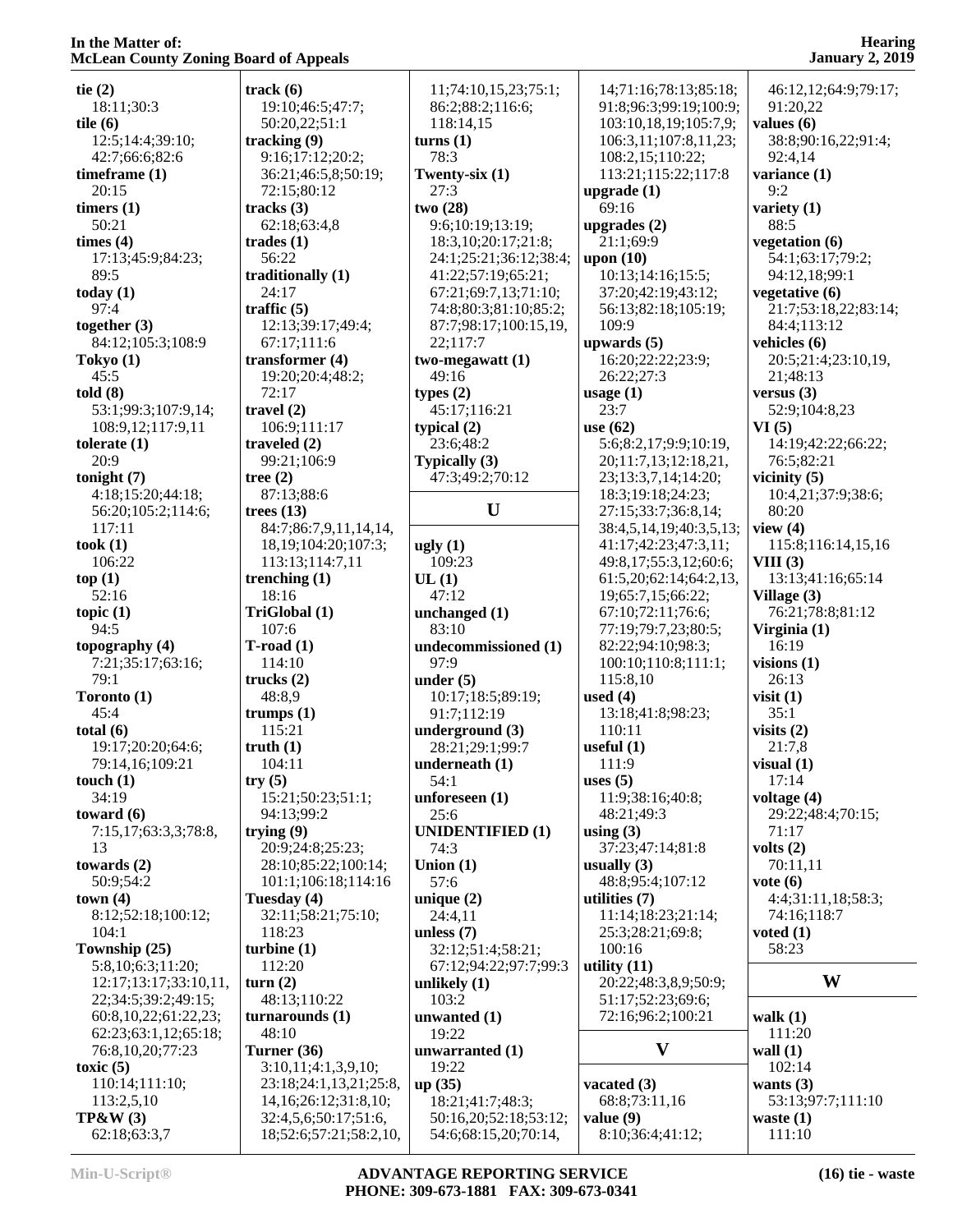| watch $(2)$                   | 55:20                | 106:6,6                        | 1075(2)                   | 21(3)                  |
|-------------------------------|----------------------|--------------------------------|---------------------------|------------------------|
| 89:9,10                       | willing $(1)$        | Year $(12)$                    | 33:12;39:1                | 7:23;9:4;35:20         |
| Water $(19)$                  | 91:18                | 15:21;21:7,9;22:8,9;           | 116(1)                    | 21.5(1)                |
| 6:13;10:4;11:3;12:2;          | win(3)               | 23:10;44:16,20;89:4;           | 8:7                       | 79:5                   |
| 13:20;14:11;34:6;37:9;        | 27:7;51:8;116:9      | 91:7;94:15;117:6               | 120(1)                    | 210(1)                 |
| 38:12;39:7;41:23;             | wind $(8)$           | years $(10)$                   | 103:15                    | 90:13                  |
| 42:14;61:10;65:22;            | 17:7;46:23;56:17;    | 28:16;63:22;90:20;             | 12535(1)                  | 211.1(1)               |
|                               |                      |                                |                           |                        |
| 66:13;80:20;81:23;            | 71:8;117:7,8,10,17   | 95:5;96:14,16,18,23;           | 43:17                     | 8:8                    |
| 82:13;87:23                   | windmill $(3)$       | 110:13;116:4                   | 13,000(1)                 | 219(1)                 |
| way $(14)$                    | 103:23;104:14;       | Year's $(1)$                   | 70:16                     | 8:9                    |
| 20:13;24:7;35:3;              | 114:12               | 16:22                          | 140(2)                    | 22.1(1)                |
| 41:11;45:15;72:8;             | windmills $(6)$      | young $(3)$                    | 89:16;107:17              | 79:4                   |
| 78:16;94:5;103:21;            | 93:3;104:4;107:7,11; | 92:12,16;106:18                | 142(2)                    | 2280(1)                |
| 104:3,22;109:21;              | 108:19;115:11        |                                | 93:16;115:13              | 60:12                  |
| 113:16;114:9                  | winds $(3)$          | Z                              | 15(8)                     | 23(2)                  |
|                               |                      |                                |                           |                        |
| weather $(1)$                 | 101:14;110:21,22     |                                | 17:4;33:15;37:2;          | 5:8;33:10              |
| 48:7                          | winner $(2)$         | zero $(1)$                     | 60:14;76:14,15;84:11;     | 230(3)                 |
| weeds $(3)$                   | 25:9,17              | 86:9                           | 89:8                      | 36:3;64:8;79:16        |
| 41:3;94:13,21                 | wiring $(1)$         | Zimmerman (1)                  | 150(1)                    | 24(3)                  |
| week $(1)$                    | 99:7                 | 3:12                           | 16:19                     | 60:11;61:1;62:12       |
| 119:4                         | wish $(1)$           | Zoning $(30)$                  | 15th(1)                   | 240/480(2)             |
| welcome $(1)$                 | 106:22               | 3:2;6:3;8:1,23;                | 5:14                      | 70:7,12                |
|                               |                      |                                |                           |                        |
| 16:1                          | within $(7)$         | 10:13;14:15,19;33:23;          | 162(1)                    | 251.1(1)               |
| welfare $(4)$                 | 8:13;25:21;51:10;    | 37:19;40:16,21;41:6;           | 36:1                      | 64:7                   |
| 8:19;36:10;64:15;             | 69:13;81:11;93:1;    | 42:18,22;43:1;55:12;           | 168(1)                    | 259.7(1)               |
| 80:1                          | 100:19               | 60:22;61:3,3;62:15;            | 79:13                     | 36:1                   |
| wells $(1)$                   | without $(3)$        | 64:1,2;66:17,21;67:1;          | 169(1)                    | 26(3)                  |
| 110:17                        | 52:6;55:4;95:22      | 76:23;79:6;81:6;82:17,         | 64:6                      | 27:3;60:8;76:8         |
| weren't $(2)$                 | withstand $(1)$      | 21                             | 18th(1)                   | 266.1(1)               |
|                               |                      |                                |                           |                        |
| 46:4;101:12                   | 46:22                | $ZV-18-06(1)$                  | 76:14                     | 79:14                  |
| Wesley $(3)$                  | witness $(6)$        | 9:2                            | 19355(1)                  | 27(1)                  |
| 88:17;105:17,22               |                      |                                |                           |                        |
|                               | 15:4;56:12;71:1;     |                                | 71:5                      | 27:3                   |
| $W-E-S-L-E-Y(1)$              | 88:14;105:18;109:8   | $\boldsymbol{0}$               | 1981(1)                   | 29(1)                  |
| 88:18                         | wonder $(2)$         |                                | 17:9                      | 106:7                  |
|                               |                      |                                |                           |                        |
| west $(17)$                   | 52:13;87:22          | 00(3)                          |                           | 2918(1)                |
| 7:11,16;11:18;35:6,           | wondered (1)         | 55:16;88:19;105:23             | $\overline{2}$            | 96:10                  |
| 15;43:17;46:6,7;62:17;        | 54:17                | 0044113018(1)                  |                           | 29198(2)               |
| 63:17;67:16;71:8;78:2,        | wonderful (2)        | 10:18                          | 2(9)                      | 96:8,11                |
| 20;79:9;86:11;110:21          | 51:20;52:2           |                                | 5:9;15:13;16:3;18:6;      | $2$ -megawatt $(5)$    |
| whatnot $(1)$                 | wondering $(1)$      | 1                              | 31:3;49:15,16;81:15;      | 9:6;36:12;53:10;       |
| 51:2                          | 51:23                |                                | 117:22                    | 64:17;80:3             |
|                               |                      |                                |                           |                        |
| what's $(5)$                  | words $(2)$          | 1(10)                          | 2,000(1)                  | $2$ -megawatts $(1)$   |
| 16:22;19:23;72:9;             | 69:12;109:19         | 15:13;16:3;18:8;               | 49:15                     | 27:1                   |
| 97:1;112:22                   | work $(8)$           | 22:23;31:3;33:10;              | 20(4)                     |                        |
| Wheat $(2)$                   | 20:17;27:19;56:22;   | 57:19;60:8;74:8;               | 5:8;21:4;28:9;96:23       | $\mathbf{3}$           |
| 43:17,19                      | 57:1,7;69:14;99:23;  | 117:22                         | 200(6)                    |                        |
| $W-H-E-A-T(1)$                | 111:17               | 1,000(2)                       | 8:7;9:1;36:1;64:6;        | 3(4)                   |
| 43:21                         | working (2)          | 23:8;70:11                     | 79:13;109:20              | 31:3;60:9;76:9;        |
| where's $(2)$                 | 53:4;107:9           |                                | $200$ -foot $(1)$         | 117:22                 |
|                               |                      | 1,380(1)                       |                           |                        |
| 69:2;97:4                     | works $(1)$          | 38:23                          | 9:8                       | 30(1)                  |
| whole $(7)$                   | 105:16               | 1,500(1)                       | 2018(5)                   | 28:10                  |
| 16:6;19:17;92:8;              | world $(1)$          | 70:11                          | 5:14;9:3;33:15;           | 300(4)                 |
| 101:2;105:1;110:7;            | 45:12                | 1,600(1)                       | 60:14;76:15               | 8:9;36:2;64:7;79:15    |
| 117:18                        | worries $(1)$        | 11:18                          | 2020(1)                   | 3000(5)                |
| wide $(1)$                    | 86:4                 | 1.4(1)                         | 28:9                      | 71:5;76:11;79:4;       |
| 68:16                         | written $(1)$        | 23:1                           | 2025(4)                   | 101:8;109:13           |
| width $(4)$                   | 97:16                | 1/2(2)                         | 76:11;79:3;96:8,11        | 3100(1)                |
| 7:23;35:20;79:4,5             |                      |                                |                           | 67:17                  |
|                               | wrong $(2)$          | 15:8,13                        | 2030(1)                   |                        |
| wife $(1)$                    | 89:15;108:16         | 10(2)                          | 28:10                     | 31st(1)                |
| 108:2                         |                      | 9:20;84:11                     | 20647(2)                  | 43:17                  |
| Wilha $(2)$                   | Y                    | 100(5)                         | 101:7;109:13              | 35(1)                  |
| 54:22;55:20<br>$W-I-L-H-A(1)$ | $\text{ yard}(2)$    | 8:6;35:22;44:19;<br>64:5;79:13 | $20$ -foot $(1)$<br>19:23 | 41:8<br>350-43.003 (4) |